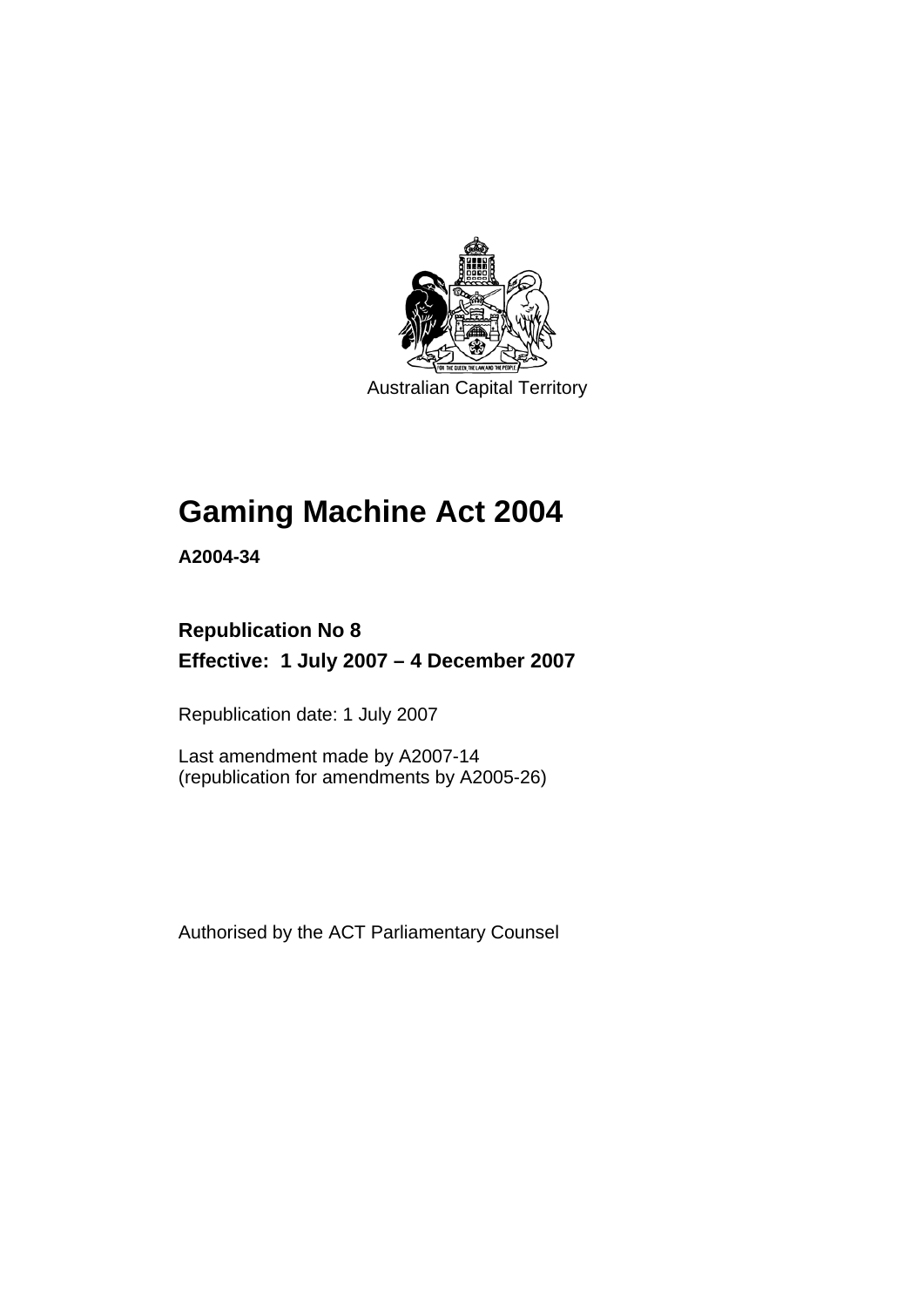# **About this republication**

#### **The republished law**

This is a republication of the *Gaming Machine Act 2004* (including any amendment made under the *Legislation Act 2001*, part 11.3 (Editorial changes)) as in force on 1 July 2007*.* It also includes any amendment, repeal or expiry affecting the republished law to 1 July 2007.

The legislation history and amendment history of the republished law are set out in endnotes 3 and 4.

#### **Kinds of republications**

The Parliamentary Counsel's Office prepares 2 kinds of republications of ACT laws (see the ACT legislation register at www.legislation.act.gov.au):

- authorised republications to which the *Legislation Act 2001* applies
- unauthorised republications.

The status of this republication appears on the bottom of each page.

#### **Editorial changes**

The *Legislation Act 2001*, part 11.3 authorises the Parliamentary Counsel to make editorial amendments and other changes of a formal nature when preparing a law for republication. Editorial changes do not change the effect of the law, but have effect as if they had been made by an Act commencing on the republication date (see *Legislation Act 2001*, s 115 and s 117). The changes are made if the Parliamentary Counsel considers they are desirable to bring the law into line, or more closely into line, with current legislative drafting practice.

This republication does not include amendments made under part 11.3 (see endnote 1).

#### **Uncommenced provisions and amendments**

If a provision of the republished law has not commenced or is affected by an uncommenced amendment, the symbol  $\mathbf{U}$  appears immediately before the provision heading. The text of the uncommenced provision or amendment appears only in the last endnote.

#### **Modifications**

If a provision of the republished law is affected by a current modification, the symbol  $\mathbf{M}$ appears immediately before the provision heading. The text of the modifying provision appears in the endnotes. For the legal status of modifications, see *Legislation Act 2001*, section 95.

#### **Penalties**

The value of a penalty unit for an offence against this republished law at the republication date is—

- (a) if the person charged is an individual—\$100; or
- (b) if the person charged is a corporation—\$500.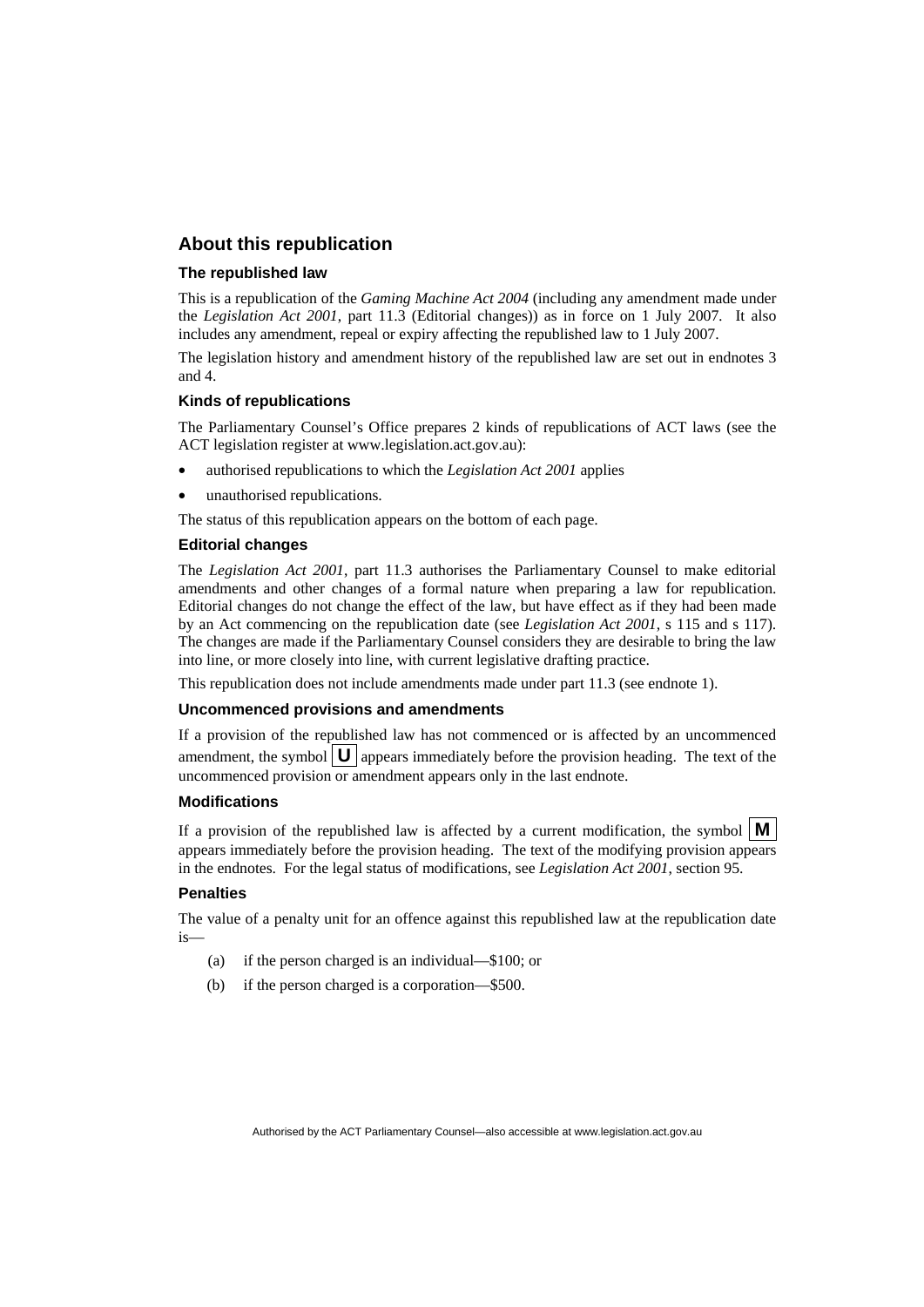

# **[Gaming Machine Act 2004](#page-10-0)**

# **Contents**

|                     |                                                       | Page |
|---------------------|-------------------------------------------------------|------|
| Part 1              | <b>Preliminary</b>                                    |      |
| 1                   | Name of Act                                           | 2    |
| 3                   | Dictionary                                            | 2    |
| 4                   | <b>Notes</b>                                          | 2    |
| 5                   | Offences against Act-application of Criminal Code etc | 3    |
| Part 2              | <b>Licences</b>                                       |      |
| <b>Division 2.1</b> | Definitions and important concepts                    |      |
| 6                   | Definitions for pt 2                                  | 4    |
| 7                   | Meaning of <i>influential person</i> for Act          | 4    |
| 8                   | What licence authorises                               | 5    |
| 9                   | Kinds of applications under pt 2                      | 5    |
| 10                  | Applications to be dealt with in order of receipt     | 6    |
|                     |                                                       |      |
|                     |                                                       |      |

| R8       | Gaming Machine Act 2004      | contents 1 |
|----------|------------------------------|------------|
| 01/07/07 | Effective: 01/07/07-04/12/07 |            |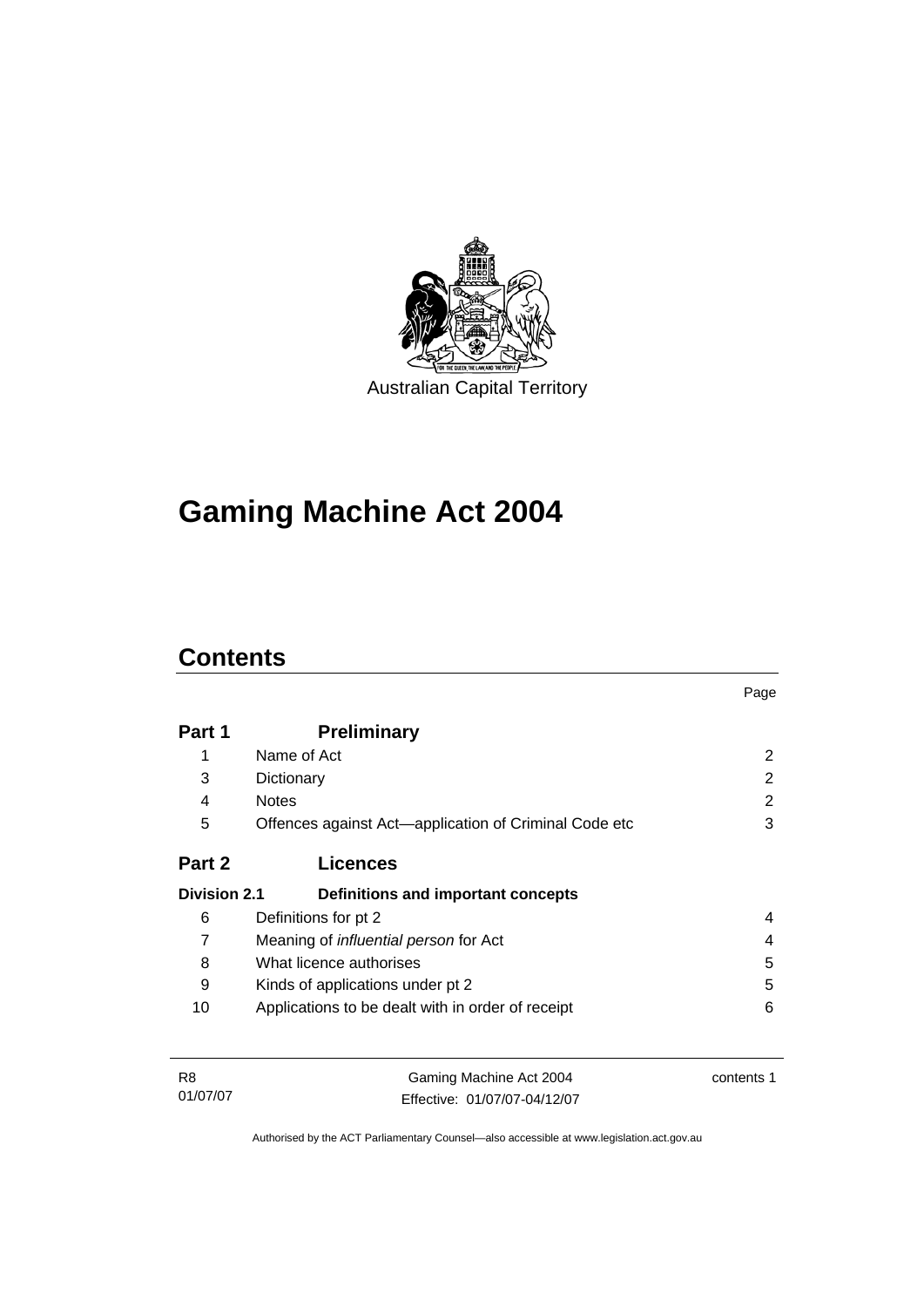#### **Contents**

|                     |                                                               | Page            |
|---------------------|---------------------------------------------------------------|-----------------|
| <b>Division 2.2</b> | <b>Issue of licences</b>                                      |                 |
| 11                  | Initial licence application                                   | 6               |
| 12                  | Issue of licences                                             | 9               |
| 13                  | Additional mandatory requirements for issue of licence        | 11              |
| 14                  | Grounds for refusing initial licence application by club      | 12 <sup>2</sup> |
| 15                  | Form of licence                                               | 13              |
| 16                  | Restrictions on what commission may authorise—non-clubs       | 14              |
| 17                  | No available gaming machines                                  | 14              |
| <b>Division 2.3</b> | Social impact assessments                                     |                 |
| 18                  | Social impact assessment                                      | 15              |
| 19                  | Publication of social impact assessments by applicant         | 16              |
| <b>Division 2.4</b> | <b>Eligible people</b>                                        |                 |
| 20                  | Eligibility of individuals                                    | 17              |
| 21                  | Eligibility of clubs and other corporations                   | 19              |
| Division 2.5        | Licence amendments                                            |                 |
| 22                  | Licence amendment applications                                | 19              |
| 23                  | Contents of licence amendment applications                    | 21              |
| 24                  | Substantive licence amendments                                | 21              |
| 25                  | Technical licence amendments                                  | 23              |
| 26                  | Temporary licence amendment                                   | 24              |
| 27                  | Request for return of licence                                 | 25              |
| 28                  | Commencement of amendments                                    | 25              |
| 29                  | Revocation of uncommenced licence amendments                  | 25              |
| <b>Division 2.6</b> | Transfer and surrender of licences                            |                 |
| 30                  | Definitions for div 2.6                                       | 26              |
| 31                  | Application for transfer of licence                           | 26              |
| 32                  | Transfer of licence                                           | 27              |
| 33                  | Current licensees obligations on proposed transfer of licence | 28              |
| 34                  | Surrender of licences                                         | 29              |
| <b>Division 2.7</b> | <b>Restriction on gaming machine numbers</b>                  |                 |
| 35                  | Maximum number of gaming machines allowed                     | 30              |
| 36                  | Minister must take into account commission's recommendation   | 30              |
|                     |                                                               |                 |
|                     |                                                               |                 |

contents 2 Gaming Machine Act 2004 Effective: 01/07/07-04/12/07

R8 01/07/07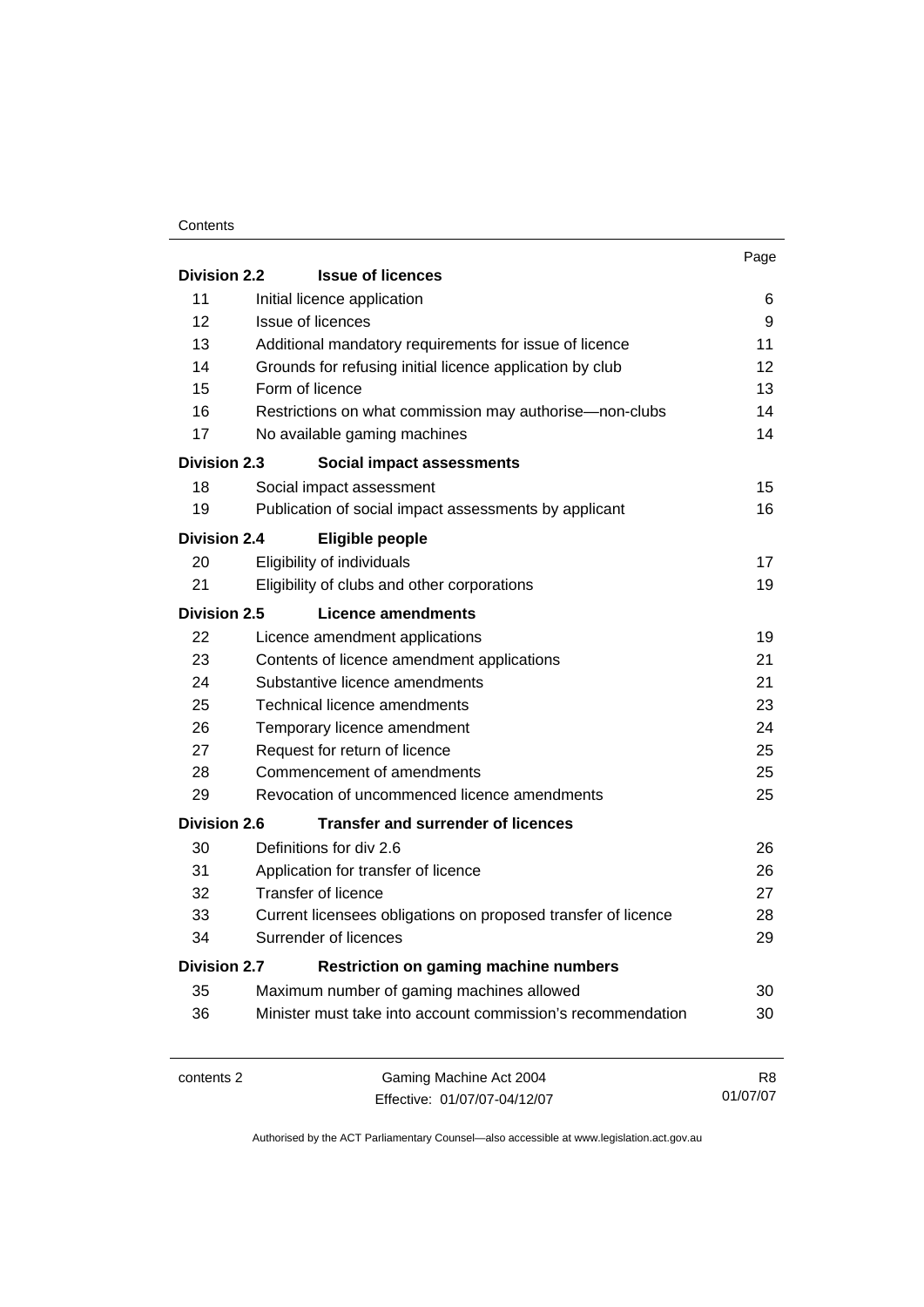|                     |                                                                   | Contents   |
|---------------------|-------------------------------------------------------------------|------------|
|                     |                                                                   | Page       |
| <b>Division 2.8</b> | <b>Gaming machine licences</b>                                    |            |
| 37                  | Register of licences                                              | 31         |
| 38                  | Giving copy of licence                                            | 31         |
| Part 3              | <b>Conditions on licences</b>                                     |            |
| Division 3.1        | <b>Compliance with licence conditions</b>                         |            |
| 39                  | Failure to comply with conditions of licence                      | 33         |
| <b>Division 3.2</b> | <b>General licence conditions</b>                                 |            |
| 39A                 | Compliance with requirements for issue of licence                 | 33         |
| 40                  | Compliance with directions                                        | 34         |
| 41                  | Display of licence at licensed premises                           | 34         |
| 42                  | Licence schedule to be kept at premises                           | 34         |
| 43                  | Rules and control procedures for operation of gaming machines and |            |
|                     | peripheral equipment                                              | 34         |
| 44                  | Installation in accordance with Act                               | 35         |
| 45                  | Installation certificate                                          | 35         |
| 46                  | Operation after installation                                      | 35         |
| 47                  | Operation subject to correct percentage payout                    | 35         |
| 48                  | Percentage payout of gaming machines to be displayed              | 36         |
| 49                  | Maximum stake amount                                              | 36         |
| 50                  | Licensee to comply with relevant codes of practice                | 36         |
| 51                  | Licensee to use gaming machines                                   | 36         |
| 52                  | Accounts relating to gaming machines                              | 37         |
| <b>Division 3.3</b> | <b>Club licence conditions</b>                                    |            |
| 53                  | Conditions about inequitable benefits                             | 37         |
| 54                  | Annual report of clubs                                            | 38         |
| 55                  | Other conditions of club licences                                 | 39         |
| Part 4              | <b>Disciplinary action</b>                                        |            |
| 56                  | Definitions for pt 4                                              | 41         |
| 57                  | Grounds for disciplinary action                                   | 41         |
| 58                  | Disciplinary action                                               | 43         |
| 59                  | Criteria for disciplinary action                                  | 43         |
| 60                  | When disciplinary notice may be given                             | 44         |
| R <sub>8</sub>      | Gaming Machine Act 2004                                           | contents 3 |
| 01/07/07            | Effective: 01/07/07-04/12/07                                      |            |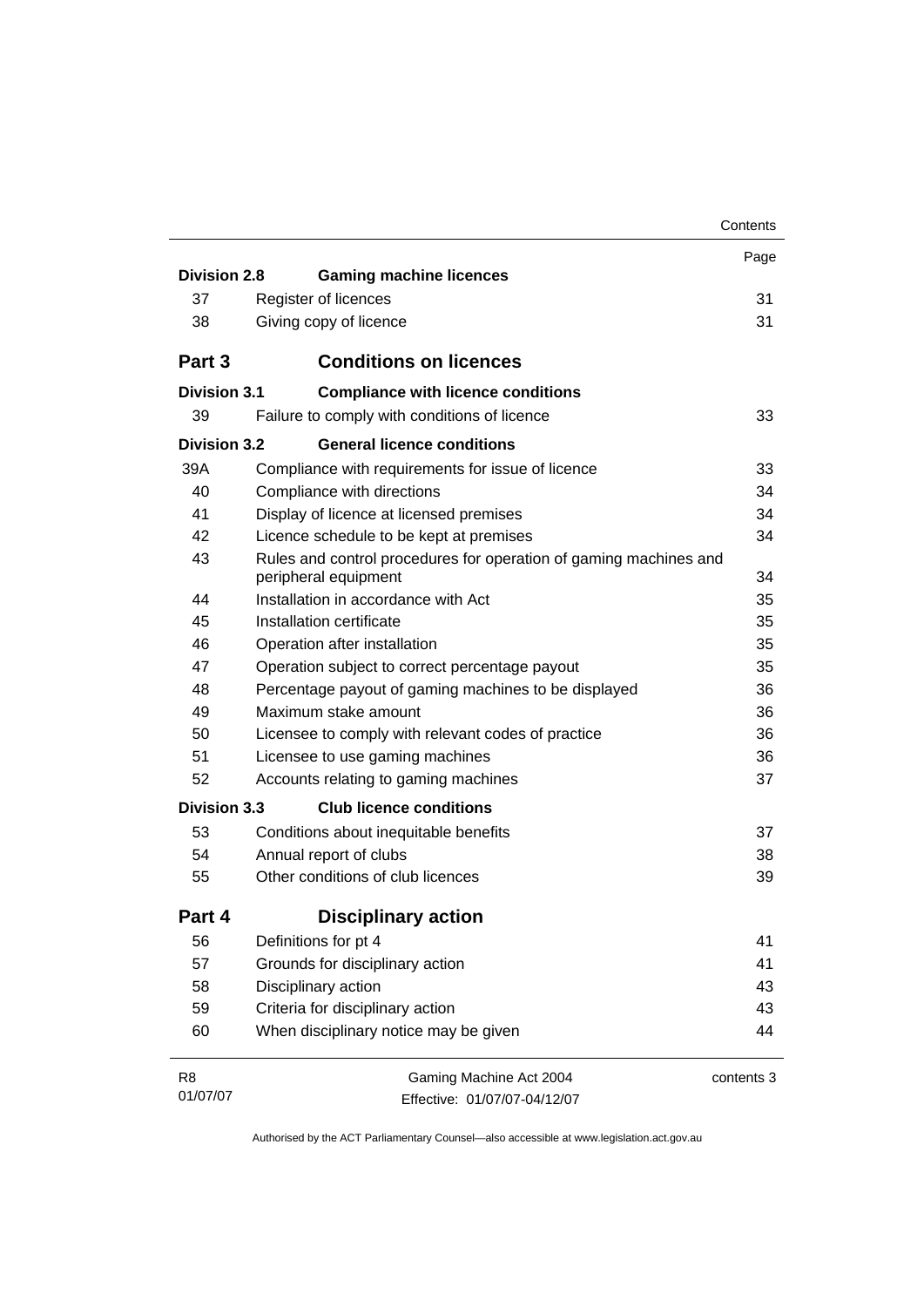| 61                  | Disciplinary notices                                                               | Page<br>44 |
|---------------------|------------------------------------------------------------------------------------|------------|
| 62                  | Commission may take disciplinary action against licensee                           | 44         |
| 63                  | Suspension of licences because of suspension of general and on<br>licences         | 45         |
| 64                  | Cancellation of licences because of cancellation etc of general and on<br>licences | 45         |
| 65                  | Return of licence on cancellation                                                  | 45         |
| Part 5              | <b>Centralised monitoring system</b>                                               |            |
| 66                  | Meaning of centralised monitoring system                                           | 47         |
| 67                  | <b>Regulations about CMS</b>                                                       | 47         |
| Part 6              | Approval of gaming machines, peripherals,<br>suppliers, technicians and attendants |            |
| <b>Division 6.1</b> | Approval of gaming machines and peripheral equipment                               |            |
| 68                  | Meaning of peripheral equipment                                                    | 48         |
| 69                  | Approval of gaming machines and peripheral equipment                               | 48         |
| 70                  | Cancellation or suspension of gaming machine and peripheral<br>equipment approval  | 49         |
| 71                  | Machine access register                                                            | 50         |
| Division 6.2        | <b>Approved suppliers</b>                                                          |            |
| 72                  | Application and approval as supplier                                               | 51         |
| 73                  | Giving copy of certificate about approved supplier                                 | 52         |
| Division 6.3        | <b>Approved technicians</b>                                                        |            |
| 74                  | Application for approval as technician                                             | 52         |
| 75                  | Approval of technicians                                                            | 53         |
| 76                  | Short-term approval of technicians                                                 | 54         |
| 77                  | Ending short-term approvals                                                        | 55         |
| 78                  | Transfer etc of technician's approval                                              | 55         |
| 79                  | Cancellation etc of technician's approval                                          | 56         |
| 80                  | Certificates and identity cards for approved technicians                           | 57         |
| 81                  | Giving copy of certificate about approved technician or identity card              | 58         |
| 82                  | Notice by supplier if technician no longer employed                                | 58         |

contents 4 Gaming Machine Act 2004 Effective: 01/07/07-04/12/07

R8 01/07/07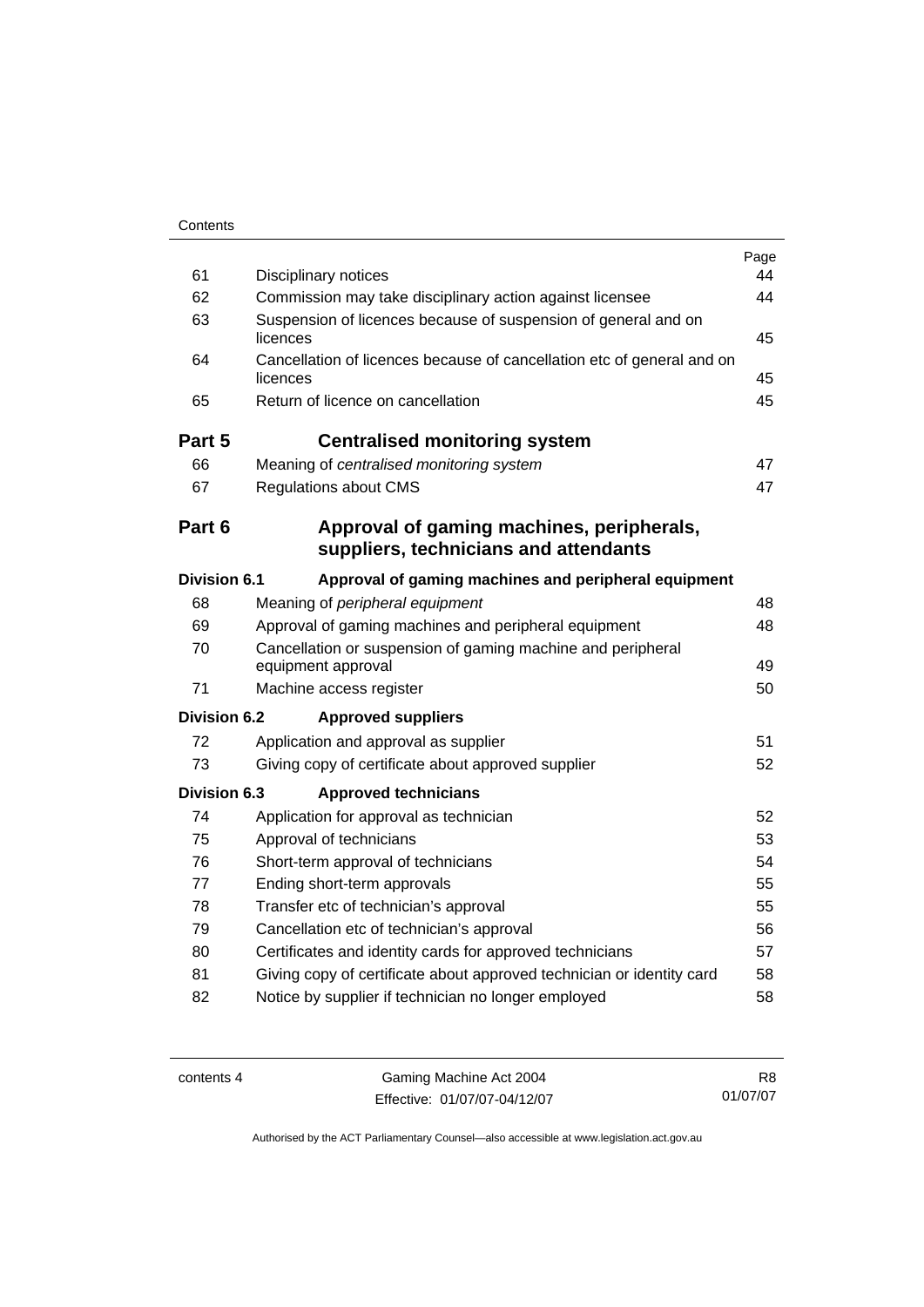|                     |                                                                                | Contents |
|---------------------|--------------------------------------------------------------------------------|----------|
|                     |                                                                                | Page     |
| 83                  | Return of approval certificates and identity cards for approved<br>technicians | 58       |
| 84                  | Renewal of technician's approval                                               | 59       |
| Division 6.4        | <b>Approved attendants</b>                                                     |          |
| 85                  | Application for approval as attendant                                          | 60       |
| 86                  | Approval of attendants                                                         | 61       |
| 87                  | Short-term approval of attendants                                              | 61       |
| 88                  | Ending short-term approvals                                                    | 62       |
| 89                  | Transfer etc of attendant's approval                                           | 62       |
| 90                  | Suspension of attendant's approval for short-term unemployment                 | 63       |
| 91                  | Cancellation etc of attendant's approval                                       | 63       |
| 92                  | Certificates for approved attendants                                           | 64       |
| 93                  | Giving copy of certificate about approved attendant                            | 64       |
| 94                  | Notice by licensee if attendant no longer employed                             | 65       |
| 95                  | Return of approval certificates for approved attendants                        | 65       |
| 96                  | Renewal of attendant's approval                                                | 66       |
| Division 6.5        | <b>Gaming machine dealings</b>                                                 |          |
| 97                  | Control procedures                                                             | 66       |
| 98                  | Acquisition of gaming machines-general                                         | 67       |
| 99                  | Application for approval of acquisition of gaming machines                     | 68       |
| 100                 | Decision on application for approval to acquire gaming machines                | 68       |
| 101                 | Application and approval of financial arrangements                             | 69       |
| 102                 | Decision on application for approval of financial arrangements                 | 70       |
| 103                 | Possession and operation of gaming machines                                    | 70       |
| 104                 | Playing unlicensed gaming machines                                             | 71       |
| 105                 | Operation of gaming machines other than in accordance with licences            | 72       |
| <b>Division 6.6</b> | <b>Repossession of gaming machines</b>                                         |          |
| 106                 | Offences by people repossessing gaming machines                                | 73       |
| 107                 | Application for repossession approval                                          | 73       |
| 108                 | Approval of repossession of gaming machines                                    | 74       |
| 109                 | Conditions on approval to repossess gaming machine                             | 74       |
| 110                 | Contravention of repossession approval conditions                              | 75       |

| - R8     | Gaming Machine Act 2004      | contents 5 |
|----------|------------------------------|------------|
| 01/07/07 | Effective: 01/07/07-04/12/07 |            |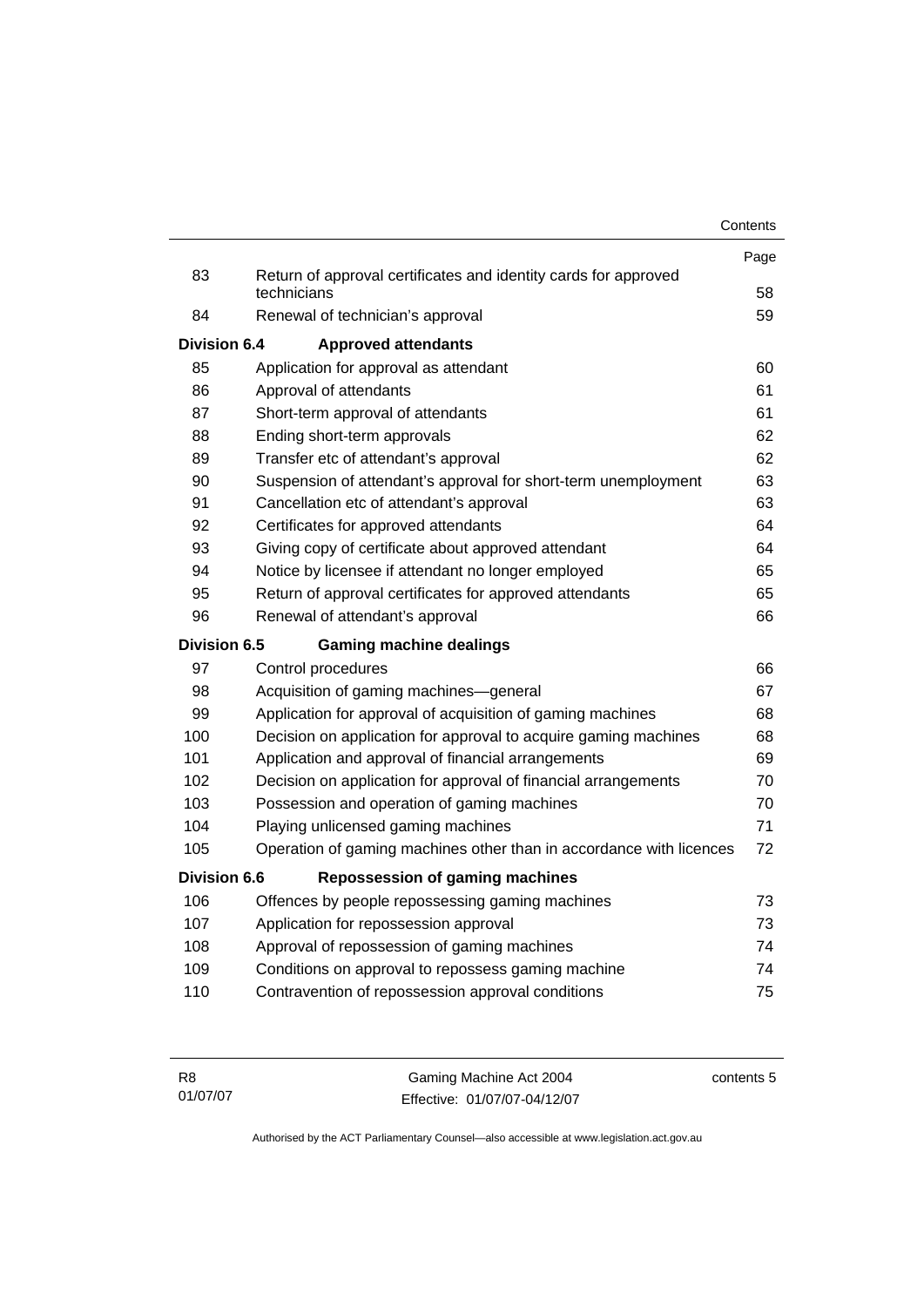#### **Contents**

|                     |                                                                  | Page |
|---------------------|------------------------------------------------------------------|------|
| Division 6.7        | <b>Disposal of gaming machines</b>                               |      |
| 111                 | Unapproved disposal of gaming machines                           | 75   |
| 112                 | Application for approval for disposal of gaming machines         | 75   |
| 113                 | Approval of disposal of gaming machines                          | 76   |
| <b>Division 6.8</b> | Seizure of gaming machines                                       |      |
| 114                 | Seizure of unlawful gaming machines                              | 76   |
| 115                 | Receipt for gaming machines seized                               | 77   |
| 116                 | Application for order disallowing seizure                        | 77   |
| 117                 | Order for return of seized gaming machine                        | 78   |
| 118                 | Adjournment pending hearing of other proceedings                 | 78   |
| 119                 | Forfeiture of seized gaming machines                             | 79   |
| <b>Division 6.9</b> | Installation and operation of gaming machines                    |      |
| 120                 | Installation to be in accordance with approval of commission     | 79   |
| 121                 | Offence to install gaming machines                               | 80   |
| 122                 | Certificate about meter readings                                 | 80   |
| 123                 | Sealing computer cabinet                                         | 80   |
| 124                 | Commission may require information                               | 81   |
| 125                 | Operation to be subject to correct percentage payout             | 81   |
| 126                 | Position for percentage payout of gaming machines display        | 81   |
| 127                 | Maximum stake amount                                             | 82   |
| Part 7              | <b>Regulation of gaming machines generally</b>                   |      |
| 128                 | Machine access generally                                         | 83   |
| 129                 | Interference with gaming machines                                | 84   |
| 130                 | Opening computer cabinets                                        | 85   |
| 131                 | Rendering gaming machines inoperable on licence ceasing to be in |      |
|                     | force                                                            | 85   |
| 132                 | Removal of gaming machines from premises                         | 86   |
| Part 8              | Linked-jackpot arrangements                                      |      |
| 133                 | Operation of linked-jackpot arrangements                         | 87   |
| 134                 | Single-user authorisation for linked-jackpot arrangements        | 87   |
| 135                 | Issue of multi-user permits                                      | 88   |
| 136                 | Conditions on multi-user permits                                 | 90   |
| contents 6          | Gaming Machine Act 2004                                          | R8   |

Effective: 01/07/07-04/12/07

R8 01/07/07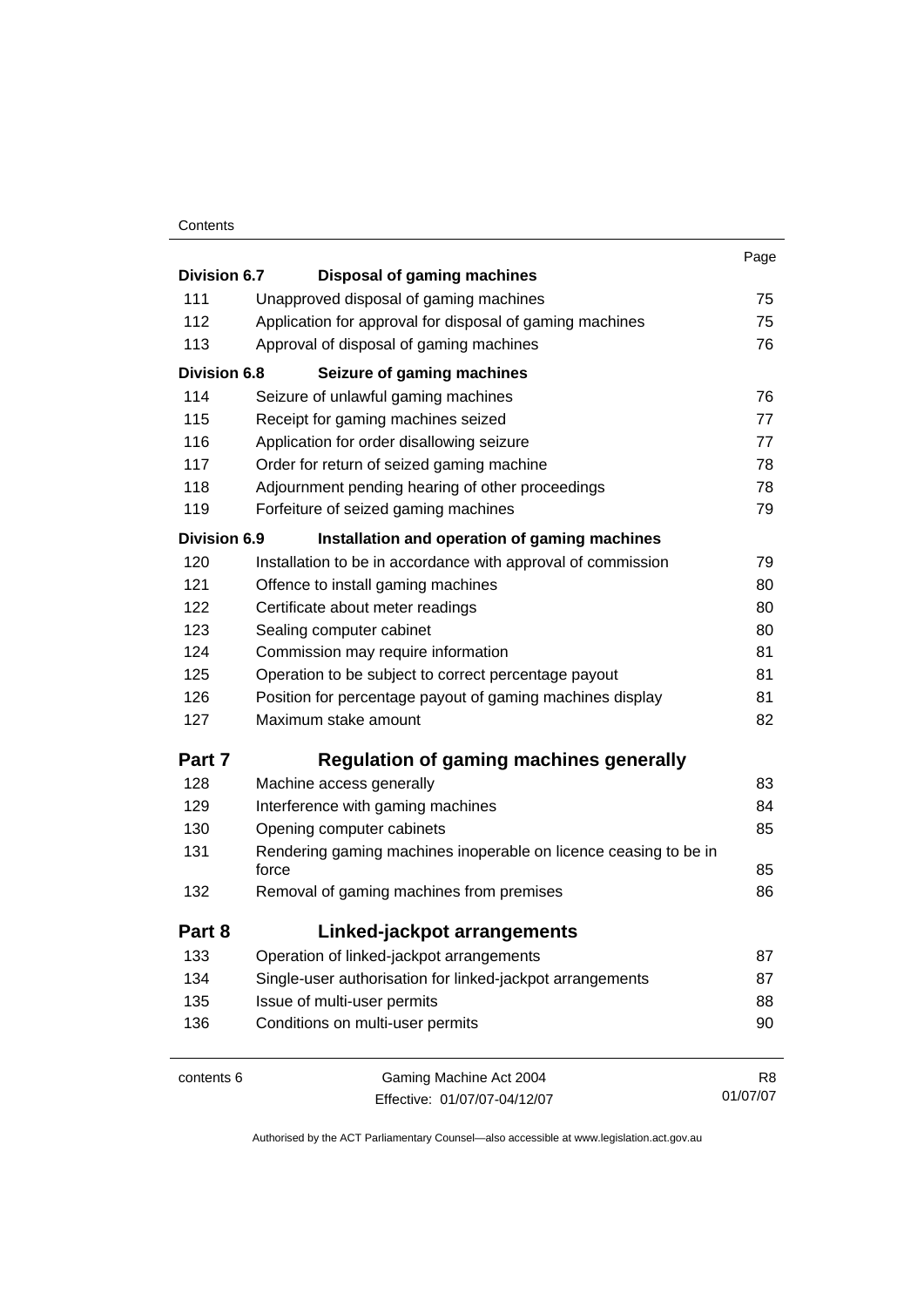| 137                  | Term of multi-user permits                                           | Page<br>91 |
|----------------------|----------------------------------------------------------------------|------------|
| 138                  | Amendment of multi-user permits in interest of users                 | 91         |
| 139                  | Amendment of multi-user permit on request                            | 91         |
| 140                  | Amendment of financial and operational aspects of multi-user permits | 93         |
| 141                  | Transfer of multi-user permits                                       | 93         |
| 142                  | Surrender of multi-user permits                                      | 93         |
| 143                  | Unclaimed jackpots                                                   | 94         |
| 144                  | Undisbursed jackpots                                                 | 94         |
| Part 9               | <b>Club administration</b>                                           |            |
| 145                  | Eligible objects                                                     | 96         |
| 146                  | Eligible clubs                                                       | 96         |
| 147                  | Associated organisations                                             | 97         |
| 148                  | Keeping records relating to club elections                           | 98         |
| 149                  | Power to require information about status of eligible clubs          | 98         |
| 150                  | Disclosure of gifts by executive officer                             | 99         |
| Part 10              | <b>Gaming areas</b>                                                  |            |
| 151                  | Warning notices                                                      | 100        |
| 152                  | <b>External signs</b>                                                | 101        |
| 153                  | Cash facilities                                                      | 102        |
| 154                  | Lending or extending credit                                          | 102        |
| 155                  | Children must not enter gaming area                                  | 103        |
| 156                  | Children must not play gaming machines                               | 103        |
| 157                  | Using false identification                                           | 104        |
| Part 11              | <b>Finance</b>                                                       |            |
| <b>Division 11.1</b> | General                                                              |            |
| 158                  | Audit of records                                                     | 105        |
| 159                  | Gaming machine tax                                                   | 105        |

| 162 | Gaming machine tax returns                       | 107 |
|-----|--------------------------------------------------|-----|
| 163 | Payment of gaming machine tax following transfer | 107 |

161 Payment of gaming machine tax [106](#page-115-0)

| - R8     | Gaming Machine Act 2004      | contents 7 |
|----------|------------------------------|------------|
| 01/07/07 | Effective: 01/07/07-04/12/07 |            |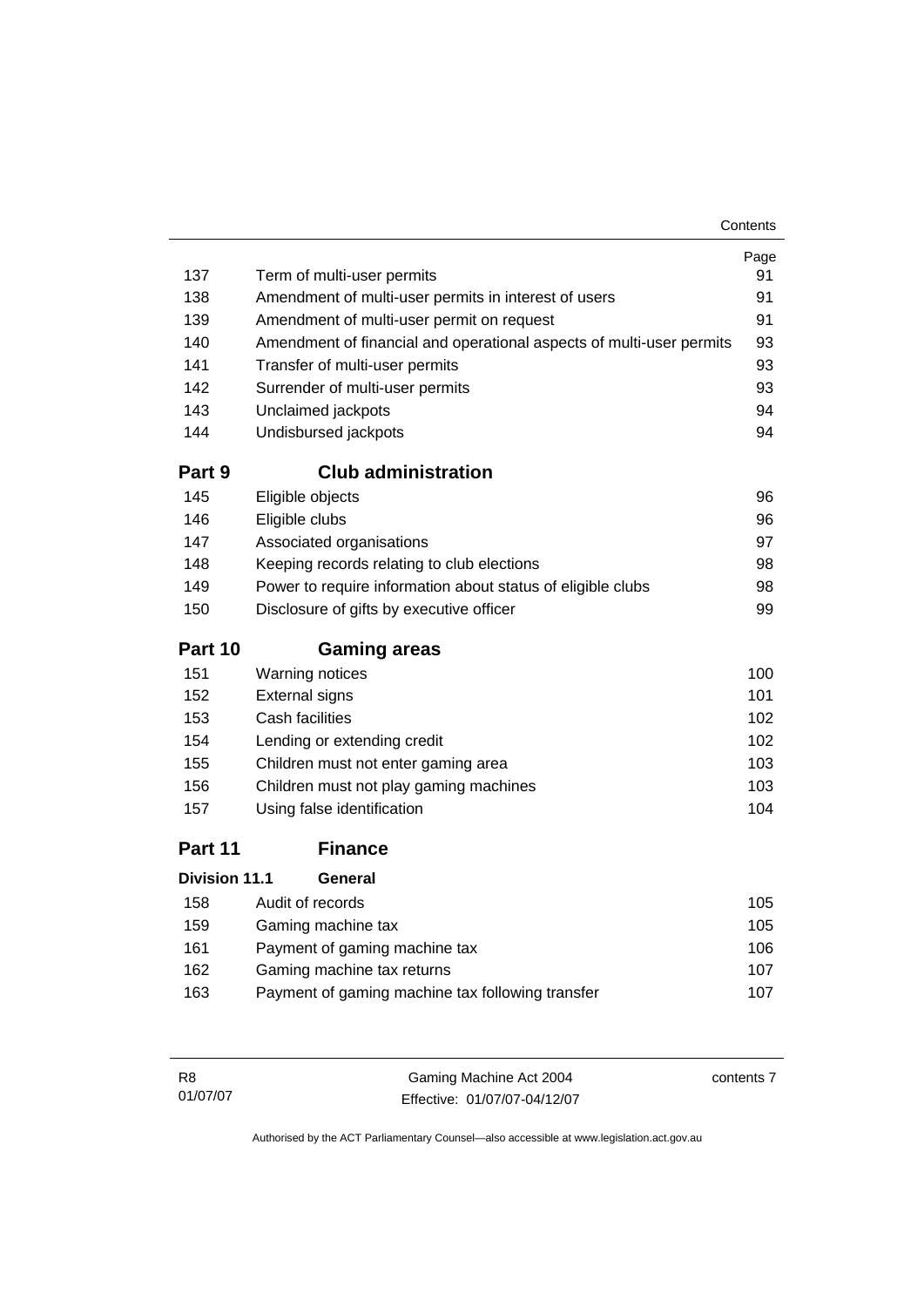## **Contents**

|                   |                                           | Page |
|-------------------|-------------------------------------------|------|
| Part 12           | <b>Community contributions</b>            |      |
| 164               | Approval of community contributions       | 108  |
| 165               | Records of contributions                  | 110  |
| 166               | Report about records and finances         | 110  |
| 167               | Commission must report to Minister        | 111  |
| 168               | Minister must present commission's report | 111  |
| 169               | Required community contributions          | 111  |
| 170               | Corporations with several licences        | 112  |
| 171               | Women's sport community contributions     | 112  |
| 172               | Community contribution shortfall tax      | 113  |
| Part 13           | <b>Miscellaneous</b>                      |      |
| 173               | Review of decisions                       | 114  |
| 174               | Acts and omissions of representatives     | 114  |
| 175               | Canberra Airport                          | 115  |
| 176               | Evidentiary certificates                  | 116  |
| 177               | Determination of fees                     | 116  |
| 178               | Regulation-making power                   | 116  |
| <b>Schedule 1</b> | <b>Reviewable decisions</b>               | 117  |
| <b>Dictionary</b> |                                           | 120  |
|                   |                                           |      |
| <b>Endnotes</b>   |                                           |      |
| 1                 | About the endnotes                        | 129  |
| 2                 | Abbreviation key                          | 129  |

|   | Legislation history    | 130 |
|---|------------------------|-----|
|   | Amendment history      | 130 |
| 5 | Earlier republications | 132 |

contents 8 Gaming Machine Act 2004 Effective: 01/07/07-04/12/07

R8 01/07/07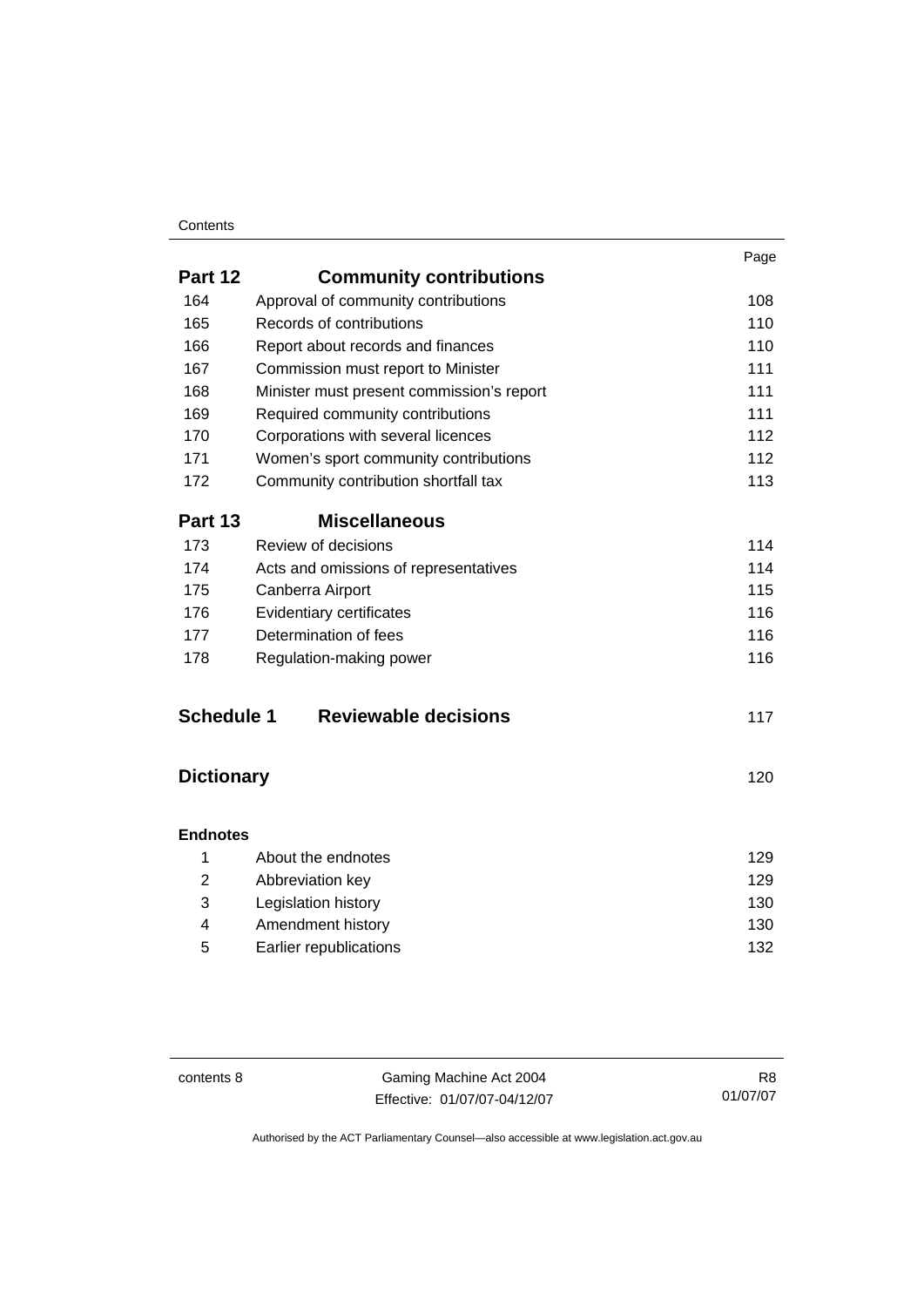<span id="page-10-0"></span>

**Gaming Machine Act 2004** 

An Act in relation to gaming machines, and for other purposes

R8 01/07/07

Ī

Gaming Machine Act 2004 Effective: 01/07/07-04/12/07 page 1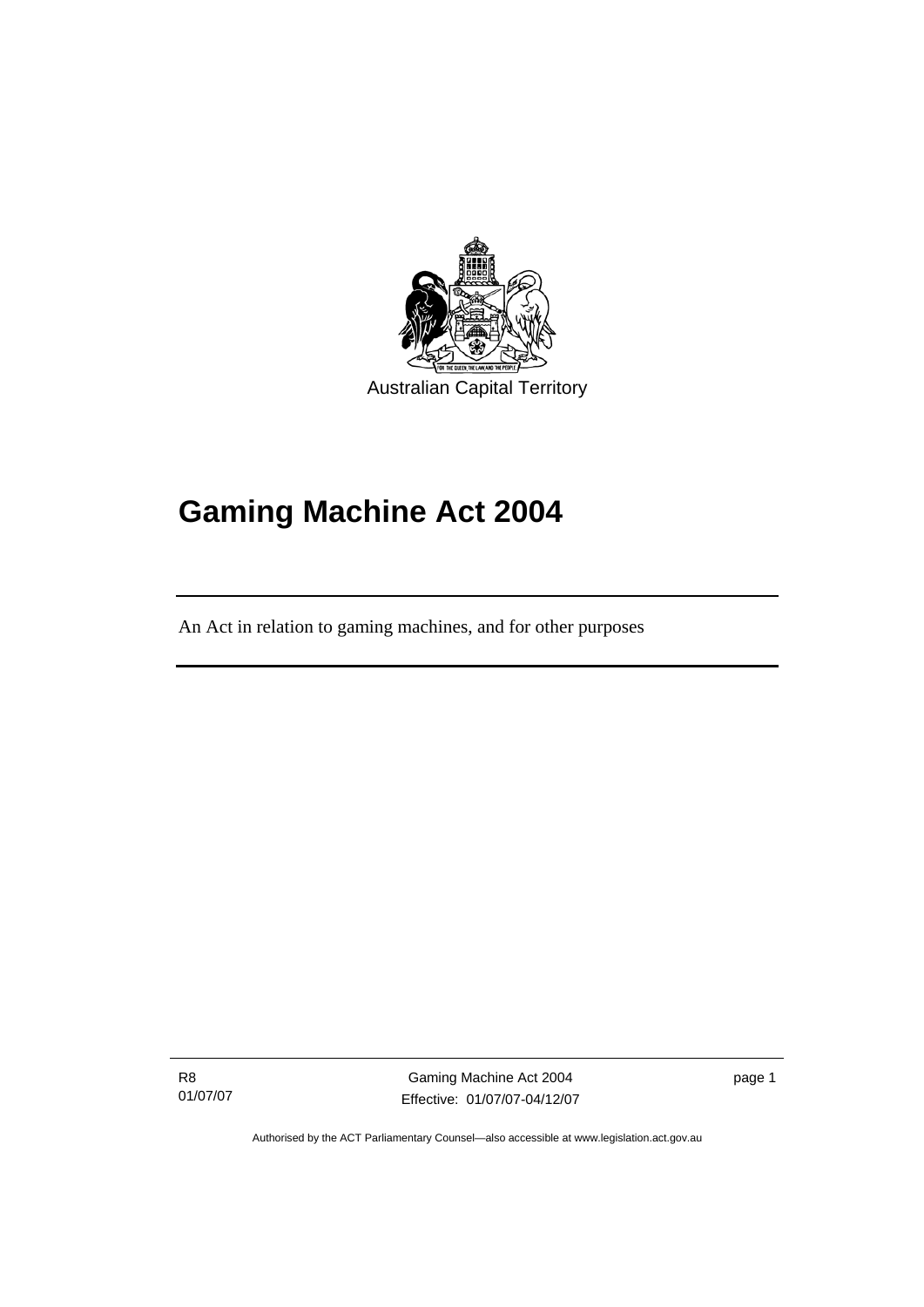#### <span id="page-11-0"></span>Part 1 **Preliminary**

Section 1

# **Part 1** Preliminary

### **1 Name of Act**

This Act is the *Gaming Machine Act 2004*.

# **3 Dictionary**

The dictionary at the end of this Act is part of this Act.

*Note 1* The dictionary at the end of this Act defines certain terms used in this Act, and includes references (*signpost definitions*) to other terms defined elsewhere.

> For example, the signpost definition '*associated entity*—see the *Electoral Act 1992*, section 198.' means that the term 'associated entity' is defined in that section and the definition applies to this Act.

*Note* 2 A definition in the dictionary (including a signpost definition) applies to the entire Act unless the definition, or another provision of the Act, provides otherwise or the contrary intention otherwise appears (see Legislation Act,  $s$  155 and  $s$  156 (1)).

### **4 Notes**

A note included in this Act is explanatory and is not part of this Act.

*Note* See the Legislation Act, s 127 (1), (4) and (5) for the legal status of notes.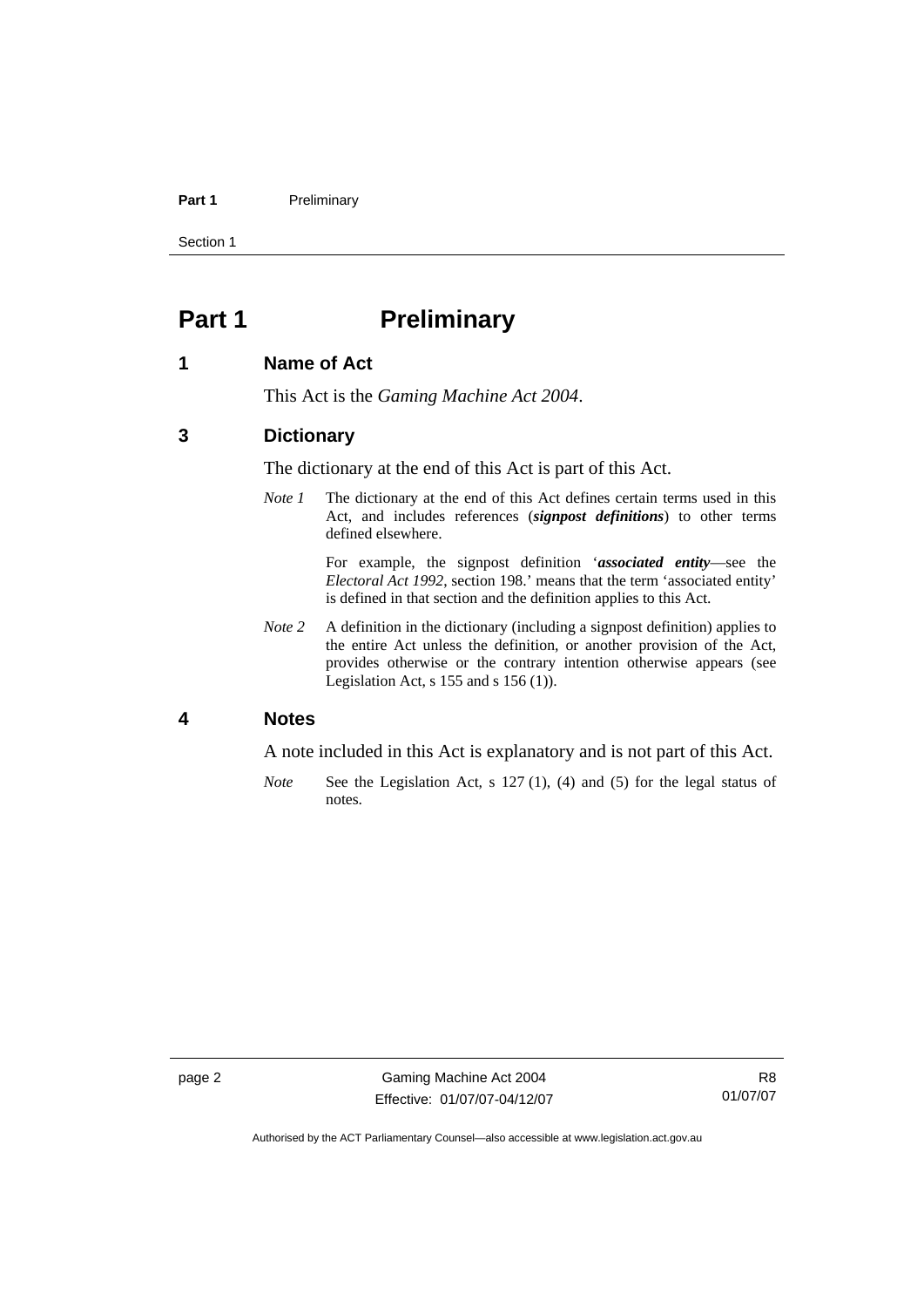# <span id="page-12-0"></span>**5 Offences against Act—application of Criminal Code etc**

Other legislation applies in relation to offences against this Act.

*Note 1 Criminal Code*

The Criminal Code, ch 2 applies to all offences against this Act (see Code, pt 2.1).

The chapter sets out the general principles of criminal responsibility (including burdens of proof and general defences), and defines terms used for offences to which the Code applies (eg *conduct*, *intention*, *recklessness* and *strict liability*).

*Note 2 Penalty units* 

The Legislation Act, s 133 deals with the meaning of offence penalties that are expressed in penalty units.

R8 01/07/07

Gaming Machine Act 2004 Effective: 01/07/07-04/12/07 page 3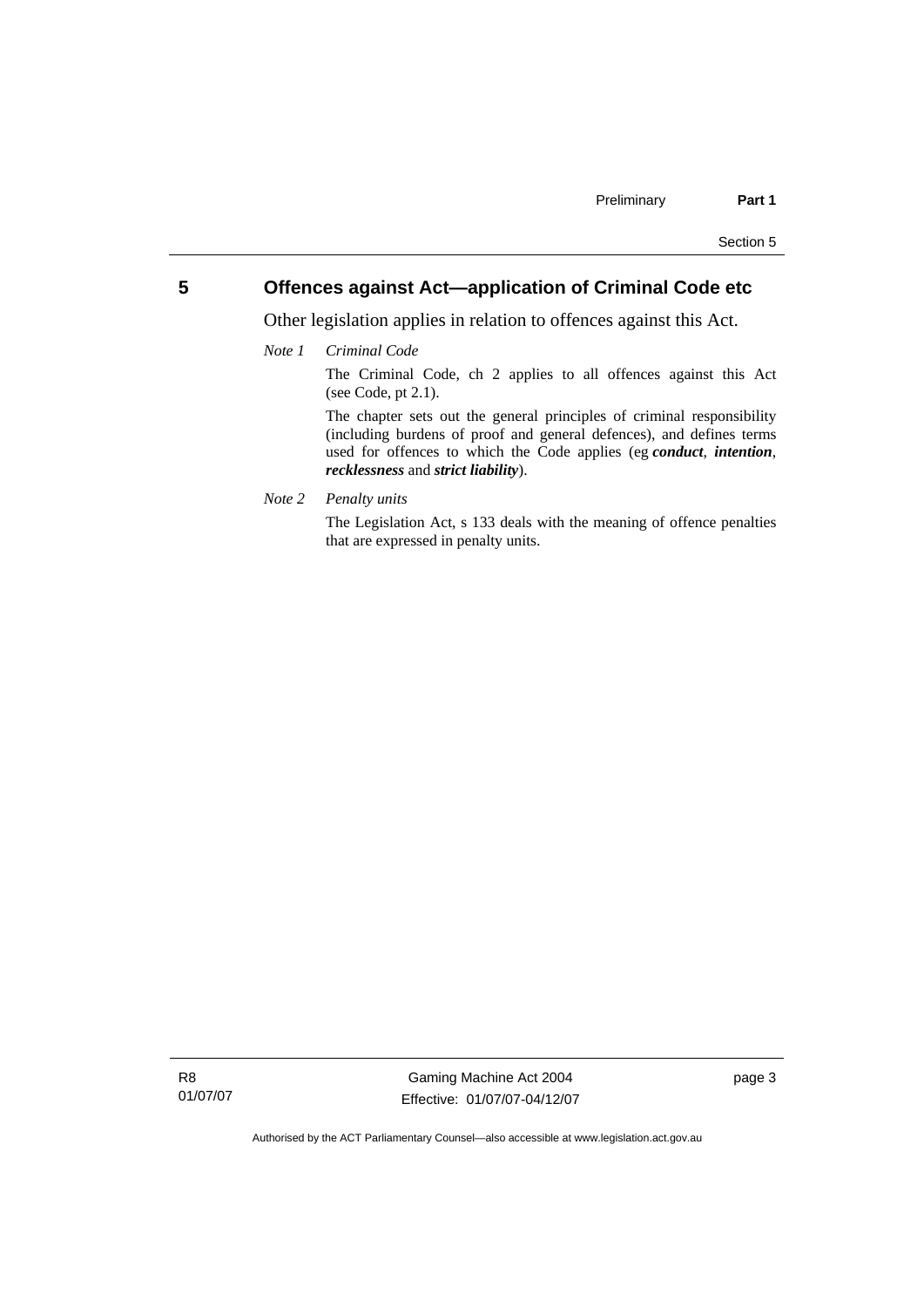# <span id="page-13-0"></span>**Part 2 Licences**

# **Division 2.1 Definitions and important concepts**

# **6 Definitions for pt 2**

In this part:

*initial licence application*—see section 9.

*licence amendment application*–see section 9.

# **7 Meaning of** *influential person* **for Act**

(1) In this Act:

*influential person*, for a corporation—

- (a) means any of the following:
	- (i) an executive officer of the corporation;
	- (ii) a related corporation;
	- (iii) an executive officer of a related corporation;
	- (iv) an influential owner; and
- (b) includes a person who, though not mentioned in paragraph (a), can exercise as much influence over the actions of the corporation as someone mentioned in that paragraph.

*Note Corporation* includes a club (see dict).

(2) In this section:

*influential owner*, of a corporation, means a person who, whether directly or through intermediary corporate ownership or nominees—

 (a) can control 5% of the votes at an annual general meeting of the corporation; or

R8 01/07/07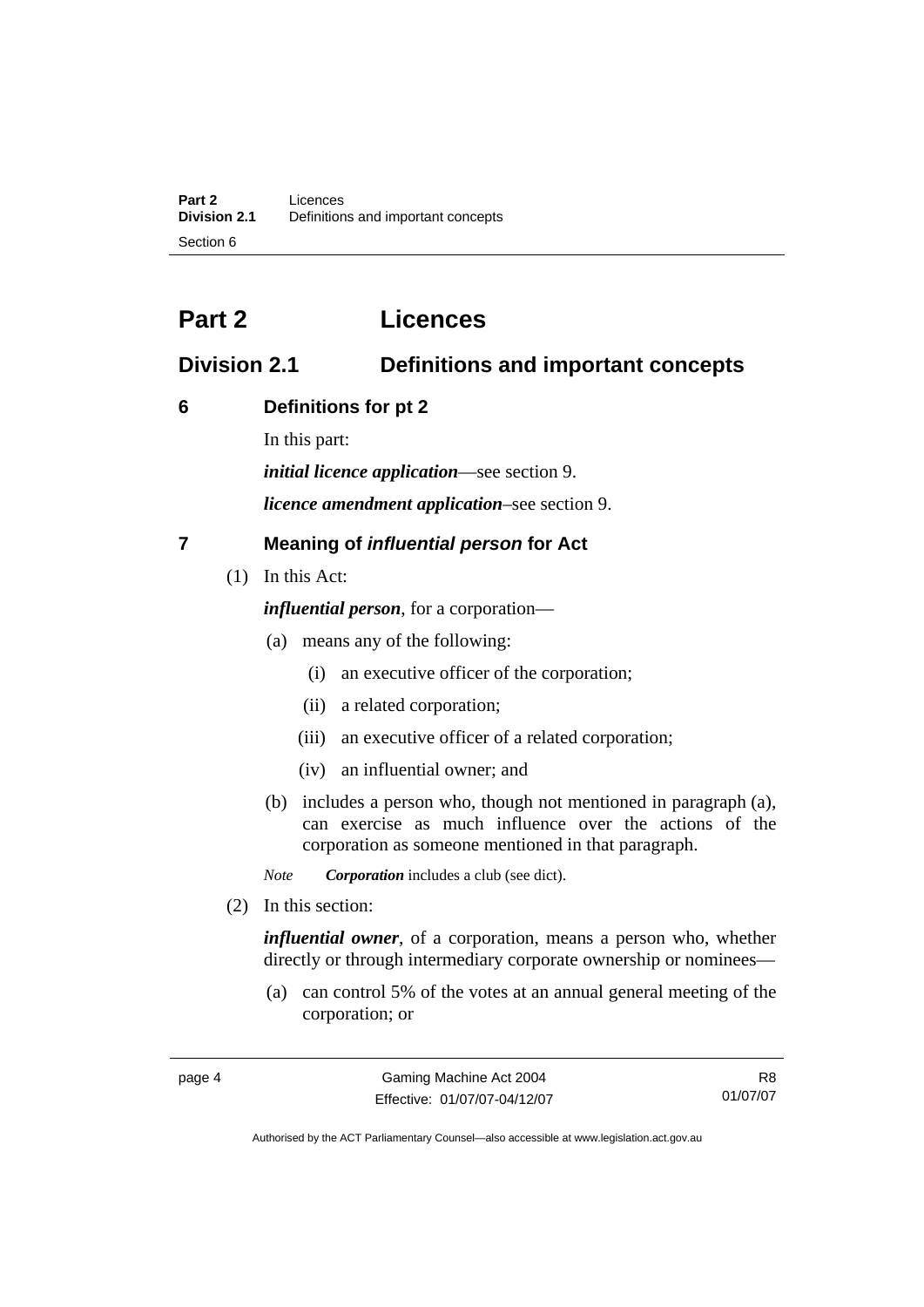<span id="page-14-0"></span>(b) can control the appointment of a director of the corporation.

*related corporation* means a related body corporate under the Corporations Act.

## **8 What licence authorises**

- (1) A licence authorises the licensee—
	- (a) to acquire and dispose of gaming machines; and
	- (b) to install gaming machines on the licensed premises under the licence; and
	- (c) to operate the gaming machines stated in the licence on the licensed premises.
	- *Note* This Act, and the licence, may limit or place conditions on the authority under this section.
- (2) However, a licence does not authorise the licensee to operate gaming machines on more than 1 licensed premises under the licence.
- (3) The regulations may prescribe times when licensees must not operate a gaming machine.
- (4) A licence may authorise the use of only class B and class C gaming machines.

# **9 Kinds of applications under pt 2**

A person may apply to the commission for a licence (an *initial licence application*) or amendment of a licence (a *licence amendment application*).

- *Note 1* If a form is approved under the Control Act, s 53D for an application, the form must be used.
- *Note* 2 A fee may be determined under s 177 for this provision.

page 5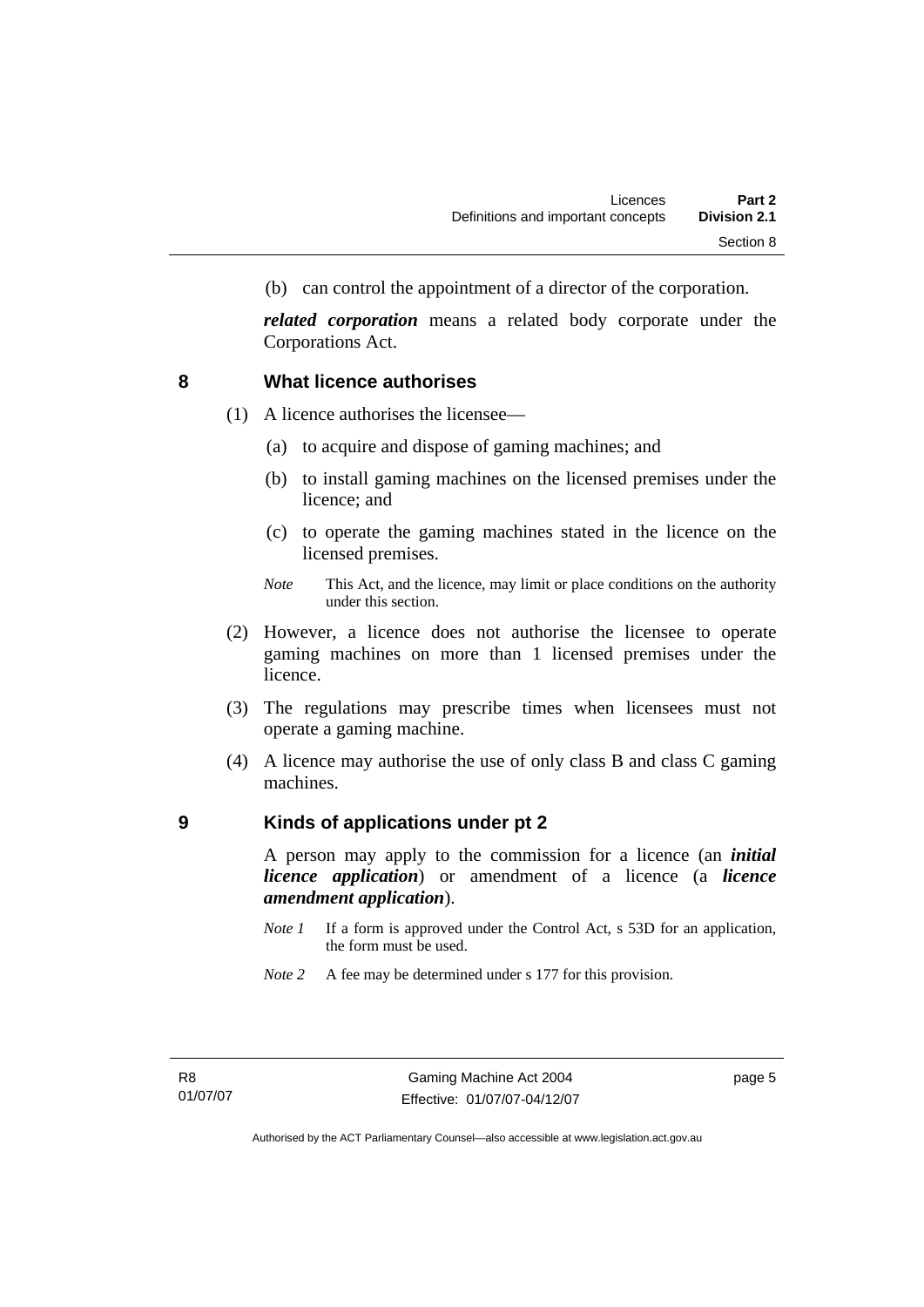# <span id="page-15-0"></span>**10 Applications to be dealt with in order of receipt**

- (1) This section applies to the following applications made in accordance with this Act:
	- (a) initial licence applications;
	- (b) licence amendment applications if the application is to increase the number of gaming machines authorised to be operated under the licence.
- (2) However, this section does not apply to the application if—
	- (a) the applicant has been authorised to operate 1 or more gaming machines because of the application; or
	- (b) the application has been refused.
- (3) Applications to which this section applies must be dealt with in the order in which they are received by the commission.
- (4) However, if an application does not contain sufficient information to allow the commission to decide the application, subsection (3) applies to the application as if it were received by the commission when sufficient information is given to the commission to allow the commission to decide it.

# **Division 2.2 Issue of licences**

# **11 Initial licence application**

- (1) An initial licence application must—
	- (a) be in writing signed by the applicant; and
	- (b) state the applicant's name and address; and
	- (c) if the applicant is a corporation—state the name and address of each director of the corporation; and
	- (d) state the address, and block and section number, of the premises proposed to be licensed; and

| w<br>٩ |  |
|--------|--|
|--------|--|

R8 01/07/07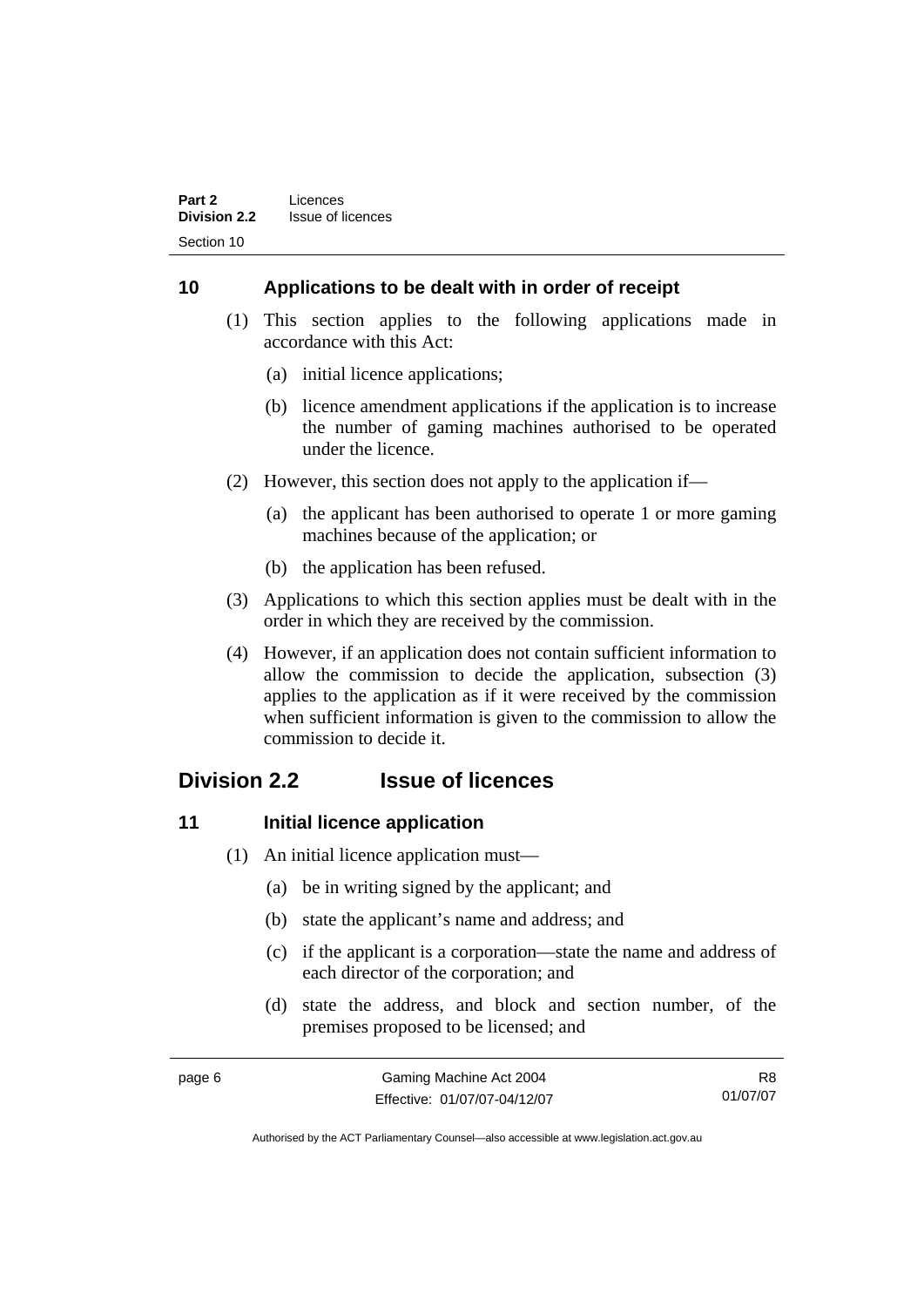- (e) state the class, number, kind, coin denomination and percentage payout of gaming machines for which the licence is sought; and
- (f) for a corporation—name each influential person for the corporation and the person's relationship with the corporation; and
- (g) be accompanied by each of the required documents for the application.
- (2) The following are *required documents* for every initial licence application:
	- (a) a social impact assessment for the application;
	- (b) a scale plan of the premises, or part of the premises, proposed to be licensed, showing where the gaming machines are to be installed (the *proposed gaming area*);
	- (c) a copy of the rules the applicant has adopted to control the operation of gaming machines on the premises proposed to be licensed;

#### **Examples of what rules may cover**

- 1 how long a machine may be reserved for
- 2 prohibiting abuse of machines
- 3 payment of prizes by attendants
- 4 delay of payment if machine has malfunctioned or been interfered with
- *Note* An example is part of the Act, is not exhaustive and may extend, but does not limit, the meaning of the provision in which it appears (see Legislation Act, s 126 and s 132).
- (d) a copy of the control procedures the applicant has adopted to control the operation of gaming machines on the premises proposed to be licensed;
	- *Note* Control procedures are covered in s 97.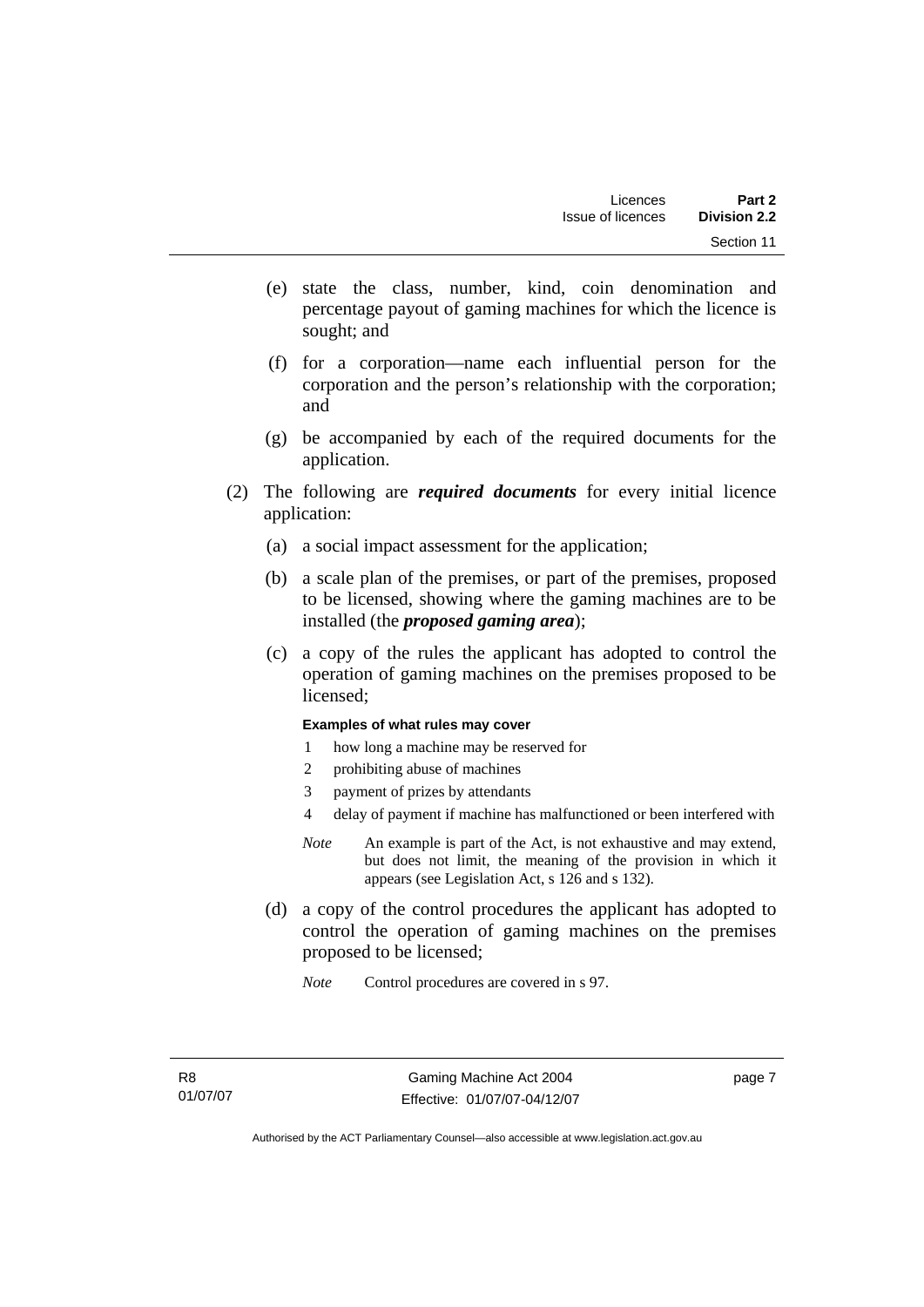- (e) any other documents required for the application under the regulations.
- (3) The following are also *required documents* for an initial licence application by a club:
	- (a) a copy of the club's constitution;
	- (b) an alphabetical list of names and addresses of all current members of the club, certified correct by the club secretary;
	- (c) a statement, signed by the club secretary, stating the grounds on which the club claims to be an eligible club;
	- (d) evidence that a majority of the voting members of the club who voted in a ballot conducted under the regulations voted for the club having gaming machines.
- (4) The regulations may require—
	- (a) a required document, or any information in a required document, to be verified in a particular way; or
	- (b) an application to include particular information; or
	- (c) an application, or any information in an application, to be verified in a particular way.
- (5) The commission need not consider an initial licence application if—
	- (a) the application does not include any information required under this section; or
	- (b) the application, or any information in the application, is not verified as required under this section; or
	- (c) the application is not accompanied by a document required under this section to accompany the application; or
	- (d) a document accompanying the application does not include any information required under this section; or

R8 01/07/07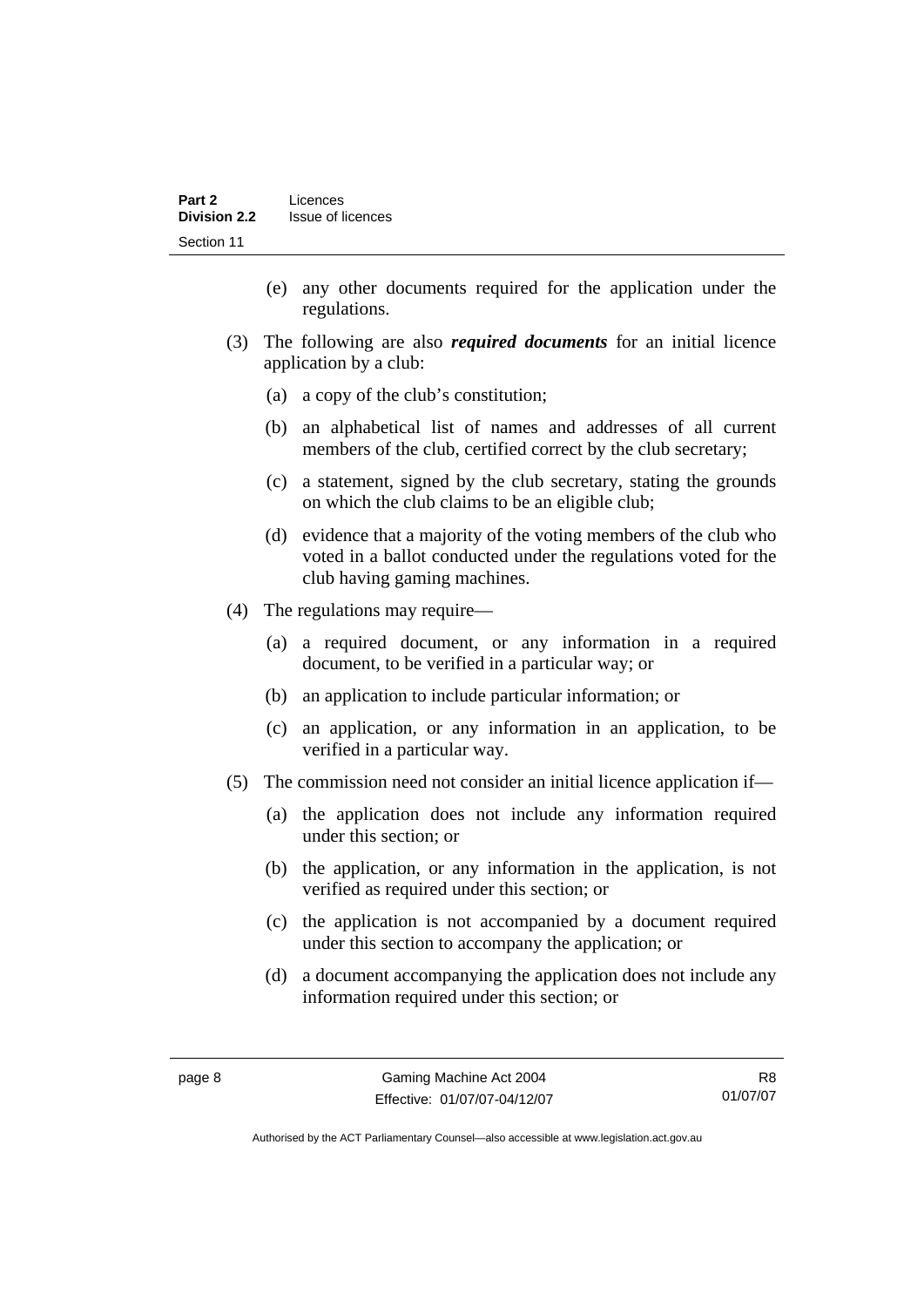- <span id="page-18-0"></span> (e) a document accompanying the application, or any information in a document accompanying the application, is not verified as required under this section; or
- (f) any form required to be used for the application, or any document accompanying the application is not used; or
- (g) any requirement of a form required to be used for the application, or any document accompanying the application, is not complied with.

# **12 Issue of licences**

- (1) This section applies to an initial licence application under section 11.
- (2) The commission must issue a licence to the applicant if—
	- (a) the applicant is an eligible person;
	- *Note* Eligibility for individuals—see s 20. Eligibility for corporations—see s 21.
	- (b) for an application by a club—a majority of the voting members of the club who voted in a ballot conducted under the regulations voted for the club having gaming machines; and
	- (c) the commission is satisfied about each additional mandatory requirement under section 13 in relation to the application; and
	- (d) authorising the use of the number of gaming machines to be authorised by the licence would not contravene section 35 (Maximum number of gaming machines allowed).
- (3) However, the commission may refuse to issue a licence to a club if a ground for refusing the licence exists under section 14.

page 9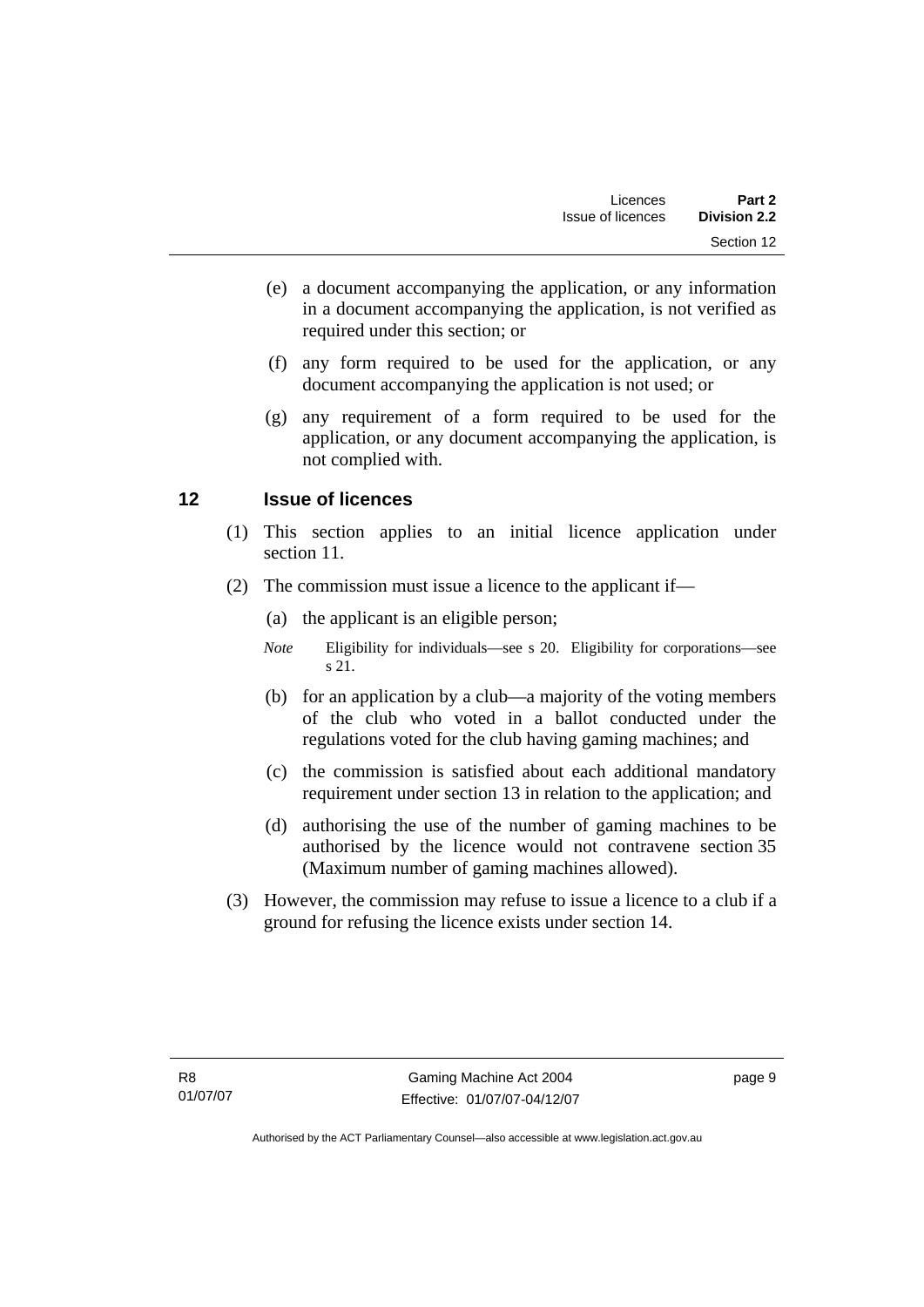(4) A licence may be conditional.

#### **Example**

a condition that a gaming area be separated from other parts of the premises

- *Note* An example is part of the Act, is not exhaustive and may extend, but does not limit, the meaning of the provision in which it appears (see Legislation Act, s 126 and s 132).
- (5) In deciding the number and kind of gaming machines to be allowed under a licence, the commission must consider the following:
	- (a) the size and layout of the premises the application relates to;
	- (b) the size and layout of the proposed gaming area;
	- (c) for an application by a club—
		- (i) the number of club members worked out under the regulations; and
		- (ii) the ratio of club members to the number and kinds of gaming machines held by the licensee; and
		- (iii) the extent to which the club has contributed to, or is likely to contribute to, the community, supported and benefited the community;
	- (d) the social impact assessment for the application for the licence and any submission made on the assessment within the 6-week comment period under section 19;
	- (e) what the commission may allow under section 16.
- (6) The commission may consider any other relevant matter.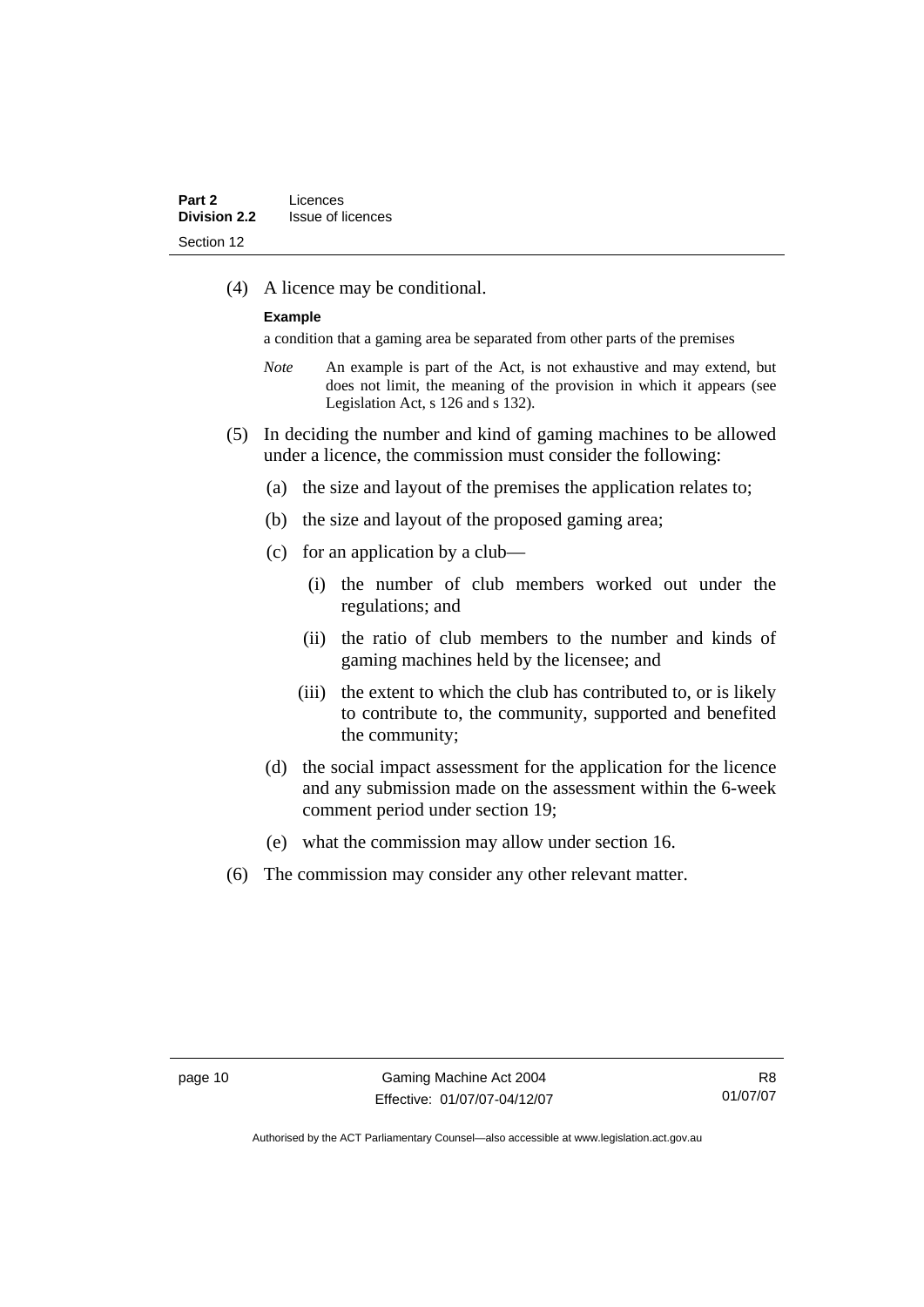## <span id="page-20-0"></span>**13 Additional mandatory requirements for issue of licence**

- (1) The following requirements are mandatory requirements under section 12 (2) (c) for an initial licence application:
	- (a) for a corporation (including a club)—the rules and control procedures of the corporation to control the operation of gaming machines are adequate to control that operation;
	- (b) the size and layout of the proposed gaming area are suitable for the installation of gaming machines;
	- (c) the applicant is likely to comply with this Act;

#### **Example**

If the applicant previously held a licence, the commission may consider how well the applicant complied with its conditions in assessing whether the applicant is likely to comply with this Act.

- *Note* An example is part of the Act, is not exhaustive and may extend, but does not limit, the meaning of the provision in which it appears (see Legislation Act, s 126 and s 132).
- (d) if an on licence applies to the premises to which the application relates—the premises are used by people mainly for drinking alcohol;
- (e) taking into consideration the social impact assessment for the application and any submission made on the assessment within the 6-week comment period under section 19, the issue of the licence is appropriate.

#### **Example for par (e)**

the issue of a licence for the premises to which a general licence or on licence applies may not be appropriate if it would adversely affect the nature or character of the premises and the general use and enjoyment of the premises

 (2) In deciding whether a proposed gaming area is suitable for the installation of gaming machines, the commission must consider the safety and comfort of, and harm minimisation strategies for, patrons.

page 11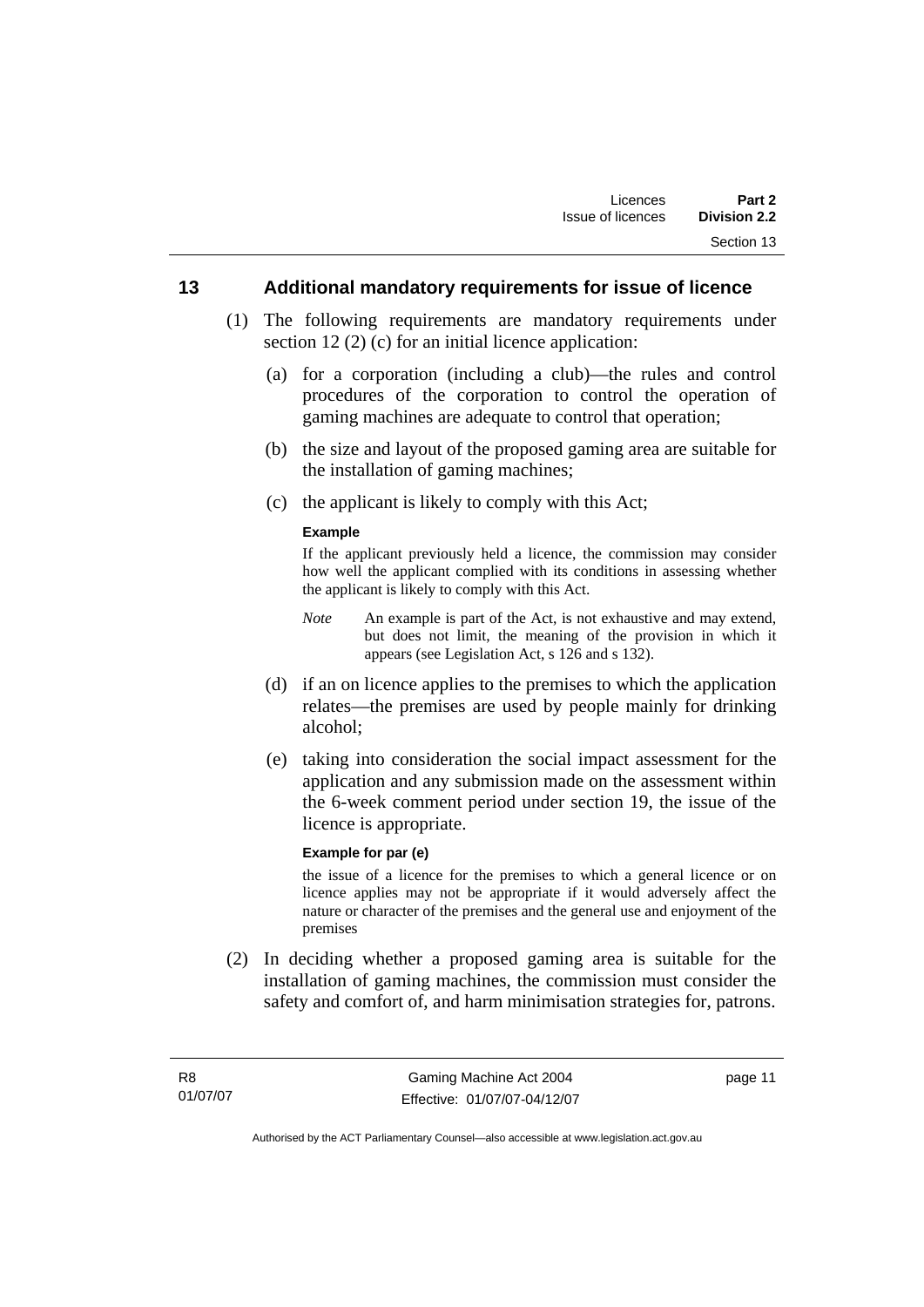# <span id="page-21-0"></span>**14 Grounds for refusing initial licence application by club**

- (1) The commission may refuse to issue a gaming machine licence to an applicant that is a club if satisfied that—
	- (a) payments for the rental or lease of the club's premises are unreasonable or are related to the level of gaming machine performance; or
	- (b) someone, other than the lessor or leasing agent, will receive a payment or benefit during or at the end of a lease, agreement or arrangement entered into by the club for its premises; or
	- (c) the election of a member of the club's management committee or board has been decided, controlled or influenced in a significant way, or to a significant degree, by—
		- (i) people who are not voting members of the club; or
		- (ii) only some voting members of the club; or
	- (d) the voting members of the club, taken as a group, do not have complete control over the election of all members of the club's management committee or board; or
	- (e) each voting member of the club does not have an equal right to elect people, and to nominate or otherwise choose people for election, to the club's management committee or board; or
	- (f) if the club does not own its premises—an executive officer or employee of the club is also the club's lessor, or an associate of the club's lessor; or
	- (g) an executive officer or employee of the club is a creditor, or an associate of a creditor, of the club; or
	- (h) the club's management committee or board does not, for any reason, have complete control over the club's business or operations, or a significant aspect of the club's business or operations; or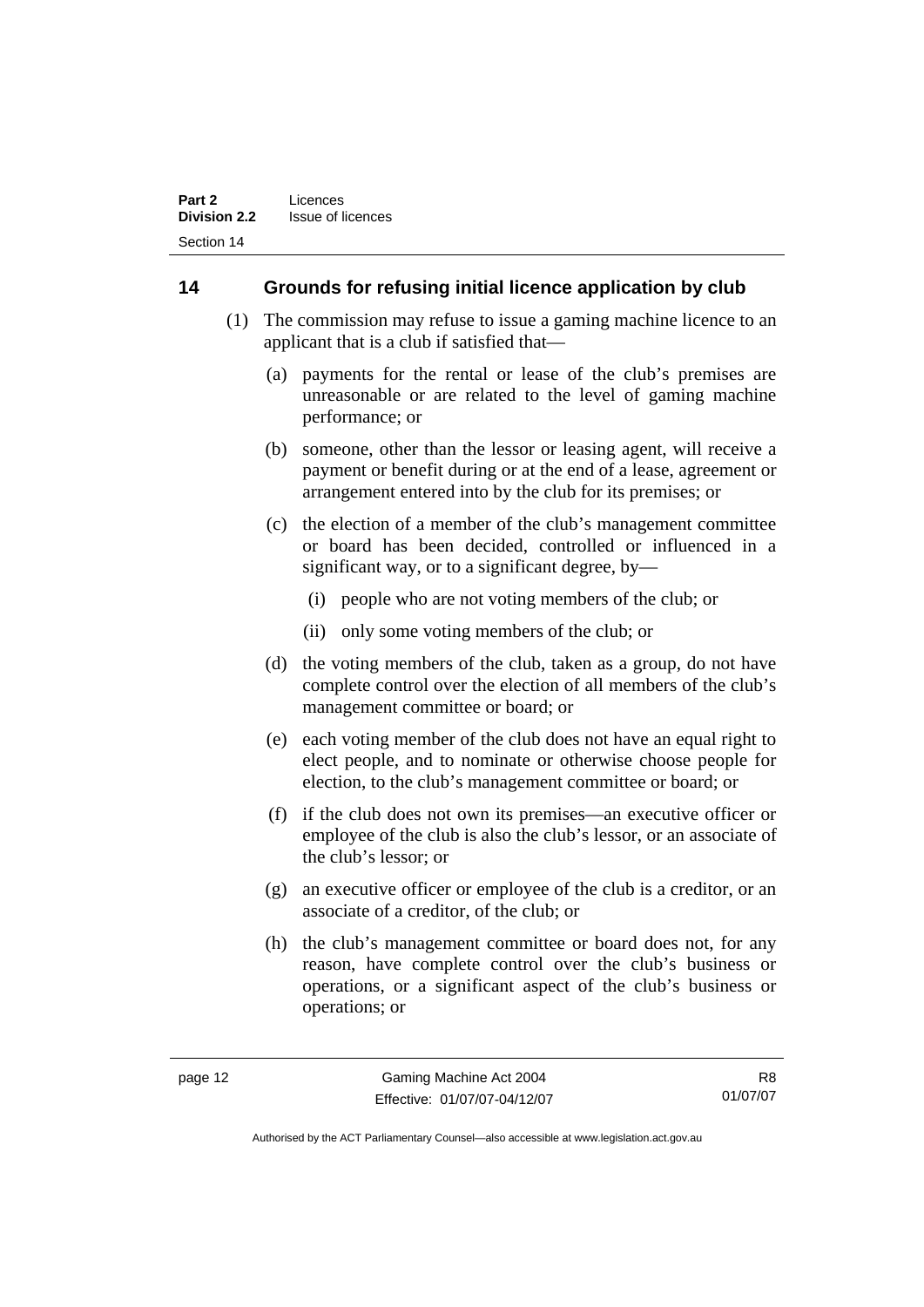- <span id="page-22-0"></span> (i) the club is being, or may be, used as a device for individual gain or commercial gain by someone other than the club.
- (2) However, the commission must not refuse to issue a gaming machine licence under subsection  $(1)$   $(c)$ ,  $(d)$  or  $(e)$  only because—
	- (a) the commission is satisfied that the election of a member of the club's management committee or board has been decided, controlled or influenced in a significant way, or to a significant degree, by an associated organisation; or
	- (b) the voting members of the club, taken as a group, do not have complete control over the election of all members of the club's management committee or board because an associated organisation has some control; or
	- (c) each voting member of the club does not have an equal right to elect people, and to nominate or otherwise choose people for election, to the club's management committee or board because an associated organisation has a right to elect, nominate or otherwise choose people for election.

# **15 Form of licence**

- (1) A licence must—
	- (a) state the number and class of gaming machines that the licensee is allowed to operate; and

### **Example**

3 class B gaming machines

- *Note* An example is part of the Act, is not exhaustive and may extend, but does not limit, the meaning of the provision in which it appears (see Legislation Act, s 126 and s 132).
- (b) state the premises, and each part of the premises (the *gaming areas*), where the licensee is allowed to operate the gaming machines; and

page 13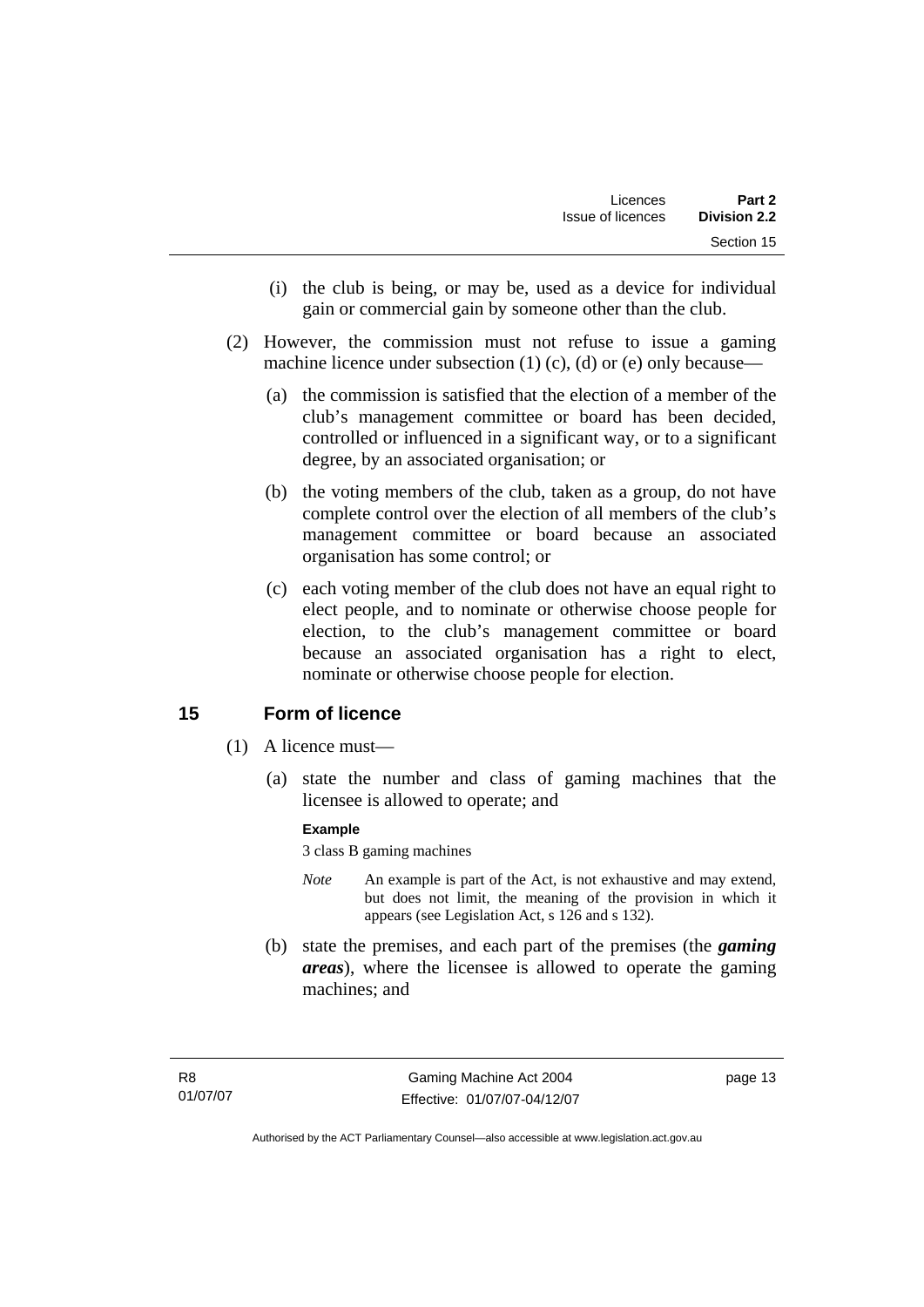- <span id="page-23-0"></span> (c) include a schedule that contains the serial number of each gaming machine authorised to be operated under the licence.
- (2) The regulations may prescribe other requirements in relation to the form of a licence.

# **16 Restrictions on what commission may authorise—nonclubs**

- (1) This section applies if the commission must issue a licence under section 12 on an initial licence application.
- (2) The commission may issue a licence that authorises the use of no more than 10 class B gaming machines, and no class C gaming machines, if—
	- (a) a general licence applies to the premises to which the application relates; and
	- (b) the premises have at least 12 rooms that are used for residential accommodation for lodgers or guests.
- (3) The commission may issue a licence that authorises the use of no more than 2 class B gaming machines, and no class C gaming machines, if—
	- (a) a general licence applies to the premises to which the application relates; but
	- (b) the premises have fewer than 12 rooms (including no rooms) that are used for residential accommodation for lodgers or guests.
- (4) The commission may issue a licence that authorises the use of 2 class B gaming machines, and no class C gaming machines, if an on licence applies to the premises to which the application relates.

# **17 No available gaming machines**

(1) This section applies to an applicant for an initial licence if—

R8 01/07/07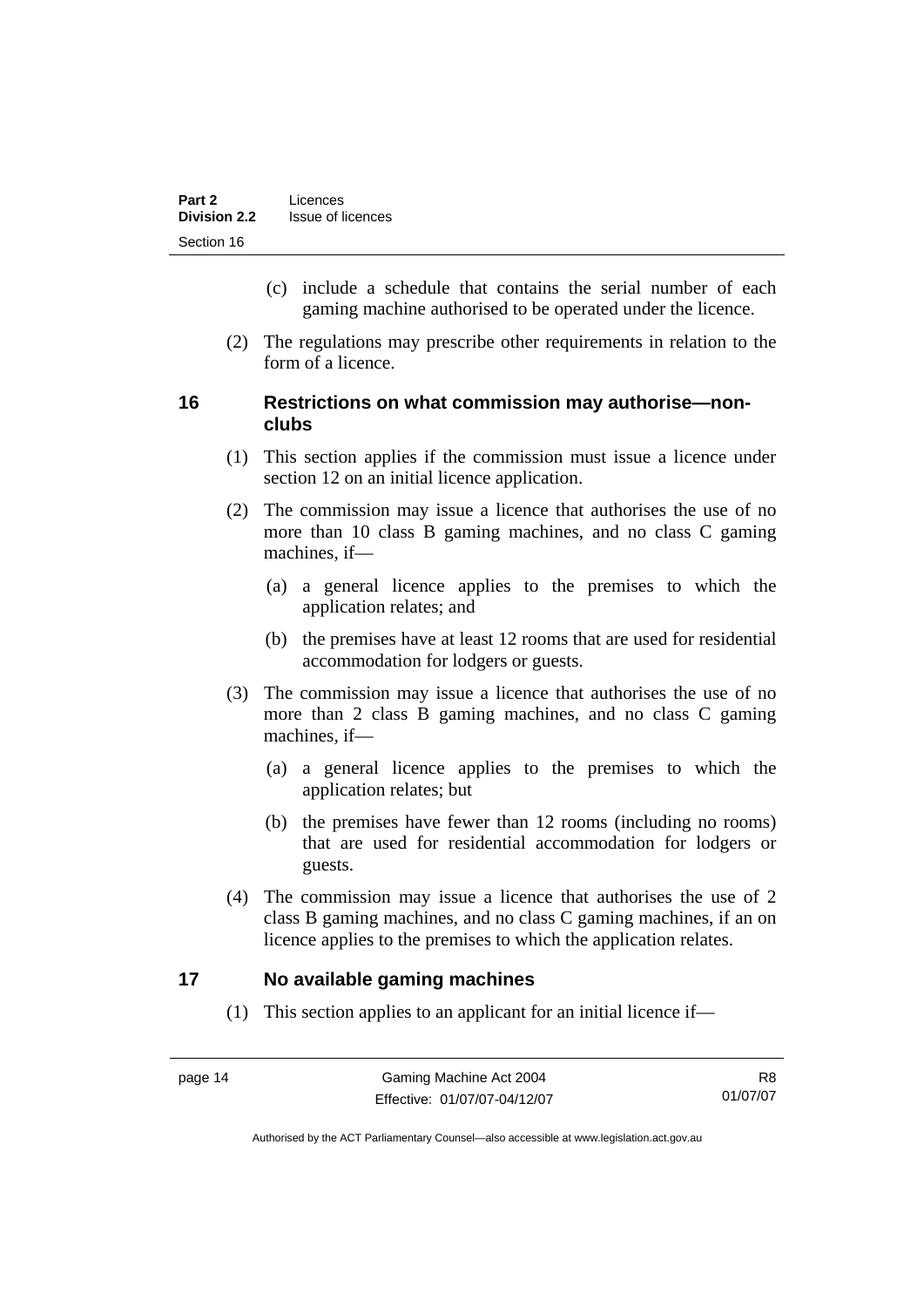- <span id="page-24-0"></span> (a) the maximum number of gaming machines allowed on all licensed premises in the ACT has been reached; and
- (b) the commission would otherwise have issued a licence to the applicant.
- *Note* The maximum number of gaming machines on all licensed premises in the ACT is set under s 35.
- (2) The commission must—
	- (a) tell the applicant that the maximum number of gaming machines allowed on all licensed premises in the ACT has been reached; and
	- (b) give the applicant a certificate (a *certificate of suitability*) stating that the commission would otherwise have issued a licence to the applicant for the number of gaming machines stated in the certificate.

# **Division 2.3 Social impact assessments**

# **18 Social impact assessment**

- (1) A social impact assessment for an initial licence application or licence amendment application is a written assessment of the likely economic and social impact of the operation of gaming machines under the proposed licence or the licence as proposed to be amended.
	- *Note* A social impact assessment is required for an initial licence application (see s 11 (2) (a)) and certain licence amendment applications (see s 22  $(2)$ ).
- (2) The regulations may make provision in relation to social impact assessments, including, for example—
	- (a) the requirements that must be satisfied by a social impact assessment; and
	- (b) the matters to be addressed by a social impact assessment; and

page 15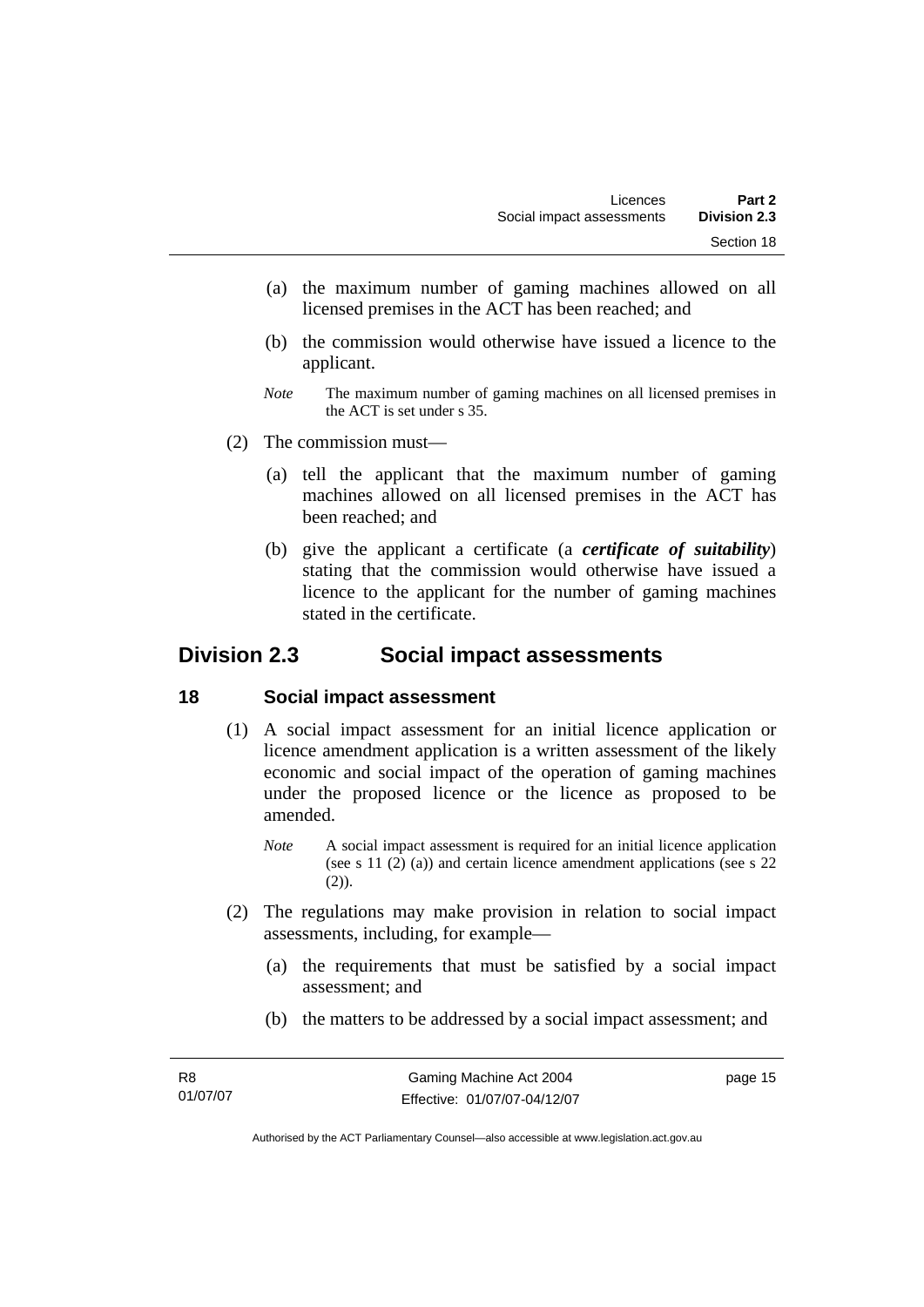- <span id="page-25-0"></span>(c) the information to be given in a social impact assessment.
- *Note* An example is part of the Act, is not exhaustive and may extend, but does not limit, the meaning of the provision in which it appears (see Legislation Act, s 126 and s 132).

### **19 Publication of social impact assessments by applicant**

- (1) This section applies if an applicant for a licence or amendment of a licence is required to provide a social impact assessment.
- (2) The applicant must publish an advertisement about the application in a newspaper published and circulating in the ACT.
	- *Note* If a form is approved under the Control Act, s 53D for an advertisement, the form must be used.
- (3) The advertisement must state that—
	- (a) the social impact assessment for the application will be available for inspection by members of the public at the commission's office during ordinary business hours for 6 weeks after a day stated in the advertisement (the *6-week comment period*); and
	- (b) any written submissions about the social impact assessment may be made to the commission within the 6-week comment period.
- (4) Before the beginning of the 6-week comment period, the applicant must give the commission—
	- (a) the social impact assessment for the application; and
	- (b) a copy of the advertisement for the application mentioned in subsection  $(2)$ .
- (5) On or before the day the advertisement is published, the applicant must place a sign (the *information sign*) containing information about the application in a prominent position outside each public entrance to the premises to which the application relates, and ensure that the sign stays at the entrance for the 6-week comment period.

R8 01/07/07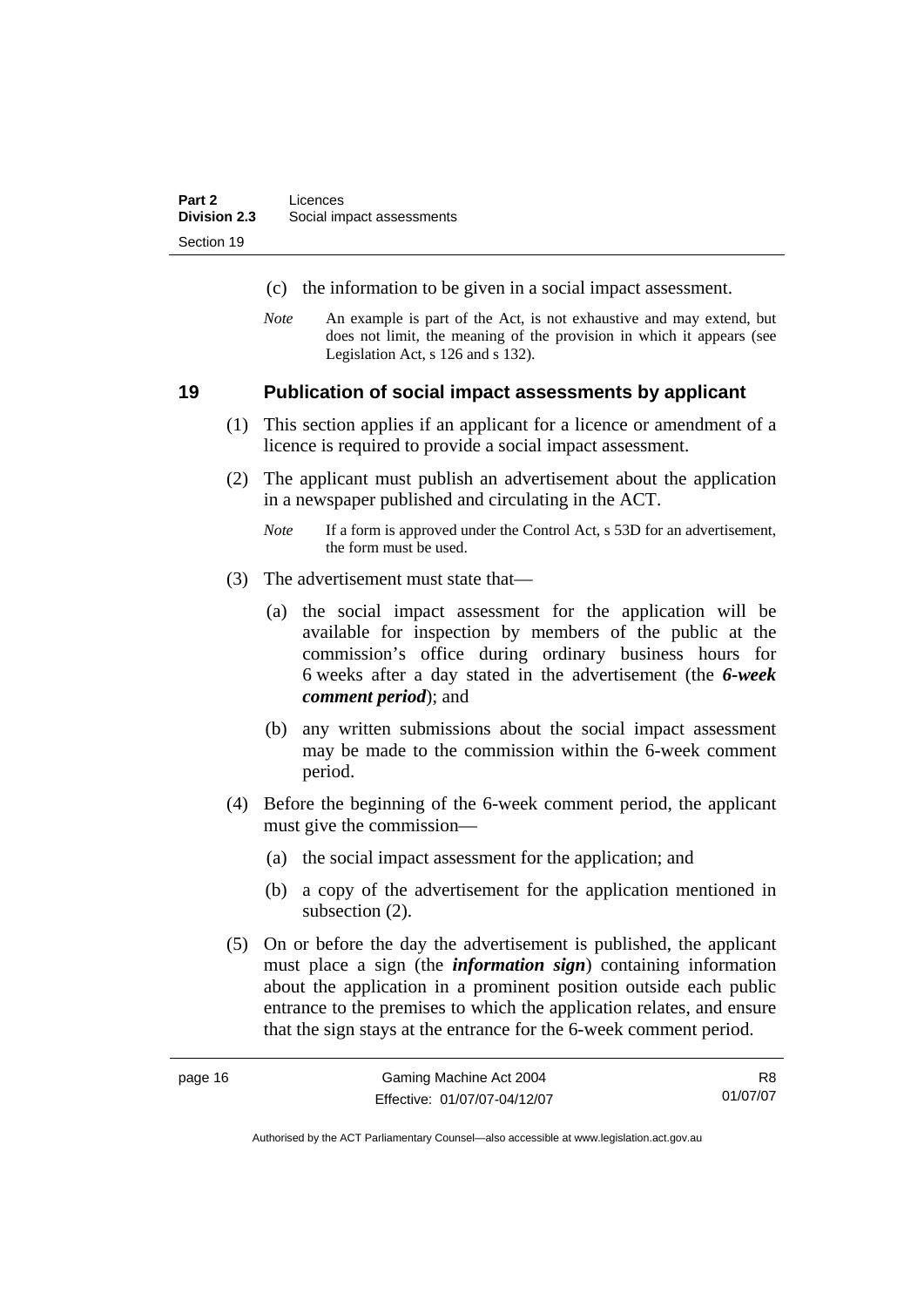- <span id="page-26-0"></span> (6) The information sign for an application must include the following:
	- (a) a description of the application;
	- (b) a statement of when and where the social impact assessment for the application will be available;
	- (c) an invitation to make written submissions to the commission about the social impact assessment within the 6-week comment period;
	- (d) when the 6-week comment period ends;
	- (e) details of where to get more information about the application.
- (7) The commission must make the social impact assessment available for inspection by members of the public at the commission's office during ordinary business hours during the 6-week comment period.
- (8) The commission must not decide the application until the 6-week comment period has ended.

# **Division 2.4 Eligible people**

# **20 Eligibility of individuals**

- (1) For this Act, an individual, other than an applicant for a licence, is an *eligible person* if there is not a disqualifying ground in relation to the individual.
- (2) For this Act, an individual who is an applicant for a licence is an *eligible person* for the application if—
	- (a) the individual—
		- (i) is an adult; and
		- (ii) holds a general licence or on licence; and
	- (b) there is not a disqualifying ground in relation to the individual.

page 17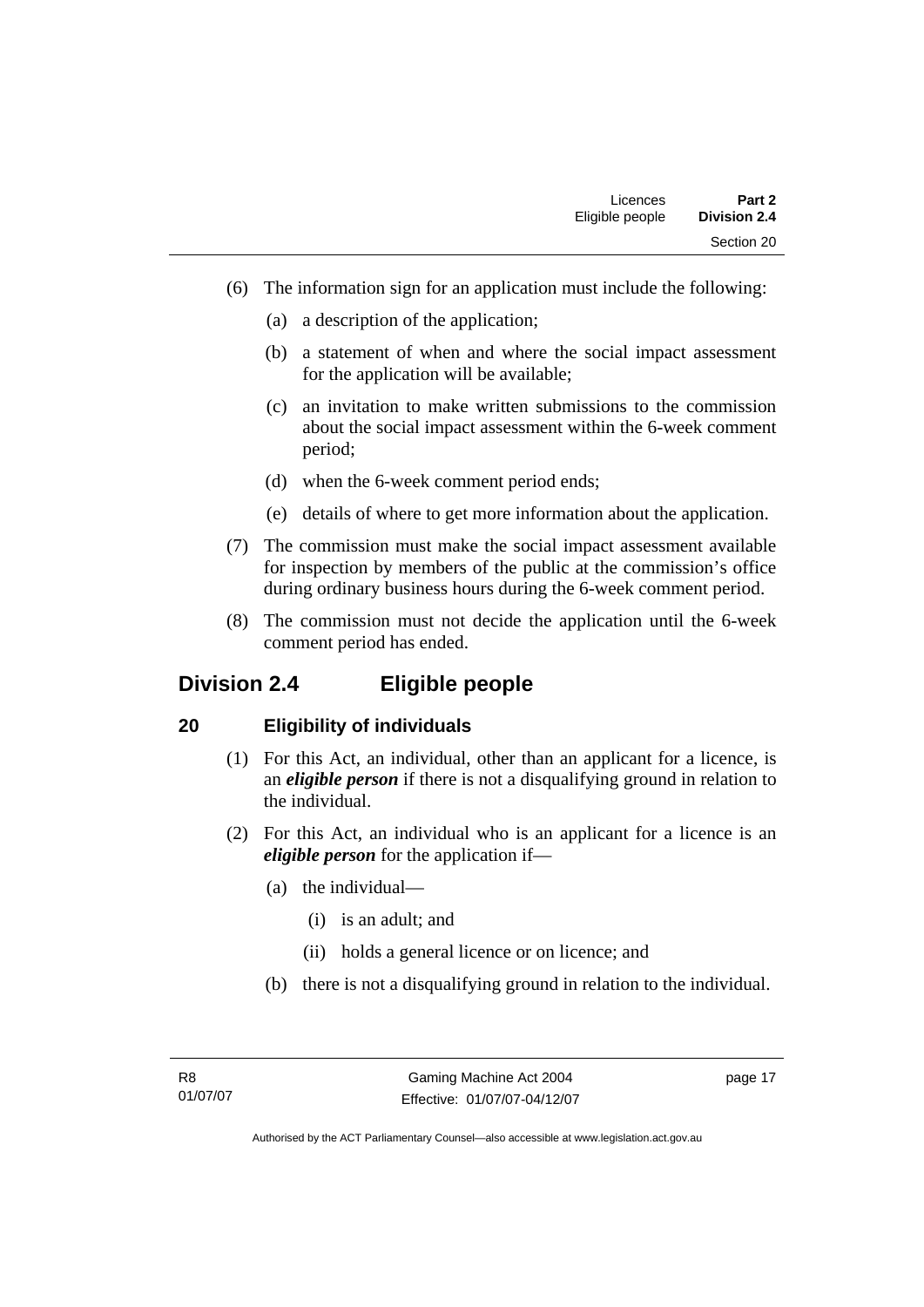- (3) Each of the following is a *disqualifying ground* in relation to an individual:
	- (a) the individual has been convicted, or found guilty, within the previous 5 years, whether in the ACT or elsewhere, of an offence—
		- (i) involving fraud or dishonesty; or
		- (ii) punishable by imprisonment for at least 1 year; or
		- (iii) against a law about gaming;
	- (b) the individual is an undischarged bankrupt or, at any time in the last 5 years—
		- (i) was an undischarged bankrupt; or
		- (ii) applied to take the benefit of a law for the relief of bankrupt or insolvent debtors; or
		- (iii) compounded with creditors or made an assignment of remuneration for their benefit;
	- (c) at any time in the last 5 years the individual was involved in the management of a corporation when—
		- (i) the corporation became the subject of a winding-up order; or
		- (ii) a controller or administrator was appointed.
- (4) Despite subsection (3), the commission may decide that the individual is an *eligible person* even though there is a disqualifying ground in relation to the individual.
- (5) However, the commission must not make a decision under subsection (4) unless satisfied that—
	- (a) if the individual is an applicant for a licence—the operation of gaming machines by the individual would not adversely affect the public; and

R8 01/07/07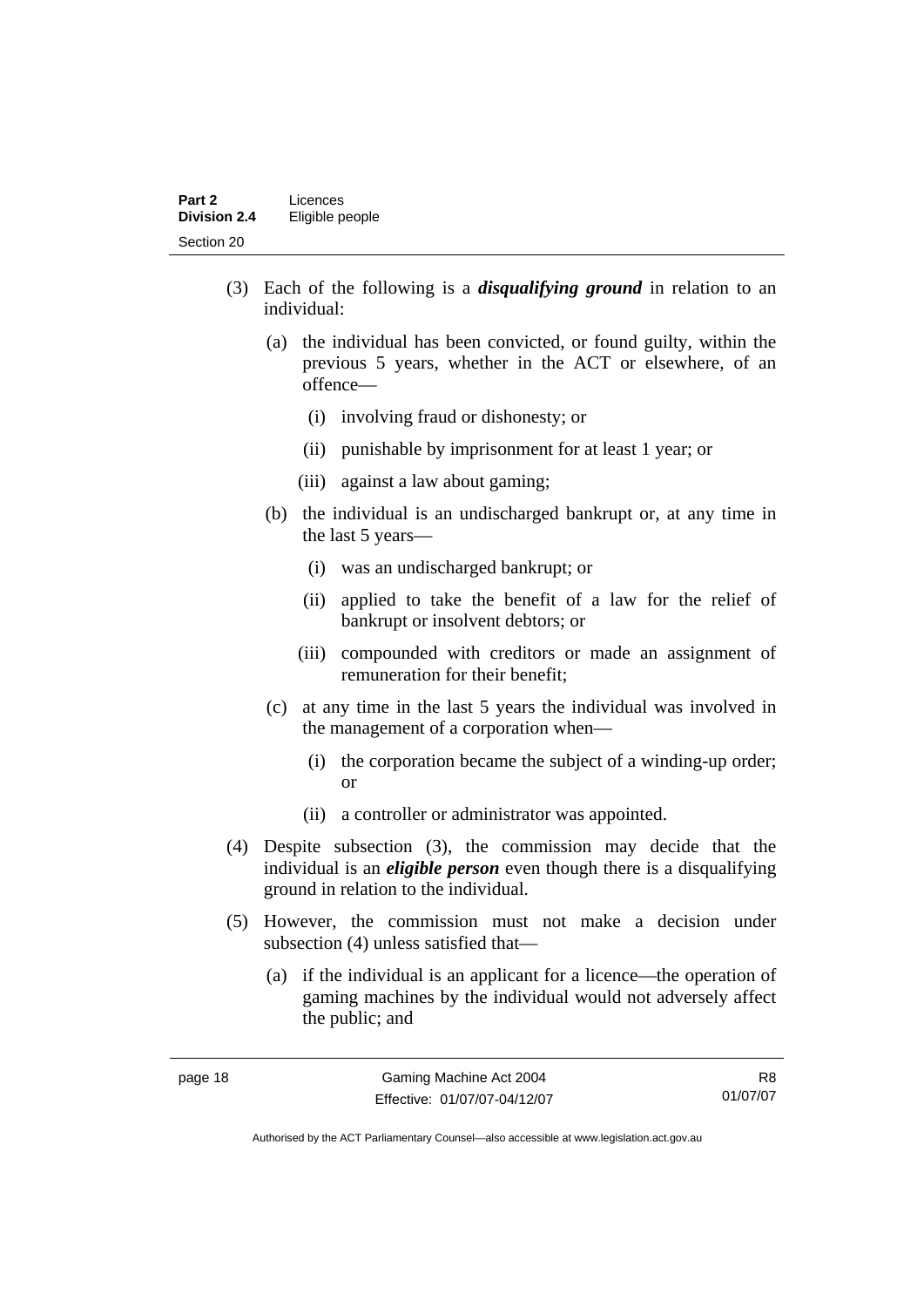(b) it is otherwise in the public interest that the individual be treated as an eligible person.

# <span id="page-28-0"></span>**21 Eligibility of clubs and other corporations**

- (1) A corporation is an *eligible person* if—
	- (a) each executive officer and influential person of the corporation is an eligible person; and
	- (b) for a club—it is an eligible club; or
	- (c) for a corporation that is not a club—the corporation holds a general licence or on licence; and
	- (d) the corporation is not the subject of a winding-up order, and has not been the subject of a winding-up order in the last 3 years; and
	- (e) a controller or administrator has not been appointed for the corporation in the last 3 years.
- (2) Despite subsection (1), the commission may decide that the corporation is an *eligible person* even though a provision of that subsection applies in relation to the corporation.
- (3) However, the commission must not make a decision under subsection (2) in relation to the corporation unless satisfied that—
	- (a) the operation of gaming machines by the corporation would not adversely affect the public; and
	- (b) it is otherwise in the public interest that the corporation be treated as an eligible person.

# **Division 2.5 Licence amendments**

# **22 Licence amendment applications**

(1) A licensee may apply in writing to amend the licence only—

page 19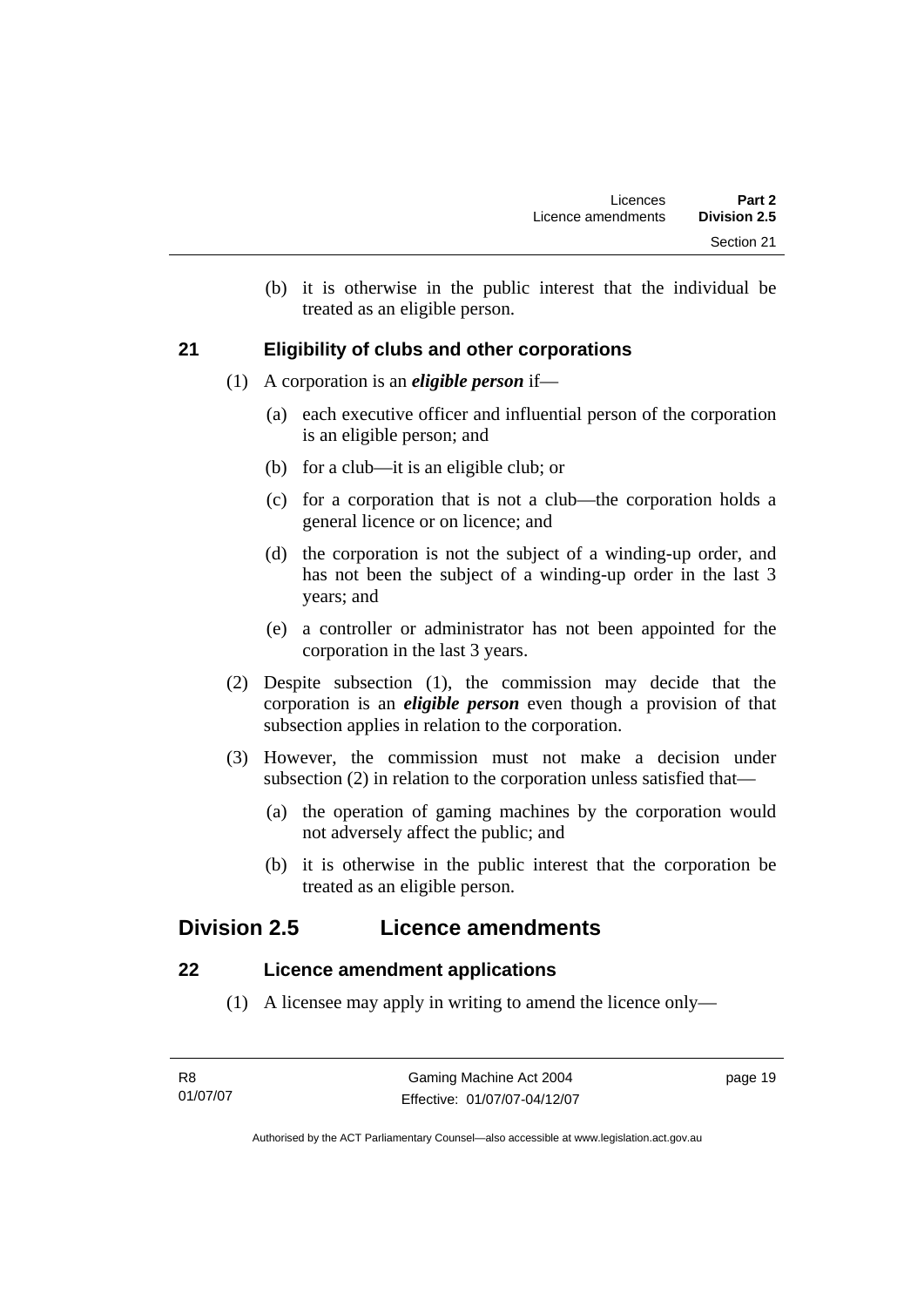- (a) to increase or reduce the number of licensed gaming machines allowed under the licence; or
- (b) to change the licensed premises, whether structurally, by changing a part of the premises where the licensee is allowed to operate gaming machines or by moving the gaming machines to different premises; or
- (c) to change the percentage payout of a licensed gaming machine used under the licence; or
- (d) to change the basic stake denomination of a licensed gaming machine used under the licence; or
- (e) to change the kind of a licensed gaming machine used under the licence; or

#### **Examples**

to change from King of the Thames mk 2 gaming machines to King of the Thames mk 3 gaming machines or to Magnificent Mel gaming machines

- *Note* An example is part of the Act, is not exhaustive and may extend, but does not limit, the meaning of the provision in which it appears (see Legislation Act, s 126 and s 132).
- (f) to change any other detail mentioned in the schedule to the licence.
- (2) The application must be accompanied by—
	- (a) if the application is for a change to licensed premises—a plan of the part of the premises where the machines are to be installed; or
	- (b) for an application mentioned in subsection (1) (a) for an increase in the number of machines or subsection (1) (b) to change the licensed premises by moving the gaming machines to different premises—a social impact assessment.
	- *Note* A fee may be determined under s 177 for this provision.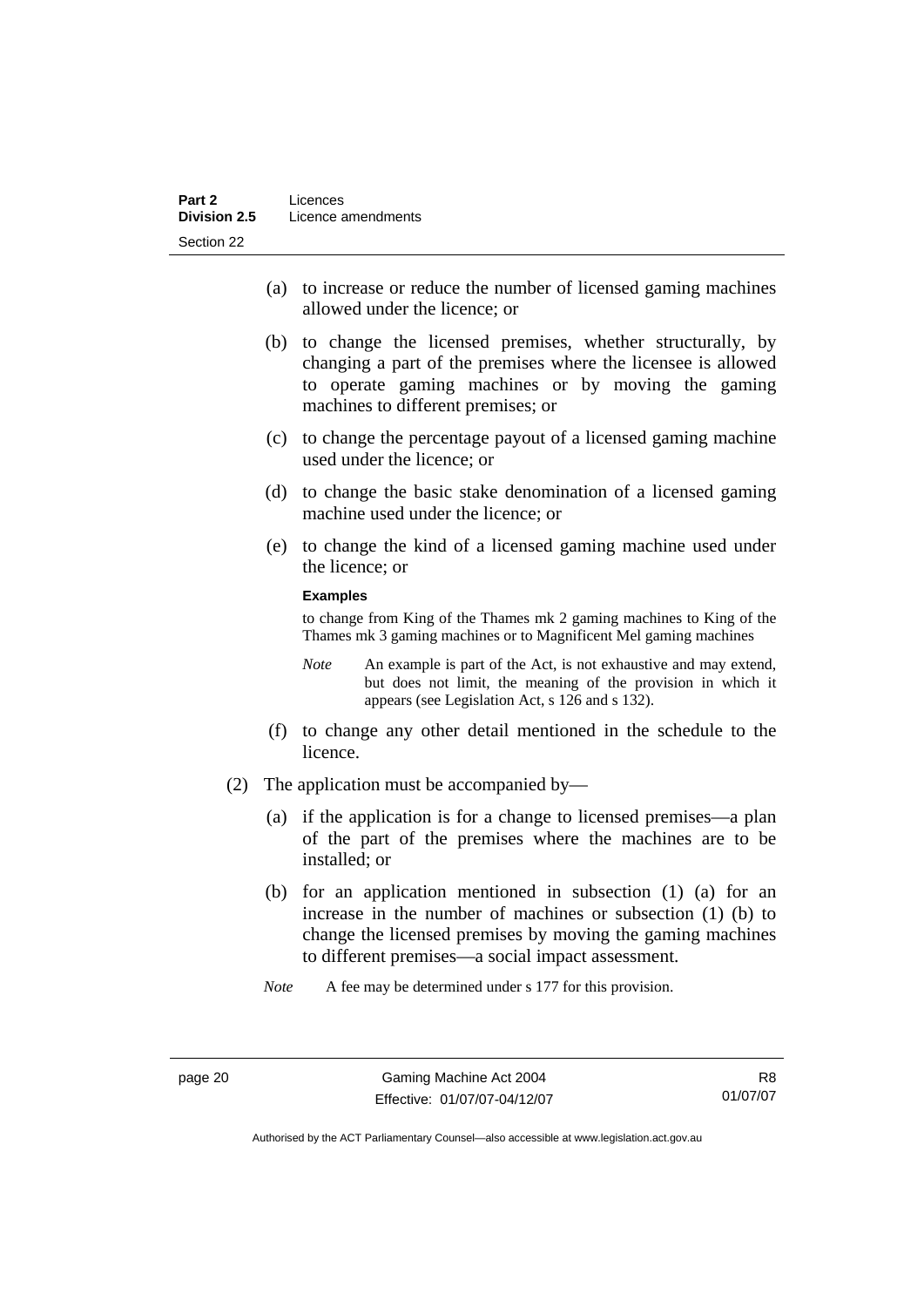## <span id="page-30-0"></span>**23 Contents of licence amendment applications**

- (1) A licence amendment application must—
	- (a) be in writing signed by the applicant; and
	- (b) set out the proposed amendment to the licence; and
	- (c) explain why the applicant is seeking the amendment.
- (2) The regulations may require an application to include particular information or be accompanied by particular documents.
- (3) The commission need not decide the licence amendment application if the application is not in accordance with this section.

## **24 Substantive licence amendments**

- (1) This section applies if a licensee has applied under section 22 for—
	- (a) an amendment of the licence mentioned in section 22 (1) (a) to increase the number of gaming machines allowed under the licence; or
	- (b) an amendment of the licence mentioned in section 22 (1) (b) to move the gaming machines to different premises.
- (2) However, this section does not apply to an amendment mentioned in subsection (1) (b) if the commission is satisfied that—
	- (a) the gaming machines need to be moved from the licensed premises for a good reason; and
	- (b) if the amendment is approved—
		- (i) the gaming machines are to be moved to different premises temporarily; and
		- (ii) the gaming machines will not be operated in the different premises.
- (3) The commission must amend the licence in accordance with the application if—

| R8       | Gaming Machine Act 2004      | page 21 |
|----------|------------------------------|---------|
| 01/07/07 | Effective: 01/07/07-04/12/07 |         |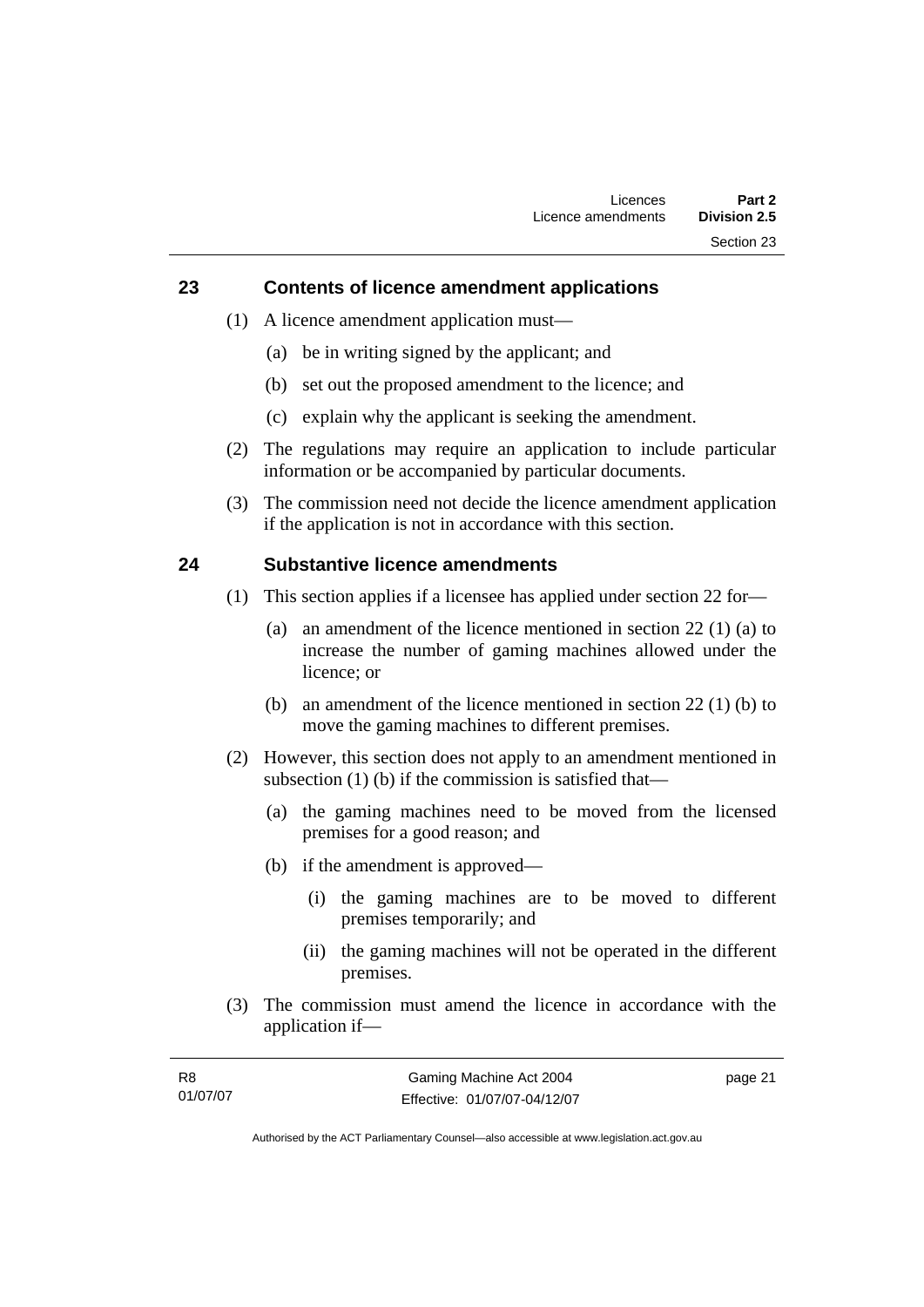- (a) for an application by a club—a majority of the voting members of the club who voted in a ballot conducted under the regulations voted for the amendment; and
- (b) for an application for an amendment mentioned in section 22 (1) (a) to increase the number of gaming machines allowed to be operated under the licence—
	- (i) the commission is satisfied that the size and layout of each gaming area are suitable for the installation of the number of extra gaming machines applied for; and
	- (ii) the authorisation of the number of extra gaming machines would not exceed the maximum number of gaming machines allowed on all licensed premises in the ACT; and
	- (iii) if the licensee is a club—the commission is satisfied that the number of club members worked out under the regulations is sufficient to justify the number of extra gaming machines; and
	- (iv) if the licensee is a club—the extent to which the club has contributed to, or is likely to contribute to, the community, and supported and benefited the community; and
- (c) for an application for an amendment mentioned in section 22 (1) (b)—the commission is satisfied that the size and layout of the different premises are suitable for the operation of the gaming machines allowed under the licence; and
- (d) the commission is satisfied that, taking into consideration the social impact assessment for the application and any submission made on the assessment within the 6-week comment period under section 19, the approval of the amendment is appropriate; and

R8 01/07/07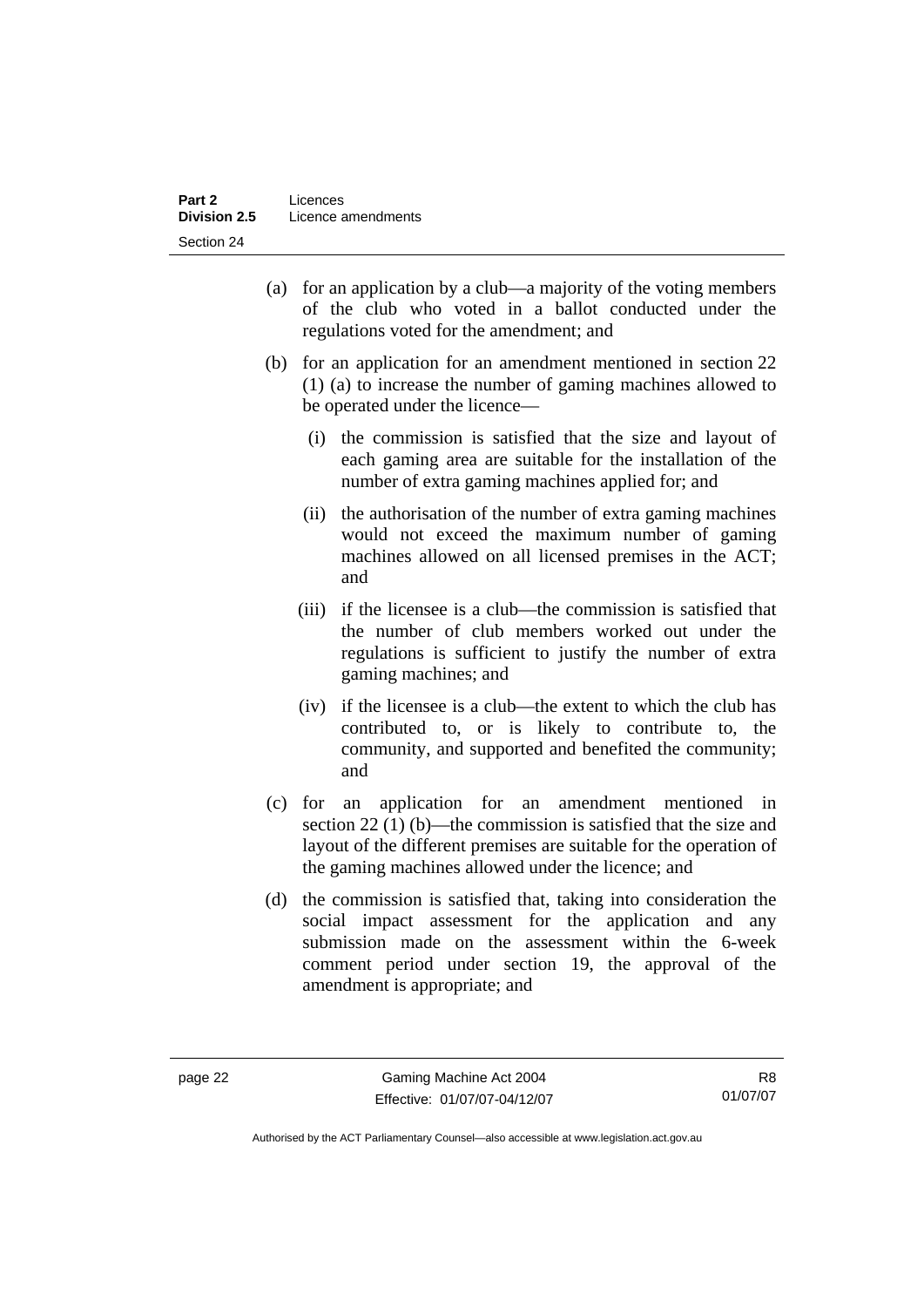- <span id="page-32-0"></span> (e) the licensee does not owe an amount to the Territory under a tax law or a gaming law.
- (4) On an application for an amendment mentioned in subsection (1) (a), if the commission must amend the licence under subsection (3), the commission may amend the licence to allow the licensee to operate more gaming machines than the licensee was previously allowed to operate (the *new number* of gaming machines), but less than the number applied for, if—
	- (a) the commission—
		- (i) is not satisfied that, taking into consideration the social impact assessment for the application and any submission made on the assessment within the 6-week comment period under section 19, the approval of the amendment is appropriate; but
		- (ii) is satisfied that amendment of the licence to allow the new number of gaming machines to be operated at the premises is appropriate; or
	- (b) amending the licence to allow the licensee to operate the number of extra gaming machines applied for would contravene section 35 (Maximum number of gaming machines allowed) but allowing the new number would not.

# **25 Technical licence amendments**

- (1) This section applies if a licensee has applied under section 22 for an amendment of the licence of the following kind:
	- (a) an amendment mentioned in section 22 (1) (a) to reduce the number of gaming machines allowed under the licence;
	- (b) an amendment mentioned in section 22 (1) (b) to structurally change a gaming area on licensed premises;
	- (c) an amendment mentioned in section 22 (1) (c), (d), (e) or (f).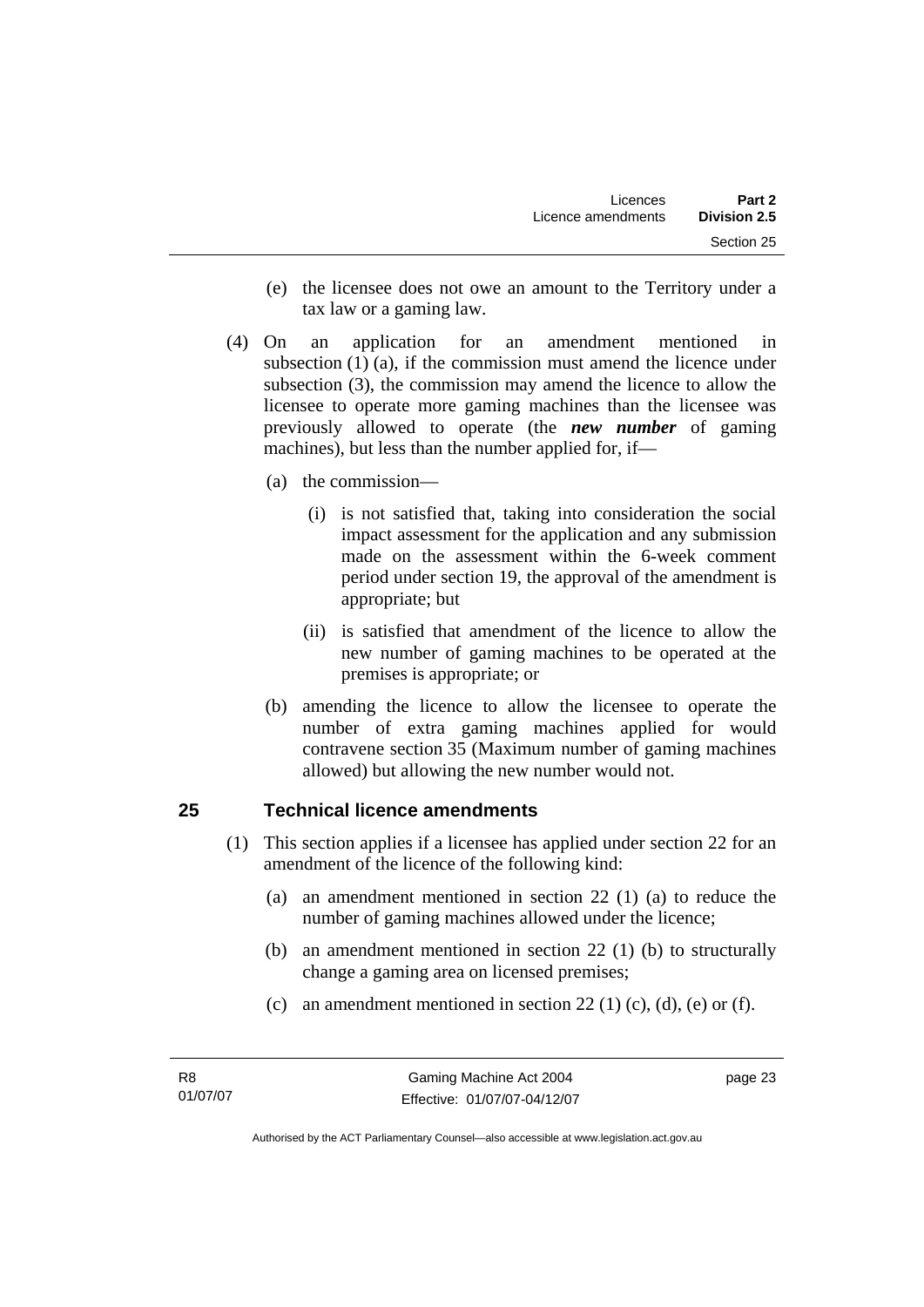- <span id="page-33-0"></span> (2) The commission must amend the licence in accordance with the application.
- (3) However—
	- (a) the commission must not amend the licence to structurally change a gaming area on the licensed premise unless satisfied that after the changes the gaming area will be suitable for the installation of gaming machines; and
	- (b) the commission must not amend the licence in accordance with an application under section 22 (1) (c), (d), (e) or (f) if the commission considers that the change to the gaming machine applied for is technically unsuitable.
- (4) In deciding whether a change to a gaming machine is technically unsuitable, the commission must take into account each technical evaluation of the gaming machine.

*Note Technical evaluation* means a technical evaluation under s 69.

 (5) In deciding whether a gaming area will be suitable for the installation of gaming machines, the commission must consider the safety and comfort of, and harm minimisation strategies for, patrons.

# **26 Temporary licence amendment**

- (1) This section applies if a licensee has applied under section 22 for an amendment of the licence mentioned in section 22 (1) (b) if the commission is satisfied that—
	- (a) the gaming machines need to be moved from the licensed premises for a good reason; and
	- (b) if the amendment is approved—
		- (i) the gaming machines are to be moved to different premises temporarily; and
		- (ii) the gaming machines will not be operated in the different premises.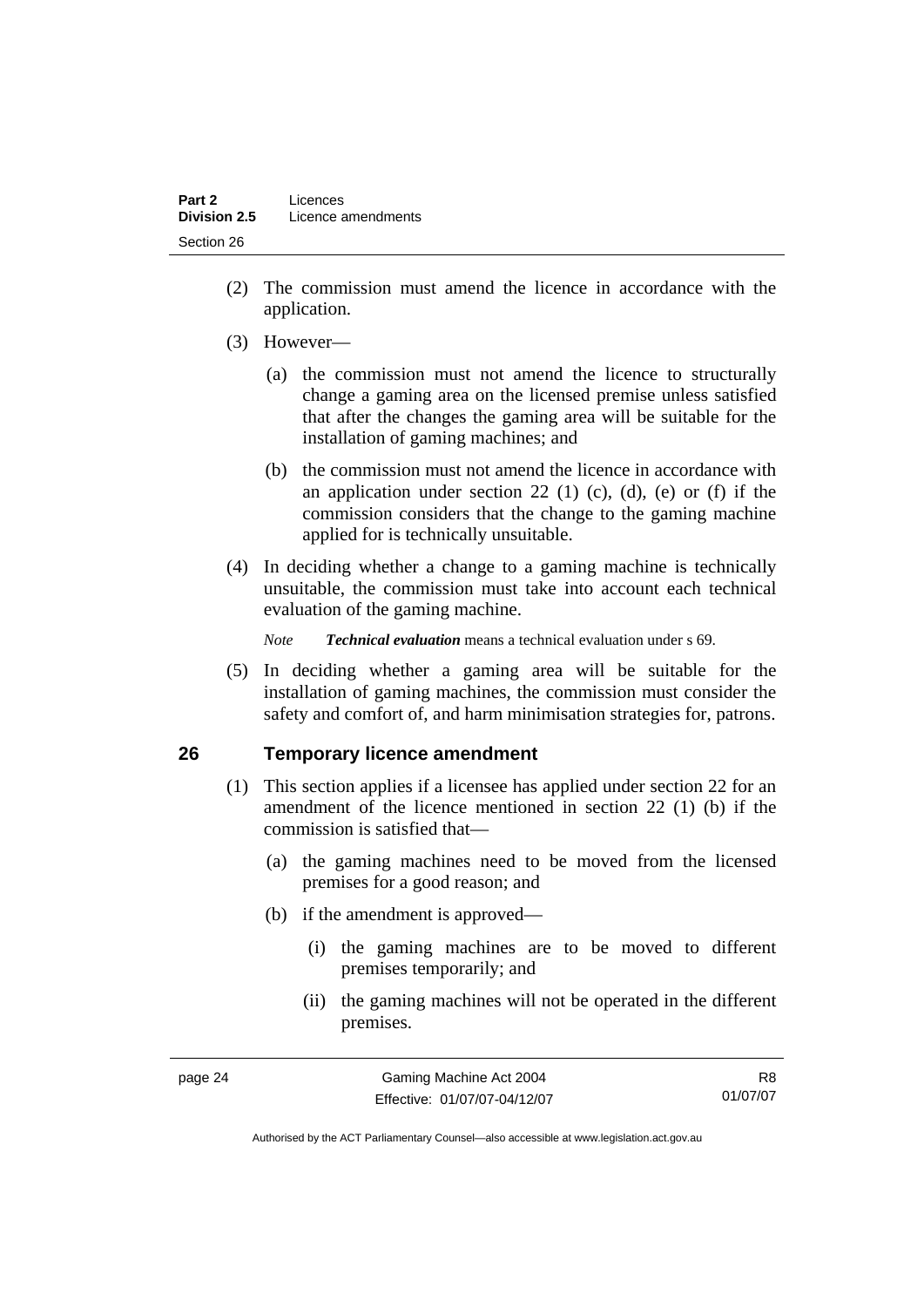- <span id="page-34-0"></span> (2) The commission may amend the licence (the *temporary licence amendment*) for a stated period.
- (3) To remove any doubt, the temporary licence amendment does not affect the number of gaming machines licensed to the licensee.

# **27 Request for return of licence**

- (1) If the commission proposes to amend a licence under this division, the commission must give the licensee written notice of the proposed amendment and ask for the licence to be given to the commission for amendment.
- (2) The commission need not amend a licence under this division unless—
	- (a) the licensee returns the licence to the commission; or
	- (b) the licensee has told the commission about the loss, theft or destruction of the licence, and given any statement required, under section 38.

# **28 Commencement of amendments**

If the commission amends a licence under section 24, section 25 or section 26, the licence as amended must state the date the amendment commences.

### **Examples**

- 1 The amendment commences on the day the machines are modified by an approved technician.
- 2 The amendment commences on the day an installation certificate is issued for the new gaming machine.
- *Note* An example is part of the Act, is not exhaustive and may extend, but does not limit, the meaning of the provision in which it appears (see Legislation Act, s 126 and s 132).

# **29 Revocation of uncommenced licence amendments**

(1) This section applies if—

page 25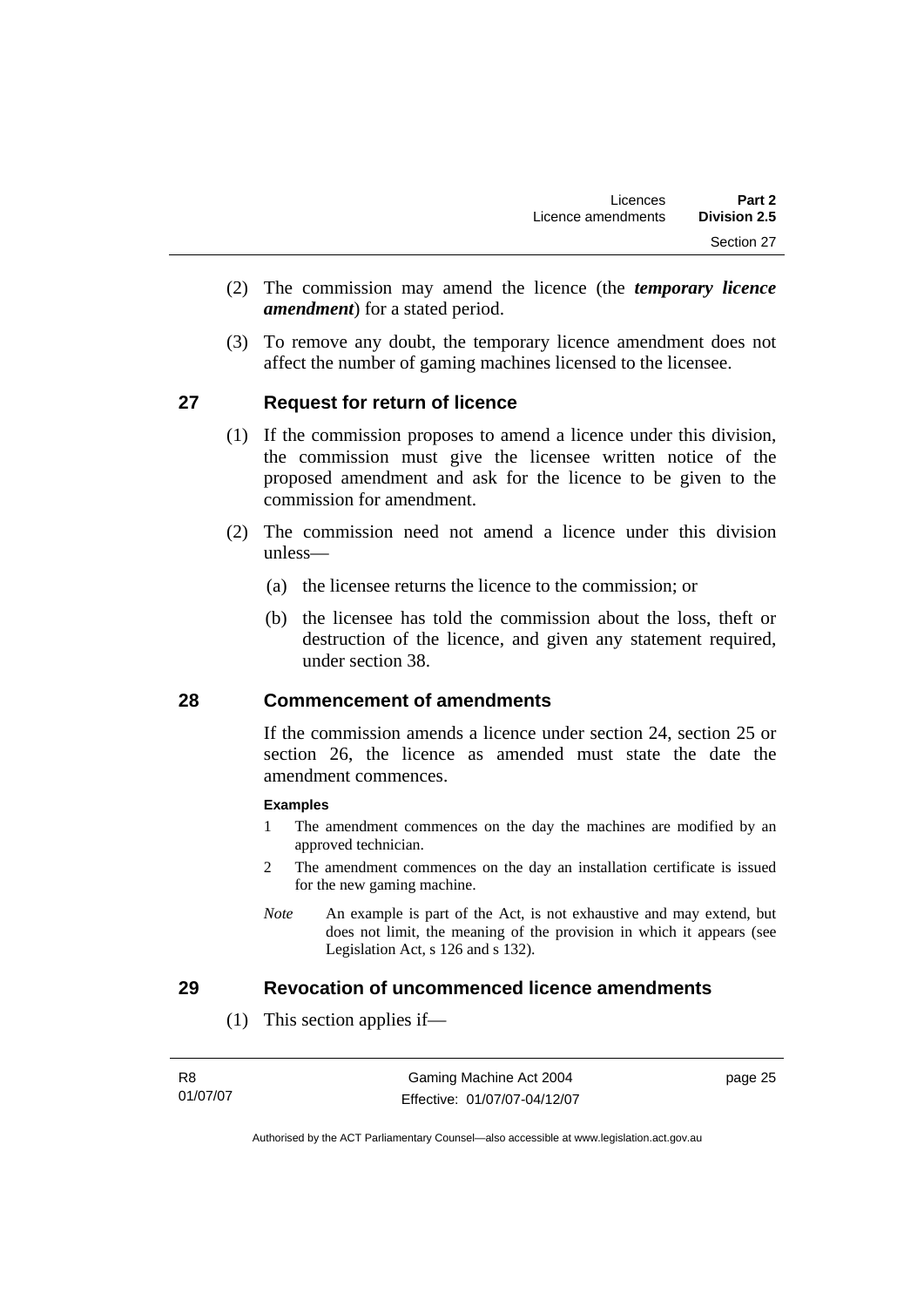- <span id="page-35-0"></span> (a) the commission has amended a licence under section 24 or section 25; and
- (b) the amendment does not commence within a time the commission is satisfied is reasonable; and
- (c) the commission is satisfied that it is appropriate to take action under this section.
- (2) The commission may give written notice to the licensee—
	- (a) stating that the amendment has not commenced; and
	- (b) stating that the commission intends to revoke the amendment; and
	- (c) telling the licensee that the licensee may make written submissions to the commission about the commission's intention within 3 weeks after the day the notice is given to the licensee.
- (3) The commission may revoke the amendment if, after considering any submissions made within the 3-week period, the commission is satisfied on reasonable grounds that the licensee has not implemented the changes authorised by the amendment.

# **Division 2.6 Transfer and surrender of licences**

# **30 Definitions for div 2.6**

In this division:

*current licensee*—see section 31 (1).

*prospective licensee*—see section 31 (1).

# **31 Application for transfer of licence**

 (1) A person (the *prospective licensee*) may apply to the commission for the transfer of a licence from the licensee (the *current licensee*).

R8 01/07/07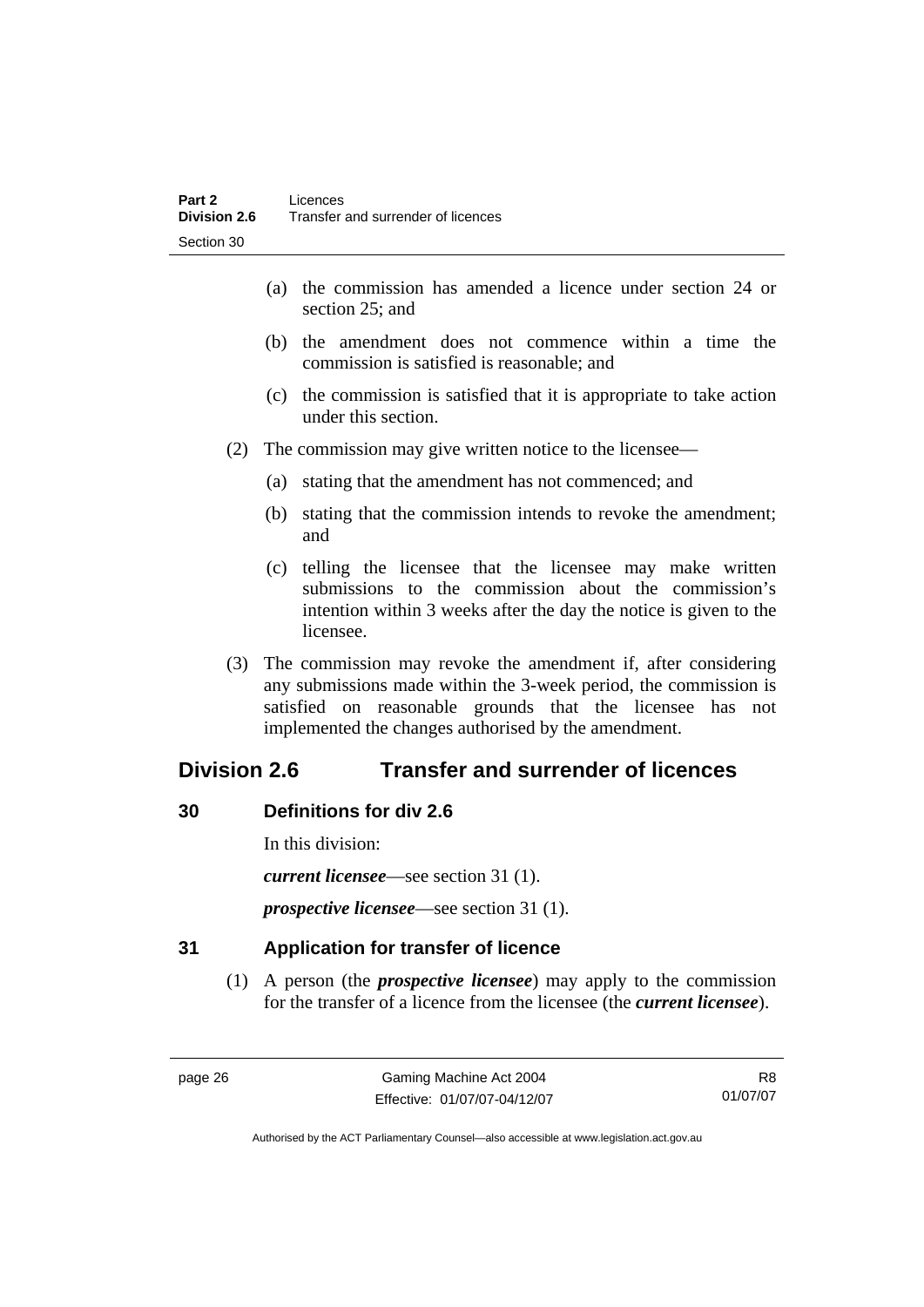- (2) An application for the transfer of a licence must—
	- (a) be in writing signed by the applicant; and
	- (b) state the full name and address of—
		- (i) for an application by an individual—the applicant; and
		- (ii) for an application by a corporation—each executive officer of the corporation; and
	- (c) must be accompanied by—
		- (i) a signed consent to transfer by the current licensee; and
		- (ii) anything else prescribed under the regulations.
	- *Note 1* If a form is approved under the Control Act, s 53D for an application, the form must be used.
	- *Note 2* A fee may be determined under s 177 for this provision.

#### **32 Transfer of licence**

- (1) The commission may, on application under section 31, transfer a licence if—
	- (a) the licence is not suspended; and
	- (b) a disciplinary notice has not been given in relation to the licence; and
	- (c) if the prospective licensee is a club—the prospective licensee is a licensee or has a certificate of suitability; and
	- (d) if the prospective licensee is a club—a majority of the voting members of the club who voted in a ballot conducted under the regulations voted for the transfer; and
	- (e) the licence would be issued to the prospective licensee on an initial licence application; and
		- *Note* Subsection (2) deals with considerations the commission must not take into account.

R8 01/07/07 page 27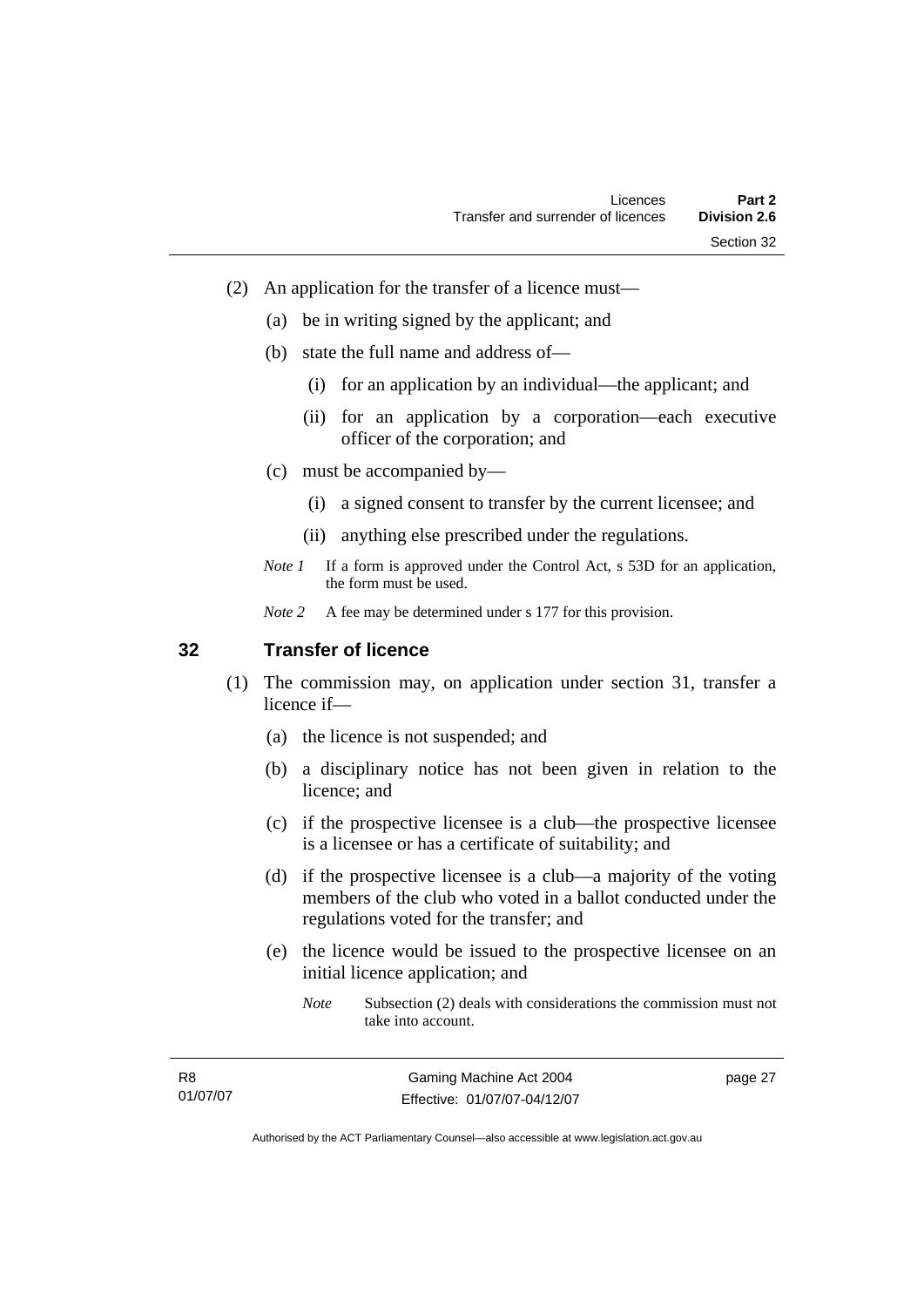- (f) if the current licensee is a club—a majority of the voting members of the club who voted in a ballot conducted under the regulations voted for the transfer; and
- (g) the current licensee has done everything required to be done under section 33.
- (2) In considering whether a licence would be issued on an initial licence application for subsection (1) (e), the commission—
	- (a) must not take into consideration the requirement under section 11 (1) (g) to provide a social impact assessment; and
	- (b) when considering under section 13 (1) (e) whether the issue of the licence is appropriate—must not take into consideration the lack of a social impact statement and submissions.
- (3) If the commission transfers a licence under this section, the commission must give the prospective licensee—
	- (a) the licence (as amended to mention the prospective licensee rather than the current licensee); and
	- (b) the machine access register for the gaming machines covered by the licence.

# **33 Current licensees obligations on proposed transfer of licence**

If the commission proposes to transfer a licence, the current licensee must give the commission—

- (a) the licence; and
- (b) the current licensee's machine access register; and
- (c) the accounts kept by the current licensee under section 52 (Accounts relating to gaming machines) that relate to amounts taken during the month when the transfer is made; and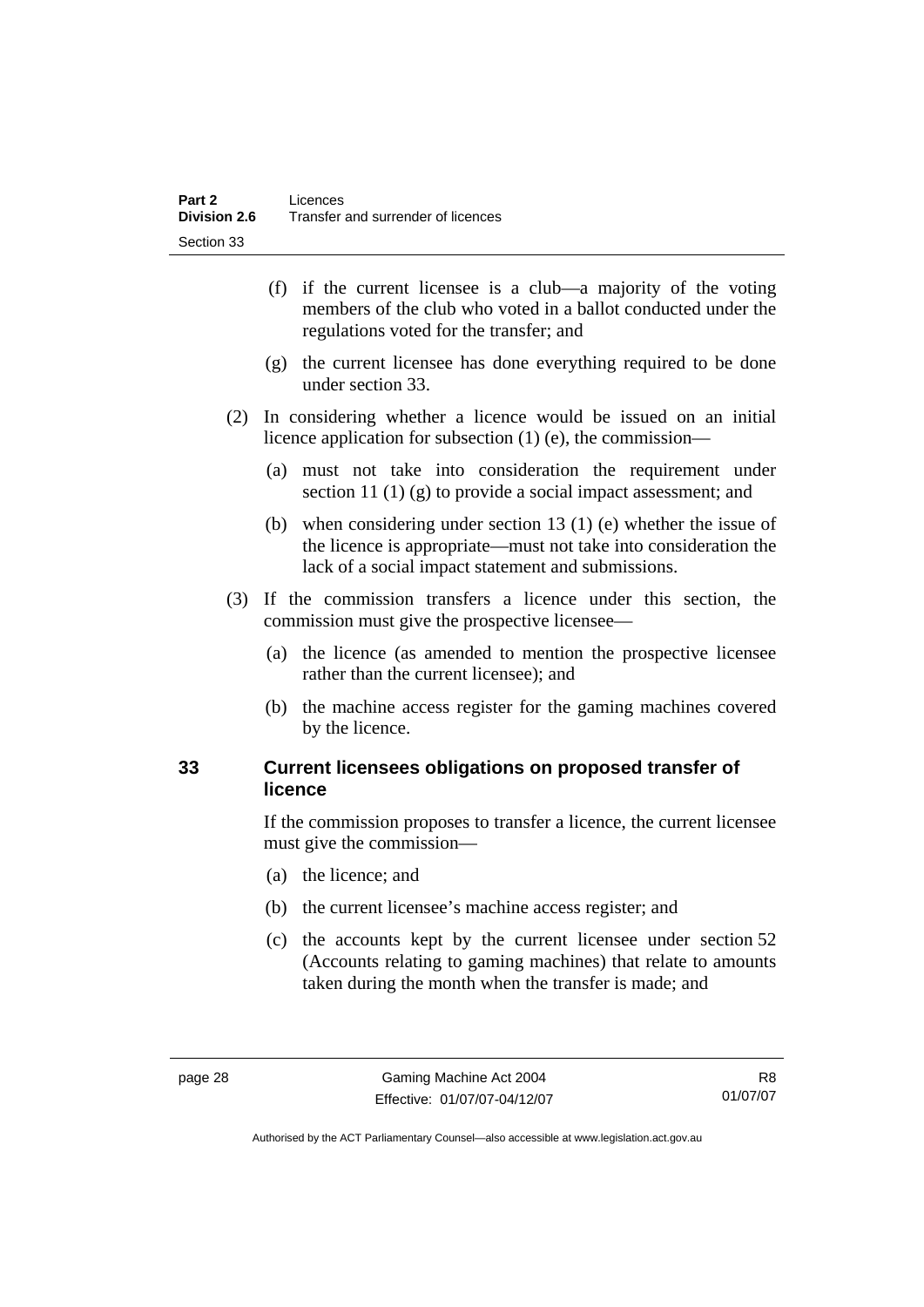- (d) any other accounts kept in connection with the licence under that section that the commission requires; and
- (e) any outstanding amount payable by the licensee under this Act.
- *Note* Amounts are payable by licensees under provisions including s 143, s 159 and s 172.

#### **34 Surrender of licences**

- (1) This section applies to a licensee if the licensee does not owe the Territory an amount under this Act.
- (2) The licensee may surrender the licence by—
	- (a) giving the commission a written notice stating that the licensee surrenders the licence; and
	- (b) if the licensee is a club—giving the commission evidence—
		- (i) that a majority of the voting members of the club who voted in a ballot conducted under the regulations voted for the club surrendering the licence; or
		- (ii) that a vote would not be practical; and
	- (c) returning the licence to the commission.

#### **Example for par (b) (ii)**

all memberships have expired and the club does not propose to continue operating

- *Note* An example is part of the Act, is not exhaustive and may extend, but does not limit, the meaning of the provision in which it appears (see Legislation Act, s 126 and s 132).
- (3) The surrender of the licence takes effect 4 weeks after the day the notice under subsection (2) (a) is given to the commission or, if the notice states a later date of effect, that date.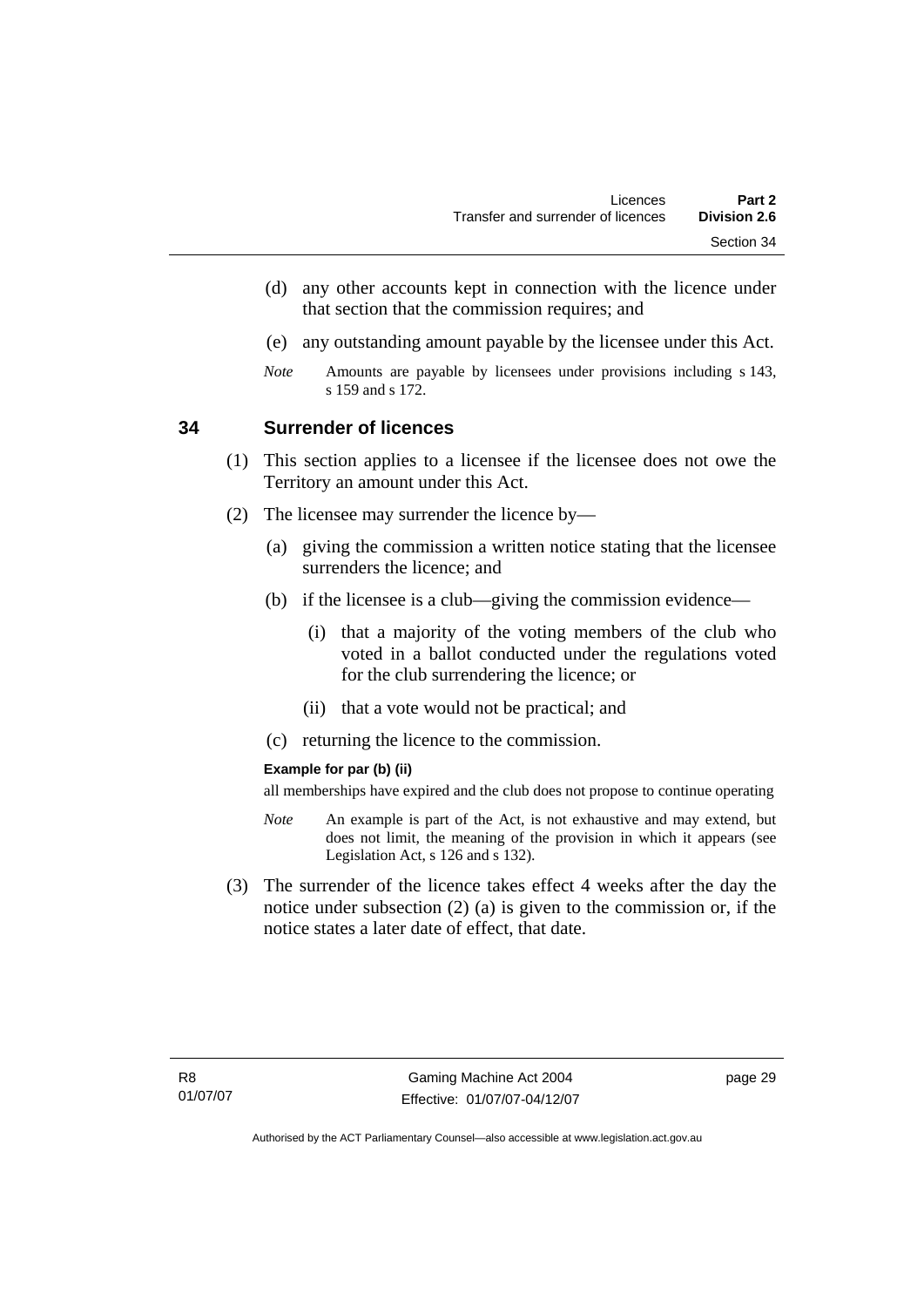# **Division 2.7 Restriction on gaming machine numbers**

#### **35 Maximum number of gaming machines allowed**

- (1) The maximum number of gaming machines allowed on all licensed premises in the ACT is 5 200.
- (2) However, if the Minister declares, in writing, a number of gaming machines to be the maximum number of gaming machines allowed on all licensed premises in the ACT, that number is the maximum number of gaming machines allowed on all licensed premises in the ACT.
- (3) A declaration is a disallowable instrument.

*Note* A disallowable instrument must be notified, and presented to the Legislative Assembly, under the Legislation Act.

- (4) Subject to any disallowance or amendment under the Legislation Act, chapter 7, the declaration commences—
	- (a) if there is a motion to disallow the declaration and the motion is negatived by the Legislative Assembly—the day after the day the disallowance motion is negatived; or
	- (b) the day after the 6th sitting day after the day it is presented to the Legislative Assembly under that chapter; or
	- (c) if the declaration provides for a later date or time of commencement—on that date or at that time.
- (5) This section is subject to section 36.

# **36 Minister must take into account commission's recommendation**

(1) The Minister may make a declaration under section 35 only if—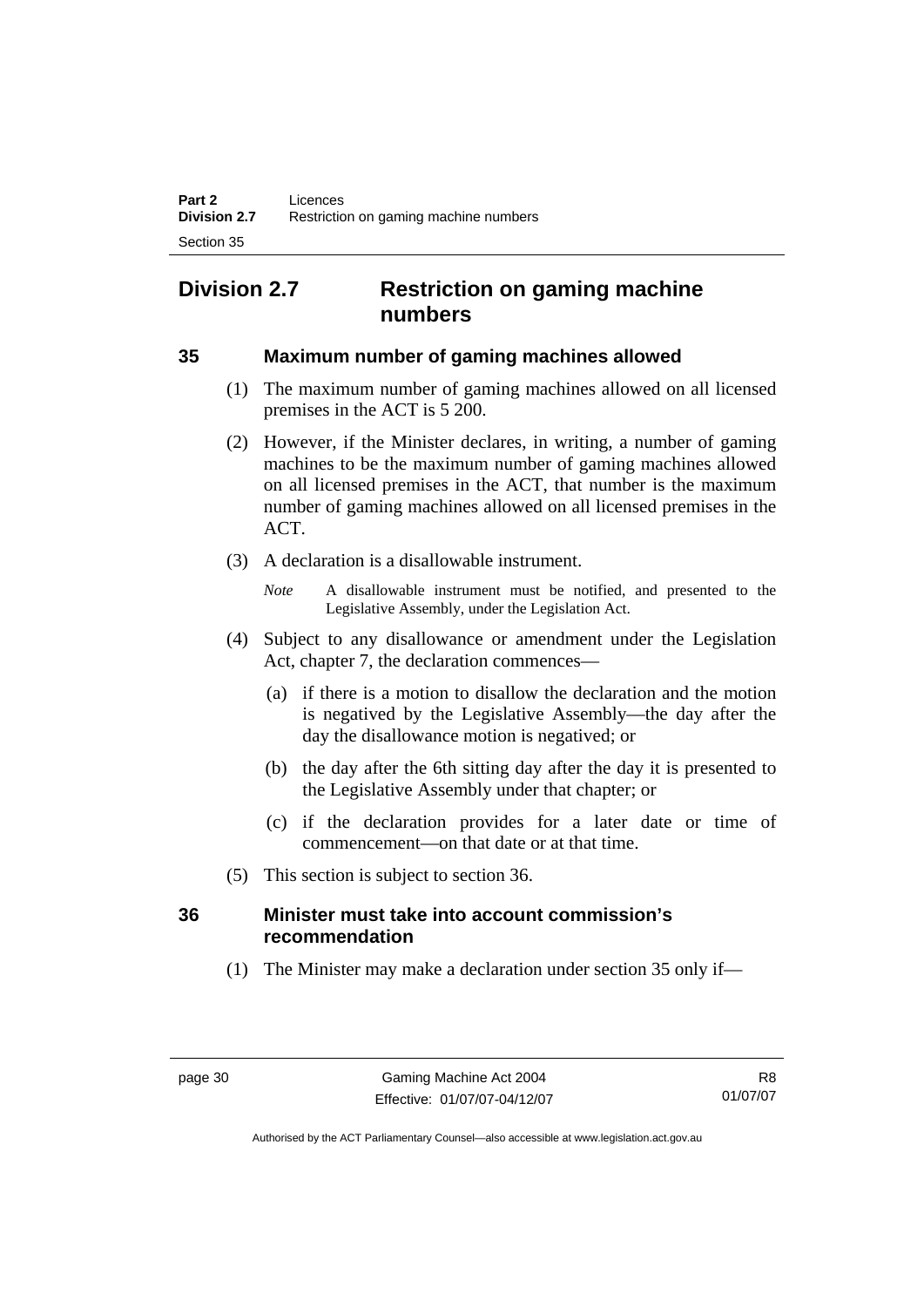- (a) the commission has made a written recommendation to the Minister about the maximum number of gaming machines that should be allowed on all licensed premises in the ACT; and
- (b) the Minister has taken the recommendations into account.
- (2) The commission may at any time make a recommendation to the Minister under subsection (1) (a) and must make a recommendation if the Minister asks it to do so.
- (3) In making a recommendation to the Minister under this section, the commission must have regard to the following:
	- (a) the use on licensed premises of existing gaming machines;
	- (b) the public demand for gambling in the community;
	- (c) the incidence of problem gambling in the community and the availability of support services for problem gamblers.
- (4) Subsection (3) does not limit the matters the commission may have regard to.

# **Division 2.8 Gaming machine licences**

# **37 Register of licences**

- (1) The commission must keep a register of licences.
- (2) The commission must enter in the register details of the following:
	- (a) the issue, amendment or transfer of a licence;
	- (b) the suspension or cancellation of a licence;
	- (c) any other details prescribed under the regulations.

# **38 Giving copy of licence**

 (1) This section applies if a licensee tells the commission, in writing, about the loss, theft or destruction of the licence.

page 31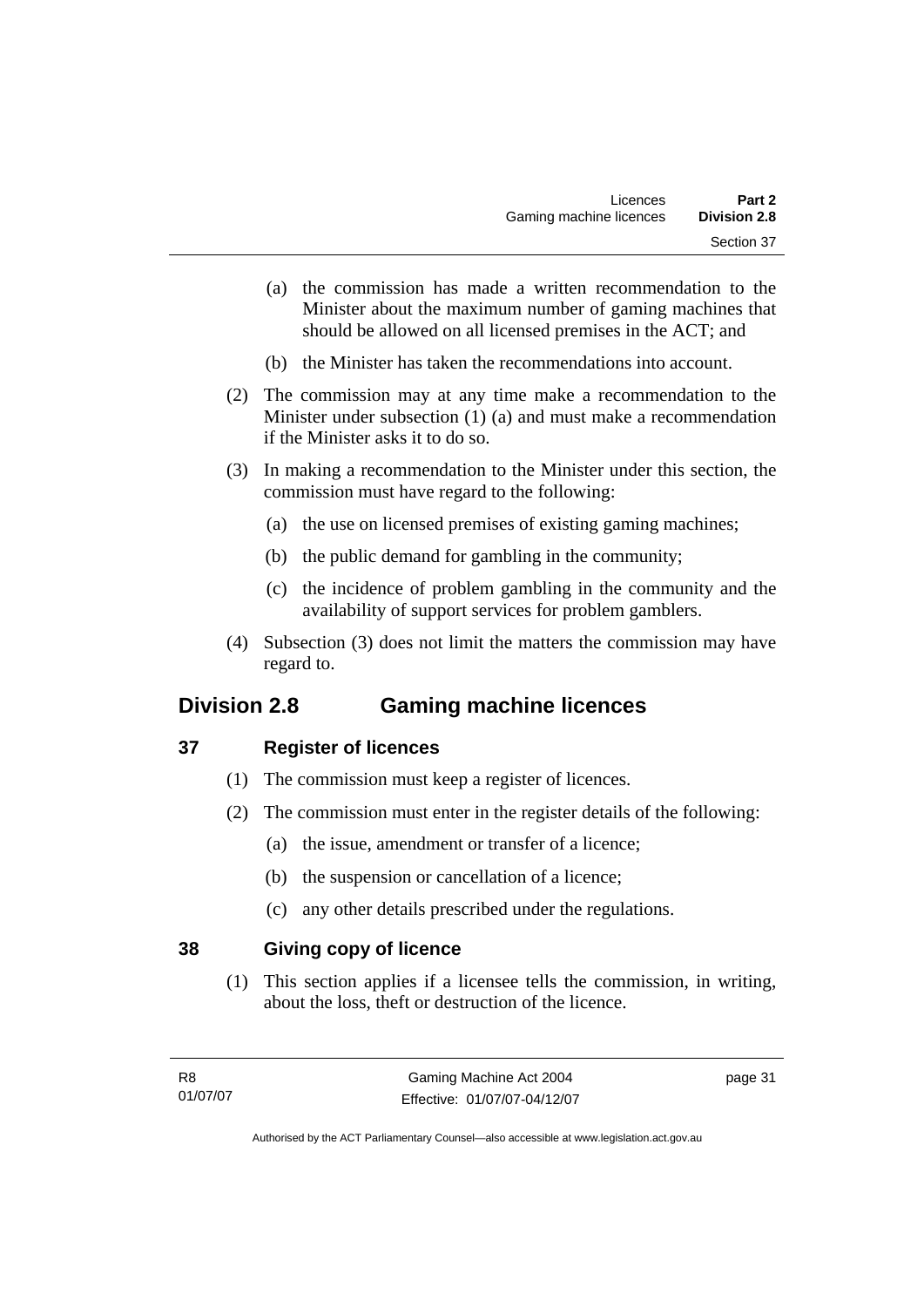| Part 2              | Licences                |
|---------------------|-------------------------|
| <b>Division 2.8</b> | Gaming machine licences |
| Section 38          |                         |

- (2) The commission may, by written notice given to the licensee, require the licensee to give the commission, within a stated period and in a stated form, a statement confirming, and explaining the circumstances of, the loss, theft or destruction.
- (3) If the commission is satisfied that the licence has been lost, stolen or destroyed, the commission may give a replacement licence to the licensee.

*Note* A fee may be determined under s 177 for this provision.

page 32 Gaming Machine Act 2004 Effective: 01/07/07-04/12/07

R8 01/07/07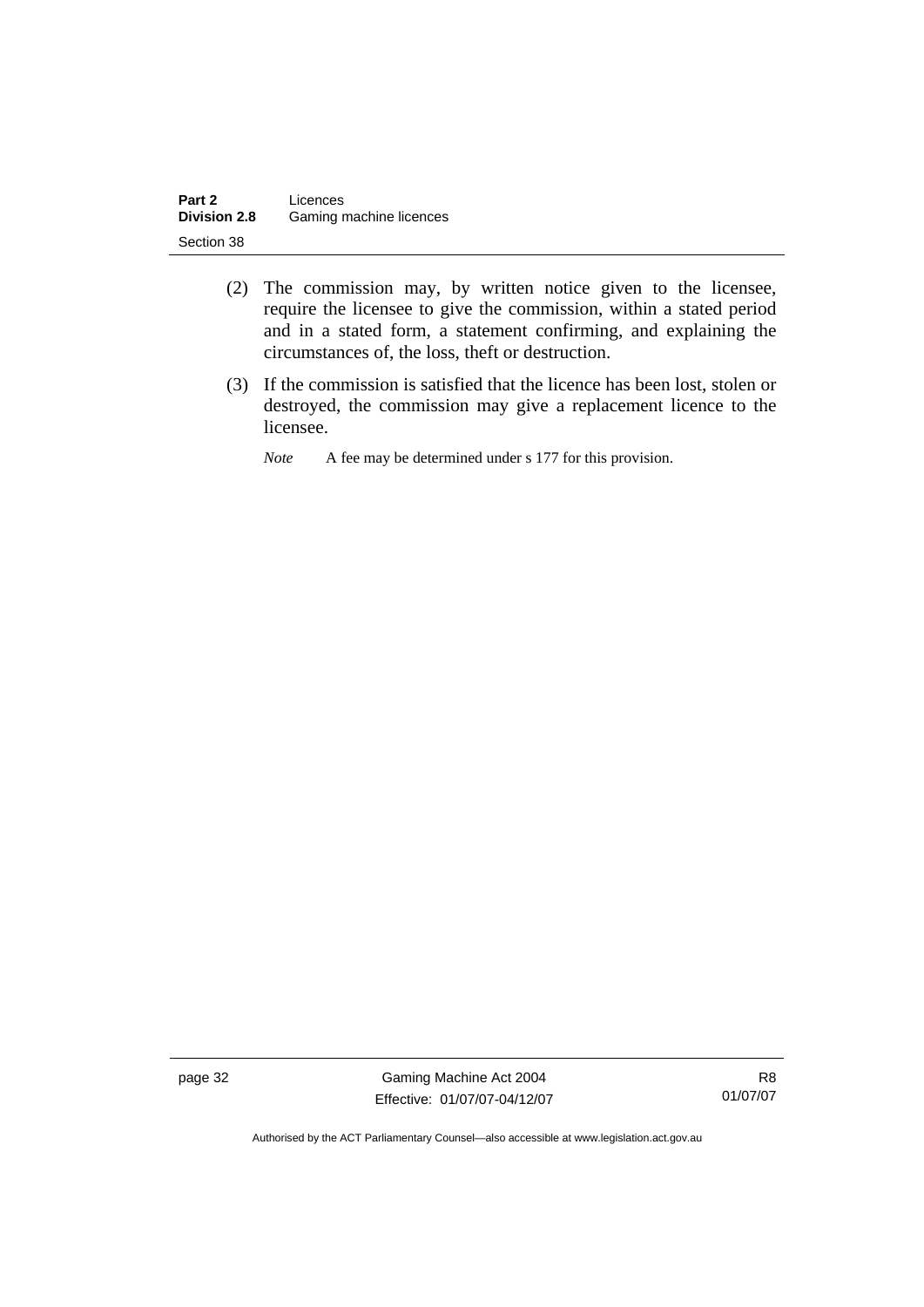# **Part 3 Conditions on licences**

# **Division 3.1 Compliance with licence conditions**

# **39 Failure to comply with conditions of licence**

- (1) A licensee commits an offence if—
	- (a) the licensee's licence is subject to a condition; and
	- (b) the licensee fails to comply with a requirement of the condition.

Maximum penalty: 100 penalty units.

- (2) An offence against this section is a strict liability offence.
	- *Note* Licence conditions are imposed by the commission and by other parts of the Act, as well as by this part.

# **Division 3.2 General licence conditions**

# **39A Compliance with requirements for issue of licence**

It is a condition of a licence that the licensee—

- (a) continually meets each requirement for the issue of a gaming machine licence; and
	- *Note* For the requirements for the issue of a gaming machine licence see s 12 and s 13.
- (b) continues not to do anything that would, if the licensee were applying for a gaming machine licence, cause the licensee to be refused the licence.
	- *Note* For the grounds for refusing to issue a gaming machine licence to an applicant that is a club—see s 14.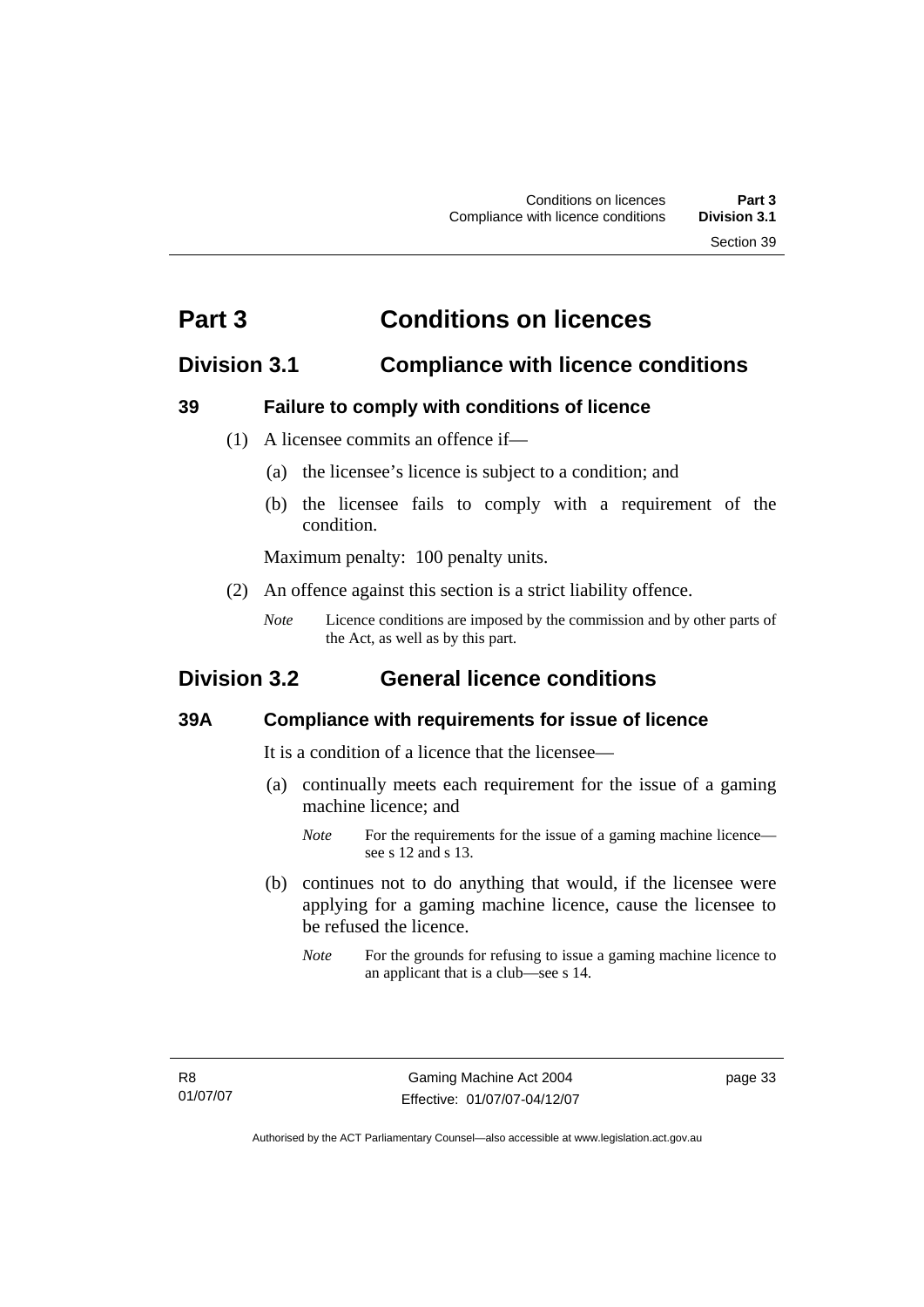| Part 3              | Conditions on licences     |
|---------------------|----------------------------|
| <b>Division 3.2</b> | General licence conditions |
| Section 40          |                            |

#### **40 Compliance with directions**

It is a condition of a licence that the licensee complies with a written direction given to the licensee by the commission.

## **41 Display of licence at licensed premises**

- (1) It is a condition of a licence that the licensee displays the licence, or a copy of the licence, at each entrance to each gaming area of the licensed premises.
- (2) However, the licensee need not display the schedule to the licence.
- (3) Subsection (1) does not apply if the licensee has given the licence to the commission under section 27 (which is about a request for return of licences for amendment) or section 33 (1) (which is about obligations on licensee on transfer).
- (4) Also, subsection (1) does not apply if—
	- (a) the licence has been lost, stolen or destroyed; and
	- (b) the licensee gave the commission prompt notice under section 38 (Issue of copy of licence) of the loss, theft or destruction; and
	- (c) if the commission required the licensee to give a statement under section 38—the licensee gave the statement as required.

#### **42 Licence schedule to be kept at premises**

It is a condition of a licence that the licensee keeps a copy of the schedule to the licence at the licensed premises.

## **43 Rules and control procedures for operation of gaming machines and peripheral equipment**

It is a condition of a licence that the licensee must not operate a gaming machine or peripheral equipment on its licensed premises otherwise than in accordance with licensee's rules and control procedures.

R8 01/07/07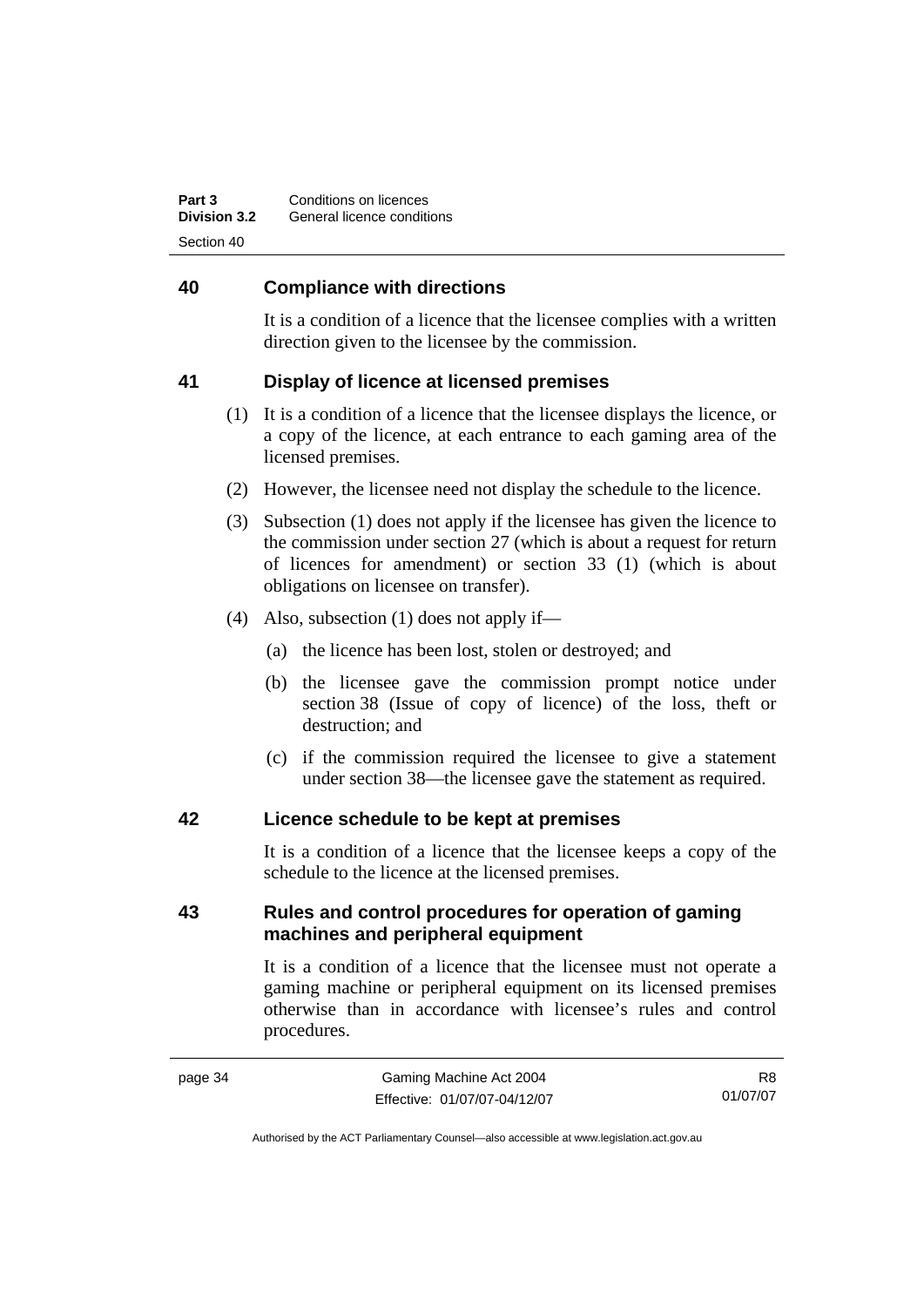#### **44 Installation in accordance with Act**

It is a condition of a licence that the licensee must not allow the installation of a gaming machine on the licensed premises otherwise than in accordance with this Act.

#### **45 Installation certificate**

- (1) This section applies if—
	- (a) a gaming machine is installed on licensed premises; and
	- (b) the commission gives the licensee a notice under section 124 for the gaming machine.
- (2) It is a condition of the licence that the licensee gives the commission written notice of the stated details for the gaming machine as soon as practicable, but not later than 3 days after the later of the following:
	- (a) the day the machine is installed;
	- (b) the day the commission gives the notice.

# **46 Operation after installation**

- (1) This section applies if a gaming machine is operated on licensed premises.
- (2) It is a condition of the licence that the licensee not allow the gaming machine to be operated on the licensed premises unless the licensee has given the commission a notice under section 45 (2) for the machine.
- (3) However, subsection (2) does not prevent the operation of the gaming machine for maintenance.

## **47 Operation subject to correct percentage payout**

 (1) It is a condition of a licence that the licensee not operate a gaming machine on the licensed premises if the percentage payout on a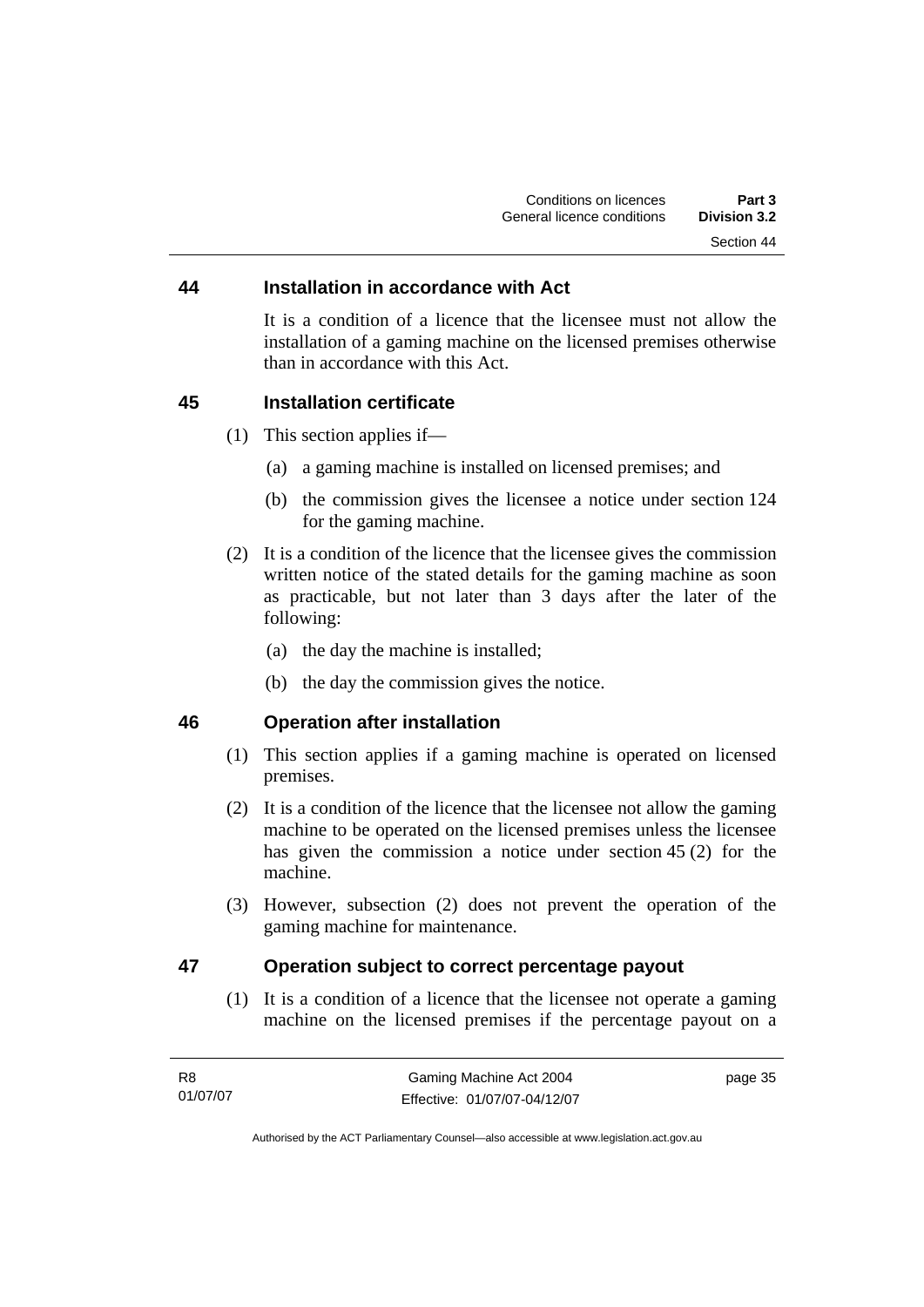| Part 3              | Conditions on licences     |
|---------------------|----------------------------|
| <b>Division 3.2</b> | General licence conditions |
| Section 48          |                            |

gaming machine on the licensed premises is not the percentage payout under the licence for the machine.

 (2) Subsection (1) does not prevent the operation of the gaming machine to correct the percentage payout.

## **48 Percentage payout of gaming machines to be displayed**

It is a condition of a licence that each licensed gaming machine has the percentage payout under the licence for the gaming machine clearly displayed on the machine in a position approved by the commission under section 126.

#### **49 Maximum stake amount**

It is a condition of the licence that the licensee not operate a gaming machine with a stake amount that is more than the amount prescribed under the regulations.

#### **50 Licensee to comply with relevant codes of practice**

It is a condition of a licence that the licensee comply with the relevant code of practice (if any) prescribed under the Control Act.

#### **51 Licensee to use gaming machines**

- (1) It is a condition of a licence that the licensee use the licensed gaming machines.
- (2) However, a licensee does not contravene the condition under subsection (1) if—
	- (a) the period for which the gaming machine is not used is 1 month or less; or
	- (b) the gaming machine is not used because it is broken or damaged and the licensee has taken, or is taking, all reasonable steps to make the machine operational again; or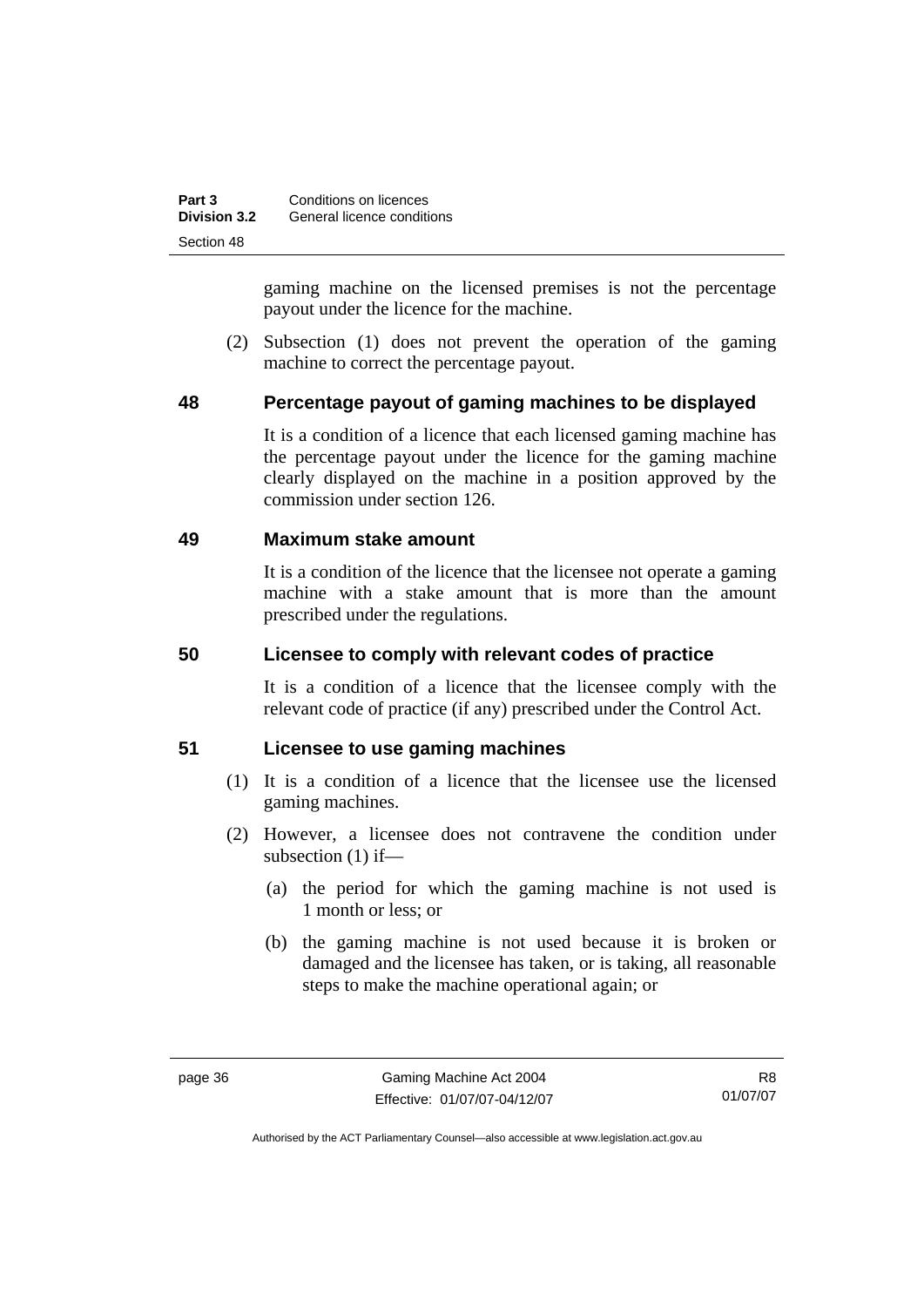- (c) the licensee has the commission's written approval for the gaming machine not to be used.
- (3) On written application by the licensee, the commission may approve the non-use of a gaming machine for a stated period if satisfied that the gaming machine is not being used for a good reason.

# **52 Accounts relating to gaming machines**

It is a condition of a licence that the licensee must—

- (a) keep full and separate accounts of all amounts taken from each gaming machine on the licensed premises; and
- (b) keep the accounts in a way that allows them to be conveniently and properly audited; and
- (c) correctly balance the accounts at the end of each month.

# **Division 3.3 Club licence conditions**

#### **53 Conditions about inequitable benefits**

- (1) It is a condition of a licence for a club that nobody, whether or not a member of a club, directly or indirectly derives a benefit from the club other than a benefit that—
	- (a) is available equally to all voting members of the club; or
	- (b) arises under an agreement in which the parties are dealing with each other at arm's length; or
	- (c) is given to a member under a resolution passed at a general meeting of voting members.
- (2) It is a condition of a licence for a club that nobody, whether or not a member of a club, directly or indirectly derives a benefit that is not available equally to all voting members of the club from—
	- (a) the club having applied for a licence; or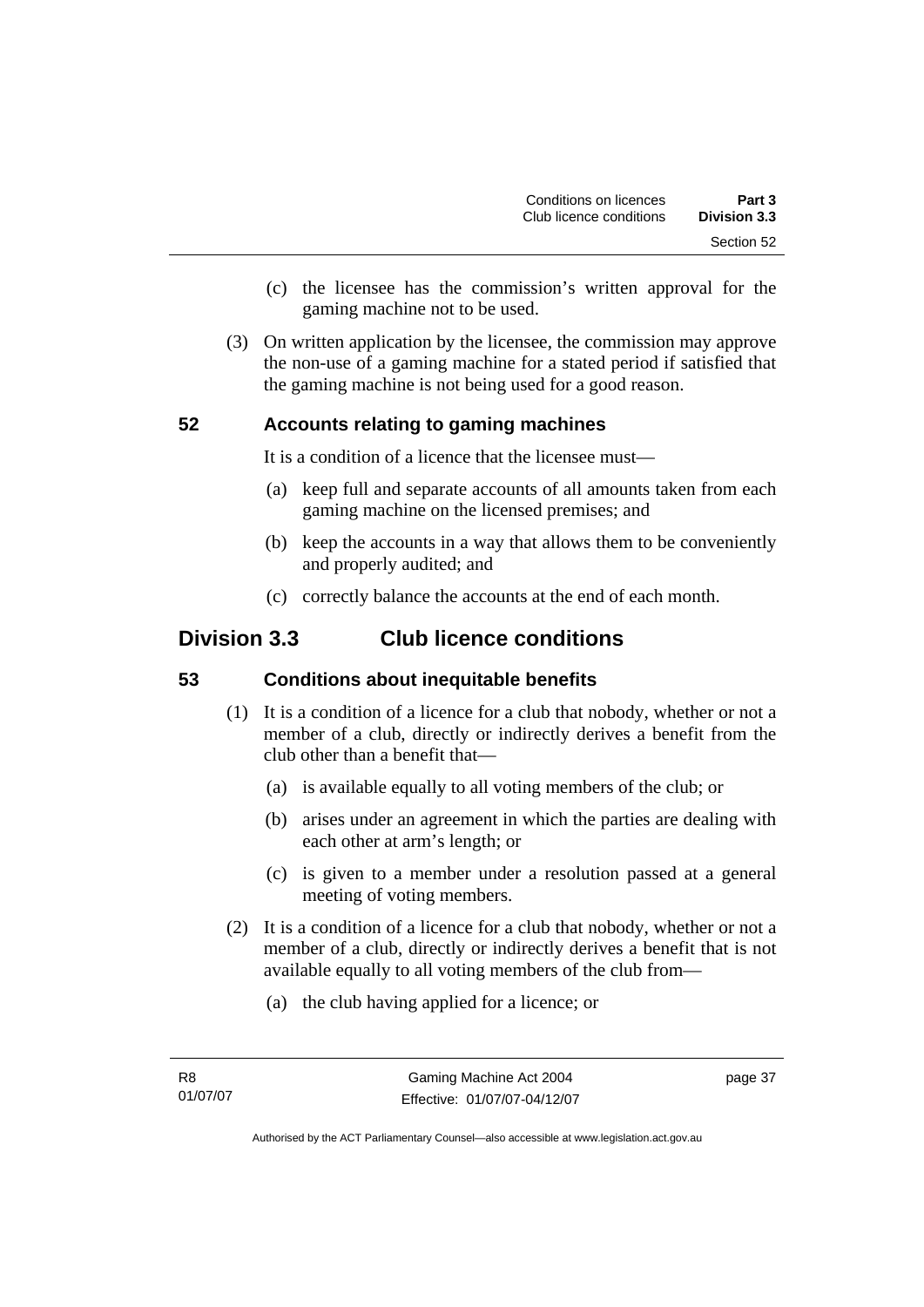- (b) a licence being issued to the club; or
- (c) any added value that may accrue to the premises of the club because of a licence being issued to the club.
- (3) For this section, a person is not taken to be not dealing with the club at arm's length only because—
	- (a) the person and the club are corporations that are related under the Corporations Act, section 50; or
	- (b) the person, or an individual representing the person in dealings with the club, is an influential person for the club.
- (4) This section does not prevent a person taking a benefit if—
	- (a) the person is entitled (whether or not under the rules of the club) to the benefit in the course of acting on behalf of the club; and
	- (b) the benefit consists only of—
		- (i) reasonable food or refreshment; or
		- (ii) out-of-pocket expenses reasonably incurred and authorised by a resolution of the club's management committee or board.

#### **54 Annual report of clubs**

It is a condition of a licence for a club that the club's annual report for a financial year of the club include information about the following for the financial year:

- (a) any contractual arrangement or consultancy entered into during the year—
	- (i) with an influential person; or
	- (ii) for more than the amount prescribed under the regulations;

R8 01/07/07

Authorised by the ACT Parliamentary Counsel—also accessible at www.legislation.act.gov.au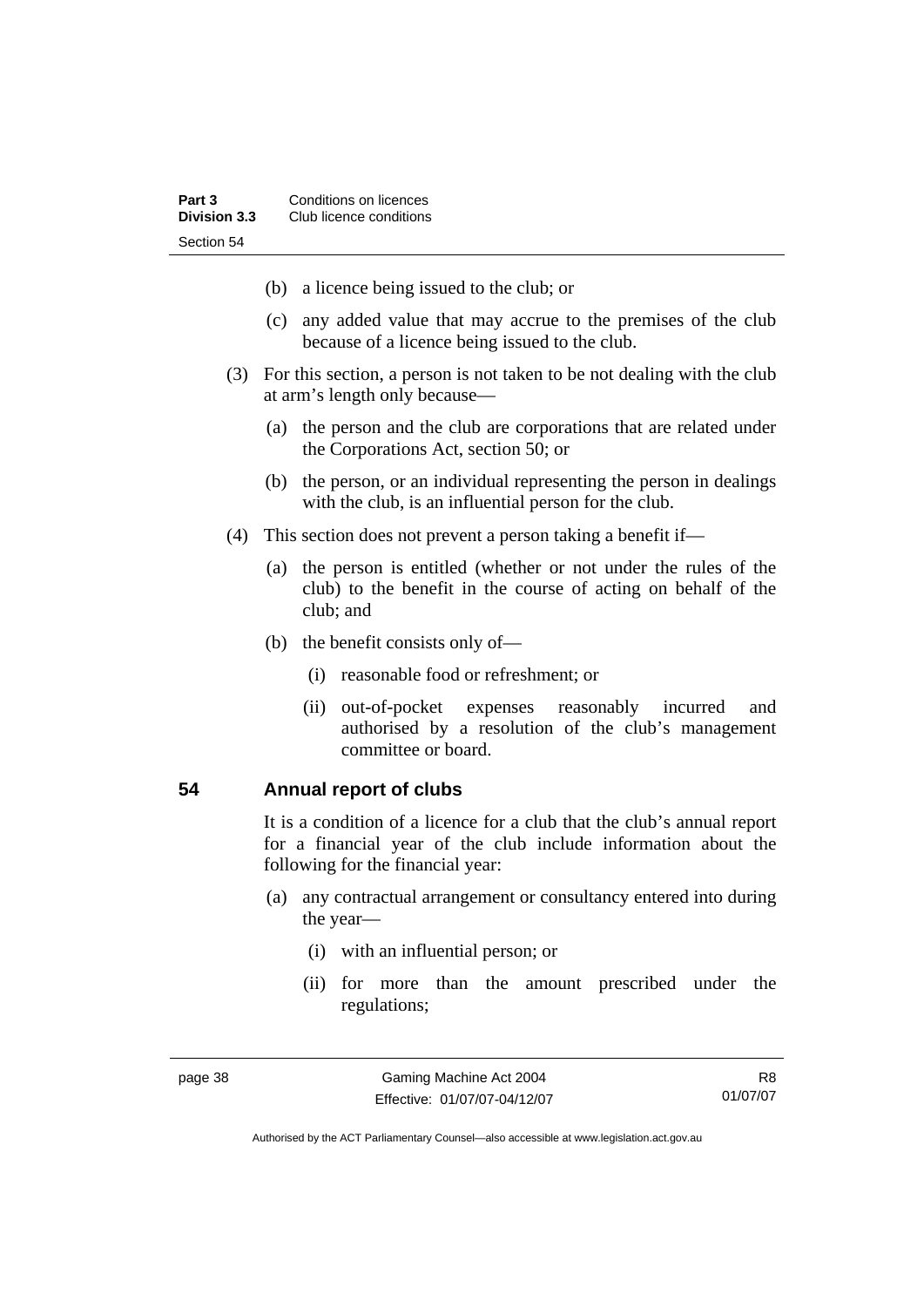(b) any remuneration given to a person the value of which is equal to or more than the amount prescribed under the regulations.

#### **Example for par (b)**

A person may be remunerated by salary plus the use of a car.

*Note* An example is part of the Act, is not exhaustive and may extend, but does not limit, the meaning of the provision in which it appears (see Legislation Act, s 126 and s 132).

#### **55 Other conditions of club licences**

Each of the following is a condition of a licence for a club:

- (a) the proceeds from the conduct of gaming are used in a way that promotes the objects of the licensee;
- (b) the licensee follows its objects or purposes honestly and seriously;
- (c) payments made under the licensee's objects are in the best interests of the licensee's members;
- (d) payments made for things bought by the licensee are reasonable;
- (e) salaries, wages, allowances or benefits paid or payable by the licensee to the licensee's executive officers and employees are reasonable;
- (f) payments for services provided to the licensee are reasonable and necessary, particularly in relation to the scale of the licensee's licensed business;

#### **Example**

The licensee has 4 gaming machines and pays \$150 000 a year for gaming machine advice. This payment is not reasonable because the payment is disproportionately large given the revenues from the 4 machines in relation to which the advice is being given.

*Note* An example is part of the Act, is not exhaustive and may extend, but does not limit, the meaning of the provision in which it appears (see Legislation Act, s 126 and s 132).

| R8       | Gaming Machine Act 2004      | page 39 |
|----------|------------------------------|---------|
| 01/07/07 | Effective: 01/07/07-04/12/07 |         |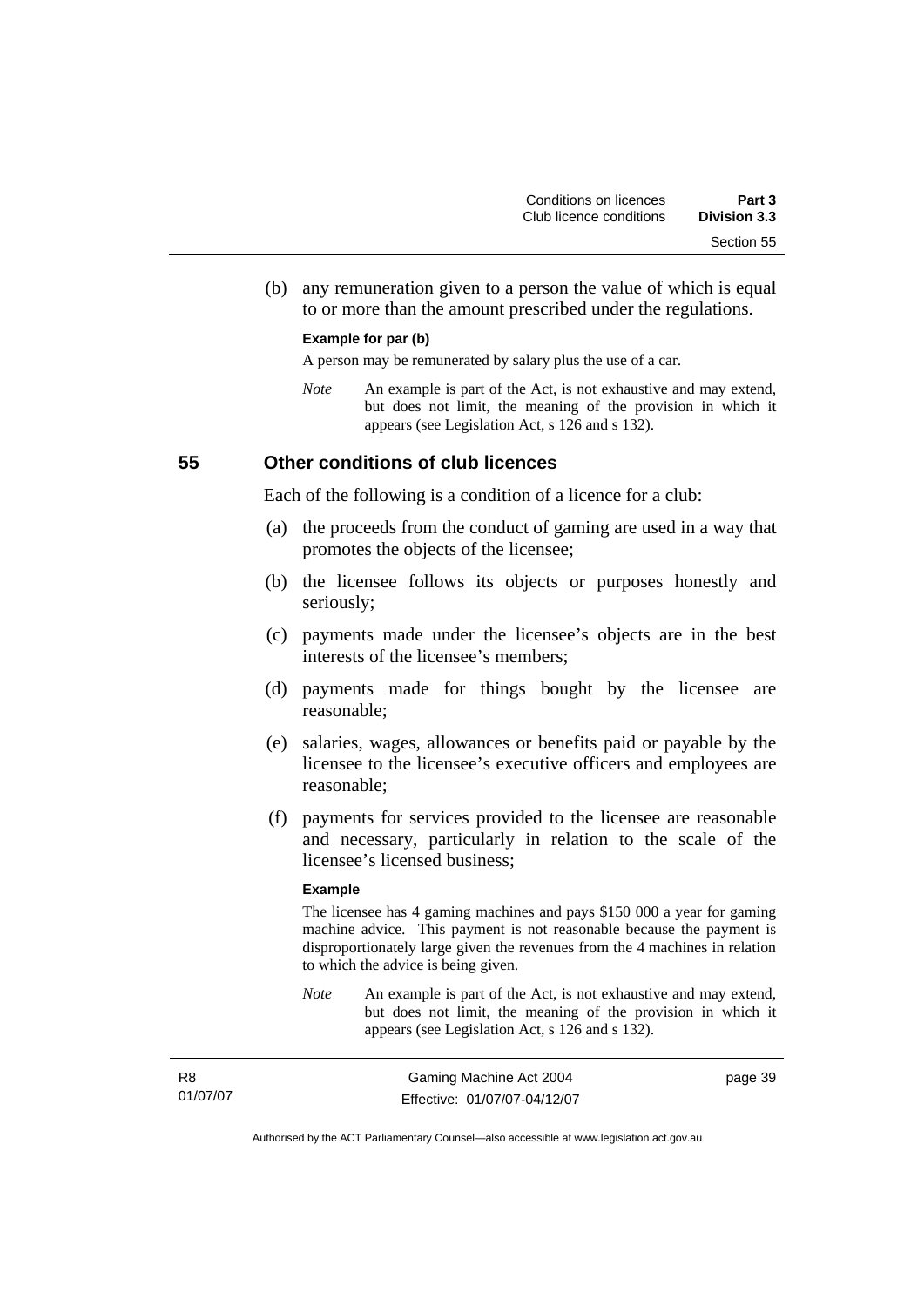| Part 3<br><b>Division 3.3</b> | Conditions on licences<br>Club licence conditions |
|-------------------------------|---------------------------------------------------|
| Section 55                    |                                                   |
|                               |                                                   |

- (g) guests must be signed in by a club member and accompanied by the member who signed them in;
- (h) only members and signed-in guests can play gaming machines in the club.

page 40 Gaming Machine Act 2004 Effective: 01/07/07-04/12/07

R8 01/07/07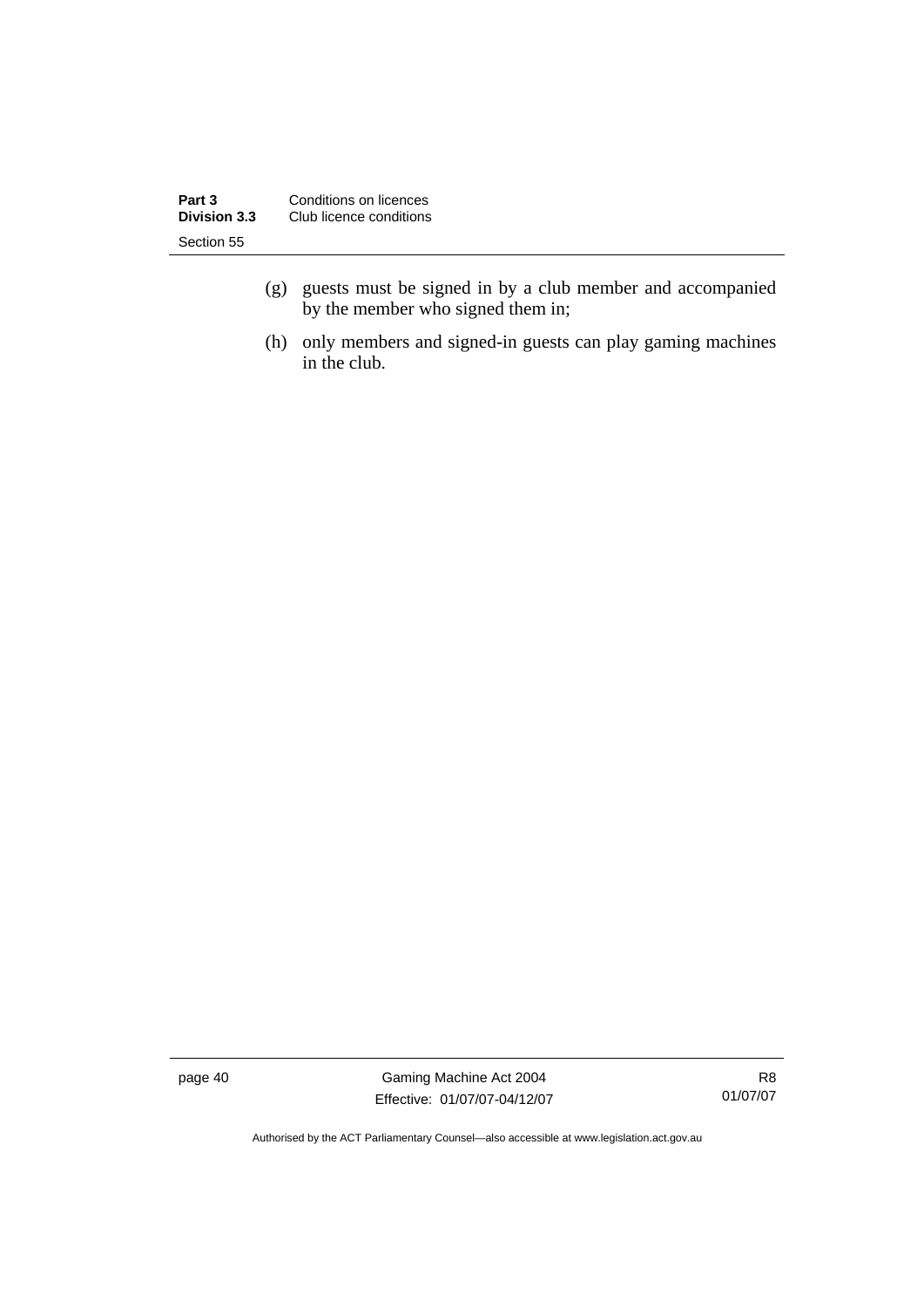# **Part 4 Disciplinary action**

#### **56 Definitions for pt 4**

In this part:

*disciplinary action*—see section 58.

*disciplinary notice*—see section 61.

*ground for disciplinary action* against a licensee—see section 57.

#### *licence*—

- (a) in relation to a person who is authorised to conduct a linked-jackpot arrangement under section 134, means the authorisation;
- (b) in relation to a permit-holder under part 8 (Linked-jackpot arrangements), means a multi-user permit.

*licensee* includes a permit-holder under part 8.

#### **57 Grounds for disciplinary action**

- (1) Each of the following is a *ground for disciplinary action* against a licensee:
	- (a) the licensee has given information to the commission that was false or misleading;
	- (b) the licensee has failed to give information required to be given under this Act or the Control Act;
	- (c) the licensee, or an agent or employee of the licensee, has contravened this Act;
	- (d) the licensee is not, or is no longer, an eligible person;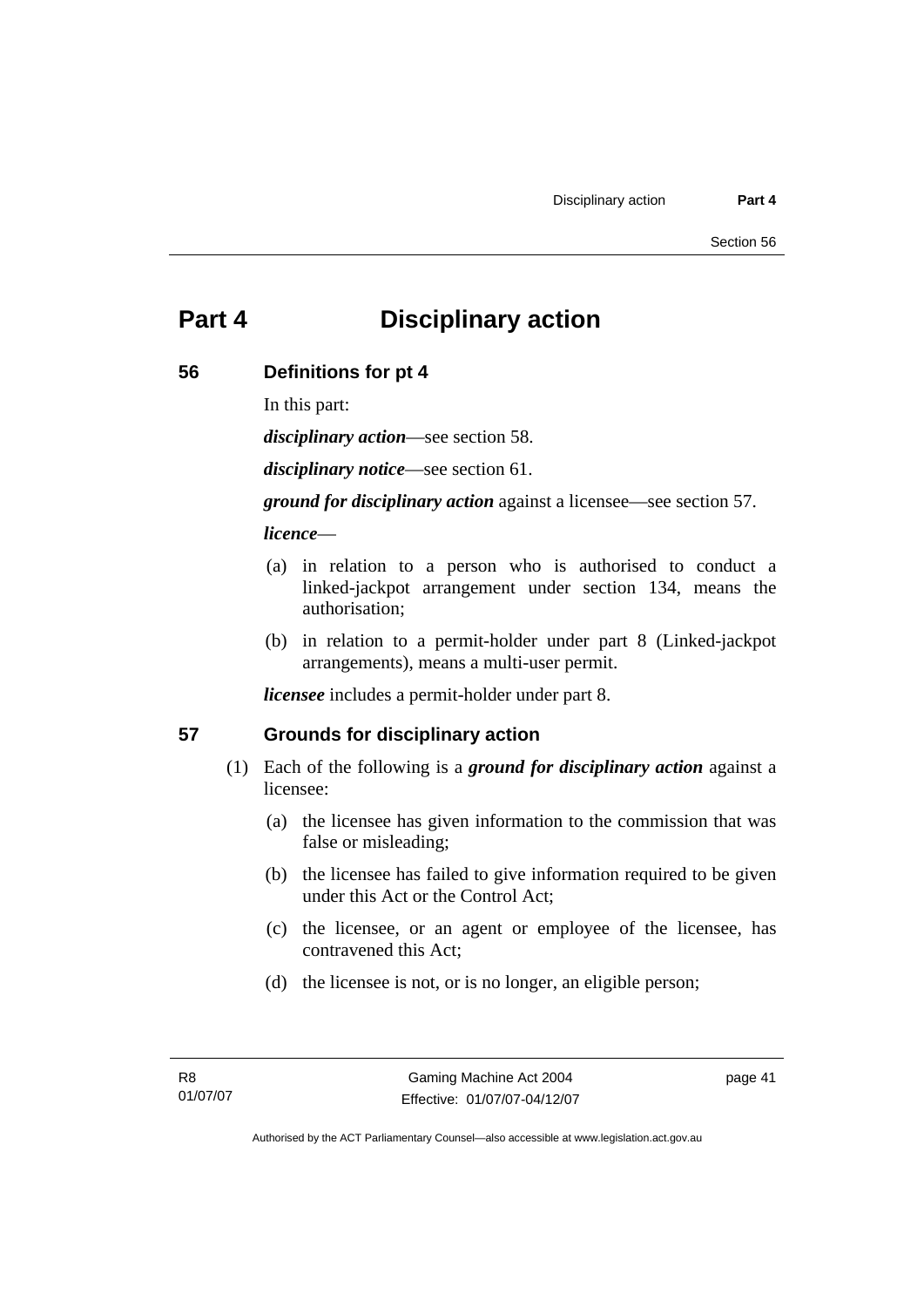#### **Part 4 Disciplinary action**

Section 57

- (e) for a corporation—an influential person is not an eligible person;
- (f) for a licence issued to a club—
	- (i) the club has been or is about to be wound up; or
	- (ii) the club has not operated for 3 months or, if the commission approves a longer period, that longer period; or
	- (iii) the club has ceased to be an eligible club;
- (g) for a licence issued in relation to premises to which an on licence applies—the premises are not being used by people mainly for drinking alcohol;
- (h) the licensee has been given a reprimand that included a direction and has not complied with the direction;
- (i) the licensee has failed to pay to the Territory a financial penalty imposed under section 62.
- (2) In subsection (1) (c), a reference to a *contravention* of this Act includes a reference to the following:
	- (a) a contravention of the Criminal Code, part 2.4 (Extensions of criminal responsibility) in relation to an offence against this Act or otherwise in relation to this Act;
	- (b) a contravention of the Criminal Code in relation to a document completed, kept or given, or required to be completed, kept or given, under or in relation to this Act;
	- (c) a contravention of the Criminal Code in relation to anything done, or not done, under or in relation to this Act.
- (3) The commission may, in writing, approve a period longer than 3 months for subsection (1) (f) (ii) if satisfied that—
	- (a) there is a good reason why the club is not operating; and

R8 01/07/07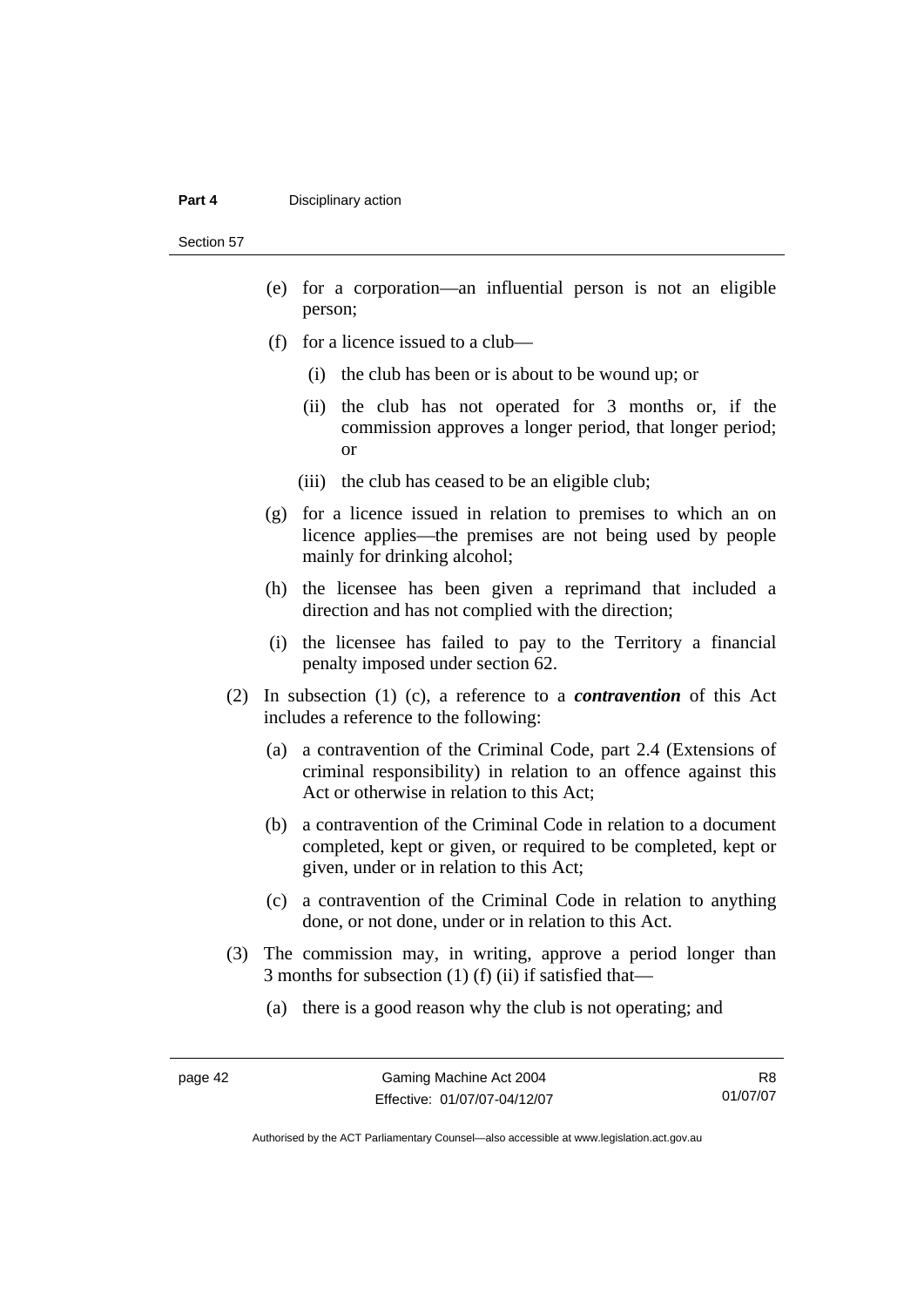(b) the club will operate again after the end of the longer period.

#### **58 Disciplinary action**

- (1) Each of the following is a *disciplinary action* when taken against a person:
	- (a) reprimanding the person;
	- (b) imposing conditions on, or amending the conditions of, the person's licence;
	- (c) ordering the person to pay to the Territory a financial penalty of not more than \$100 000;
	- (d) suspending the person's licence for a stated period or until a stated thing happens;
	- (e) cancelling the person's licence.
- (2) A reprimand may include a direction by the commission that the licensee, within a stated time—
	- (a) cease contravening this Act; or
	- (b) rectify something that contributes to the ground for disciplinary action.
- (3) A financial penalty imposed under this section may be recovered as a debt payable to the Territory.

#### **59 Criteria for disciplinary action**

- (1) In deciding what disciplinary action to take under section 58, the commission must consider the following:
	- (a) whether disciplinary action has been taken against the licensee before;
	- (b) whether the disciplinary ground on which the disciplinary action is to be taken endangered the public or the public interest;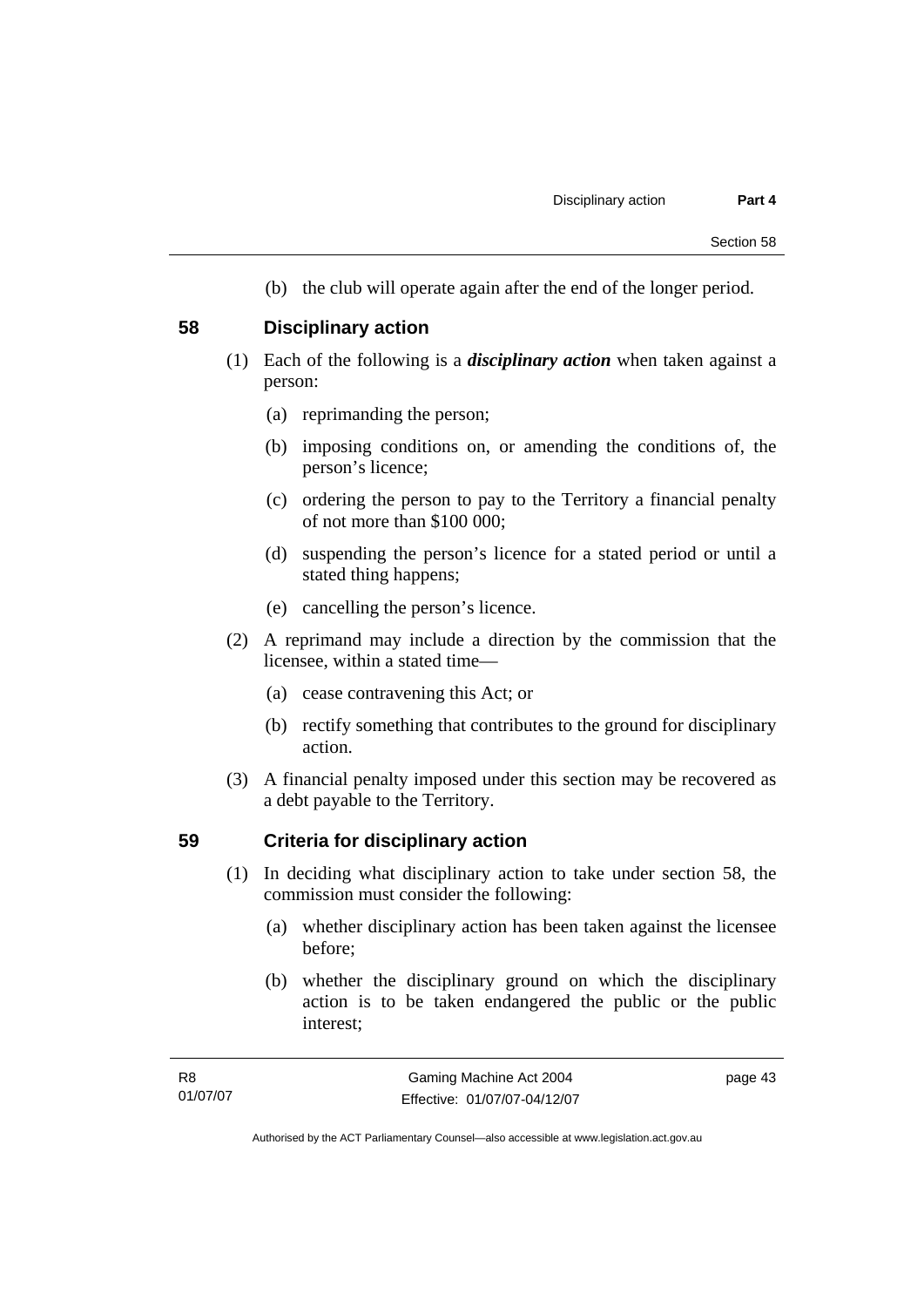#### **Part 4 Disciplinary action**

Section 60

- (c) the seriousness of the disciplinary ground;
- (d) the likelihood of further disciplinary action needing to be taken.
- (2) The commission may also consider any other relevant matter.

#### **60 When disciplinary notice may be given**

If the commission is satisfied that a ground for disciplinary action exists, or may exist, in relation to a licensee, the commission may give the licensee a disciplinary notice.

*Note* The commission need not give a disciplinary notice if the grounds for disciplinary action are the contravention of a direction in a reprimand (see s 62).

#### **61 Disciplinary notices**

A notice (a *disciplinary notice*) given to the licensee must—

- (a) state the ground for disciplinary action that caused the notice to be given; and
- (b) tell the licensee that the licensee may, within 3 weeks after the day the licensee is given the notice, give a written response to the commission about the notice.

## **62 Commission may take disciplinary action against licensee**

- (1) This section applies if the commission is satisfied that a licensee has contravened a direction in a reprimand.
- (2) This section also applies if—
	- (a) a licensee has been given a disciplinary notice; and
	- (b) after considering any responses given within the 3-week period in relation to the notice under section 61, the commission is satisfied that a ground for disciplinary action exists in relation to a licensee.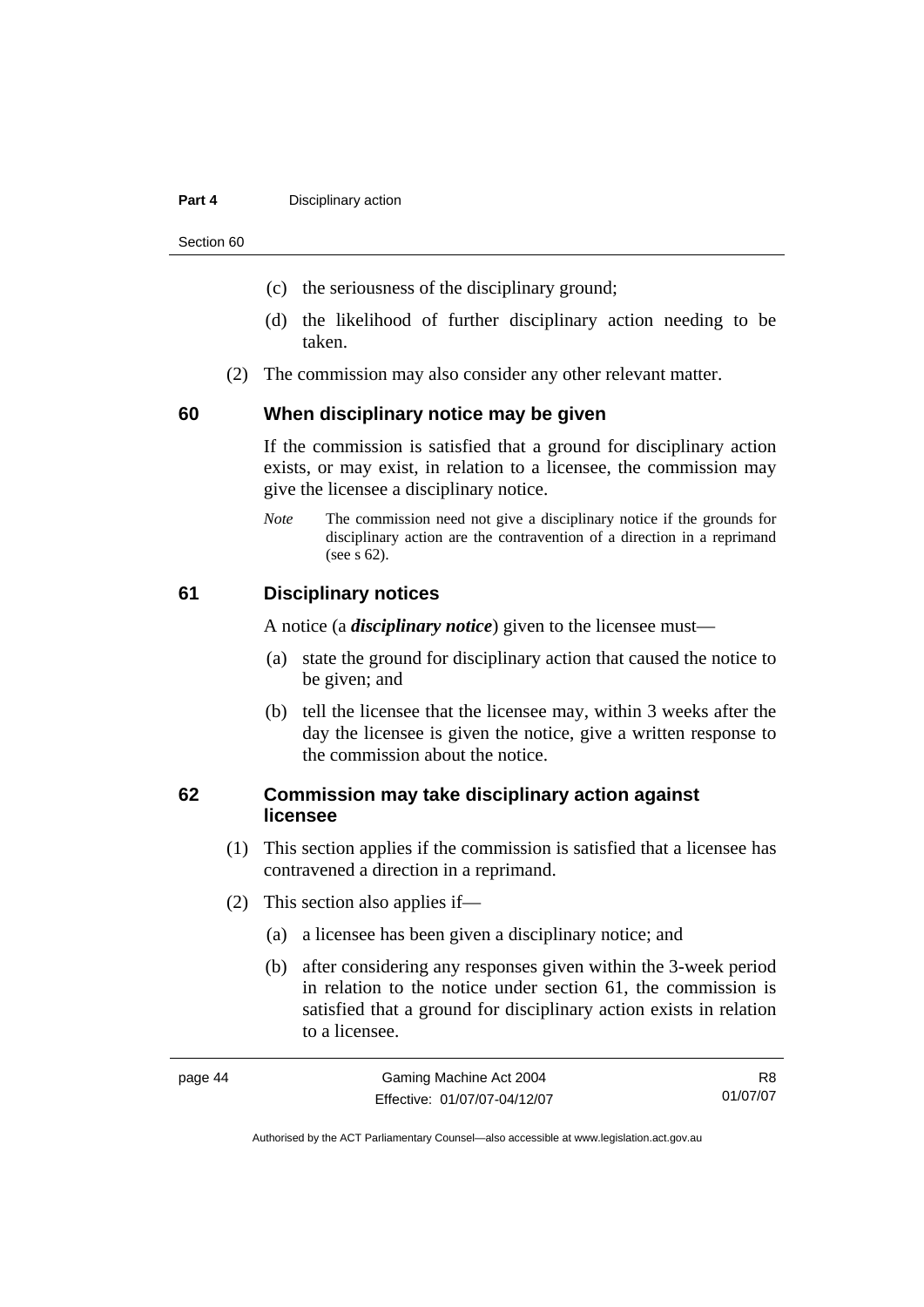- (3) The commission may take disciplinary action against the licensee.
- (4) To remove any doubt, the disciplinary action may consist of 2 or more of the actions mentioned in section 58.
- (5) Disciplinary action takes effect when the licensee receives written notice of the action, or on a later stated date.

#### **63 Suspension of licences because of suspension of general and on licences**

If a general licence or on licence relating to premises to which a gaming machine licence applies is suspended under the *Liquor Act 1975*, the gaming machine licence is suspended by force of this section for the period of suspension of the general licence or on licence.

#### **64 Cancellation of licences because of cancellation etc of general and on licences**

- (1) If a general licence or on licence relating to premises to which a gaming machine licence applies is not renewed under the *Liquor Act 1975*, the gaming machine licence is cancelled by force of this section.
- (2) If a general licence or on licence relating to premises to which a gaming machine licence applies is cancelled under the *Liquor Act 1975*, the gaming machine licence is cancelled by force of this section.
- (3) However, a licence cancelled under this section is taken to be in force again if the decision to cancel the general or on licence because of which the gaming machine licence was cancelled is reversed on appeal.

#### **65 Return of licence on cancellation**

- (1) This section applies if—
	- (a) the commission cancels a person's licence under this part; and

| R8       | Gaming Machine Act 2004      | page 45 |
|----------|------------------------------|---------|
| 01/07/07 | Effective: 01/07/07-04/12/07 |         |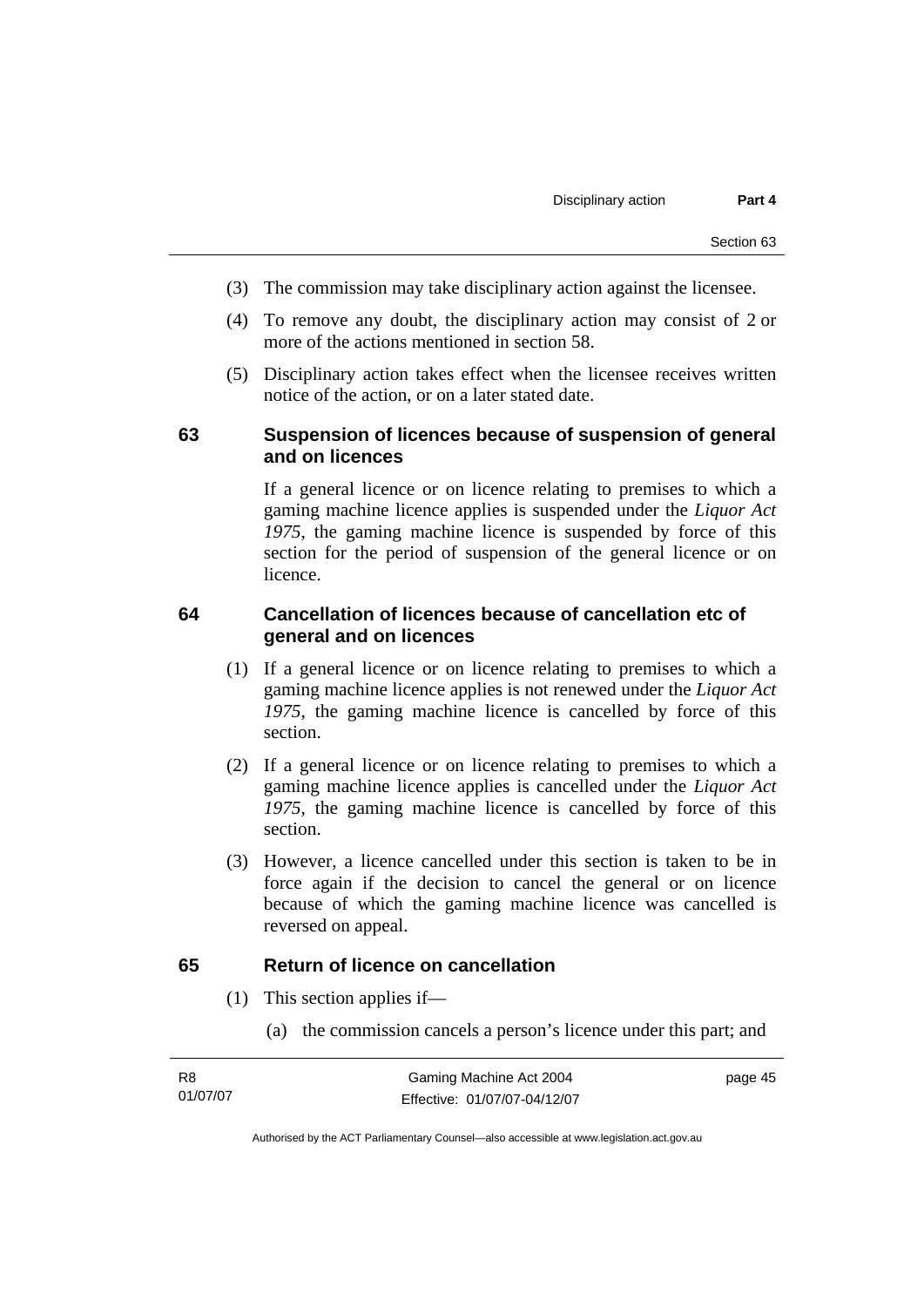#### **Part 4 Disciplinary action**

#### Section 65

- (b) the person is given notice of the cancellation.
- (2) This section also applies if—
	- (a) a person's licence is cancelled under section 64 (1); or
	- (b) the person's licence is cancelled under section 64 (2) and the person has notice of the cancellation of the person's general or on licence.
- (3) The person must return the licence to the commission as soon as practicable, but in any case not later than 1 week after the day the cancellation under this part takes affect.

Maximum penalty: 50 penalty units.

(4) An offence against this section is a strict liability offence.

page 46 Gaming Machine Act 2004 Effective: 01/07/07-04/12/07

R8 01/07/07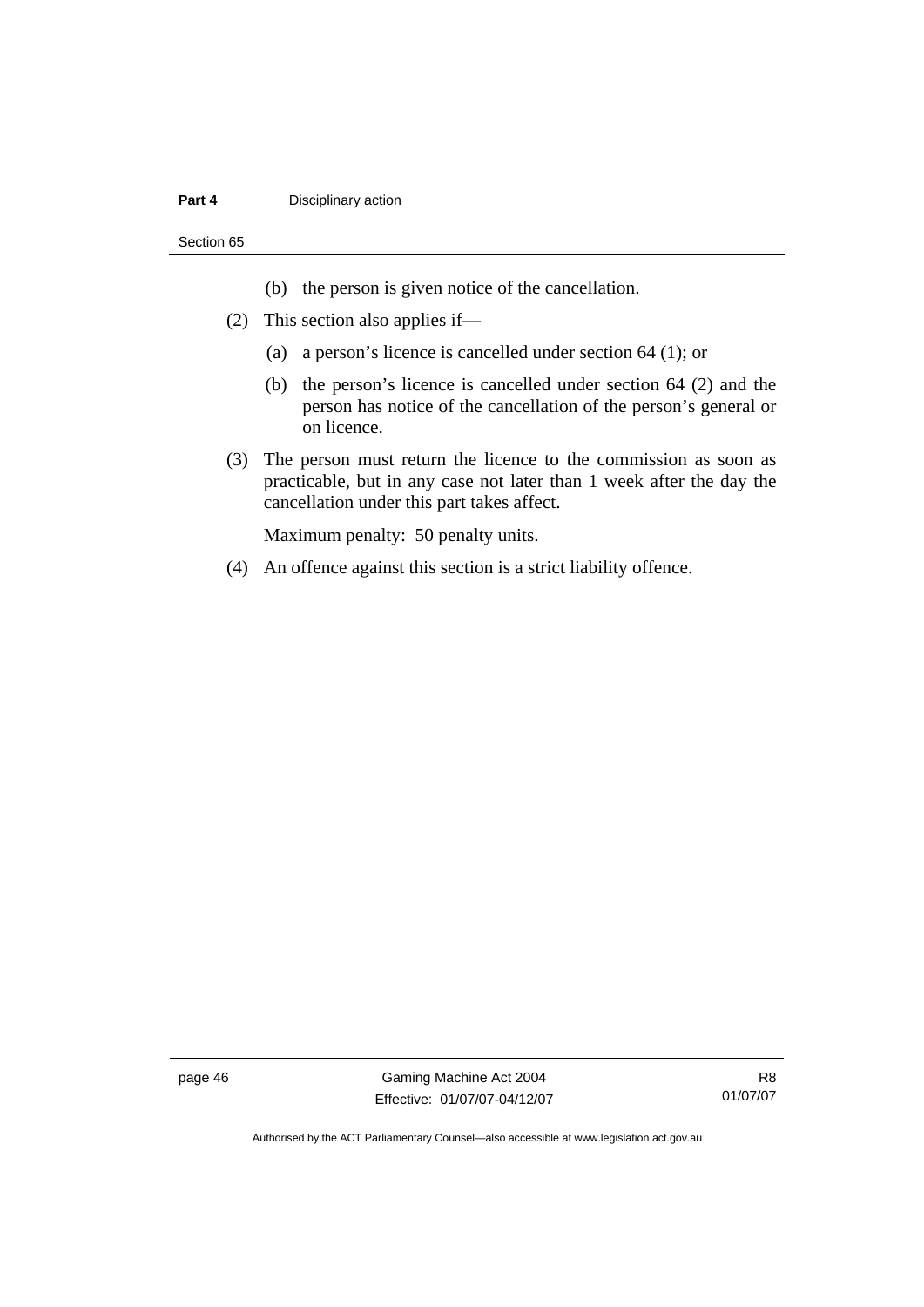# **Part 5 Centralised monitoring system**

#### **66 Meaning of** *centralised monitoring system*

(1) In this Act:

*centralised monitoring system (*or *CMS)* means a system approved in writing by the commission that—

- (a) monitors the operation and performance of approved gaming machines; and
- (b) facilitates the working out and checking for accuracy of tax liability, and the collection of tax, under this Act; and
- (c) can perform other related functions.
- (2) An approval is a notifiable instrument.

*Note* A notifiable instrument must be notified under the Legislation Act.

#### **67 Regulations about CMS**

- (1) The regulations may provide for the approval and operation of a CMS.
- (2) In particular, the regulations may fix a date, or allow the commission to fix a date, by which stated machines must be connected to the CMS.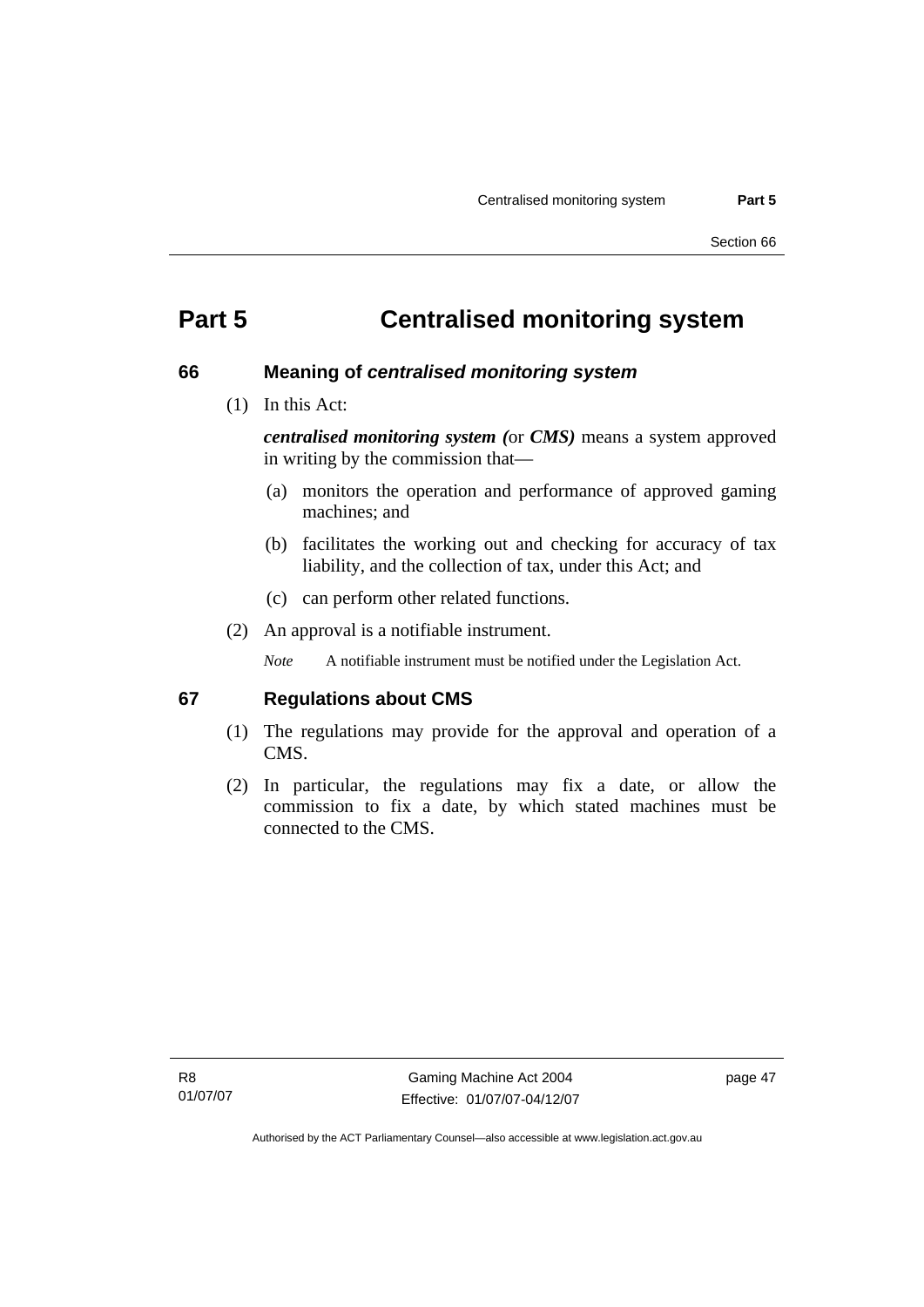| Part 6              | Approval of gaming machines, peripherals, suppliers, technicians and<br>attendants |
|---------------------|------------------------------------------------------------------------------------|
| <b>Division 6.1</b> | Approval of gaming machines and peripheral equipment                               |
| Section 68          |                                                                                    |

# Part 6 **Approval of gaming machines, peripherals, suppliers, technicians and attendants**

# **Division 6.1 Approval of gaming machines and peripheral equipment**

#### **68 Meaning of** *peripheral equipment*

#### In this Act:

*peripheral equipment*, for a gaming machine, means equipment, or a device, that is incidental to the basic operation of the gaming machine.

#### **Examples**

- 1 note acceptors
- 2 links
- 3 card readers
- 4 ticket readers
- *Note* An example is part of the Act, is not exhaustive and may extend, but does not limit, the meaning of the provision in which it appears (see Legislation Act, s 126 and s 132).

#### **69 Approval of gaming machines and peripheral equipment**

- (1) The commission may, in writing, approve—
	- (a) a gaming machine; and
	- (b) any peripheral equipment for the gaming machine.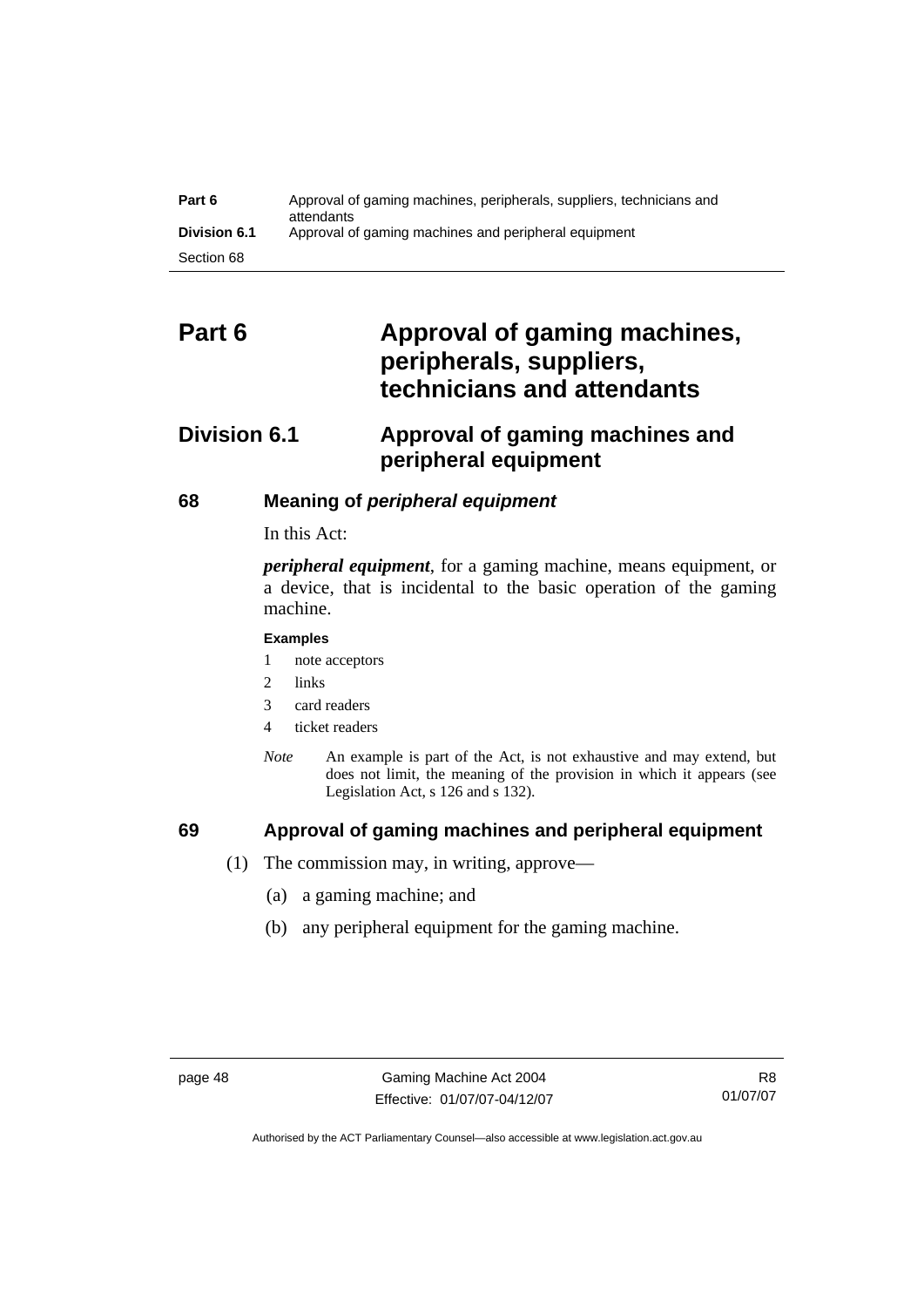| Part 6              | Approval of gaming machines, peripherals, suppliers, technicians and<br>attendants |
|---------------------|------------------------------------------------------------------------------------|
| <b>Division 6.1</b> | Approval of gaming machines and peripheral equipment                               |
| Section 70          |                                                                                    |

- (2) However, the commission must not approve something under subsection (1) unless the commission has considered—
	- (a) the results of a technical evaluation of the gaming machine and any peripheral equipment by an approved entity; and
	- (b) any available research on the consumer protection and harm minimisation implications of the gaming machine or peripheral equipment proposed to be approved.
- (3) The approval of a gaming machine is a notifiable instrument.

*Note* A notifiable instrument must be notified under the Legislation Act.

(4) In this section:

*approved entity* means an entity approved (however described) under a law of a local jurisdiction about gaming machines to undertake technical evaluations for the law.

# **70 Cancellation or suspension of gaming machine and peripheral equipment approval**

- (1) The commission may, in writing, cancel or suspend the approval of a gaming machine or peripheral equipment if—
	- (a) the machine no longer operates as designed; or
	- (b) the machine no longer operates as intended.
- (2) To remove any doubt, if the approval of a machine is cancelled or suspended under this section, it applies to all machines of that kind, whether or not a particular machine is operating as designed or intended.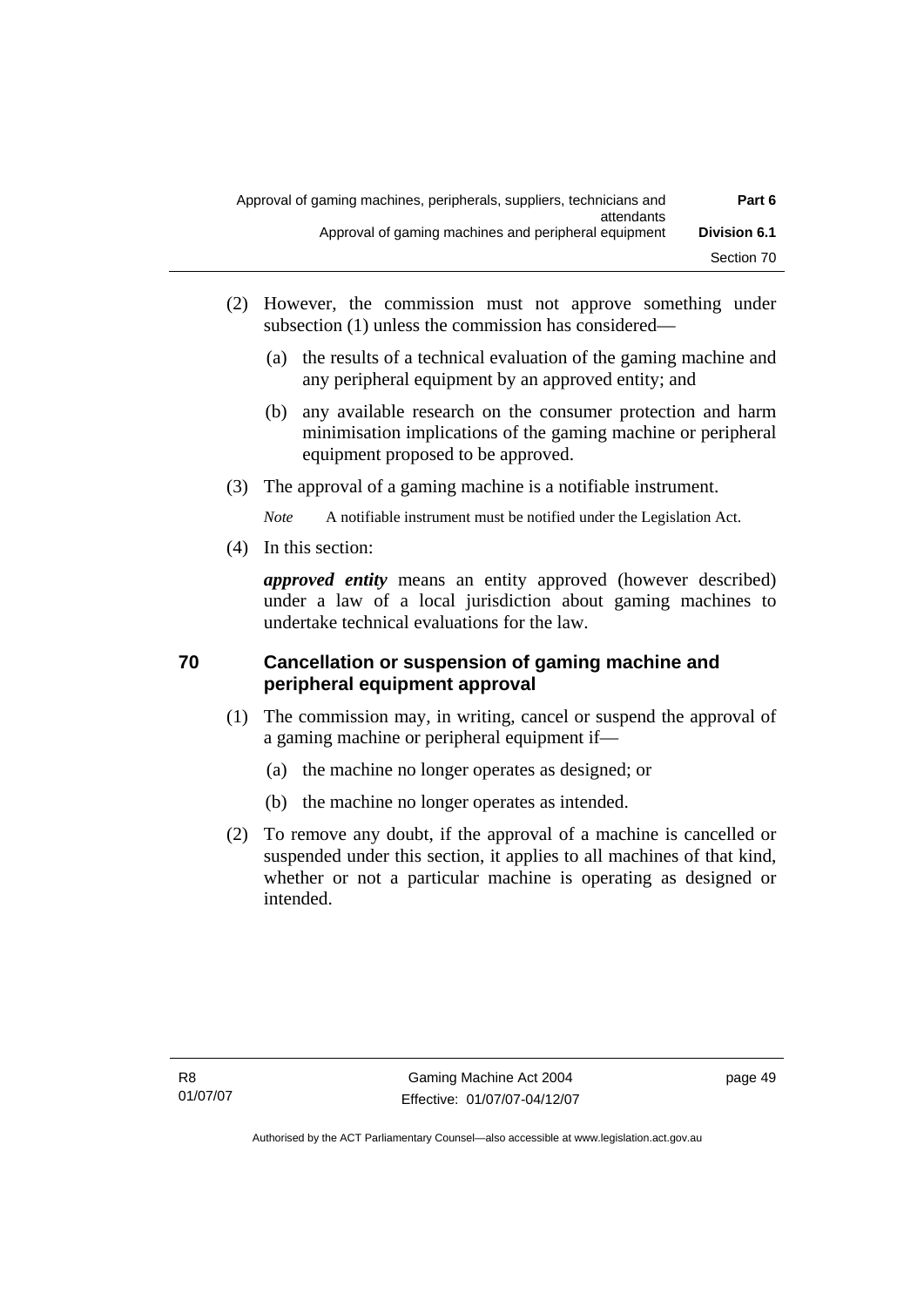| Part 6              | Approval of gaming machines, peripherals, suppliers, technicians and<br>attendants |
|---------------------|------------------------------------------------------------------------------------|
| <b>Division 6.1</b> | Approval of gaming machines and peripheral equipment                               |
| Section 71          |                                                                                    |

**Example** 

A King of the Thames gaming machine stops operating in accordance with its design. The commission suspends the approval of King of the Thames gaming machines, even though not all King of the Thames gaming machines have stopped operating in accordance with their design.

- *Note* An example is part of the Act, is not exhaustive and may extend, but does not limit, the meaning of the provision in which it appears (see Legislation Act, s 126 and s 132).
- (3) A cancellation or suspension under subsection (1) is a notifiable instrument.
	- *Note* A notifiable instrument must be notified under the Legislation Act.

#### **71 Machine access register**

- (1) A licensee must keep a register (the *machine access register*) for the licensed gaming machines on the licensed premises.
- (2) If a gaming machine on the licensed premises is not working for a reason peculiar to the machine, the machine access register must record when and why the machine is not working.

#### **Examples**

- 1 technical problems peculiar to the machine, not a problem that affects all machines, eg a blackout
- 2 maintenance
- 3 door open for coin filling or removal
- 4 inspection by authorised officer
- *Note* An example is part of the Act, is not exhaustive and may extend, but does not limit, the meaning of the provision in which it appears (see Legislation Act, s 126 and s 132).
- (3) If an approved supplier, approved technician or approved attendant opens or maintains a gaming machine on the licensed premises in any way, whether or not by opening the machine, the person must enter the following details in the machine access register:
	- (a) information that clearly identifies the machine;

R8 01/07/07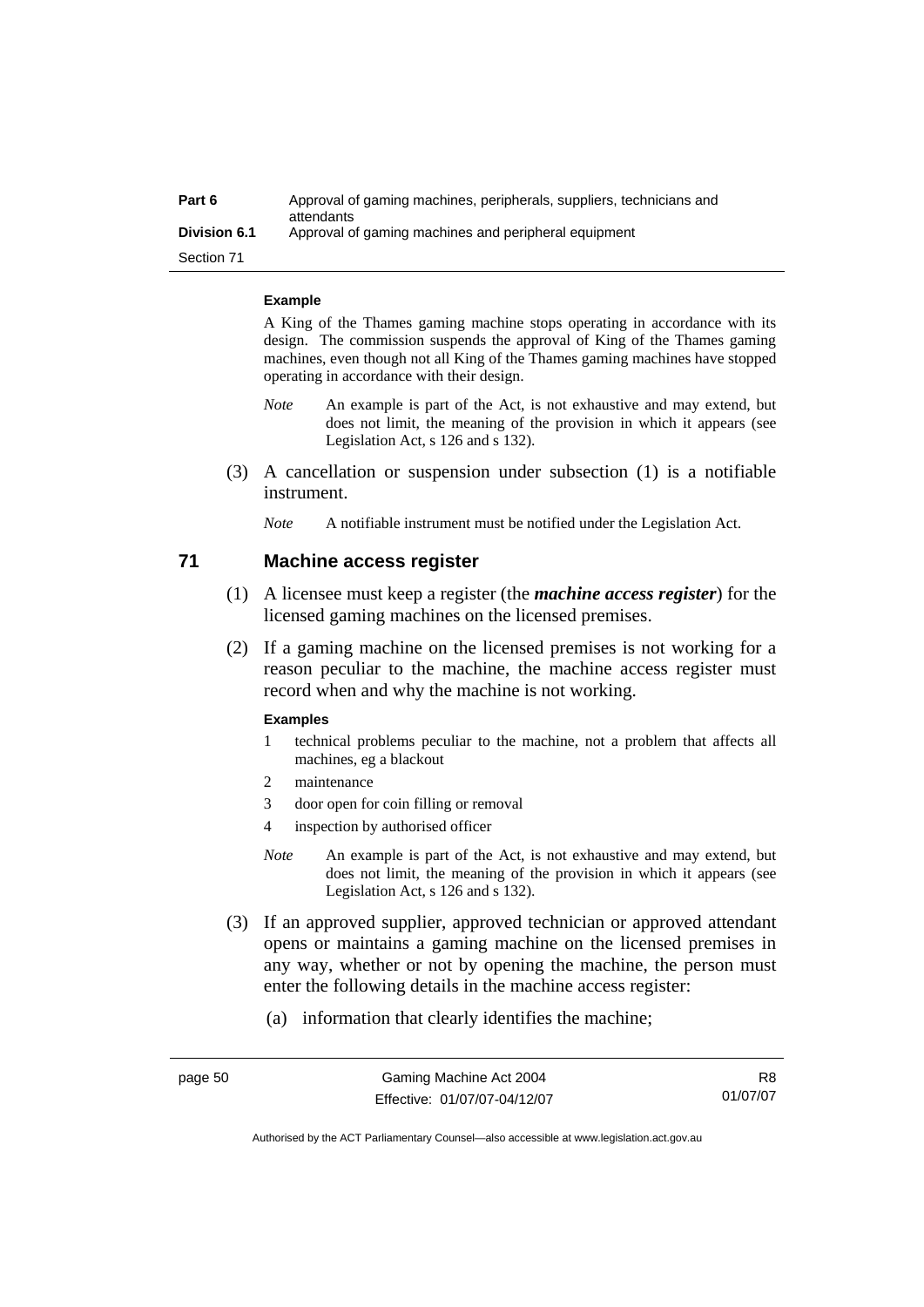| Part 6              | Approval of gaming machines, peripherals, suppliers, technicians and<br>attendants |
|---------------------|------------------------------------------------------------------------------------|
| <b>Division 6.2</b> | Approved suppliers                                                                 |
| Section 72          |                                                                                    |

- (b) the date when the machine was opened, repaired, adjusted or altered;
- (c) if the machine was repaired or adjusted—a description of the repair or adjustment;
- (d) the time when, and reason why, the machine was not working;
- (e) the signature and number of the certificate of approval of the person making the entry;
- (f) any other information required under the regulations.
- (4) A person commits an offence if—
	- (a) the person enters anything in the machine access register; and
	- (b) the person is not an approved supplier, approved technician, approved attendant or authorised person.

Maximum penalty: 10 penalty units.

(5) An offence against subsection (4) is a strict liability offence.

# **Division 6.2 Approved suppliers**

## **72 Application and approval as supplier**

- (1) A person may apply in writing for approval as a supplier.
	- *Note 1* If a form is approved under the Control Act, s 53D for an application, the form must be used.

*Note* 2 A fee may be determined under s 177 for this provision.

- (2) The commission may approve the person as a supplier if satisfied that—
	- (a) the person sells, installs or maintains gaming machines, peripheral equipment for gaming machines or systems (including a CMS) designed for use with gaming machines; and

page 51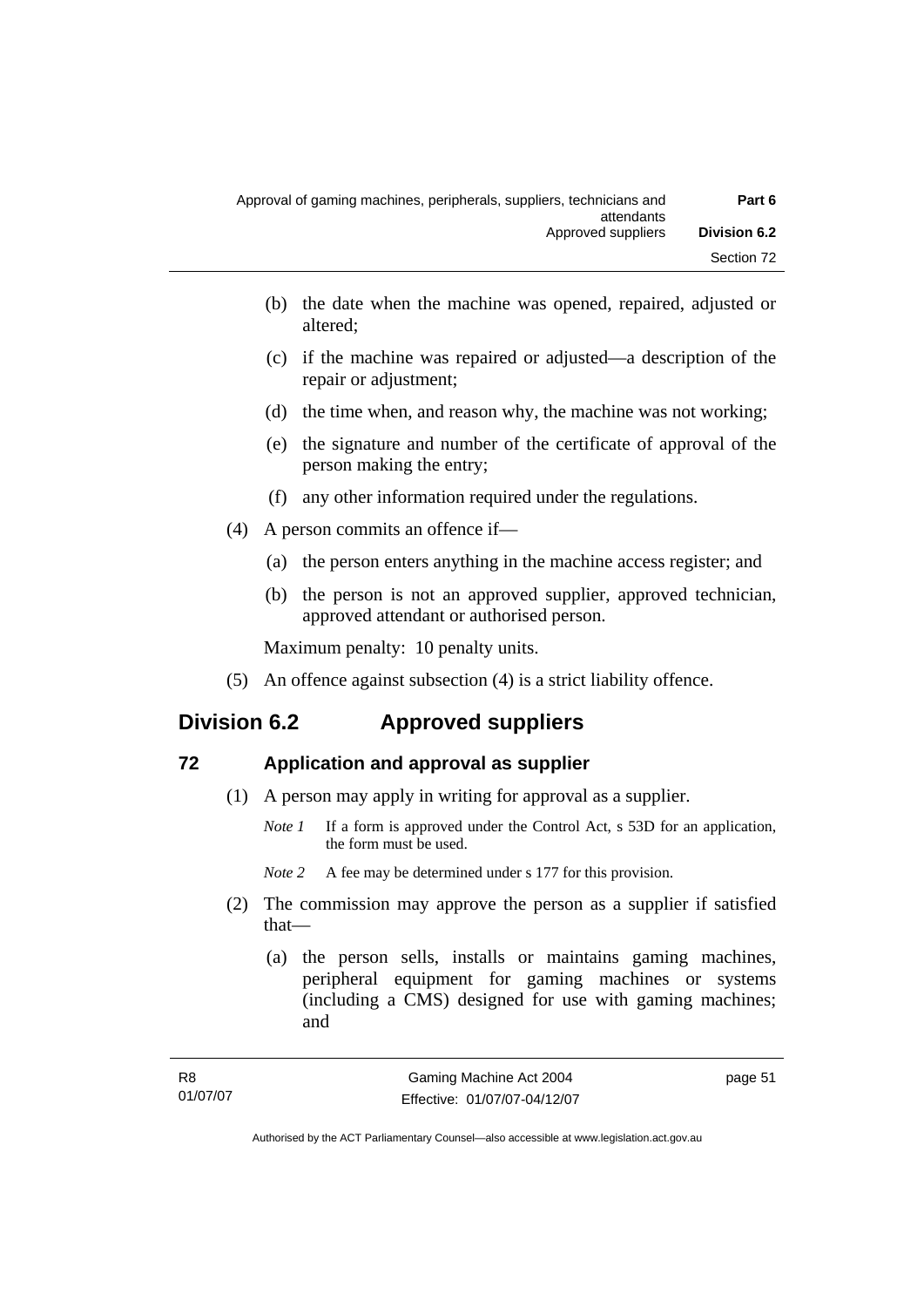| Part 6              | Approval of gaming machines, peripherals, suppliers, technicians and<br>attendants |
|---------------------|------------------------------------------------------------------------------------|
| <b>Division 6.3</b> | Approved technicians                                                               |
| Section 73          |                                                                                    |

- (b) for an individual—the individual is an eligible person; and
- (c) for a corporation—each influential person for the corporation is an eligible person; and
- (d) the person satisfies any other requirement prescribed under the regulations.
- (3) If the commission approves a person as a supplier, the commission must give the person a certificate stating that the person is an approved supplier.

#### **73 Giving copy of certificate about approved supplier**

- (1) This section applies if an approved supplier tells the commission, in writing, about the loss, theft or destruction of a certificate given to the person under section 72 (3).
- (2) The commission may, by written notice given to the supplier, require the supplier to give the commission, within a stated period and in a stated form, a statement confirming, and explaining the circumstances of, the loss, theft or destruction.
- (3) If the commission is satisfied that the certificate has been lost, stolen or destroyed, the commission may give a replacement to supplier.

*Note* A fee may be determined under s 177 for this provision.

# **Division 6.3 Approved technicians**

#### **74 Application for approval as technician**

- (1) An individual may apply in writing for approval as a technician for 1 or more suppliers.
	- *Note 1* If a form is approved under the Control Act, s 53D for an application, the form must be used.
	- *Note 2* A fee may be determined under s 177 for this provision.

R8 01/07/07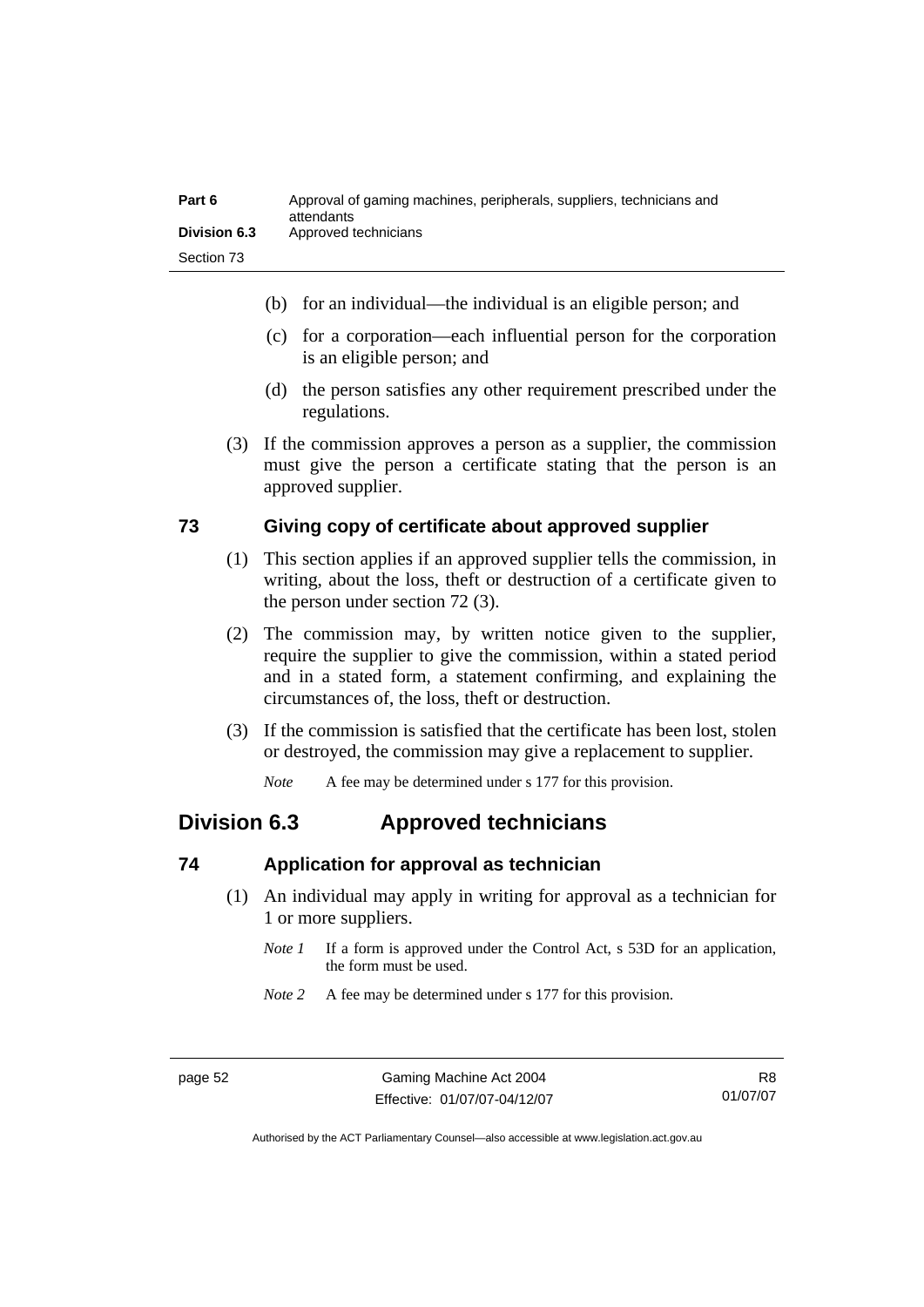| Part 6              | Approval of gaming machines, peripherals, suppliers, technicians and<br>attendants |
|---------------------|------------------------------------------------------------------------------------|
| <b>Division 6.3</b> | Approved technicians                                                               |
| Section 75          |                                                                                    |

- (2) The application must be accompanied by—
	- (a) a statement by each approved supplier for which the applicant is applying for approval that—
		- (i) the supplier is satisfied that the applicant is competent to exercise the functions of an approved technician; and
		- (ii) the supplier employs, or has offered to employ, the applicant as a technician; and
	- (b) if the applicant is an approved supplier and is applying for approval to be a technician for his or her own business—a statement to that effect; and
	- (c) an undertaking by the applicant to—
		- (i) ask the police to check the applicant's criminal record using the applicant's fingerprints; and
		- (ii) authorise the police to report the results of the check to the commission; and
	- (d) 4 recent passport-size photographs of the applicant.

#### **75 Approval of technicians**

- (1) The commission may, on application under section 74, approve the applicant as a technician for 1 or more suppliers if satisfied that—
	- (a) the applicant is qualified to exercise the functions of an approved technician; and
	- (b) either—
		- (i) the applicant is employed, or will be employed, by each supplier; or
		- (ii) the applicant is an approved supplier; or
		- (iii) the applicant is employed, or will be employed, by each supplier and is an approved supplier.

| R8       | Gaming Machine Act 2004      | page 53 |
|----------|------------------------------|---------|
| 01/07/07 | Effective: 01/07/07-04/12/07 |         |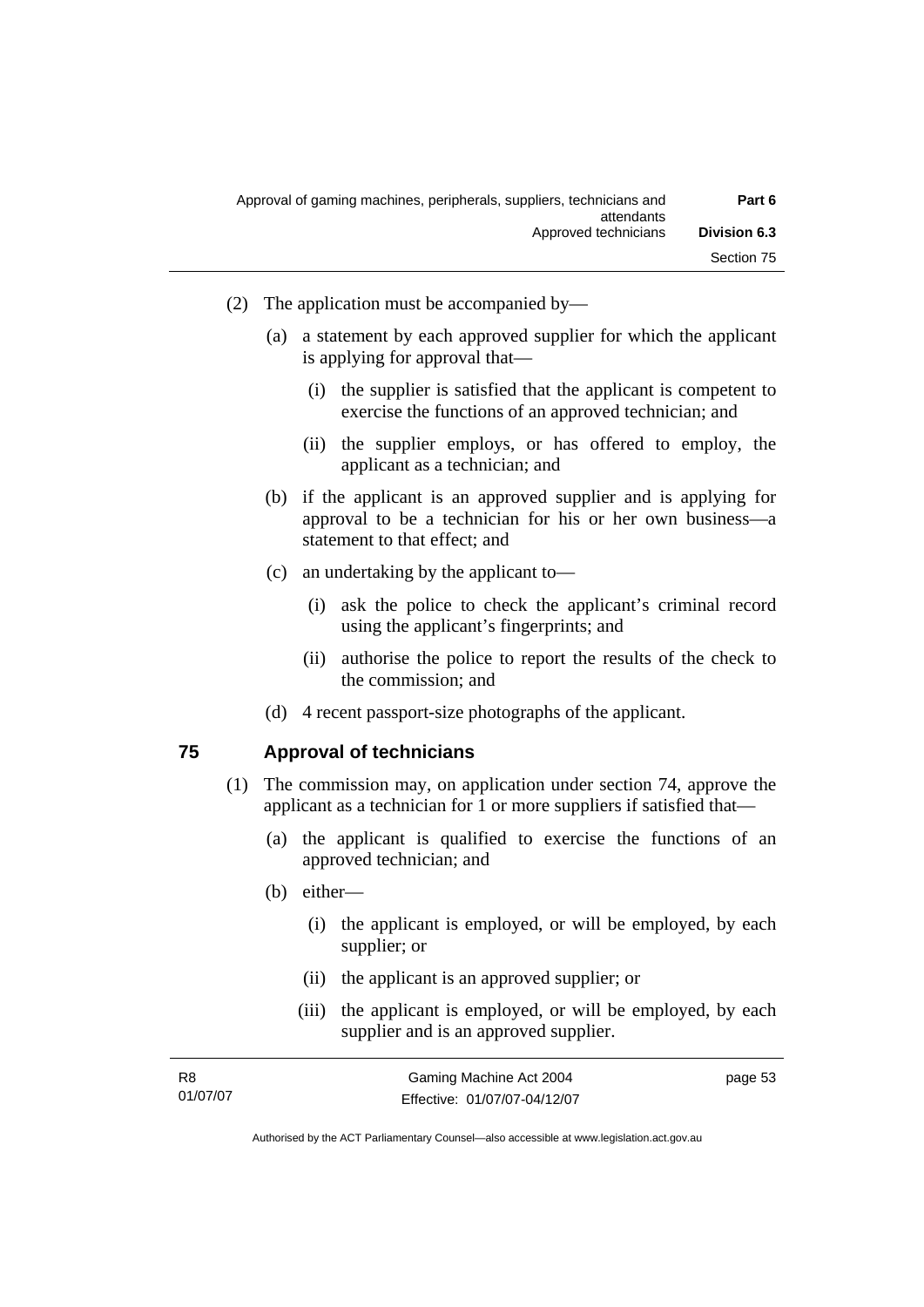| Part 6              | Approval of gaming machines, peripherals, suppliers, technicians and<br>attendants |
|---------------------|------------------------------------------------------------------------------------|
| <b>Division 6.3</b> | Approved technicians                                                               |
| Section 76          |                                                                                    |

- (2) An approval is for 2 years.
- (3) If a short-term approval is in force in relation to the applicant, the approval under this section starts when the short-term approval under section 76 began.

#### **Example**

Jo was given a short-term approval as a technician on 1 January 2005 before the results of her police check came through. Her results were satisfactory and she was approved as a technician on 25 February 2005. Her approval ends on 1 January 2007.

- (4) A person is *qualified* to exercise the functions of an approved technician for a supplier if the person—
	- (a) is an individual; and
	- (b) is competent to maintain gaming machines supplied by the supplier; and
	- (c) is an eligible person; and
	- (d) satisfies any requirement prescribed under the regulations.
- (5) To remove any doubt, an approved supplier may be approved as a technician under this section for themselves as supplier, another supplier or both.

#### **76 Short-term approval of technicians**

- (1) This section applies to a person who has applied for approval as a technician if—
	- (a) the commission has not received the results of the police check of the person's criminal record; but
	- (b) the commission would approve the person if the results of the police check did not show that the person was not an eligible person.
- (2) The commission may approve the applicant as a technician.

R8 01/07/07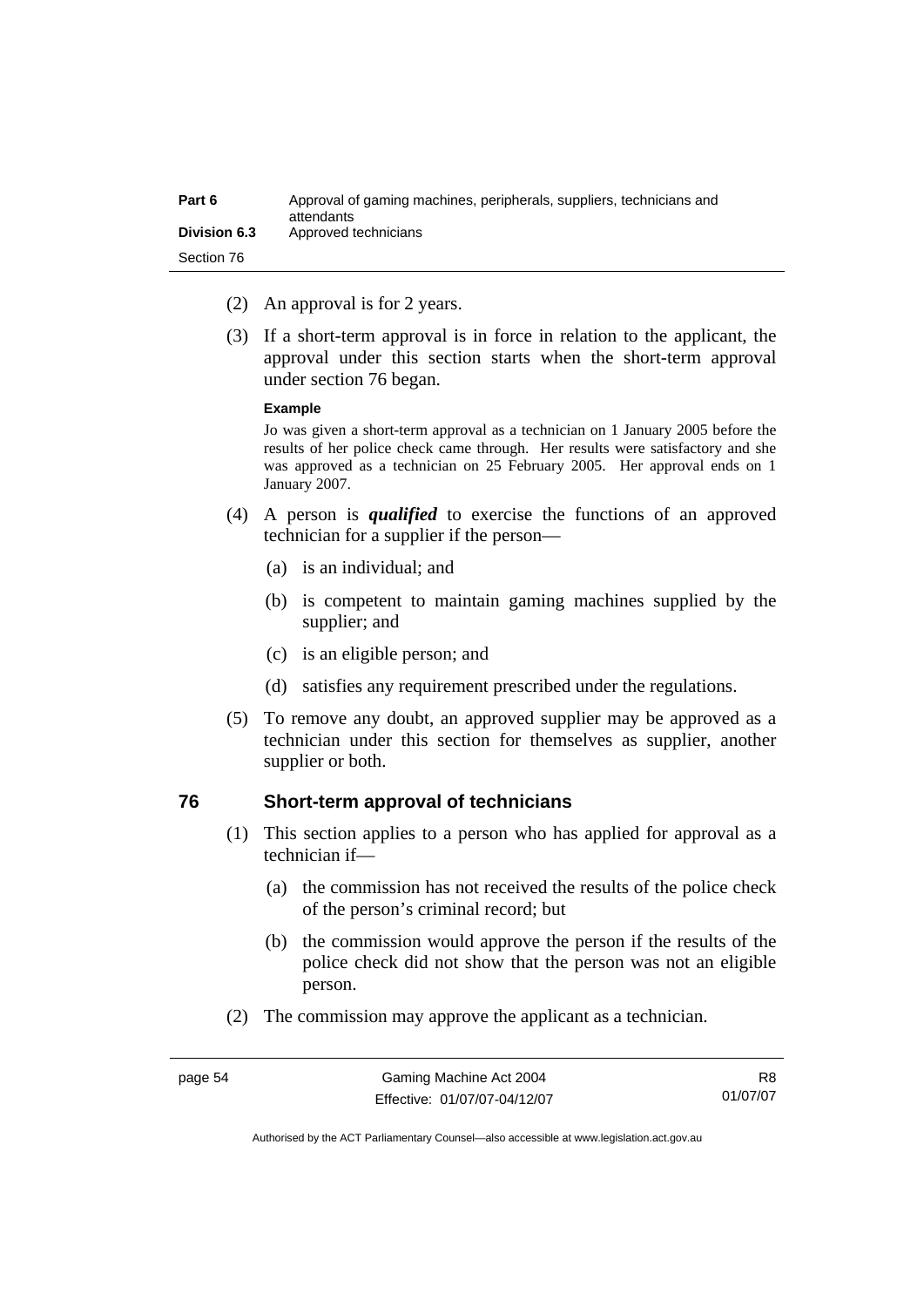| Approval of gaming machines, peripherals, suppliers, technicians and<br>attendants | Part 6              |
|------------------------------------------------------------------------------------|---------------------|
| Approved technicians                                                               | <b>Division 6.3</b> |
|                                                                                    | Section 77          |

 (3) An approval under this section (a *short-term approval*) is for 6 months, and cannot be renewed.

#### **77 Ending short-term approvals**

- (1) This section applies to a person if—
	- (a) the person has a short-term approval as a technician; and
	- (b) the commission receives the results of the police check of the person's criminal record; and
	- (c) after considering the results of the police check, the commission is satisfied that the person is not an eligible person.
- (2) The commission must, by written notice given to the technician—
	- (a) refuse the person's application for approval as a technician; and
	- (b) cancel the person's short-term approval as a technician.

## **78 Transfer etc of technician's approval**

- (1) On written application by an approved technician, the commission may—
	- (a) approve the technician for another supplier (the *new supplier*); or
	- (b) transfer the approval of the technician from 1 supplier to another (the *new supplier*).
	- *Note 1* If a form is approved under the Control Act, s 53D for an application, the form must be used.
	- *Note* 2 A fee may be determined under s 177 for this provision.
- (2) The application must be accompanied by a written statement by the new supplier stating that the supplier employs, or has offered to employ, the applicant as a technician.

| R8       | Gaming Machine Act 2004      | page 55 |
|----------|------------------------------|---------|
| 01/07/07 | Effective: 01/07/07-04/12/07 |         |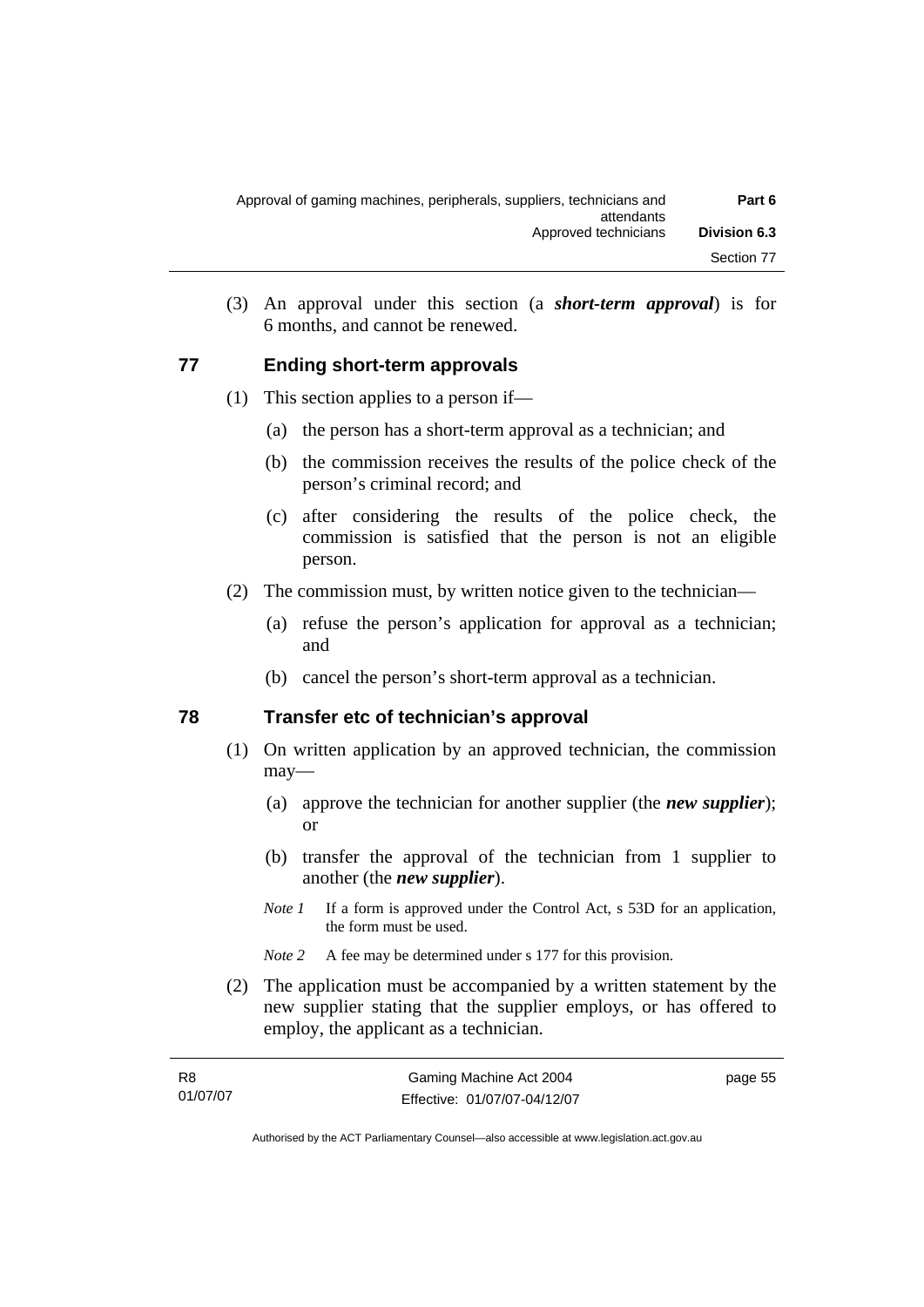| Part 6              | Approval of gaming machines, peripherals, suppliers, technicians and<br>attendants |
|---------------------|------------------------------------------------------------------------------------|
| <b>Division 6.3</b> | Approved technicians                                                               |
| Section 79          |                                                                                    |

## **79 Cancellation etc of technician's approval**

- (1) This section applies if—
	- (a) the commission stops being satisfied that an approved technician is qualified to exercise the functions of an approved technician for each supplier for whom the technician is approved; or
	- (b) the approved technician is not an approved supplier and is not employed by an approved supplier; or
	- (c) the commission is satisfied that the technician has contravened this Act.
- (2) In subsection (1) (c), a reference to a *contravention* of this Act includes a reference to the following:
	- (a) a contravention of the Criminal Code, part 2.4 (Extensions of criminal responsibility) in relation to an offence against this Act or otherwise in relation to this Act;
	- (b) a contravention of the Criminal Code in relation to a document completed, kept or given, or required to be completed, kept or given, under or in relation to this Act;
	- (c) a contravention of the Criminal Code in relation to anything done, or not done, under or in relation to this Act.
- (3) The commission may, by written notice given to the approved technician—
	- (a) cancel the technician's approval; or
	- (b) suspend the technician's approval; or
	- (c) reprimand the technician.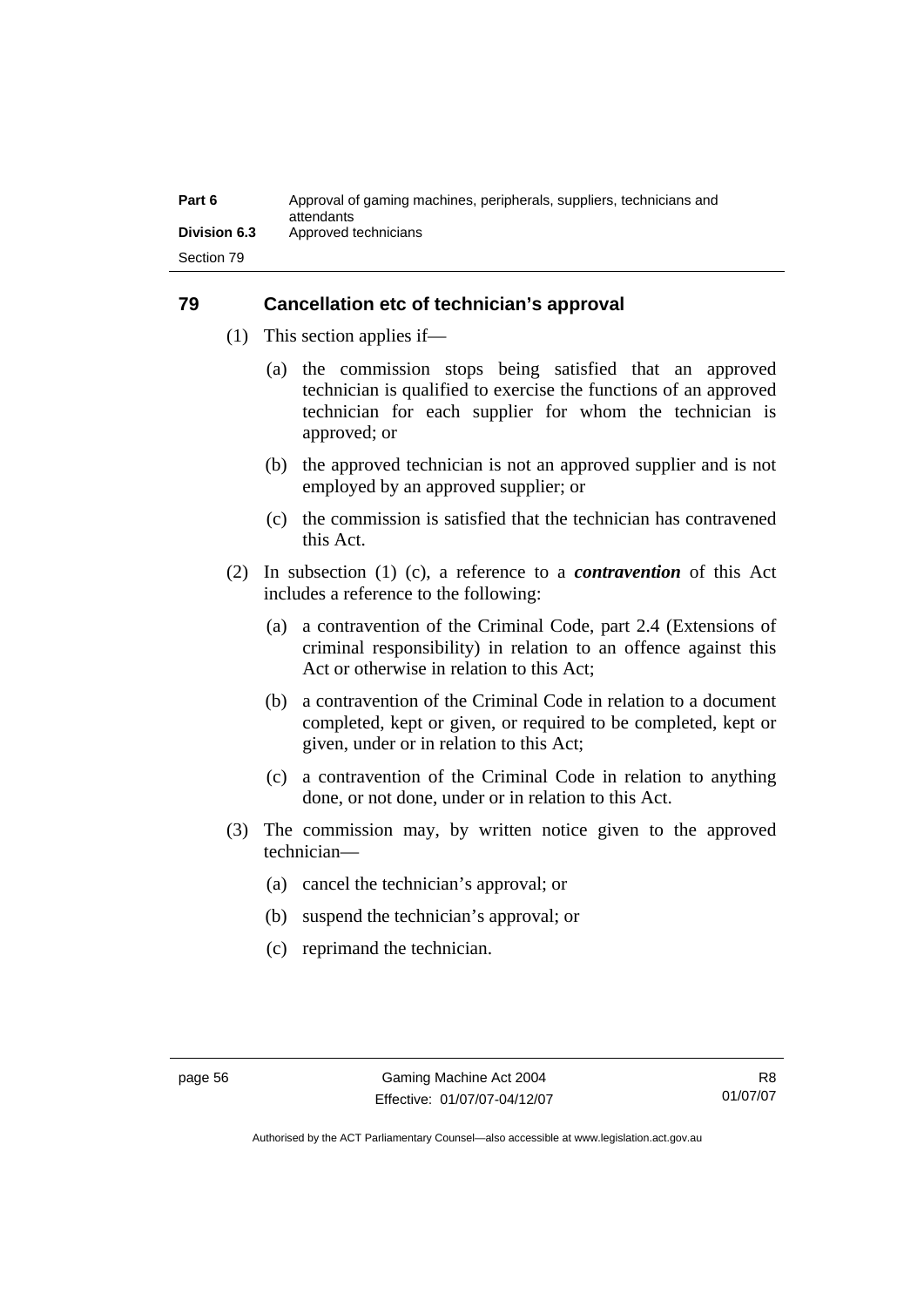| Approval of gaming machines, peripherals, suppliers, technicians and<br>attendants | Part 6              |
|------------------------------------------------------------------------------------|---------------------|
| Approved technicians                                                               | <b>Division 6.3</b> |
|                                                                                    | Section 80          |

- (4) In considering whether to take action under this section, the commission must consider the following:
	- (a) whether action has been taken against the approved technician under this section before;
	- (b) the seriousness of any contravention of this Act;
	- (c) the likelihood of further action needing to be taken against the technician;
	- (d) the public benefit of technicians being regulated under this Act.
- (5) The commission may also consider any other relevant matter.
- (6) In this section:

*approved supplier*—a person is not an *approved supplier* if the person's approval as a supplier is suspended.

*qualified*, to exercise the functions of an approved technician—see section 75 (4).

## **80 Certificates and identity cards for approved technicians**

- (1) This section applies if the commission approves a technician under section 75 (Approval of technicians) or section 76 (Short-term approval of technicians).
- (2) The commission must give—
	- (a) a certificate (the technician's *approval certificate*) to each approved supplier for the technician containing details of the approval; and
	- (b) an identity card to the approved technician containing details of the approval.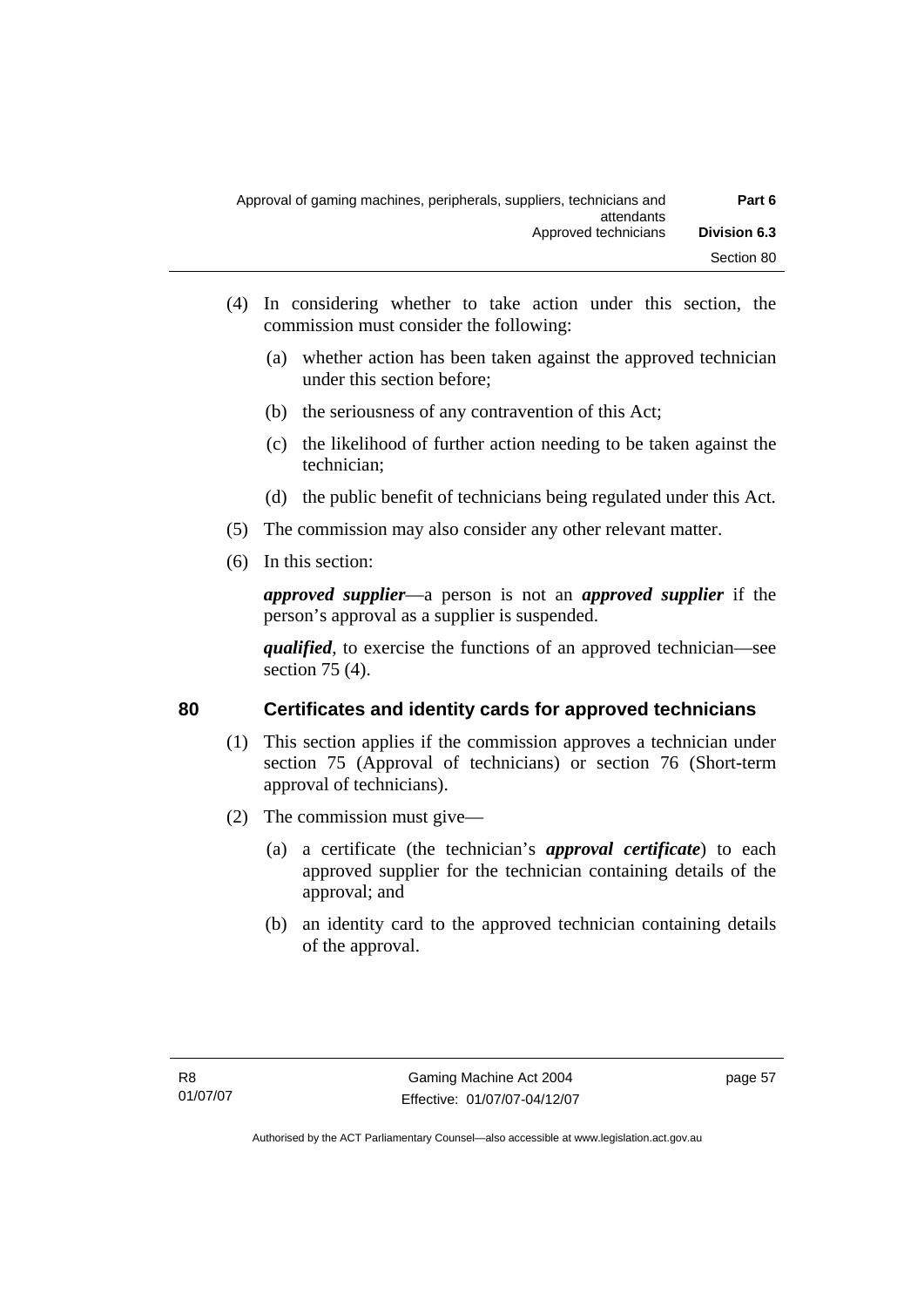| Part 6              | Approval of gaming machines, peripherals, suppliers, technicians and<br>attendants |
|---------------------|------------------------------------------------------------------------------------|
| <b>Division 6.3</b> | Approved technicians                                                               |
| Section 81          |                                                                                    |

## **81 Giving copy of certificate about approved technician or identity card**

- (1) This section applies if an approved supplier or approved technician tells the commission, in writing, about the loss, theft or destruction of a certificate or identity card given to the person under section 80.
- (2) The commission may, by written notice given to the person, require the person to give the commission, within a stated period and in a stated form, a statement confirming, and explaining the circumstances of, the loss, theft or destruction.
- (3) If the commission is satisfied that the certificate or identity card has been lost, stolen or destroyed, the commission may give a replacement to the person.

*Note* A fee may be determined under s 177 for this provision.

## **82 Notice by supplier if technician no longer employed**

- (1) This section applies if—
	- (a) a supplier is the supplier for an approved technician; and
	- (b) the supplier stops employing the technician.
- (2) The supplier must tell the commission in writing that the supplier no longer employs the technician within 1 week after the day the supplier stops employing the technician.

Maximum penalty: 5 penalty units.

(3) An offence against this section is a strict liability offence.

# **83 Return of approval certificates and identity cards for approved technicians**

- (1) This section applies if—
	- (a) a technician's approval expires or is cancelled or suspended; or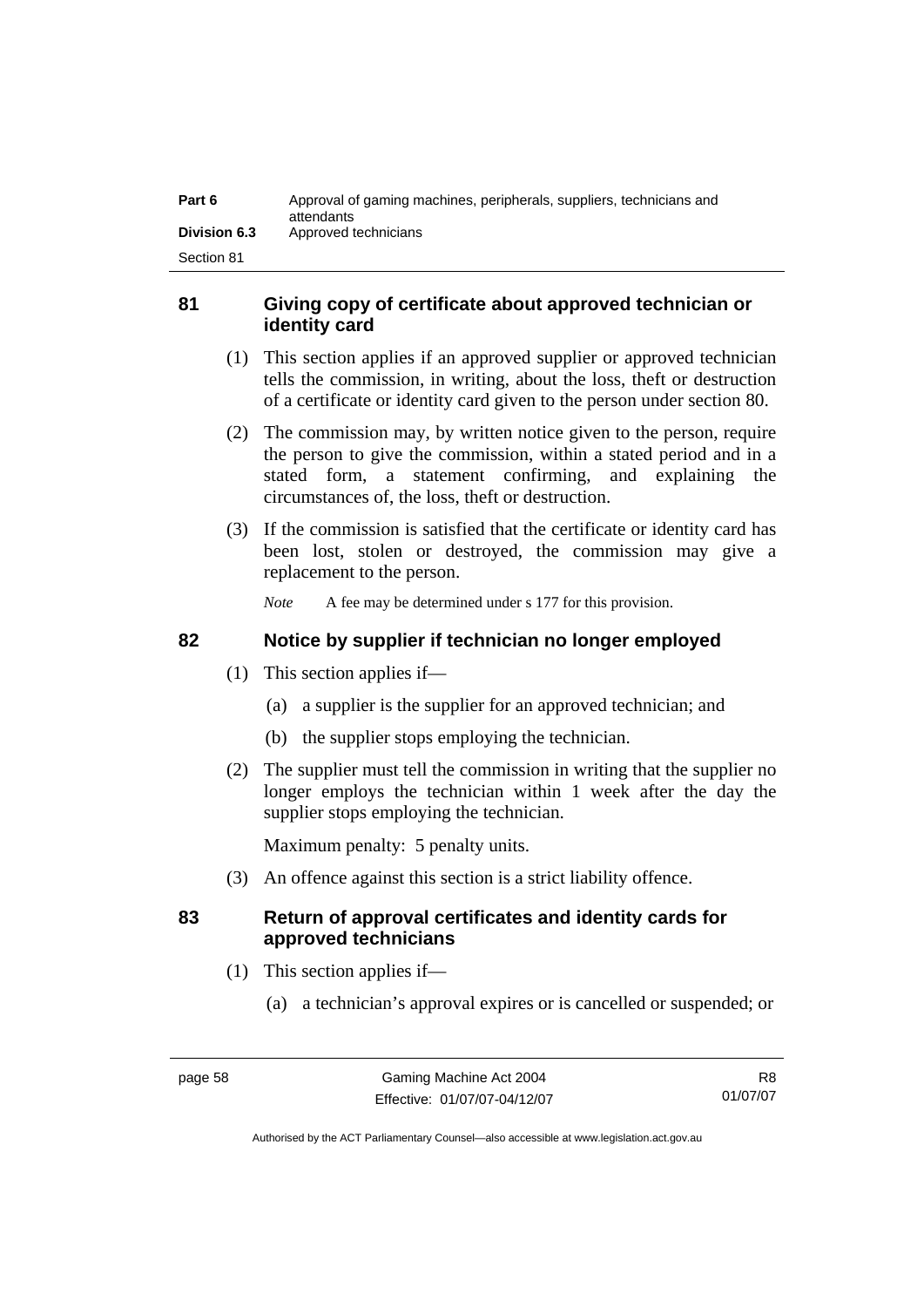| Part 6              | Approval of gaming machines, peripherals, suppliers, technicians and<br>attendants |
|---------------------|------------------------------------------------------------------------------------|
| <b>Division 6.3</b> | Approved technicians                                                               |
| Section 84          |                                                                                    |

- (b) a technician stops working for an approved supplier.
- (2) The supplier must return the technician's approval certificate to the commission within 1 week after—
	- (a) the day the technician's approval expires; or
	- (b) the day the technician is given notice of the cancellation or suspension; or
	- (c) the day the approved technician stops working for the supplier.

Maximum penalty: 5 penalty units.

- (3) The technician must return the technician's identity card to the commission within 1 week after—
	- (a) the day the technician's approval expires; or
	- (b) the day the technician is given notice of the cancellation or suspension; or
	- (c) the day the technician no longer works for at least 1 supplier.

Maximum penalty: 5 penalty units.

(4) Strict liability applies to an offence against this section.

#### **84 Renewal of technician's approval**

- (1) An approved technician may apply to the commission for renewal of his or her approval no later than 1 month, and no earlier than 3 months, before the approval expires.
	- *Note* If a form is approved under the Control Act, s 53D for an application, the form must be used.
- (2) The application must be accompanied by an undertaking by the applicant to—
	- (a) ask the police to check the applicant's criminal record using the applicant's fingerprints; and

page 59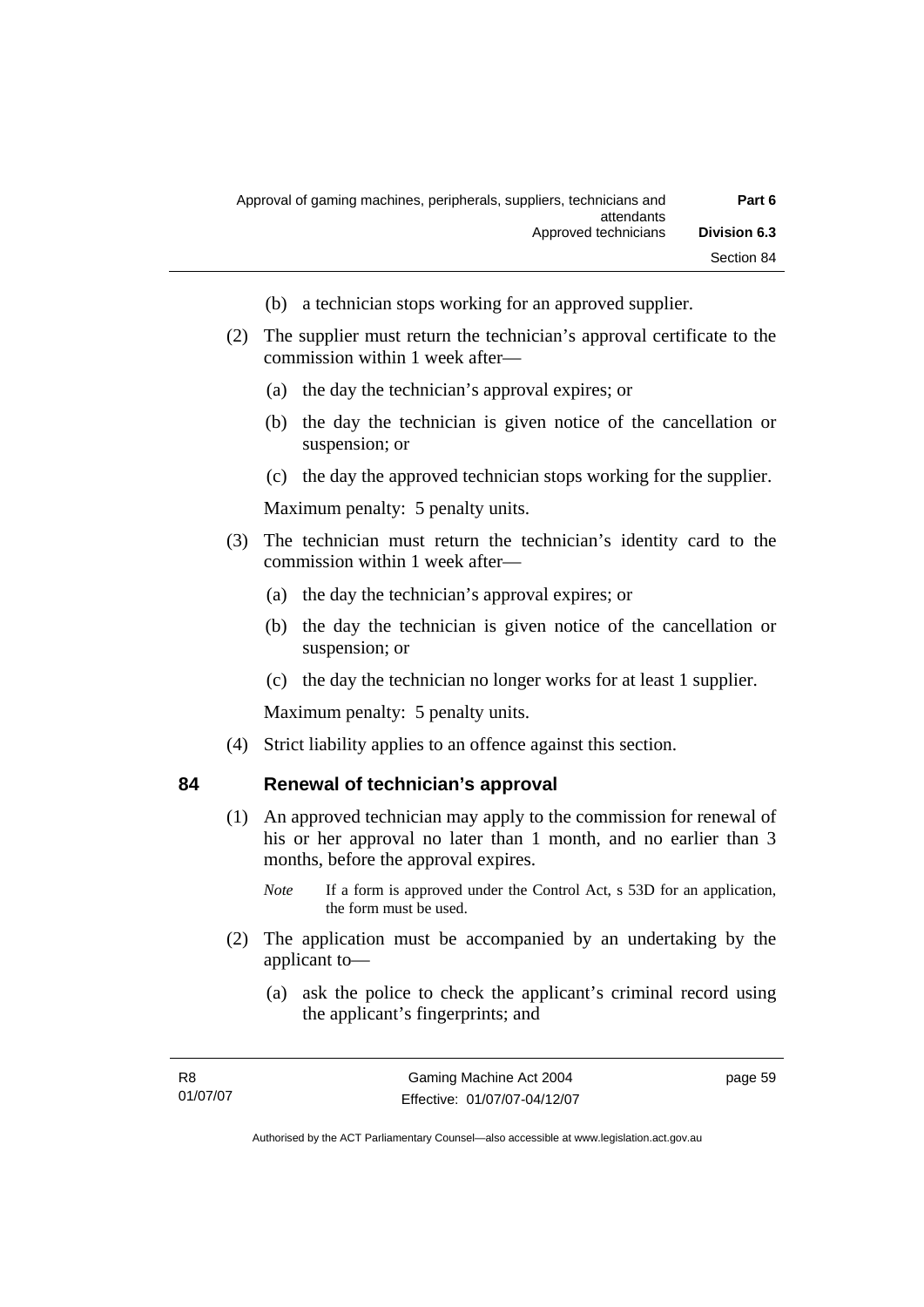| Part 6              | Approval of gaming machines, peripherals, suppliers, technicians and<br>attendants |
|---------------------|------------------------------------------------------------------------------------|
| <b>Division 6.4</b> | Approved attendants                                                                |
| Section 85          |                                                                                    |

- (b) authorise the police to report the results of the check to the commission.
- (3) On application under this section, the commission must renew the approval if satisfied that it would approve the applicant if the application were an application for initial approval.
- (4) The renewal of the approval begins on the day after the approval being renewed expires.
- (5) An approval that is suspended may be renewed, but the renewed approval is suspended until the end of the suspension.

# **Division 6.4 Approved attendants**

#### **85 Application for approval as attendant**

- (1) An individual may apply in writing for approval as an attendant for 1 or more licensees.
	- *Note 1* If a form is approved under the Control Act, s 53D for an application, the form must be used.
	- *Note* 2 A fee may be determined under s 177 for this provision.
- (2) The application must be accompanied by—
	- (a) a statement from each licensee stating that the licensee employs, or has offered to employ, the applicant as an attendant; and
	- (b) an undertaking by the applicant to—
		- (i) ask the police to check the applicant's criminal record using the applicant's fingerprints; and
		- (ii) authorise the police to report the results of the check to the commission; and
	- (c) 4 recent passport-size photographs of the applicant.

R8 01/07/07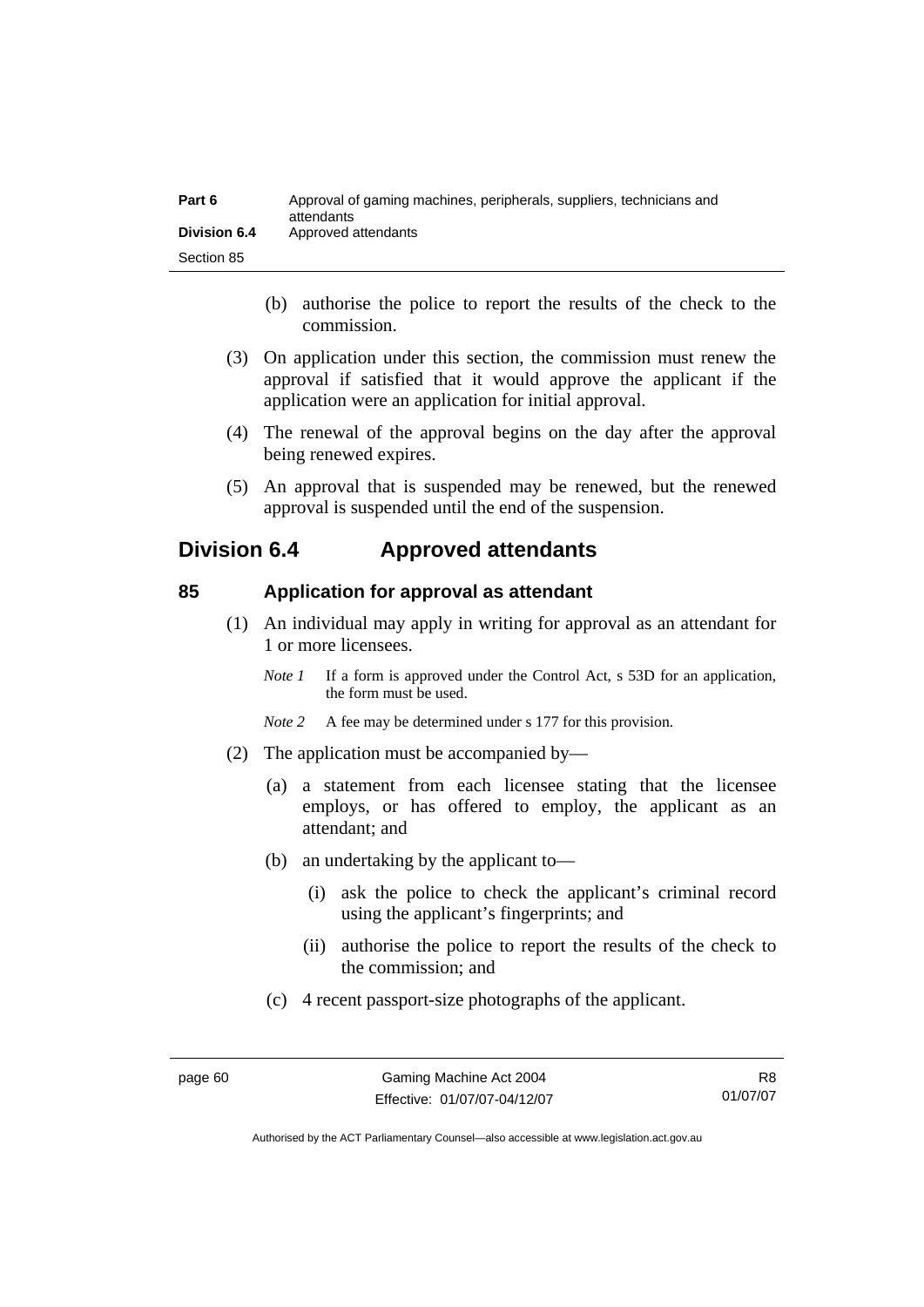| Part 6              | Approval of gaming machines, peripherals, suppliers, technicians and<br>attendants |
|---------------------|------------------------------------------------------------------------------------|
| <b>Division 6.4</b> | Approved attendants                                                                |
| Section 86          |                                                                                    |

#### **86 Approval of attendants**

- (1) The commission may, on application under section 85, approve the applicant as an attendant for 1 or more licensees if satisfied that—
	- (a) the applicant is an eligible person; and
	- (b) the applicant is employed, or will be employed, by each licensee.
- (2) An approval is for 2 years.
- (3) If a short-term approval is in force in relation to the applicant, the approval under this section starts when the short-term approval under section 87 began.

#### **Example**

Joe was given a short-term approval as an attendant on 1 January 2005 before the results of his police check came through. His results were satisfactory and he was approved as an attendant on 25 February 2005. His approval ends on 1 January 2007.

#### **87 Short-term approval of attendants**

- (1) This section applies to a person who has applied for approval as an attendant if—
	- (a) the commission has not received the results of the police check of the person's criminal history; but
	- (b) the commission would approve the person if the results of the police check did not show that the person was not an eligible person.
- (2) The commission may approve the applicant as an attendant.
- (3) An approval under this section (a *short-term approval*) is for 6 months, and cannot be renewed.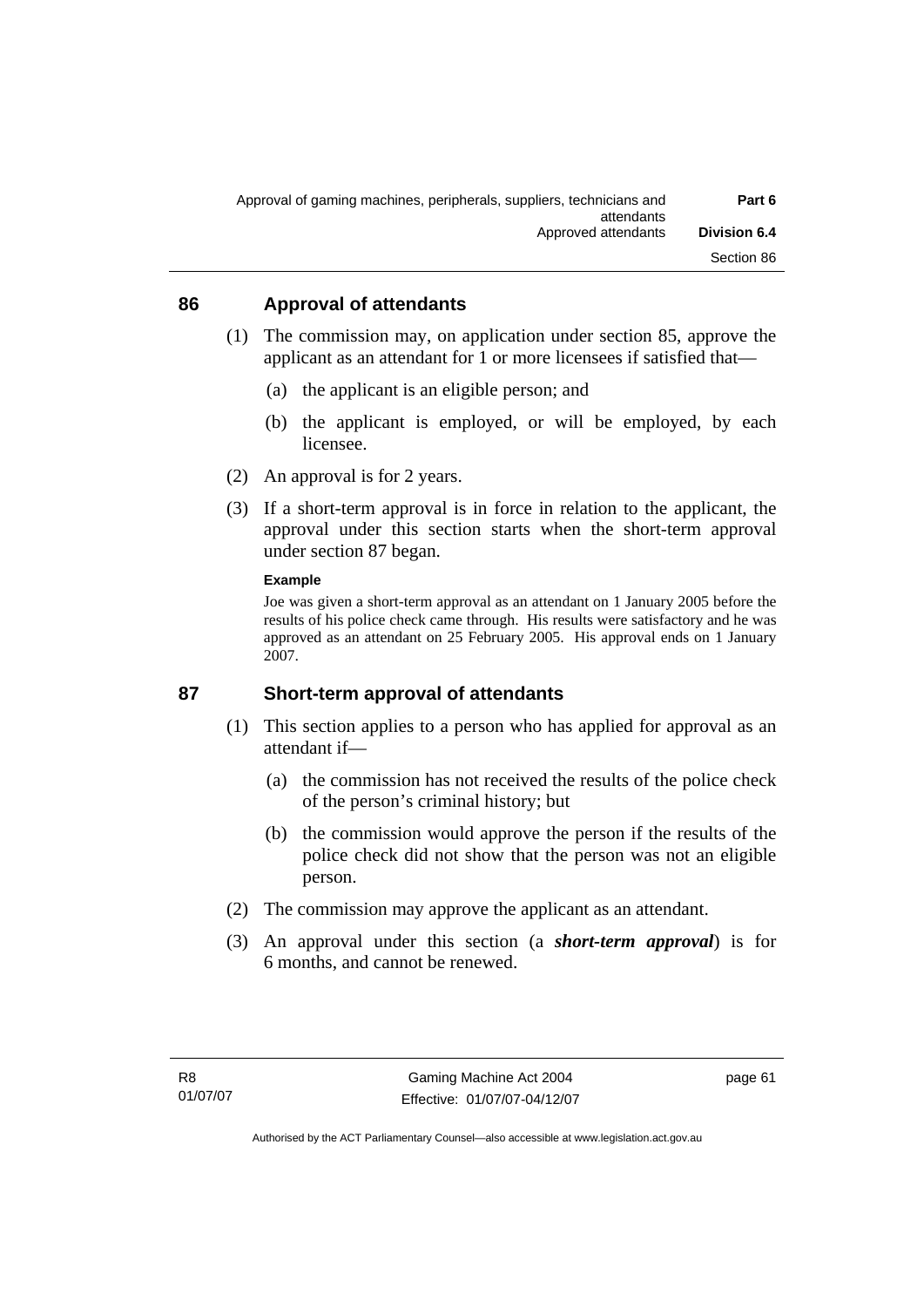| Part 6              | Approval of gaming machines, peripherals, suppliers, technicians and<br>attendants |
|---------------------|------------------------------------------------------------------------------------|
| <b>Division 6.4</b> | Approved attendants                                                                |
| Section 88          |                                                                                    |

#### **88 Ending short-term approvals**

- (1) This section applies to a person if—
	- (a) the person has a short-term approval as an attendant; and
	- (b) the commission receives the results of the police check of the person's criminal history; and
	- (c) after considering the results of the police check, the commission is satisfied that the person is not an eligible person.
- (2) The commission must, by written notice given to the person—
	- (a) refuse the person's application for approval as an attendant; and
	- (b) cancel the person's short-term approval as an attendant.

#### **89 Transfer etc of attendant's approval**

- (1) On written application by an approved attendant, the commission may—
	- (a) approve the attendant for another licensee (the *new licensee*); or
	- (b) transfer the approval of the attendant from 1 licensee to another (the *new licensee*).
	- *Note 1* If a form is approved under the Control Act, s 53D for an application, the form must be used.
	- *Note 2* A fee may be determined under s 177 for this provision.
- (2) The application must be accompanied by a written statement by the new licensee stating that the licensee employs, or has offered to employ, the applicant as an attendant.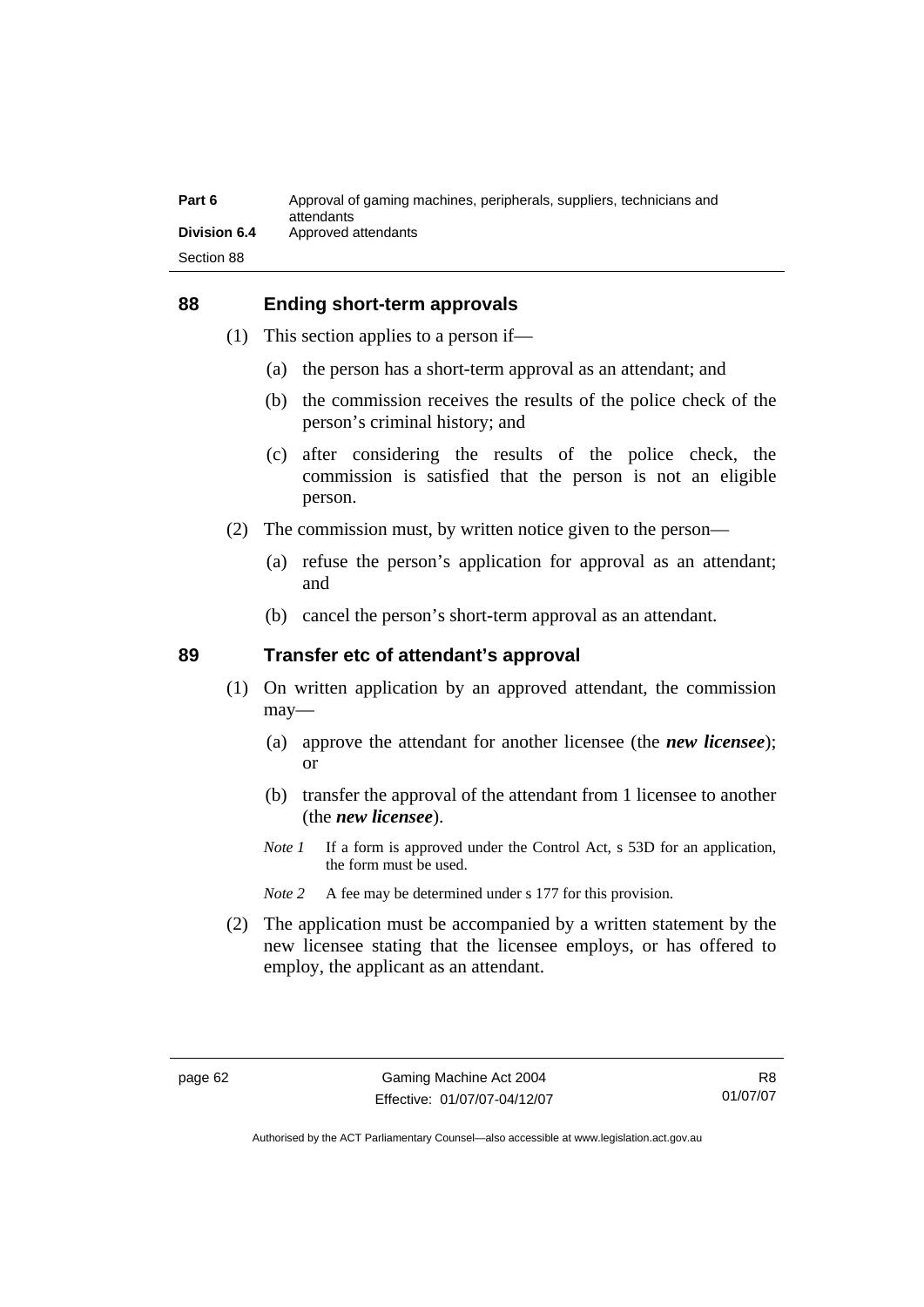| Part 6              | Approval of gaming machines, peripherals, suppliers, technicians and<br>attendants |
|---------------------|------------------------------------------------------------------------------------|
| <b>Division 6.4</b> | Approved attendants                                                                |
| Section 90          |                                                                                    |

## **90 Suspension of attendant's approval for short-term unemployment**

On written application by an approved attendant, the commission may suspend the attendant's approval for up to 3 months from the day the application is given to the commission if the attendant is not employed by a licensee.

## **91 Cancellation etc of attendant's approval**

- (1) This section applies if—
	- (a) the commission stops being satisfied that an approved attendant is an eligible person; or
	- (b) the attendant is not employed by a licensee and his or her approval is not suspended under section 90; or
	- (c) the commission is satisfied that the attendant has contravened this Act.
- (2) In subsection (1) (c), a reference to a *contravention* of this Act includes a reference to the following:
	- (a) a contravention of the Criminal Code, part 2.4 (Extensions of criminal responsibility) in relation to an offence against this Act or otherwise in relation to this Act;
	- (b) a contravention of the Criminal Code in relation to a document completed, kept or given, or required to be completed, kept or given, under or in relation to this Act;
	- (c) a contravention of the Criminal Code in relation to anything done, or not done, under or in relation to this Act.
- (3) The commission may, by written notice to the approved attendant—
	- (a) cancel the attendant's approval; or
	- (b) suspend the attendant's approval; or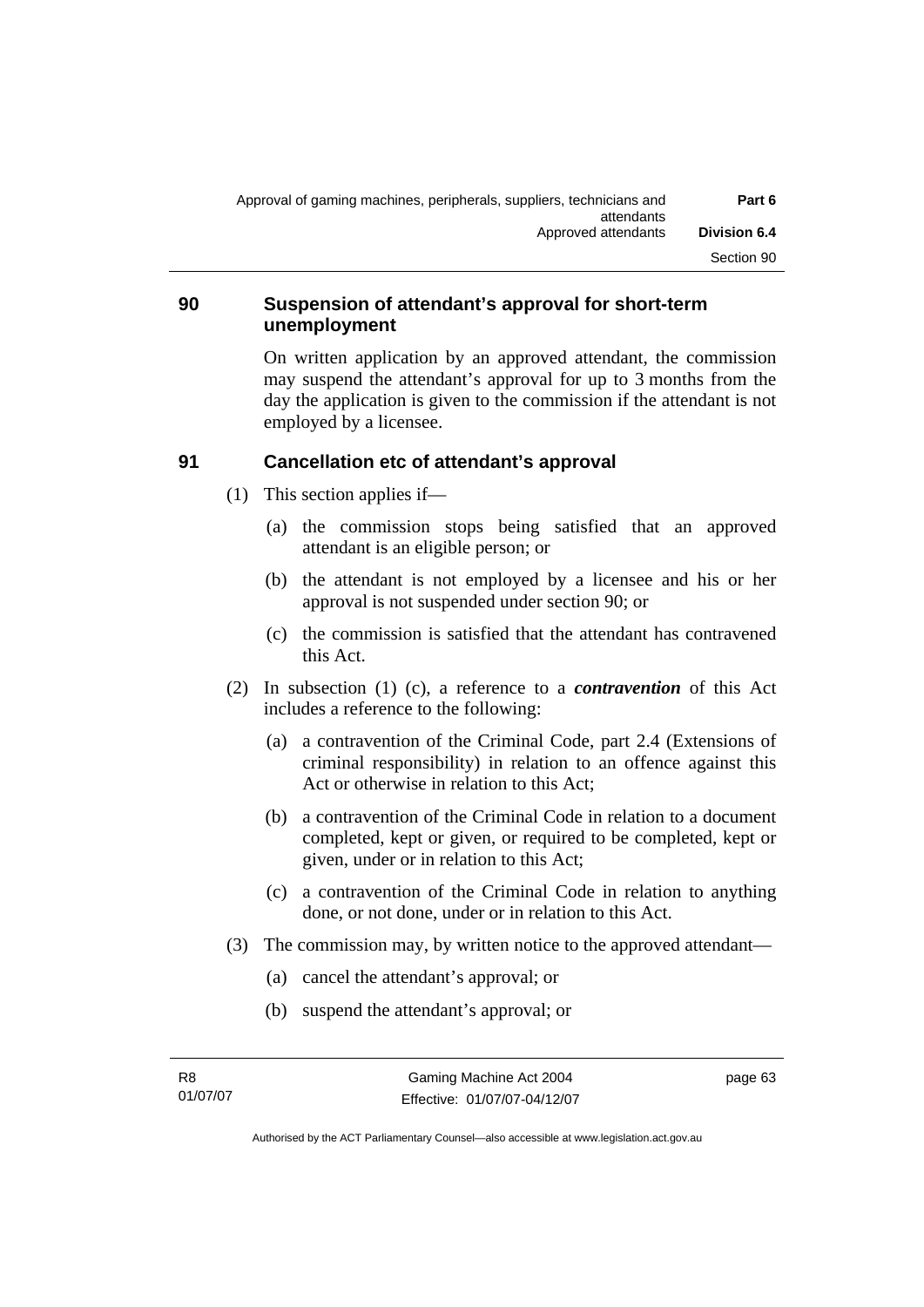| Part 6              | Approval of gaming machines, peripherals, suppliers, technicians and<br>attendants |
|---------------------|------------------------------------------------------------------------------------|
| <b>Division 6.4</b> | Approved attendants                                                                |
| Section 92          |                                                                                    |

- (c) reprimand the attendant.
- (4) In considering whether to take action under this section, the commission must consider the following:
	- (a) whether action has been taken against the approved attendant under this section before;
	- (b) the seriousness of any contravention of this Act;
	- (c) the likelihood of further action needing to be taken against the attendant;
	- (d) the public benefit of attendants being regulated under this Act.
- (5) The commission may also consider any other relevant matter.

#### **92 Certificates for approved attendants**

- (1) This section applies if the commission approves an attendant under section 86 (Approval of attendants) or section 87 (Short-term approval of attendants).
- (2) The commission must give—
	- (a) a certificate (the attendant's *approval certificate*) containing details of the approval to the attendant; and
	- (b) a copy of the certificate to each licensee for the attendant.

## **93 Giving copy of certificate about approved attendant**

- (1) This section applies if an approved attendant or licensee tells the commission, in writing, about the loss, theft or destruction of an approval certificate given to the person under section 92.
- (2) The commission may, by written notice given to the person, require the person to give the commission, within a stated period and in a stated form, a statement confirming, and explaining the circumstances of, the loss, theft or destruction.

R8 01/07/07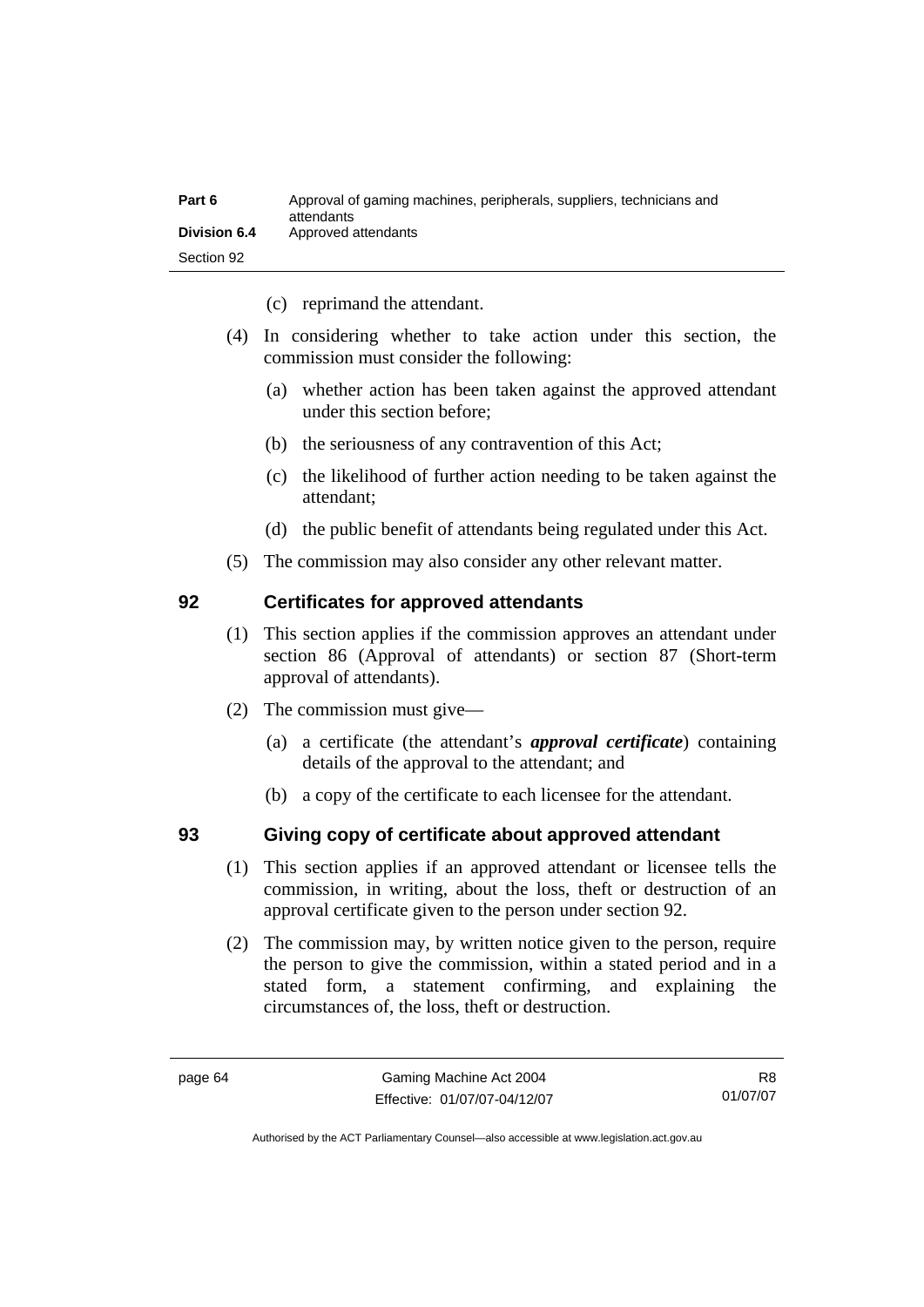| Part 6              | Approval of gaming machines, peripherals, suppliers, technicians and |
|---------------------|----------------------------------------------------------------------|
| <b>Division 6.4</b> | attendants<br>Approved attendants                                    |
| Section 94          |                                                                      |

 (3) If the commission is satisfied that the certificate has been lost, stolen or destroyed, the commission may give a replacement to the person.

*Note* A fee may be determined under s 177 for this provision.

## **94 Notice by licensee if attendant no longer employed**

- (1) This section applies if—
	- (a) a licensee is the licensee for an approved attendant; and
	- (b) the licensee stops employing the attendant.
- (2) The licensee must tell the commission in writing that the licensee no longer employs the attendant within 1 week after the day the licensee stops employing the attendant.

## **95 Return of approval certificates for approved attendants**

- (1) This section applies if—
	- (a) an attendant's approval expires or is cancelled or suspended; or
	- (b) the attendant no longer works for at least 1 licensee.
- (2) The attendant must return the attendant's approval certificate to the commission within 1 week after—
	- (a) the day the attendant's approval expires; or
	- (b) the day the attendant is given notice of the cancellation or suspension; or
	- (c) the day the attendant no longer works for at least 1 licensee.

Maximum penalty: 5 penalty units.

(3) An offence against this section is a strict liability offence.

page 65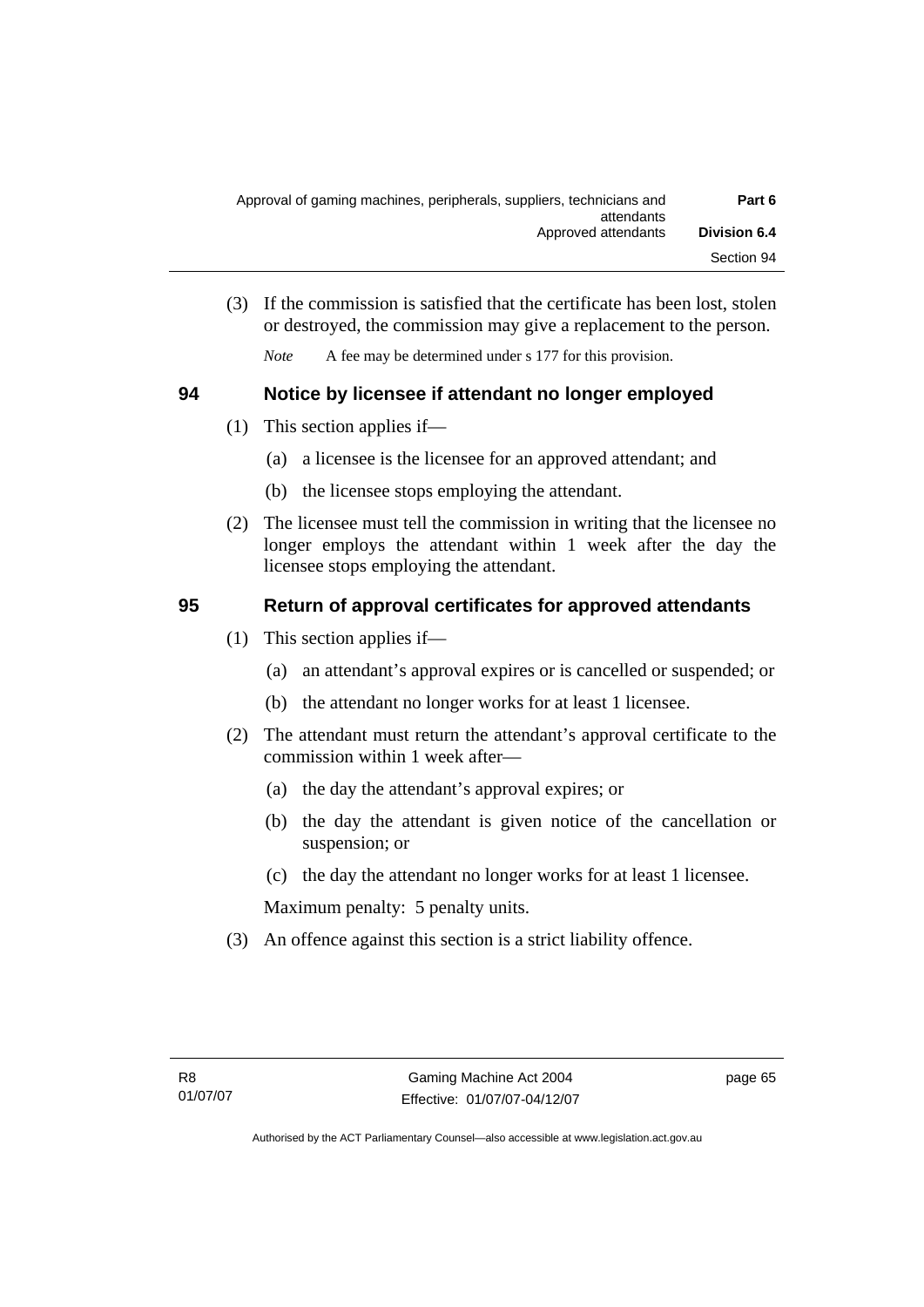| Part 6              | Approval of gaming machines, peripherals, suppliers, technicians and<br>attendants |
|---------------------|------------------------------------------------------------------------------------|
| <b>Division 6.5</b> | Gaming machine dealings                                                            |
| Section 96          |                                                                                    |

## **96 Renewal of attendant's approval**

- (1) An approved attendant may apply to the commission for renewal of his or her approval no later than 1 month, and no earlier than 3 months, before the approval expires.
	- *Note* If a form is approved under the Control Act, s 53D for an application, the form must be used.
- (2) The application must be accompanied by an undertaking by the applicant to—
	- (a) ask the police to check the applicant's criminal record using the applicant's fingerprints; and
	- (b) authorise the police to report the results of the check to the commission.
- (3) On application under this section, the commission must renew the approval if satisfied that it would approve the applicant if the application were an application for initial approval.
- (4) The renewal of the approval begins on the day after the approval being renewed ends.
- (5) An approval that is suspended may be renewed, but the renewed approval is suspended until the end of the suspension.

## **Division 6.5 Gaming machine dealings**

## **97 Control procedures**

- (1) A person's control procedures for gaming machines and peripheral equipment must include operational details (including who is responsible) for each of the following:
	- (a) accounting and record keeping in relation to the gaming machines and peripheral equipment;

R8 01/07/07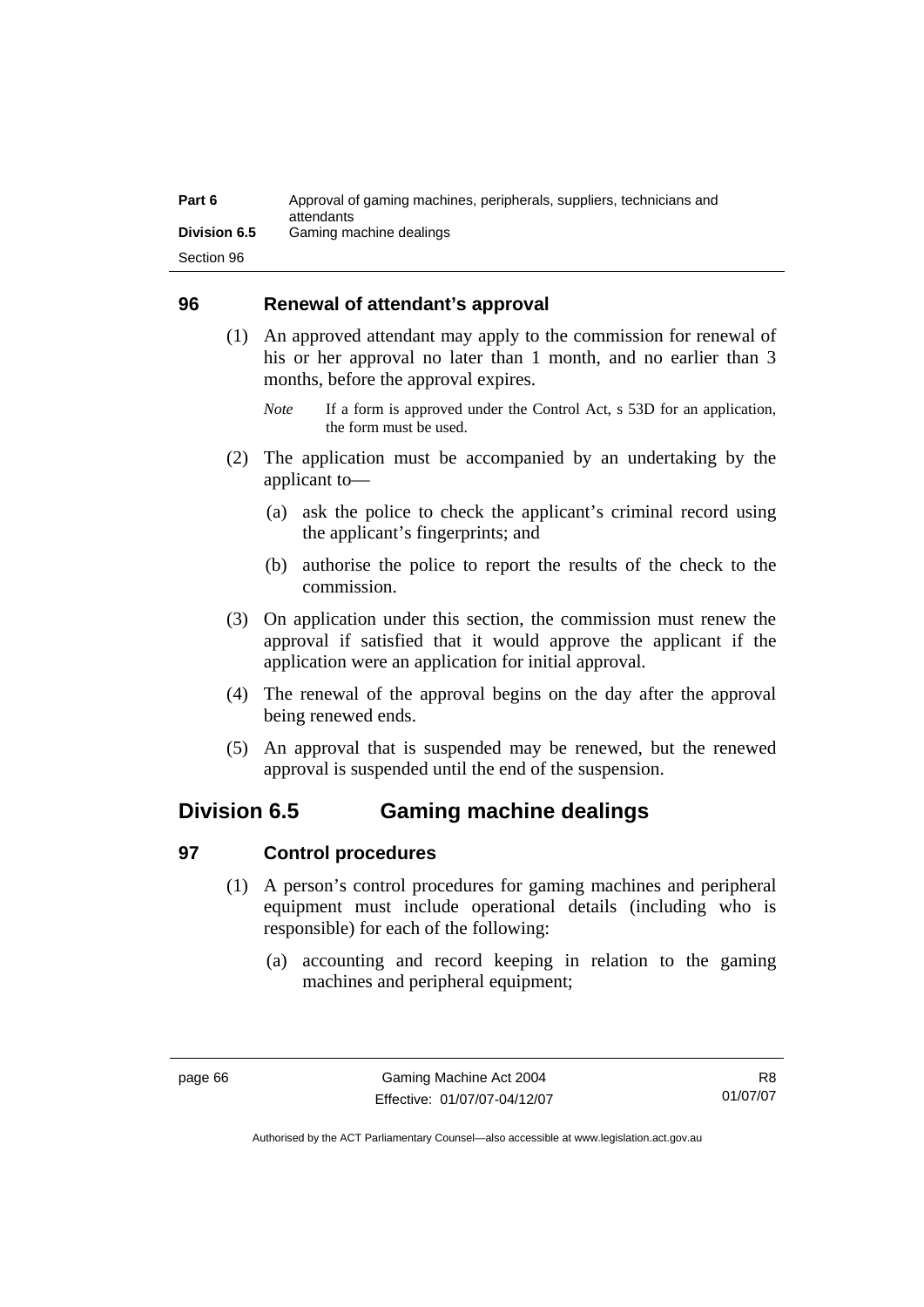| Approval of gaming machines, peripherals, suppliers, technicians and | Part 6              |
|----------------------------------------------------------------------|---------------------|
| attendants<br>Gaming machine dealings                                | <b>Division 6.5</b> |
|                                                                      | Section 98          |

- (b) access to and handling of cash in relation to the gaming machines;
- (c) payment of winnings;
- (d) access control to the gaming machines and peripheral equipment;
- (e) security of the gaming machines and peripheral equipment;
- (f) security of cash, records and keys in relation to the gaming machines;
- (g) job descriptions (including responsibilities) of people operating and doing accounting and record keeping in relation to the gaming machines and peripheral equipment;
- (h) any marketing and promotion of the gaming machines.
- (2) A person may change the person's control procedures by written notice given to the commission.
- (3) The regulations may make provision in relation to control procedures.

## **98 Acquisition of gaming machines—general**

A person commits an offence if the person—

(a) intentionally acquires a gaming machine; and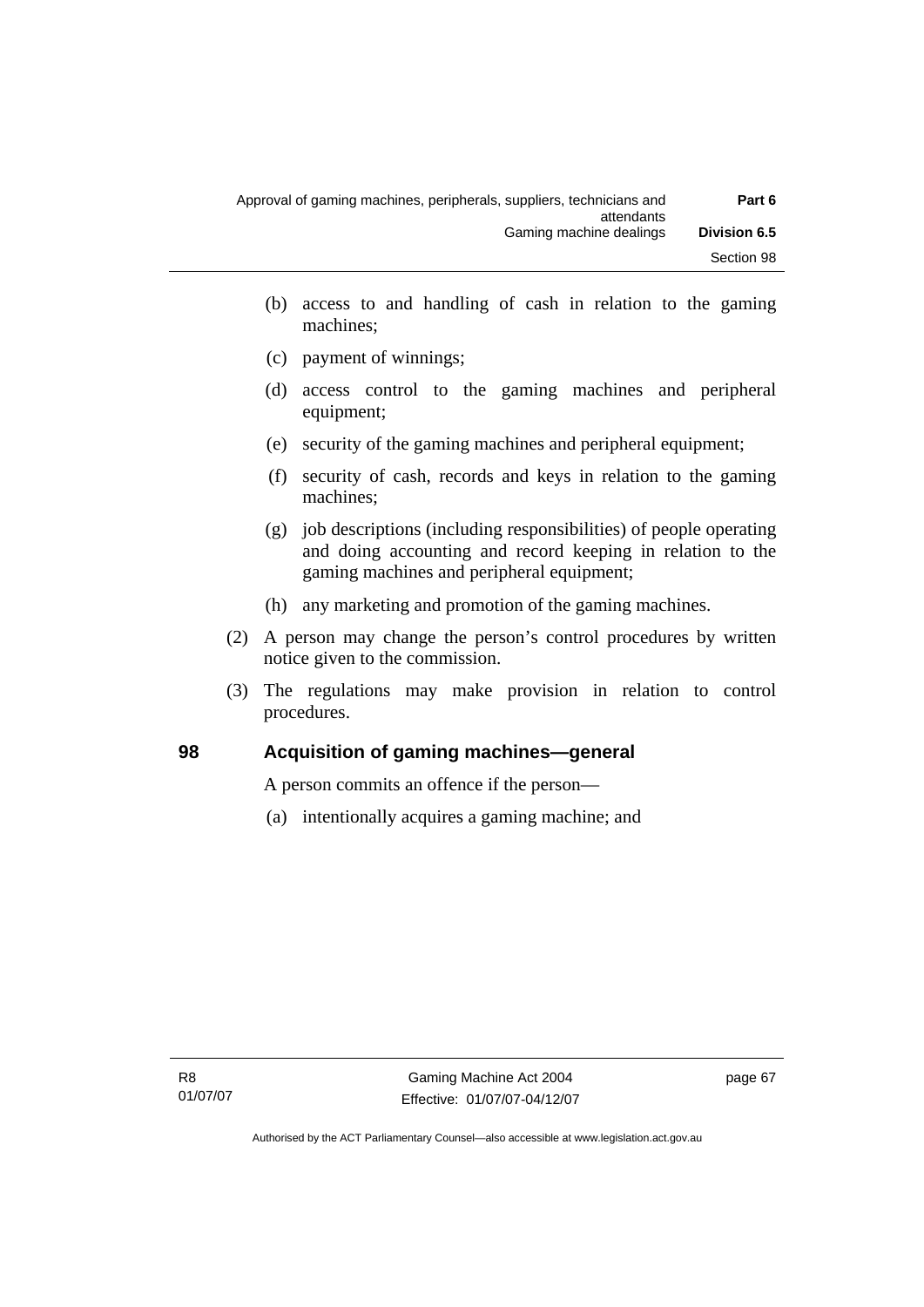| Part 6              | Approval of gaming machines, peripherals, suppliers, technicians and<br>attendants |
|---------------------|------------------------------------------------------------------------------------|
| <b>Division 6.5</b> | Gaming machine dealings                                                            |
| Section 99          |                                                                                    |

 (b) does not have the commission's approval under section 100 to acquire the machine.

Maximum penalty: 100 penalty units, imprisonment for 1 year or both**.**

## **99 Application for approval of acquisition of gaming machines**

- (1) A person may apply in writing to the commission for approval to acquire a gaming machine.
	- *Note 1* If a form is approved under the Control Act, s 53D for an application, the form must be used.
	- *Note* 2 A fee may be determined under s 177 for this provision.
- (2) The application must be accompanied by—
	- (a) the proposed contract for the acquisition (including any proposed order); and
	- (b) details of any proposed arrangements for financing the acquisition.

## **100 Decision on application for approval to acquire gaming machines**

- (1) On application for an approval to acquire a gaming machine, the commission must approve or refuse to approve the acquisition.
- (2) The commission must approve the acquisition of a gaming machine if—
	- (a) the applicant is a licensee; and
	- (b) the applicant's licence authorises the applicant to operate the machine; and
	- (c) the acquisition is to be under a written contract; and

R8 01/07/07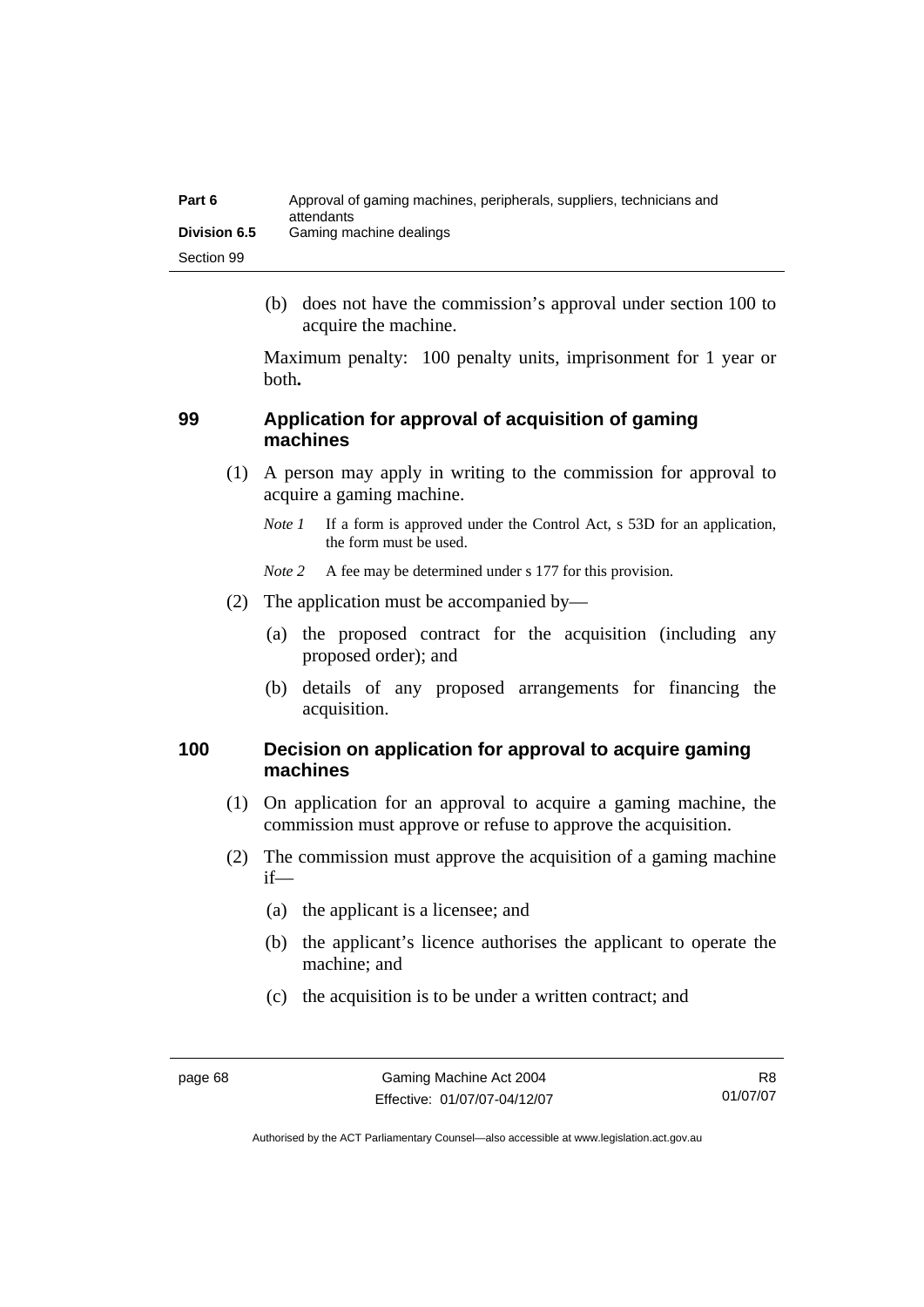| Part 6              | Approval of gaming machines, peripherals, suppliers, technicians and<br>attendants |
|---------------------|------------------------------------------------------------------------------------|
| <b>Division 6.5</b> | Gaming machine dealings                                                            |
| Section 101         |                                                                                    |

- (d) the gaming machine, and any peripheral equipment to be used with it, is approved under section 69; and
- (e) the person from whom the machine is to be acquired—
	- (i) is an approved supplier; or
	- (ii) is approved under section 113 (Approval of disposal of gaming machines) to dispose of the machine; and
- (f) for any proposed financial arrangement for financing the acquisition—the commission has approved, or proposes to approve, the arrangement under section 101.

#### **101 Application and approval of financial arrangements**

- (1) A licensee commits an offence if—
	- (a) the licensee enters into an arrangement—
		- (i) to finance the acquisition of a gaming machine; or
		- (ii) to encumber a gaming machine; and
	- (b) the commission has not approved the arrangement.

Maximum penalty: 100 penalty units.

- (2) A licensee may apply in writing to the commission for approval of an arrangement (a *financial arrangement*)—
	- (a) to finance the acquisition of a gaming machine; or
	- (b) to encumber a gaming machine.
	- *Note* If a form is approved under the Control Act, s 53D for an application, the form must be used.
- (3) The application must be accompanied by a copy of each document related to the proposed financial arrangement.

page 69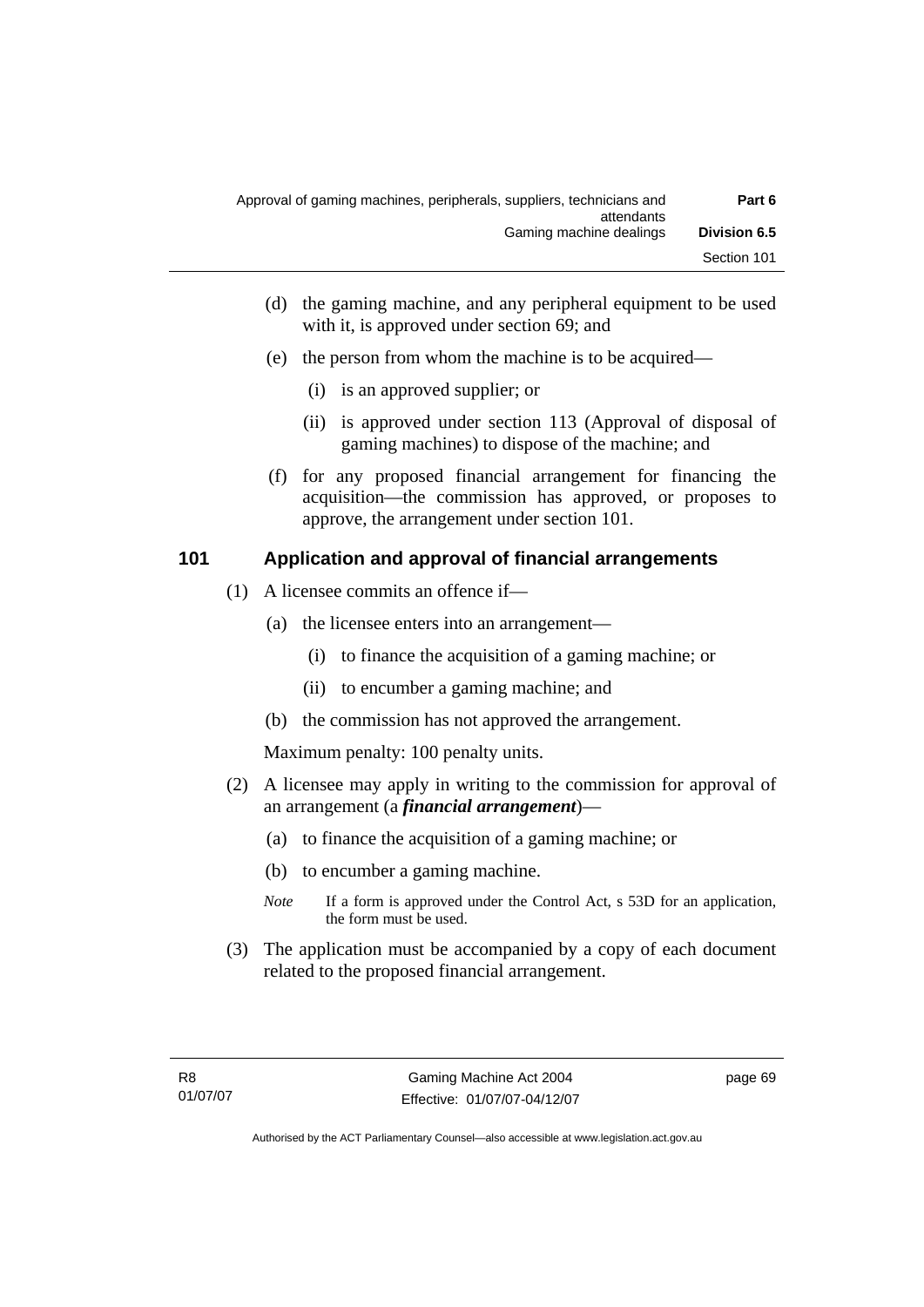| Part 6              | Approval of gaming machines, peripherals, suppliers, technicians and<br>attendants |
|---------------------|------------------------------------------------------------------------------------|
| <b>Division 6.5</b> | Gaming machine dealings                                                            |
| Section 102         |                                                                                    |

## **102 Decision on application for approval of financial arrangements**

- (1) On application for an approval of a financial arrangement, the commission must approve or refuse to approve the arrangement.
- (2) The commission must approve a financial arrangement for a gaming machine—
	- $(a)$  if—
		- (i) the arrangement is to be under 1 or more written contracts; and
		- (ii) if the financial arrangement is an arrangement to finance the acquisition of a gaming machine—the commission has approved the acquisition, or proposes to approve it, under section 100 (Decision on application for approval to acquire gaming machines); and
	- (b) if the applicant is a club—unless satisfied that the arrangement is not in the best interests of the club's members.
- (3) It is a condition of an approval under this section that a contract forming part of the approved financial arrangement cannot be amended unless the commission approves the amendment.

#### **103 Possession and operation of gaming machines**

- (1) A person commits an offence if—
	- (a) the person possesses or operates a gaming machine; and
	- (b) the person is not authorised to possess or operate the gaming machine under this Act; and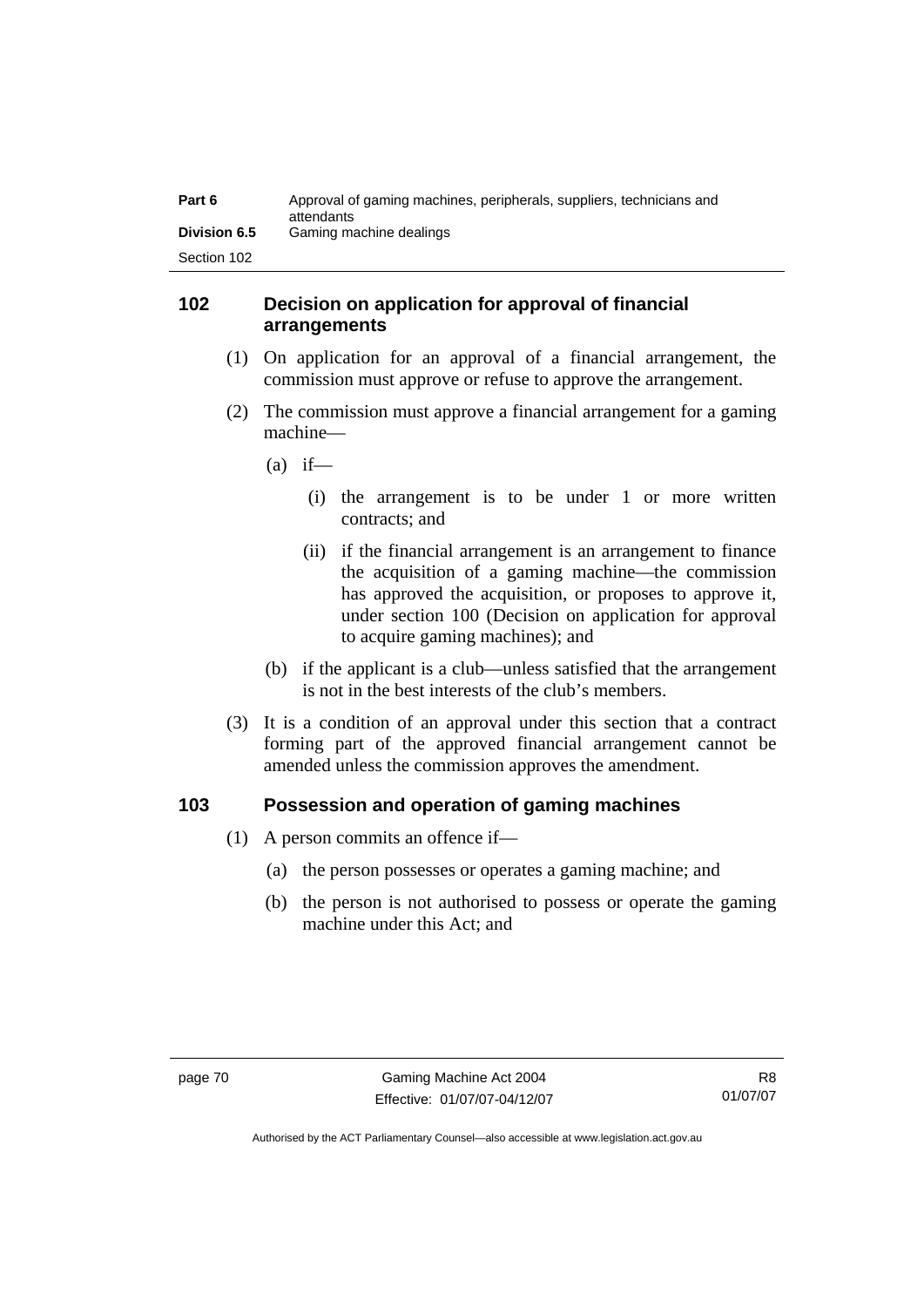| Part 6              | Approval of gaming machines, peripherals, suppliers, technicians and<br>attendants |
|---------------------|------------------------------------------------------------------------------------|
| <b>Division 6.5</b> | Gaming machine dealings                                                            |
| Section 104         |                                                                                    |

 (c) the person is reckless about whether the person is authorised to possess or operate the gaming machine under this Act.

Maximum penalty: 100 penalty units, imprisonment for 1 year or both.

- *Note* **Under this Act, a person may be authorised to possess or operate a** gaming machine by a licence, an approval to repossess the machine or under s (2).
- (2) The commission may, in writing, authorise a person to possess or operate a gaming machine on stated conditions if—
	- (a) the person is a licensee's administrator, receiver, manager or liquidator and the licensee is authorised under this Act to possess or operate the gaming machine; or
	- (b) the machine is used only for training purposes; or
	- (c) the machine is being stored; or
	- (d) the machine is being displayed for sale or as a promotion; or
	- (e) the machine is being repaired, tested or evaluated.

#### **104 Playing unlicensed gaming machines**

A person commits an offence if—

- (a) the person plays a gaming machine; and
- (b) operation of the gaming machine is not authorised under a licence; and
- (c) the person is reckless about whether the operation of the gaming machine is authorised under a licence.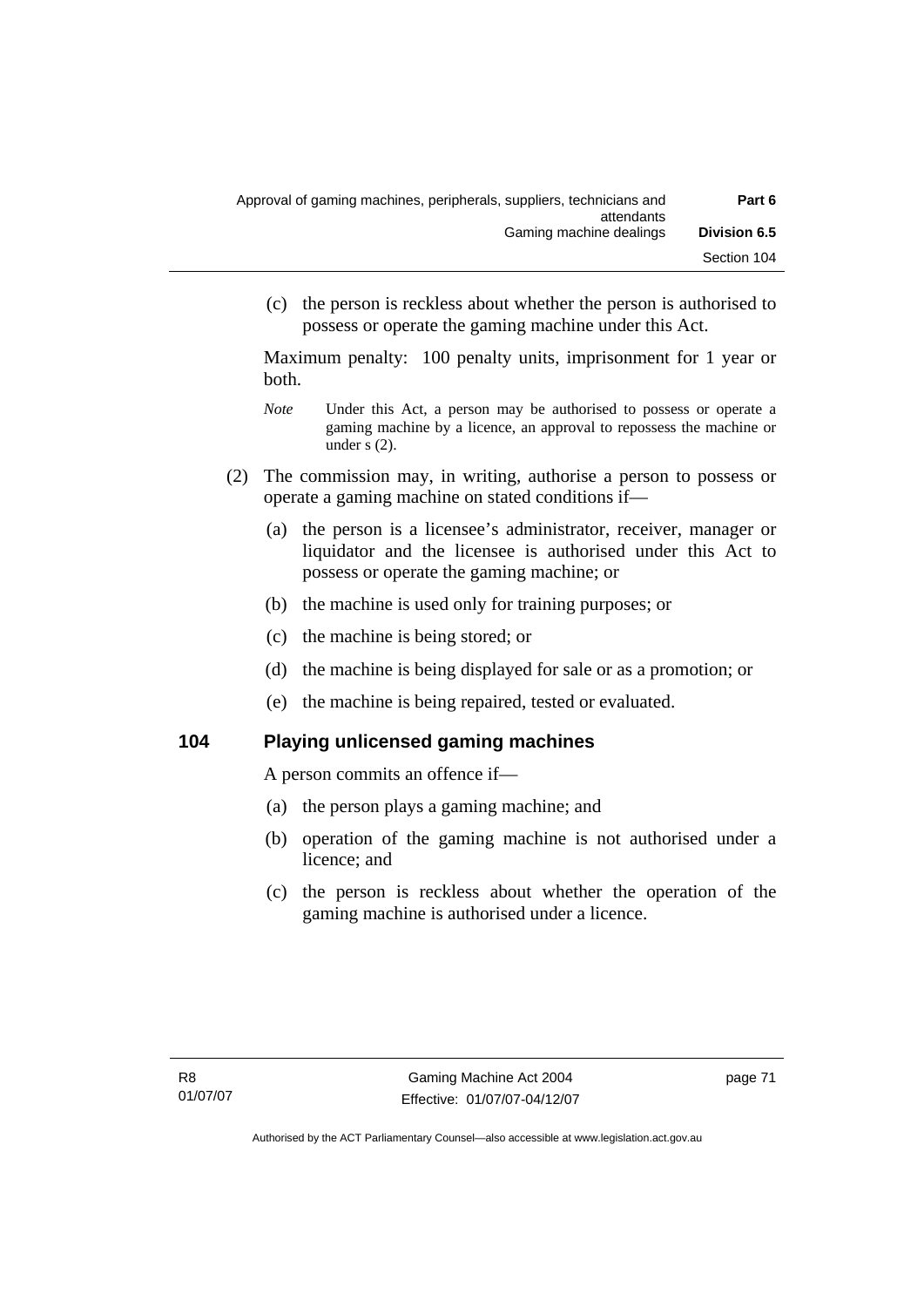| Part 6              | Approval of gaming machines, peripherals, suppliers, technicians and<br>attendants |
|---------------------|------------------------------------------------------------------------------------|
| <b>Division 6.5</b> | Gaming machine dealings                                                            |
| Section 105         |                                                                                    |

Maximum penalty: 100 penalty units.

## **105 Operation of gaming machines other than in accordance with licences**

- (1) A person commits an offence if—
	- (a) the person owns, occupies or manages licensed premises; and
	- (b) the person fails to take all reasonable steps to stop a gaming machine on the premises being used otherwise than in accordance with the licence; and
	- (c) someone uses the gaming machine otherwise than in accordance with the licence.

Maximum penalty: 100 penalty units.

- (2) A person commits an offence if—
	- (a) the person owns, occupies or manages premises other than licensed premises; and
	- (b) the person fails to take all reasonable steps to stop a gaming machine on the premises being used; and
	- (c) someone uses the gaming machine.

Maximum penalty: 100 penalty units.

(3) An offence against this section is a strict liability offence.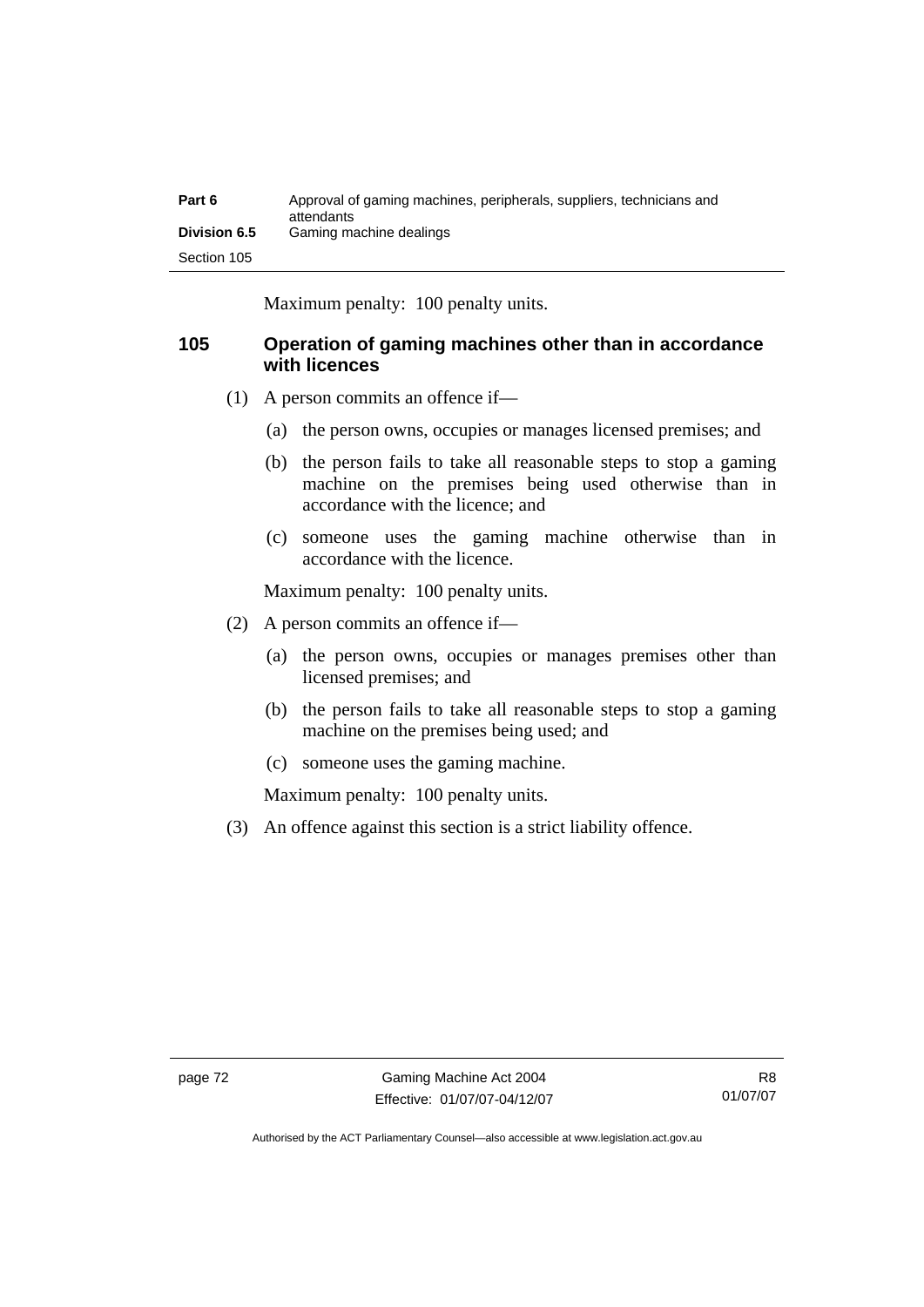# **Division 6.6 Repossession of gaming machines**

## **106 Offences by people repossessing gaming machines**

 (1) A person commits an offence if the person repossesses a gaming machine otherwise than in accordance with an approval under section 108.

Maximum penalty: 100 penalty units.

- (2) A person commits an offence if—
	- (a) the person repossesses a gaming machine; and
	- (b) the person fails to take all reasonable steps to stop the gaming machine being used; and
	- (c) after repossession of the gaming machine but before its disposal, someone else uses the machine.

Maximum penalty: 100 penalty units

(3) An offence against this section is a strict liability offence.

## **107 Application for repossession approval**

- (1) A person may apply in writing to the commission for approval to repossess a gaming machine.
	- *Note 1* If a form is approved under the Control Act, s 53D for an application, the form must be used.

*Note 2* A fee may be determined under s 177 for this provision.

- (2) The application must be accompanied by information identifying—
	- (a) the person from whom the machine is to be repossessed; and
	- (b) the premises where the machine is currently held; and
	- (c) the class, kind and basic stake denomination of the machine.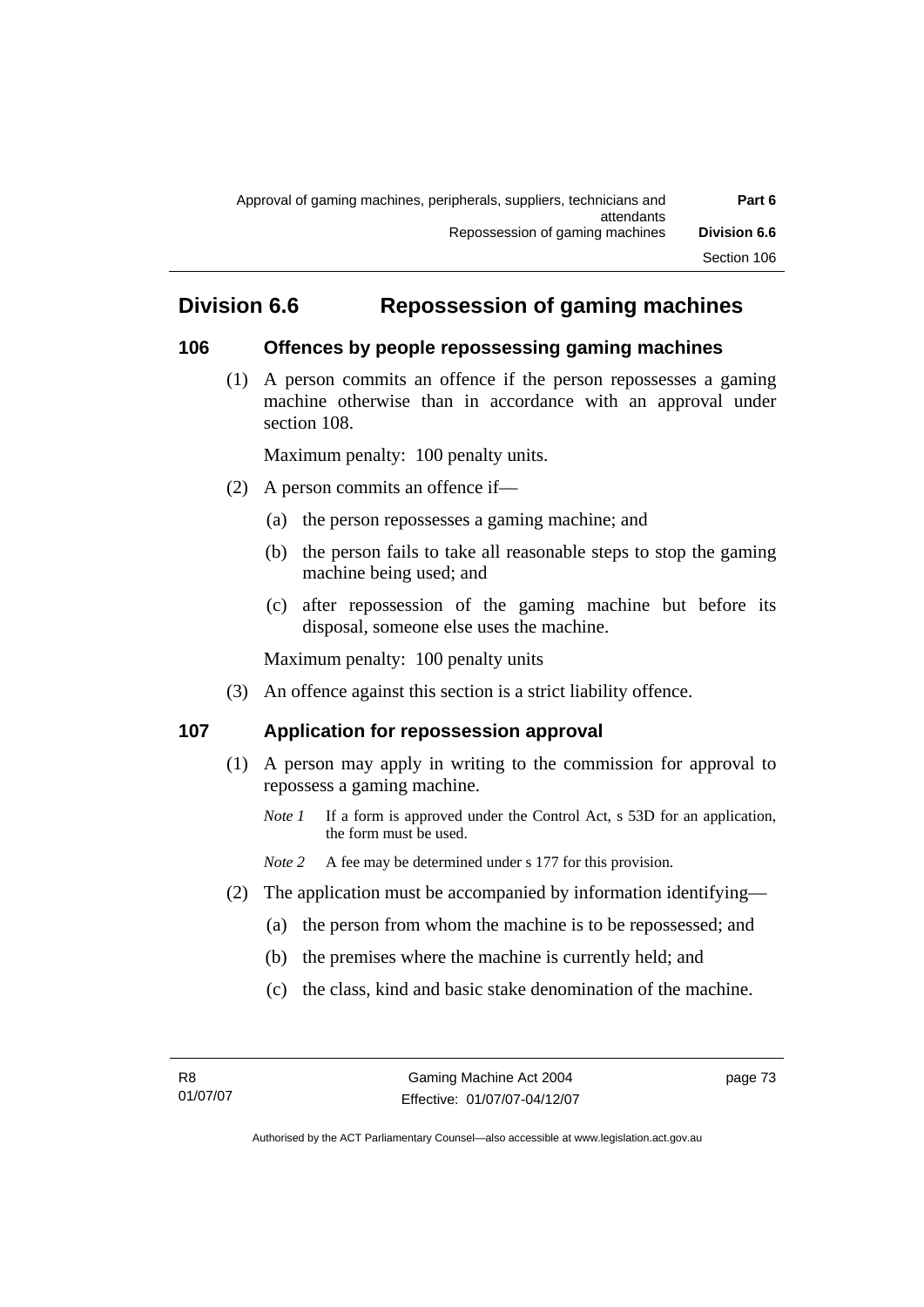| Part 6              | Approval of gaming machines, peripherals, suppliers, technicians and<br>attendants |
|---------------------|------------------------------------------------------------------------------------|
| <b>Division 6.6</b> | Repossession of gaming machines                                                    |
| Section 108         |                                                                                    |

#### **108 Approval of repossession of gaming machines**

- (1) On application under section 107, the commission must approve, or refuse to approve, the repossession of a gaming machine.
- (2) The commission must approve the repossession unless the commission believes on reasonable grounds that the applicant would be likely to contravene a requirement of a condition on the approval.

*Note* For conditions, see s 109.

- (3) If an approval is given to repossess a gaming machine, after the machine is repossessed but before it is disposed of, an authorised officer must—
	- (a) take meter readings from the machine; and
	- (b) seal the computer cabinet on the machine; and
	- (c) render the machine inoperable.
- (4) This section does not entitle a person to repossess a gaming machine if the person is not otherwise entitled to repossess it.

## **109 Conditions on approval to repossess gaming machine**

- (1) An approval to repossess a gaming machine under section 108 is subject to the following conditions:
	- (a) that the person given the approval take all reasonable steps necessary to prevent the repossessed gaming machine being played before its disposal;
	- (b) that the person given the approval allow an authorised officer to exercise the commission's functions under section 108 (3).
- (2) The commission may impose any other condition on the approval in relation to the storage of the machine before its disposal that the commission considers appropriate.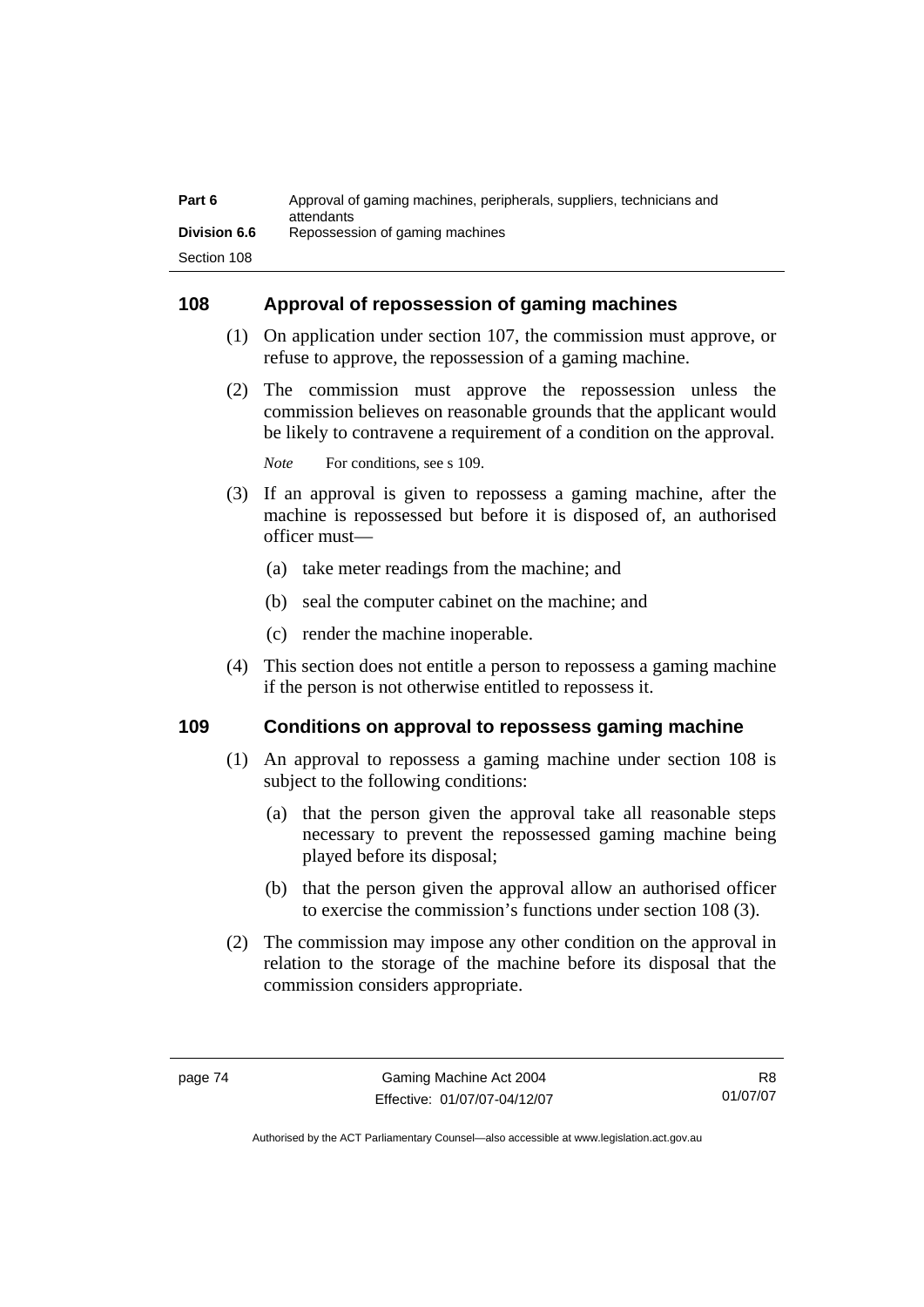| Part 6              | Approval of gaming machines, peripherals, suppliers, technicians and |
|---------------------|----------------------------------------------------------------------|
| <b>Division 6.7</b> | attendants<br>Disposal of gaming machines                            |
| Section 110         |                                                                      |

#### **110 Contravention of repossession approval conditions**

- (1) A person commits an offence if the person—
	- (a) is approved under section 108 to repossess a gaming machine; and
	- (b) contravenes a requirement of a condition on the approval.

Maximum penalty: 50 penalty units.

- (2) Subsection (1) does not apply if the person took all reasonable steps to avoid a contravention of the requirements of the approval conditions.
- (3) An offence against this section is a strict liability offence.

## **Division 6.7 Disposal of gaming machines**

#### **111 Unapproved disposal of gaming machines**

- (1) A person commits an offence if—
	- (a) the person disposes of a gaming machine; and
	- (b) the disposal is not in accordance with an approval under section 113 (Approval of disposal of gaming machines).

Maximum penalty: 100 penalty units.

(2) An offence against this section is a strict liability offence.

#### **112 Application for approval for disposal of gaming machines**

- (1) A person may apply in writing to the commission for approval to dispose of a gaming machine.
	- *Note 1* If a form is approved under the Control Act, s 53D for an application, the form must be used.
	- *Note 2* A fee may be determined under s 177 for this provision.
- (2) The application must be accompanied by information identifying—

| -R8      | Gaming Machine Act 2004      | page 75 |
|----------|------------------------------|---------|
| 01/07/07 | Effective: 01/07/07-04/12/07 |         |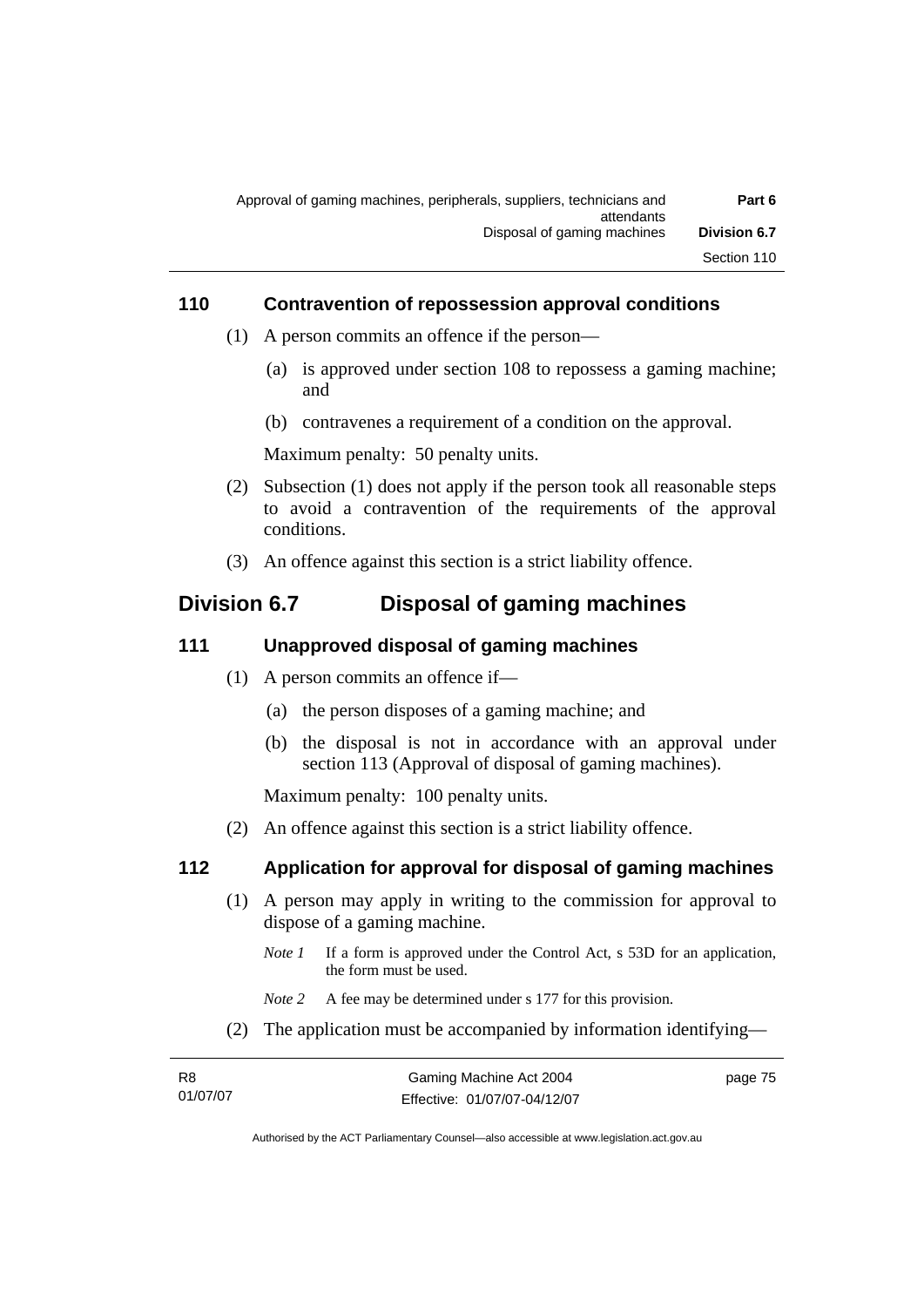| Part 6              | Approval of gaming machines, peripherals, suppliers, technicians and<br>attendants |
|---------------------|------------------------------------------------------------------------------------|
| <b>Division 6.8</b> | Seizure of gaming machines                                                         |
| Section 113         |                                                                                    |

- (a) the person (if any) who is to acquire the machine; and
- (b) the premises where the machine is currently held; and
- (c) the class, kind and basic stake denomination of the machine.

#### **113 Approval of disposal of gaming machines**

- (1) On application under section 112, the commission must approve, or refuse to approve, the disposal of a gaming machine.
- (2) The commission must approve the disposal if—
	- (a) the person (if any) who is to acquire the machine is authorised—
		- (i) to operate the machine under a licence; or
		- (ii) if the machine is to be sold or operated in a local jurisdiction—under a law of the local jurisdiction; or
		- (iii) to destroy the machine; and
	- (b) for an applicant who has repossessed the machine—the repossession is approved under section 108 (Approval of repossession of gaming machines) and the commission has no reason to believe that the approval has been contravened.
- (3) However, the commission must not approve the lease or hire of a gaming machine by 1 licensee to another.
- (4) This section does not entitle a person to dispose of a gaming machine if the person is not otherwise entitled to dispose of the machine.

## **Division 6.8 Seizure of gaming machines**

## **114 Seizure of unlawful gaming machines**

 (1) This section applies if an authorised officer believes on reasonable grounds that—

| page /6 |  |
|---------|--|
|---------|--|

R8 01/07/07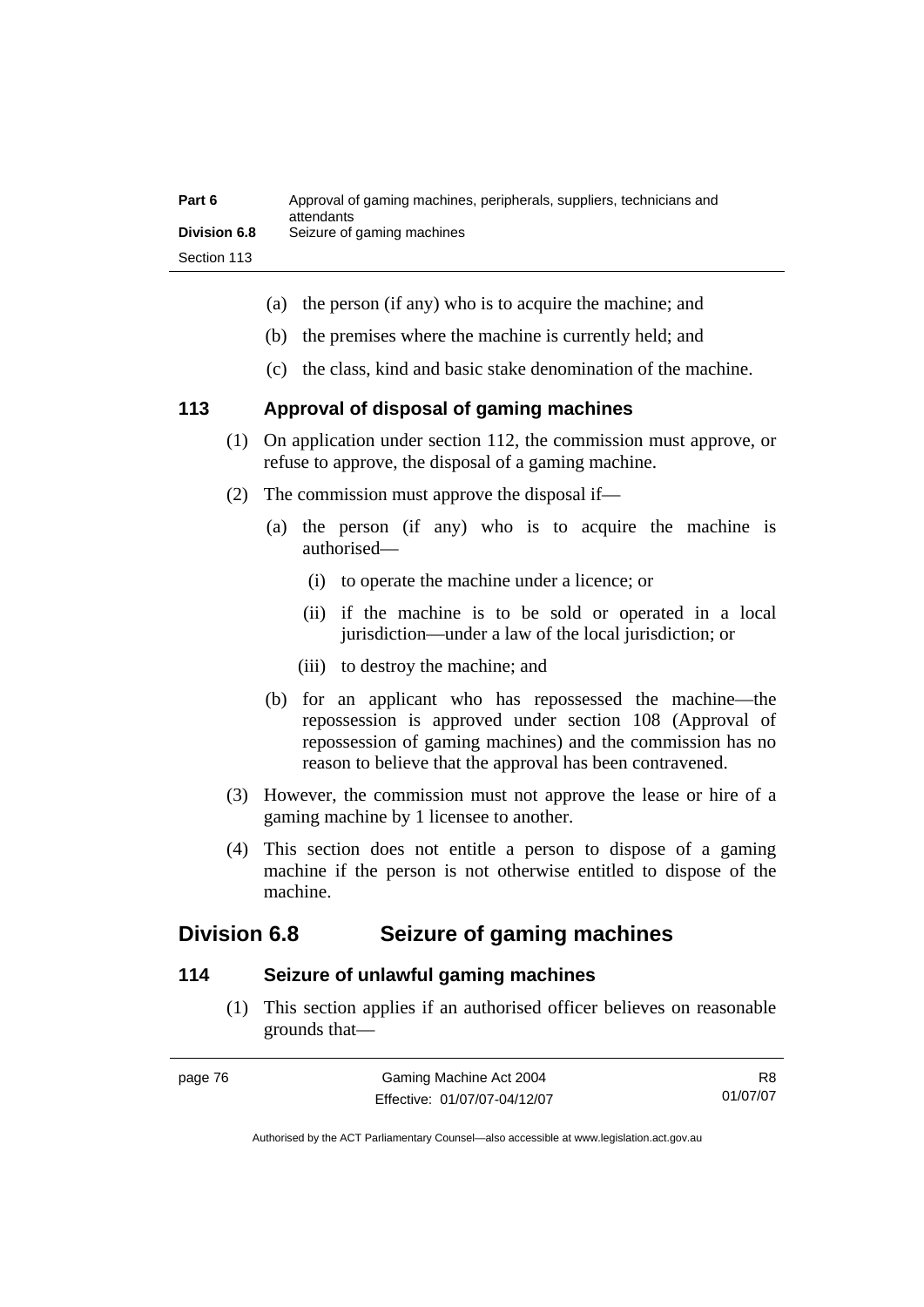| Part 6              | Approval of gaming machines, peripherals, suppliers, technicians and<br>attendants |
|---------------------|------------------------------------------------------------------------------------|
| <b>Division 6.8</b> | Seizure of gaming machines                                                         |
| Section 115         |                                                                                    |

- (a) a person possesses or operates a gaming machine; and
- (b) the person is not authorised to possess or operate the gaming machine under this Act.
- (2) The authorised officer may seize the gaming machine.

#### **115 Receipt for gaming machines seized**

- (1) As soon as practical after the gaming machine is seized, the authorised officer must give a receipt for it to the person from whom it was seized.
- (2) If, for any reason, it is not practicable to comply with subsection (1), the authorised officer must leave the receipt, secured conspicuously, at the place where the gaming machine was seized.
- (3) A receipt under this section must include the following:
	- (a) a description of the gaming machine;
	- (b) an explanation of why the gaming machine was seized;
	- (c) an explanation of the person's right to apply to a court under section 116 for an order disallowing the seizure;
	- (d) where the gaming machine is to be taken;
	- (e) the authorised officer's name, and how to contact the officer.

## **116 Application for order disallowing seizure**

- (1) A person claiming to be entitled to a gaming machine seized under this division may apply to the Magistrates Court within 10 days after the day of the seizure for an order disallowing the seizure.
- (2) The application may be heard only if the applicant has served a copy of the application on the commission.
- (3) The commission is entitled to appear as respondent at the hearing of the application.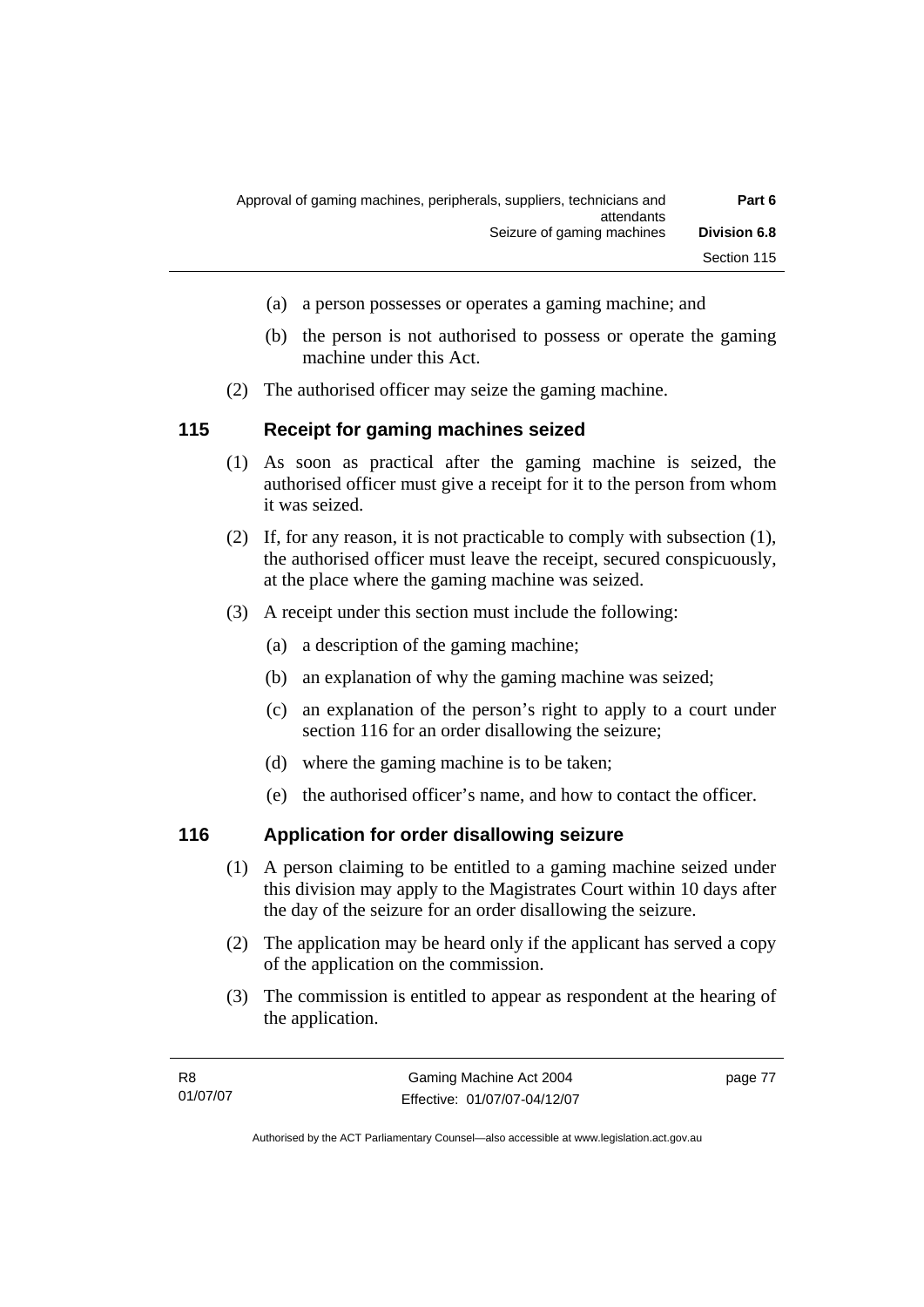| Part 6              | Approval of gaming machines, peripherals, suppliers, technicians and<br>attendants |
|---------------------|------------------------------------------------------------------------------------|
| <b>Division 6.8</b> | Seizure of gaming machines                                                         |
| Section 117         |                                                                                    |

## **117 Order for return of seized gaming machine**

- (1) This section applies if a person claiming to be entitled to a gaming machine seized under this division applies to the Magistrates Court under section 116 for an order disallowing the seizure.
- (2) The Magistrates Court must make an order disallowing the seizure if satisfied that—
	- (a) the applicant would, apart from the seizure, be entitled to the return of the seized gaming machine; and
	- (b) the gaming machine is not connected with an offence against this Act; and
	- (c) possession of the gaming machine by the person would not be an offence.
- (3) The Magistrates Court may also make an order disallowing the seizure if satisfied there are exceptional circumstances justifying the making of the order.
- (4) If the Magistrates Court makes an order disallowing the seizure, the court may make 1 or more of the following ancillary orders:
	- (a) an order directing the commission to return the gaming machine to the applicant or to someone else that appears to be entitled to it;
	- (b) if the gaming machine cannot be returned or has depreciated in value because of the seizure—an order directing the Territory to pay reasonable compensation;
	- (c) an order about the payment of costs in relation to the application.

## **118 Adjournment pending hearing of other proceedings**

 (1) This section applies to the hearing of an application under section 116 (Application for order disallowing seizure).

R8 01/07/07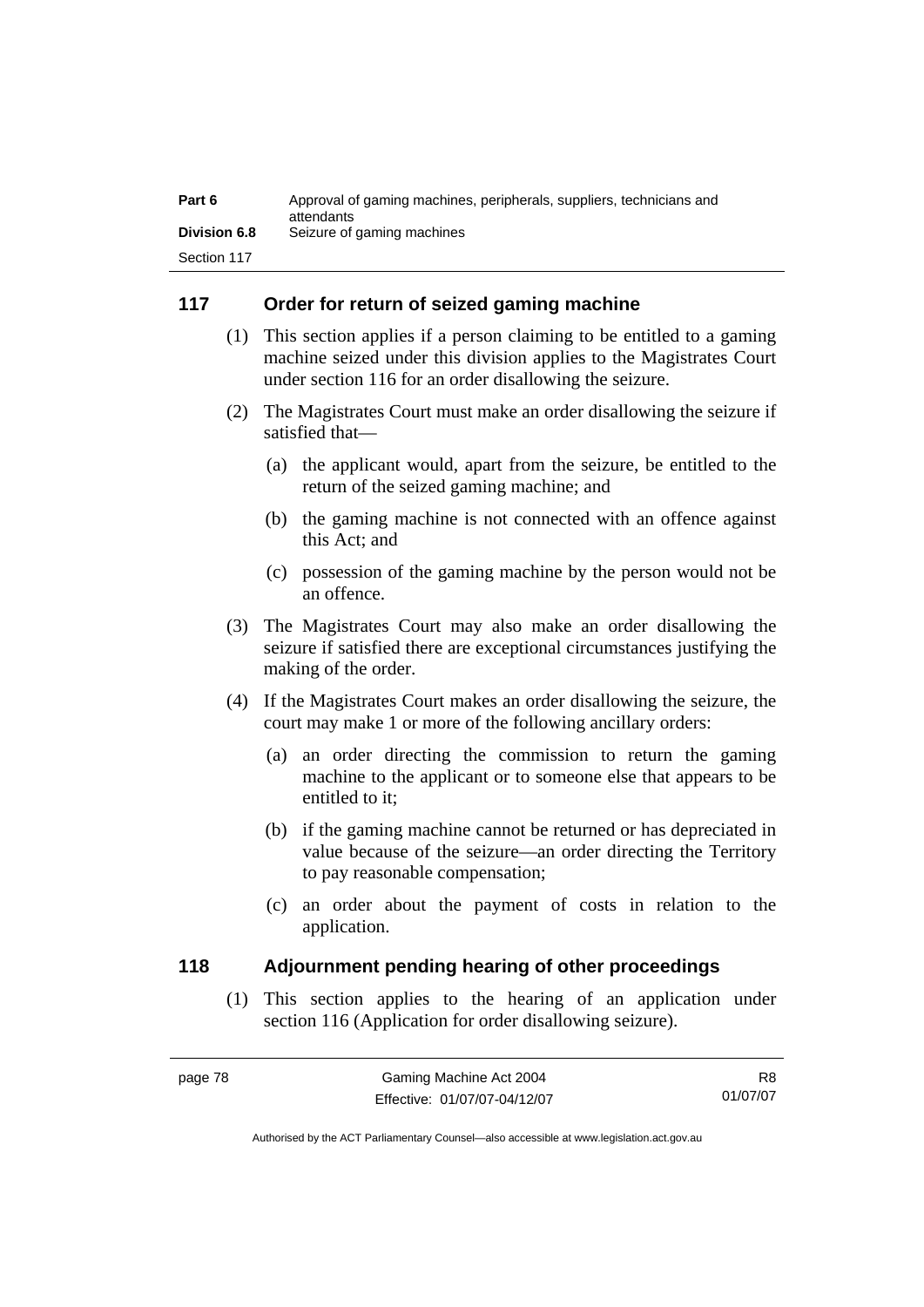| Part 6              | Approval of gaming machines, peripherals, suppliers, technicians and<br>attendants |
|---------------------|------------------------------------------------------------------------------------|
| <b>Division 6.9</b> | Installation and operation of gaming machines                                      |
| Section 119         |                                                                                    |

 (2) If it appears to the Magistrates Court that the seized gaming machine is required to be produced in evidence in a pending proceeding in relation to an offence against a Territory law, the court may, on the application of the commission or its own initiative, adjourn the hearing until the end of that proceeding.

## **119 Forfeiture of seized gaming machines**

- (1) This section applies if an application under section 116 for an order disallowing the seizure of a gaming machine—
	- (a) has not been made within 10 days after the day of the seizure; or
	- (b) has been made within that period, but the application has been refused or has been withdrawn before a decision on the application had been made.
- (2) The seized gaming machine—
	- (a) is forfeited to the Territory; and
	- (b) may be sold, destroyed or otherwise disposed of as the commission directs.

## **Division 6.9 Installation and operation of gaming machines**

## **120 Installation to be in accordance with approval of commission**

- (1) A licensee commits an offence if—
	- (a) the licensee allows the installation of a gaming machine on the licensed premises; and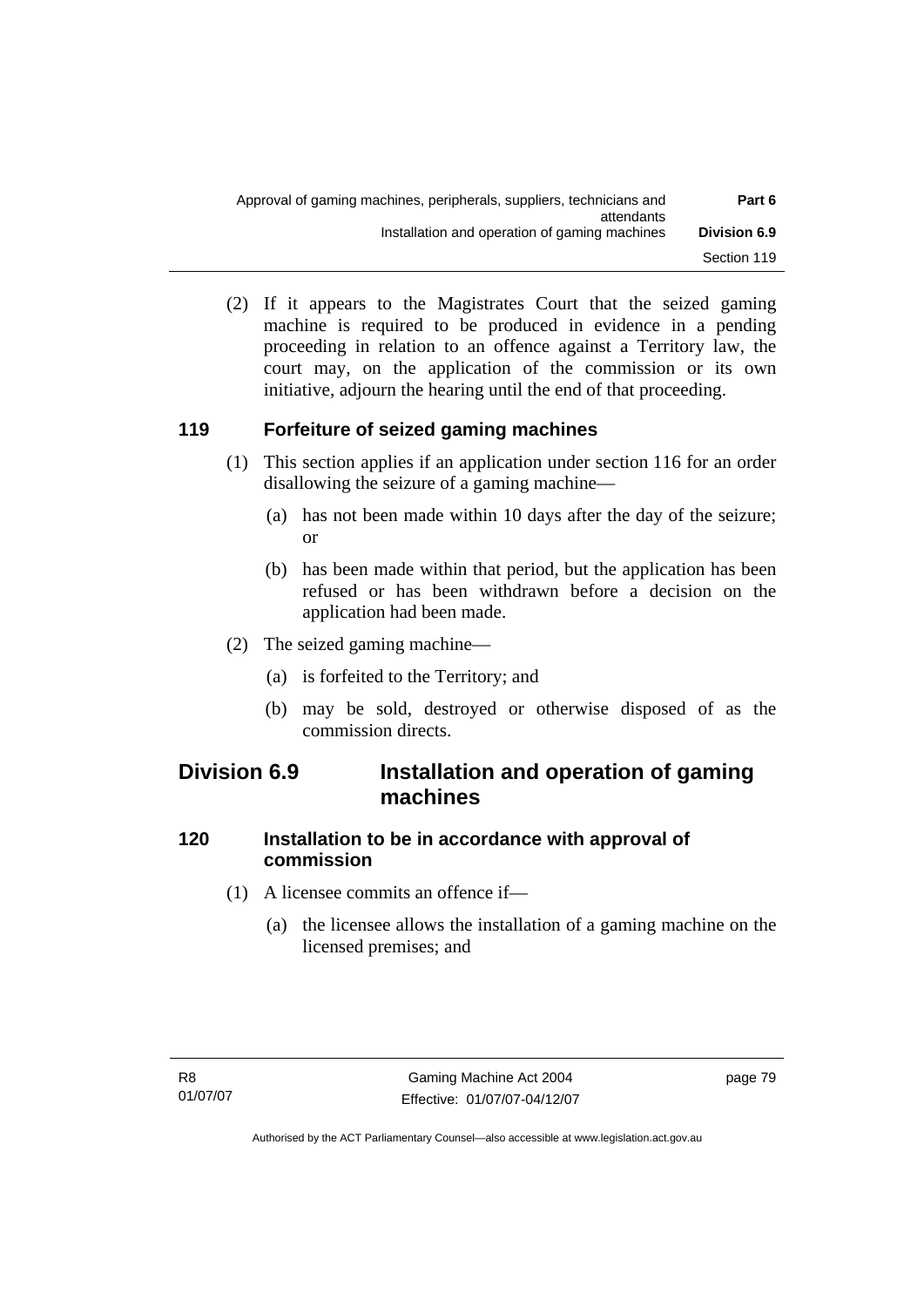| Part 6              | Approval of gaming machines, peripherals, suppliers, technicians and<br>attendants |
|---------------------|------------------------------------------------------------------------------------|
| <b>Division 6.9</b> | Installation and operation of gaming machines                                      |
| Section 121         |                                                                                    |

 (b) the gaming machine is installed otherwise than in a gaming area.

Maximum penalty: 50 penalty units.

(2) An offence against this section is a strict liability offence.

## **121 Offence to install gaming machines**

- (1) A person commits an offence if—
	- (a) the person installs a gaming machine on licensed premises; and
	- (b) the person is not an approved supplier or approved technician.

Maximum penalty: 50 penalty units

(2) An offence against this section is a strict liability offence.

## **122 Certificate about meter readings**

- (1) A person commits an offence if the person—
	- (a) installs a gaming machine on licensed premises; and
	- (b) as soon as practicable, but no later than 3 days, after installing the machine, does not give the licensee a certificate signed by the person stating the meter readings on the machine immediately after installation.

Maximum penalty: 20 penalty units.

(2) An offence against this section is a strict liability offence.

## **123 Sealing computer cabinet**

- (1) A licensee commits an offence if—
	- (a) the licensee allows the installation of a gaming machine on the licensed premises; and

R8 01/07/07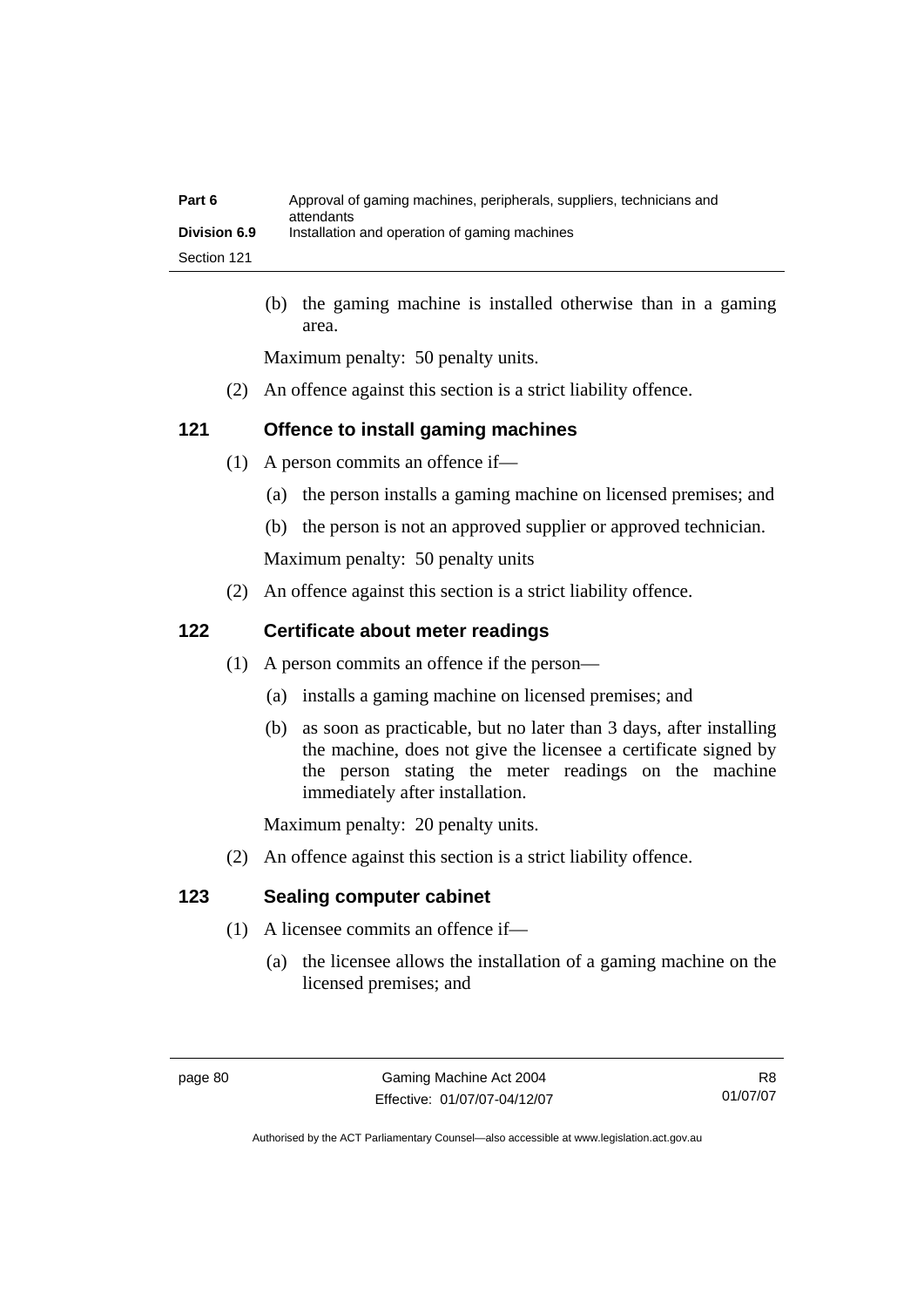| Part 6              | Approval of gaming machines, peripherals, suppliers, technicians and |
|---------------------|----------------------------------------------------------------------|
| <b>Division 6.9</b> | attendants<br>Installation and operation of gaming machines          |
| Section 124         |                                                                      |

 (b) the computer cabinet is not sealed in a way that prevents unauthorised access.

Maximum penalty: 50 penalty units.

(2) An offence against this section is a strict liability offence.

## **124 Commission may require information**

- (1) This section applies if a gaming machine is installed on licensed premises.
- (2) The commission may give the licensee a written notice stating the details the commission needs to be told about the gaming machine.

## **125 Operation to be subject to correct percentage payout**

- (1) A person commits an offence if—
	- (a) the person is an approved supplier or approved technician; and
	- (b) the person opens a gaming machine and makes an adjustment that will, or is likely to, affect the percentage payout of the machine; and
	- (c) the percentage payout on the gaming machine on the licensed premises is not the percentage payout authorised by the licence for the machine.

Maximum penalty: 50 penalty units.

(2) An offence against this section is a strict liability offence.

## **126 Position for percentage payout of gaming machines display**

 (1) The commission may, in writing, approve a position on a kind of gaming machine for display of the percentage payout for the machine.

page 81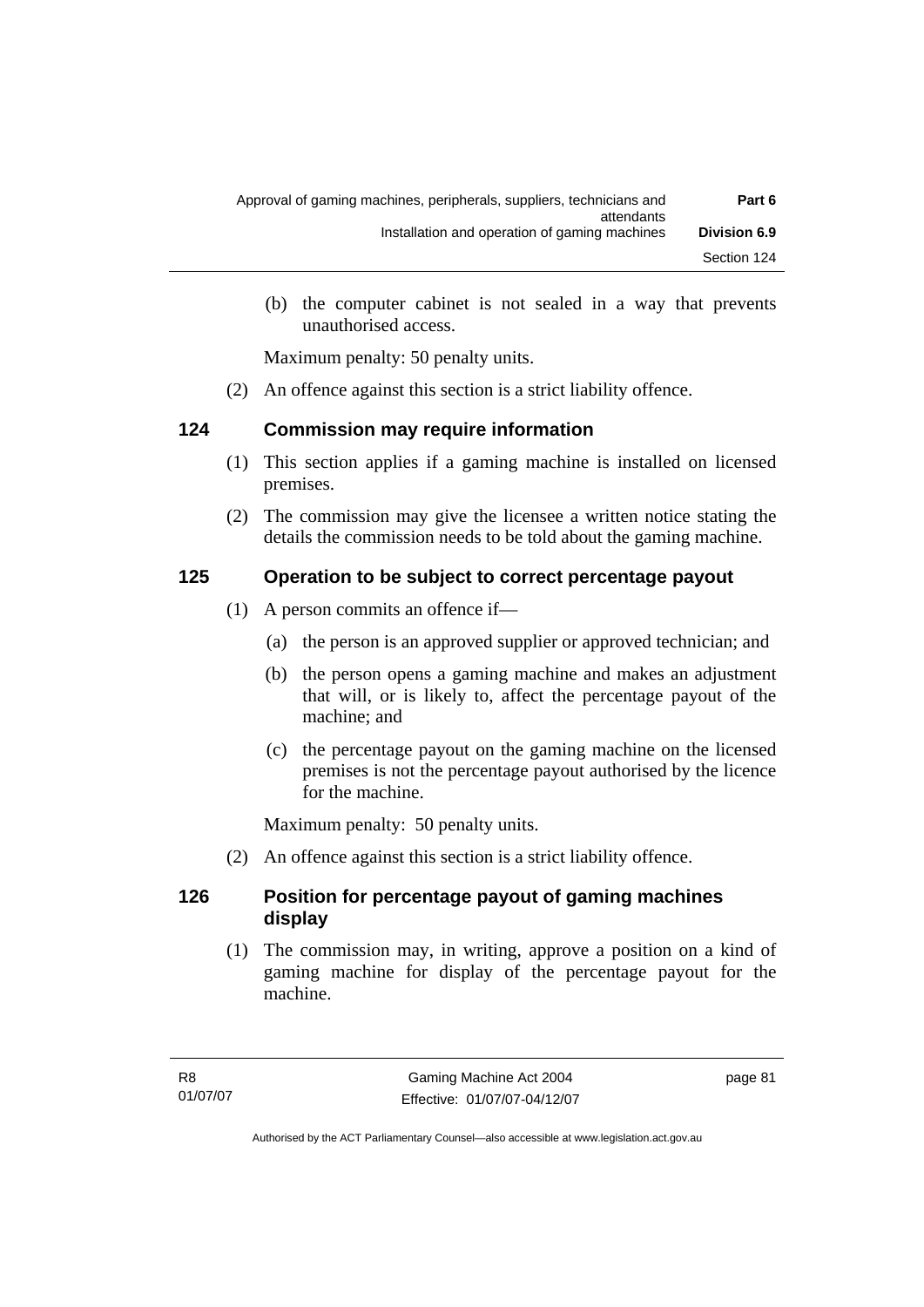| Part 6              | Approval of gaming machines, peripherals, suppliers, technicians and<br>attendants |
|---------------------|------------------------------------------------------------------------------------|
| <b>Division 6.9</b> | Installation and operation of gaming machines                                      |
| Section 127         |                                                                                    |

(2) An approval is a notifiable instrument.

*Note* A notifiable instrument must be notified under the Legislation Act.

#### **127 Maximum stake amount**

A person commits an offence if—

- (a) the person is an approved supplier or approved technician; and
- (b) the person supplies or installs a gaming machine; and
- (c) the person intentionally sets the stake amount for the gaming machine higher than the amount prescribed under the regulations.

Maximum penalty: 50 penalty units.

page 82 Gaming Machine Act 2004 Effective: 01/07/07-04/12/07

R8 01/07/07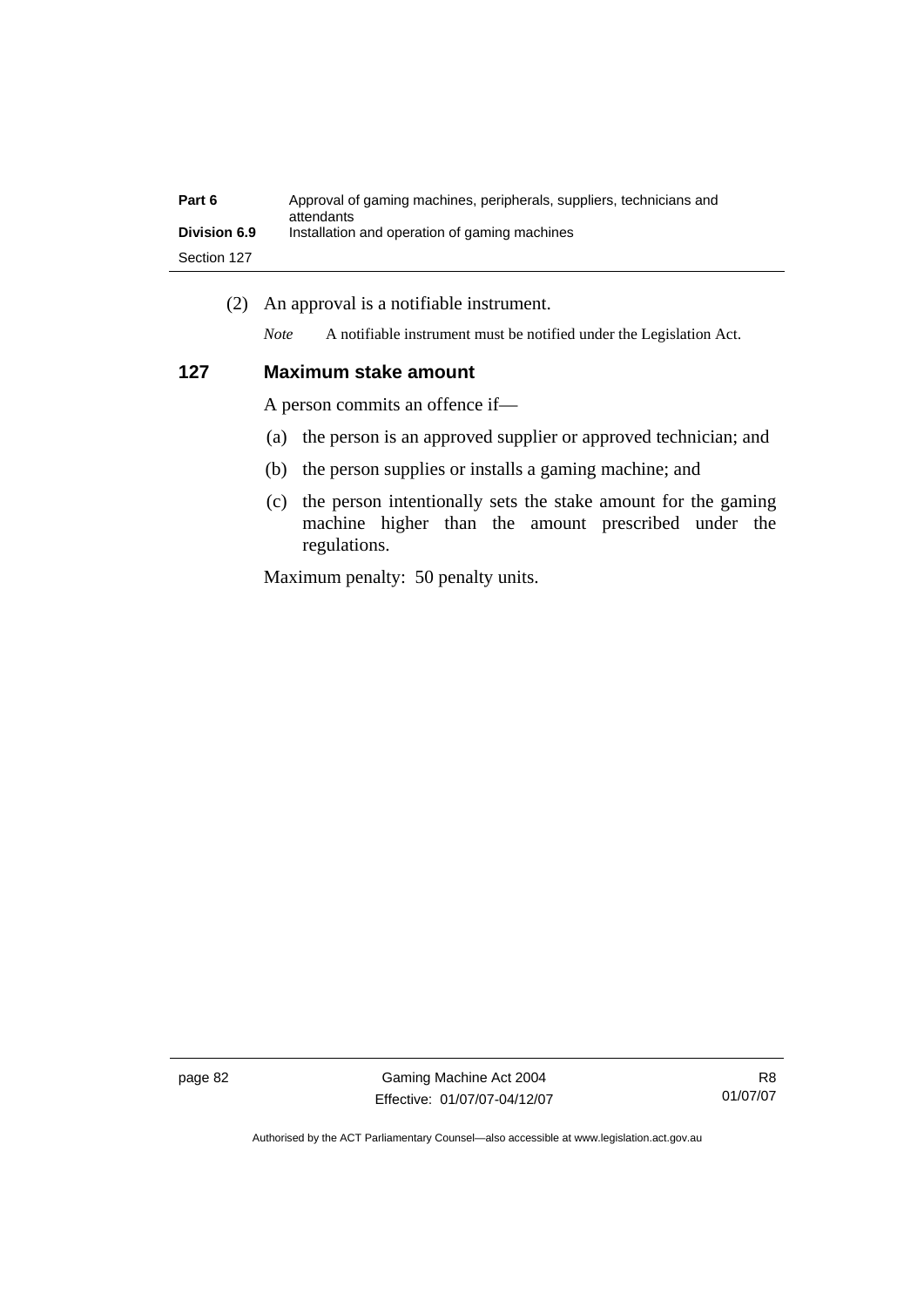# **Part 7 Regulation of gaming machines generally**

#### **128 Machine access generally**

 (1) A person commits an offence if the person does any of the following in relation to a licensed gaming machine on licensed premises:

- (a) opens the machine;
- (b) checks money in the machine;
- (c) places money into the machine (other than to play the machine);
- (d) removes money from the machine (other than money won or credited).

Maximum penalty: 50 penalty units.

- (2) Subsection (1) does not apply to the following people:
	- (a) an authorised officer;
	- (b) an approved supplier;
	- (c) an approved technician;
	- (d) an approved attendant.
- (3) A person commits an offence if—
	- (a) the person maintains a licensed gaming machine on licensed premises; and
	- (b) the person is not an approved supplier or approved technician.

Maximum penalty: 50 penalty units.

(4) An offence against this section is a strict liability offence.

page 83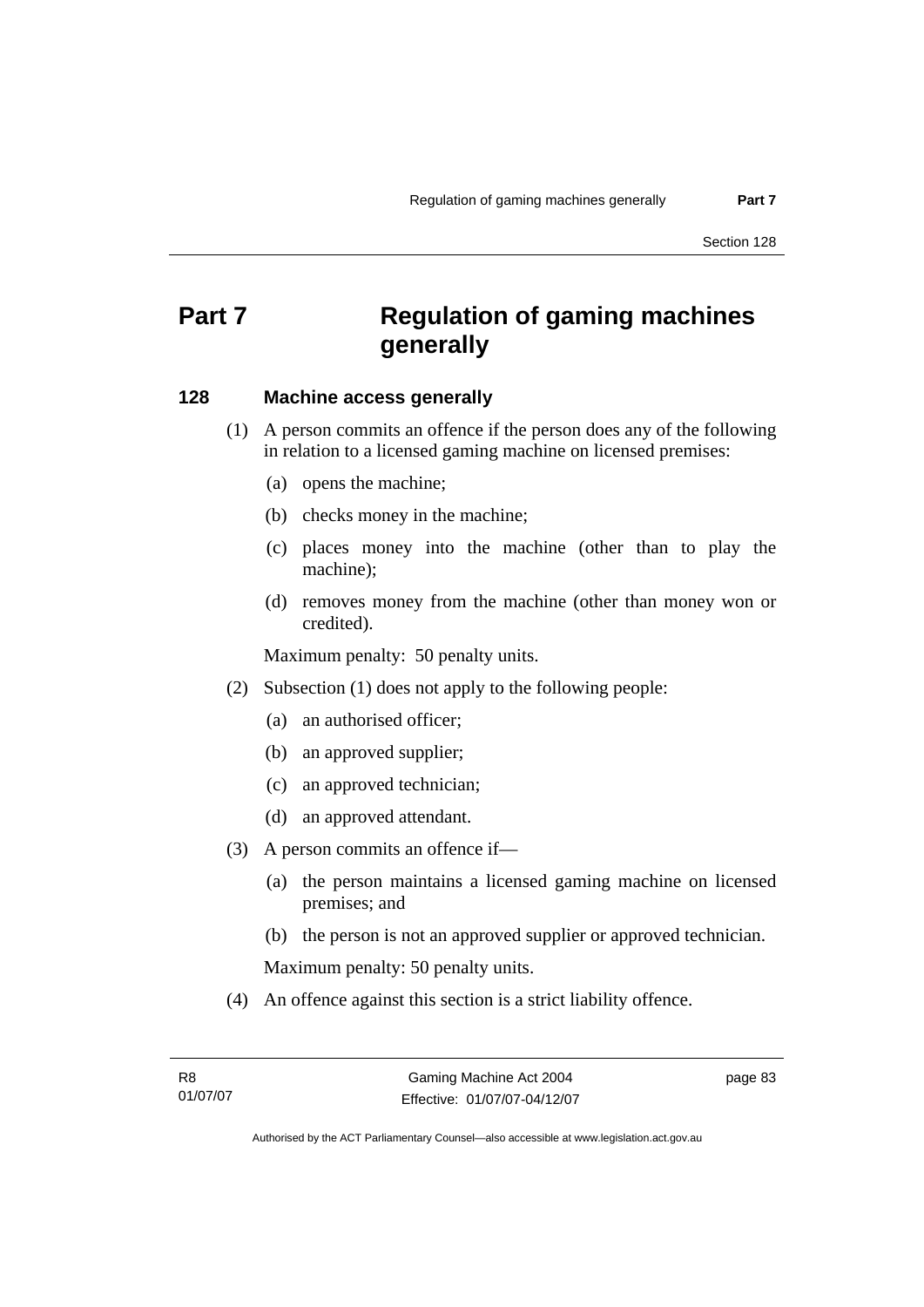Section 129

#### **129 Interference with gaming machines**

 (1) A person commits an offence if the person recklessly interferes with the operation of a gaming machine.

Maximum penalty: 100 penalty units, imprisonment for 1 year or both.

 (2) A person commits an offence if the person inserts into a gaming machine anything other than a coin, note or token of the kind stated on the gaming machine.

Maximum penalty: 100 penalty units, imprisonment for 1 year or both.

 (3) A person commits an offence if the person does anything intended to interfere with a gaming machine in a way that causes the machine to yield a reward less than or greater than the percentage payout under the licence in relation to that machine.

Maximum penalty: 100 penalty units, imprisonment for 1 year or both.

 (4) A person commits an offence if the person does anything intended to render a gaming machine, either temporarily or otherwise, incapable of forming a winning combination.

Maximum penalty: 100 penalty units, imprisonment for 1 year or both.

 (5) Subsection (1) does not apply in relation to anything done honestly for the maintenance of a gaming machine by an approved supplier, approved technician or authorised officer.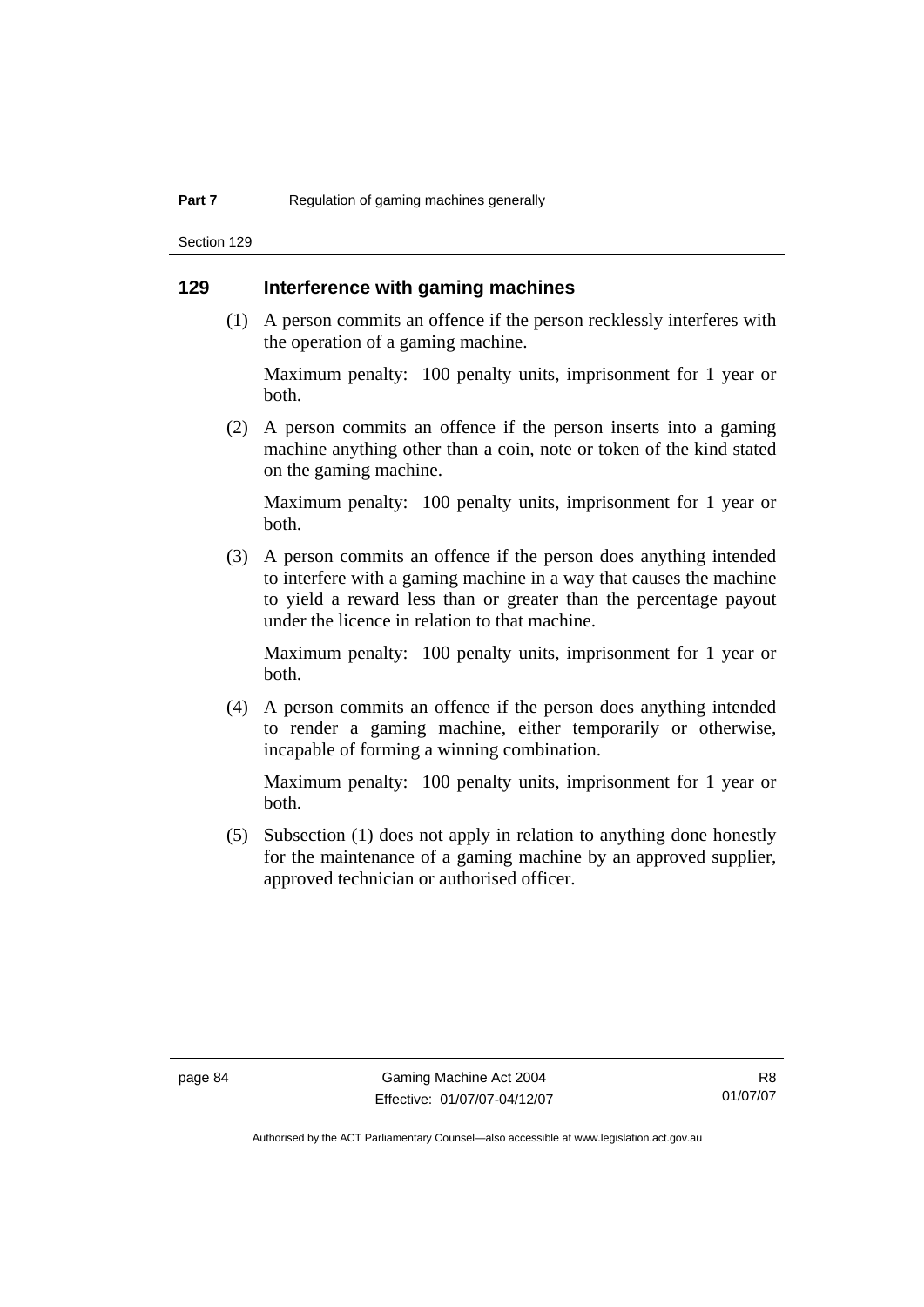## **130 Opening computer cabinets**

- (1) A person commits an offence if the person—
	- (a) opens the computer cabinet in a gaming machine; and
	- (b) is not an approved supplier, approved technician or authorised officer.

Maximum penalty: 50 penalty units.

(2) An offence against this section is a strict liability offence.

## **131 Rendering gaming machines inoperable on licence ceasing to be in force**

If a licence ceases to be in force, the commission must ensure that each gaming machine on the licensed premises is inoperable—

 (a) if the licence ceased to be in force under section 64 (1) or because the licence expired—until the machines are removed from the premises; or

*Note* Section 64 (1) provides that a person's licence is cancelled if the person's general or on licence is not renewed.

- (b) if the licence is suspended—during the suspension; or
- (c) if the licence has been cancelled—until the first of the following happens:
	- (i) the machines are removed from the premises;
	- (ii) the decision of the commission cancelling the licence is set aside on an application for review of the decision; or
- (d) if the licence ceased to be in force under section 64 (2)—until the first of the following happens:
	- (i) the machines are removed from the premises;
	- (ii) the licence is taken to be in force again under section 64 (3).

page 85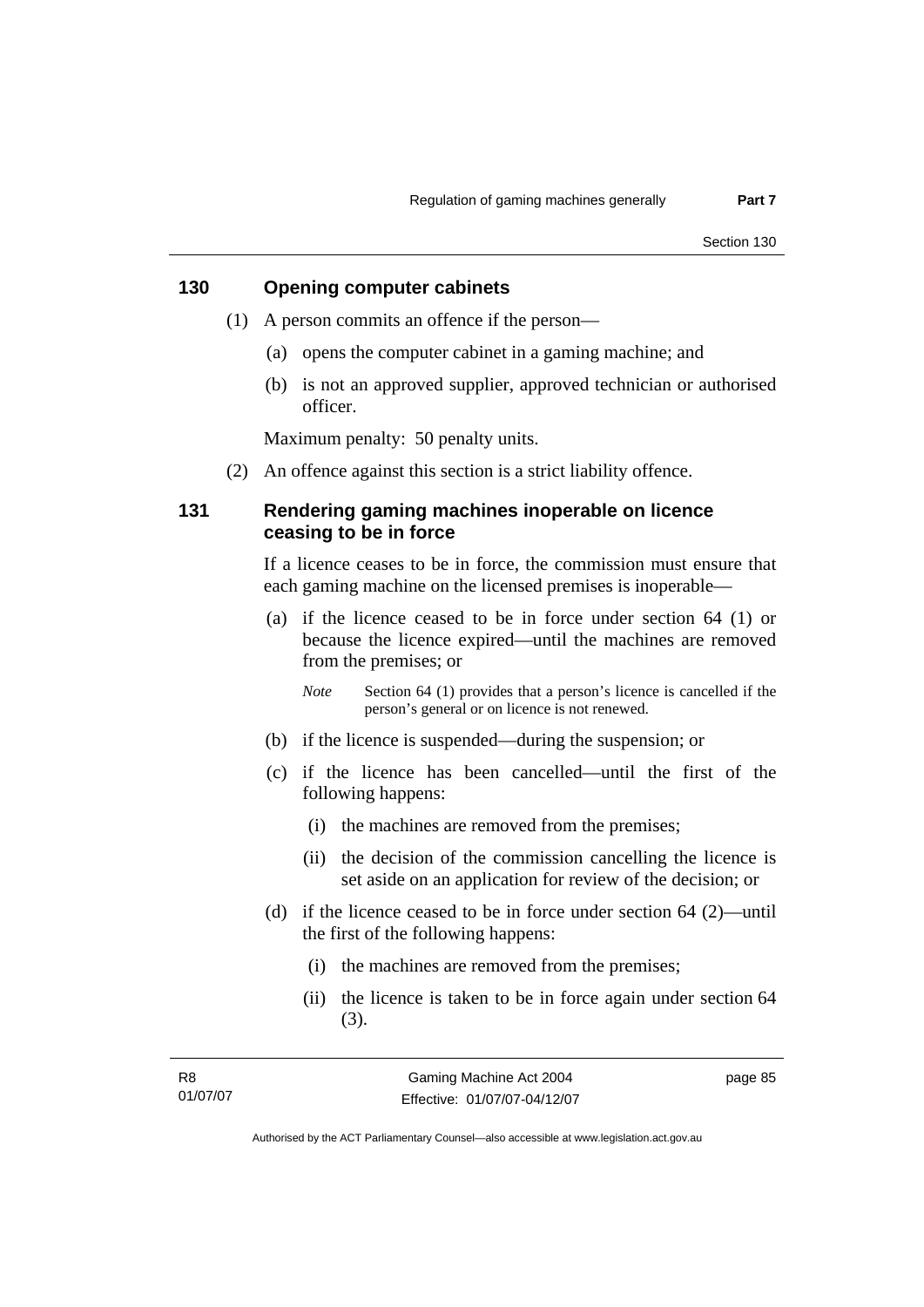#### **Part 7 Regulation of gaming machines generally**

Section 132

*Note* Section 64 (2) provides that a person's licence is cancelled if the person's general or on licence is cancelled.

## **132 Removal of gaming machines from premises**

- (1) This section applies to a person who held a licence that has ceased to be in force, other than a person whose licence is suspended.
- (2) The person commits an offence if, at the end of the required period, a gaming machine that was licensed is on the premises that were licensed.

Maximum penalty: 50 penalty units.

(3) In this section:

*relevant decision* means the decision of the commission (if any) because of which the licence ceased to be in force.

#### *required period* means—

- (a) 2 weeks after the day—
	- (i) the licence ceases to be in force; or
	- (ii) if an application for review of the relevant decision may be made but is not made—the time for applying for review of the decision ends; or
	- (iii) if an application is made to review the relevant decision the application is withdrawn, dismissed or decided; or
- (b) any further period the commission, whether before or after the end of the period, in writing, approves.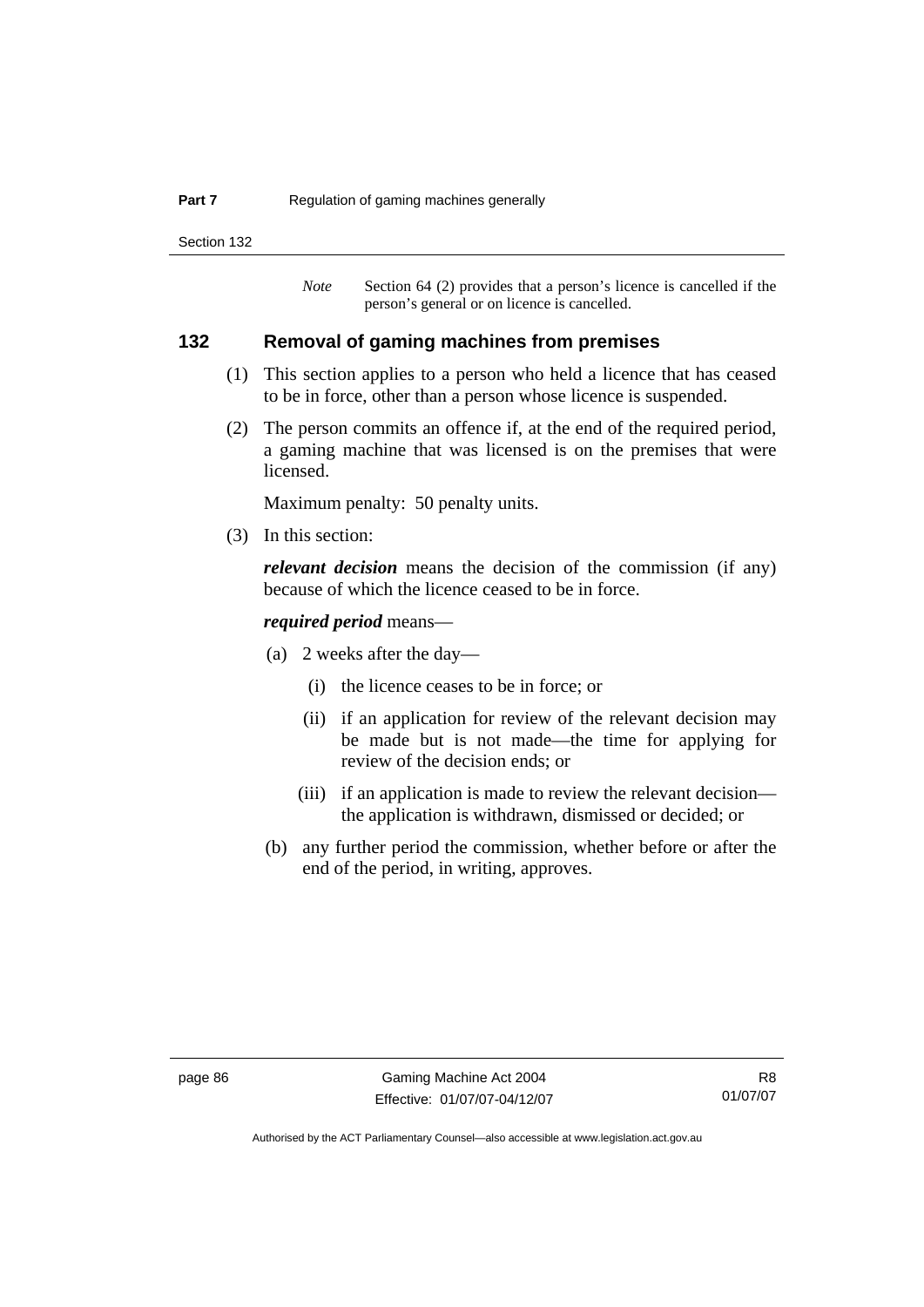# **Part 8 Linked-jackpot arrangements**

#### **133 Operation of linked-jackpot arrangements**

A person commits an offence if—

- (a) the person operates a linked-jackpot arrangement between gaming machines; and
- (b) the arrangement is not authorised under section 134 or by a multi-user permit.

Maximum penalty: 50 penalty units, imprisonment for 6 months or both.

#### **134 Single-user authorisation for linked-jackpot arrangements**

- (1) A licensee may apply in writing to the commission for authorisation to operate a linked-jackpot arrangement between gaming machines operated under the licence.
	- *Note 1* If a form is approved under the Control Act, s 53D for an application, the form must be used.

*Note 2* A fee may be determined under s 177 for this provision.

- (2) The application must include details of each event by reference to which linked jackpots are to be payable under the proposed arrangement.
- (3) The commission must authorise the linked-jackpot arrangement if—
	- (a) each gaming machine proposed to be linked under the proposed arrangement—
		- (i) is operated under a single licence held by the applicant; and
		- (ii) is the same class; and

page 87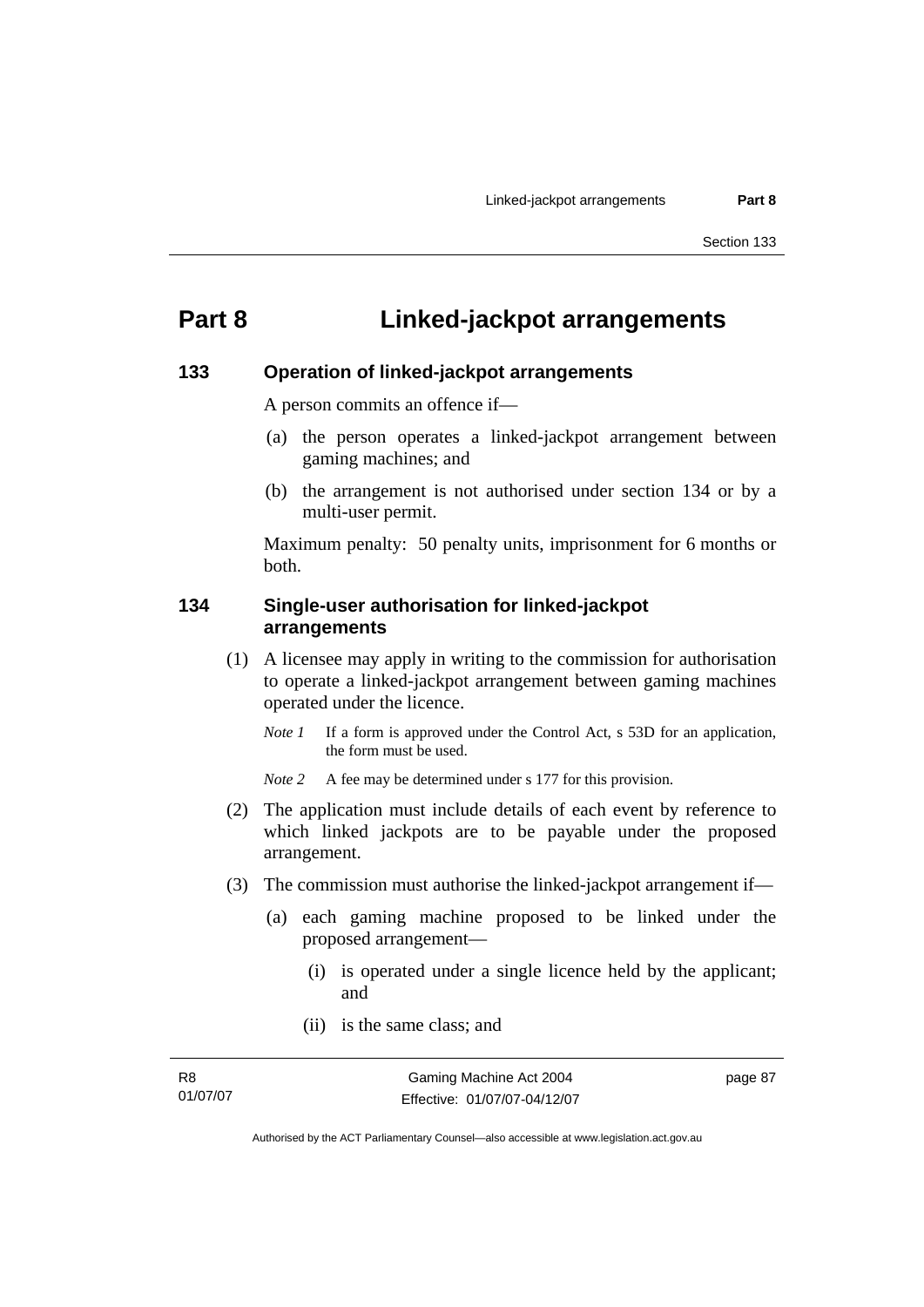Section 135

- (iii) offers the same chance of winning linked jackpots as each other machine in the arrangement, if played with the same stakes; and
- (b) the financial and operational aspects of the proposed arrangement are in accordance with the regulations; and
- (c) the commission is satisfied, on reasonable grounds, that the proposed arrangement is satisfactory, having regard to the interests of the people playing the machines in the proposed linked-jackpot arrangement.
- (4) It is a condition of an authorisation under this section that—
	- (a) each gaming machine in the linked-jackpot arrangement displays at all times a sign stating clearly—
		- (i) that the machine is part of a linked-jackpot arrangement with other machines on the licensed premises; and
		- (ii) the percentage of the turnover of the machine set aside for the payment of linked jackpots; and
	- (b) linked jackpots be payable for the authorised arrangement by reference to the event or events set out in the application for authorisation for the arrangement.

#### **135 Issue of multi-user permits**

- (1) A person (including a person other than a licensee) may apply in writing to the commission for a permit (a *multi-user permit*) to operate a linked-jackpot arrangement between gaming machines operated under 2 or more licences.
	- *Note 1* If a form is approved under the Control Act, s 53D for an application, the form must be used.
	- *Note 2* A fee may be determined under s 177 for this provision.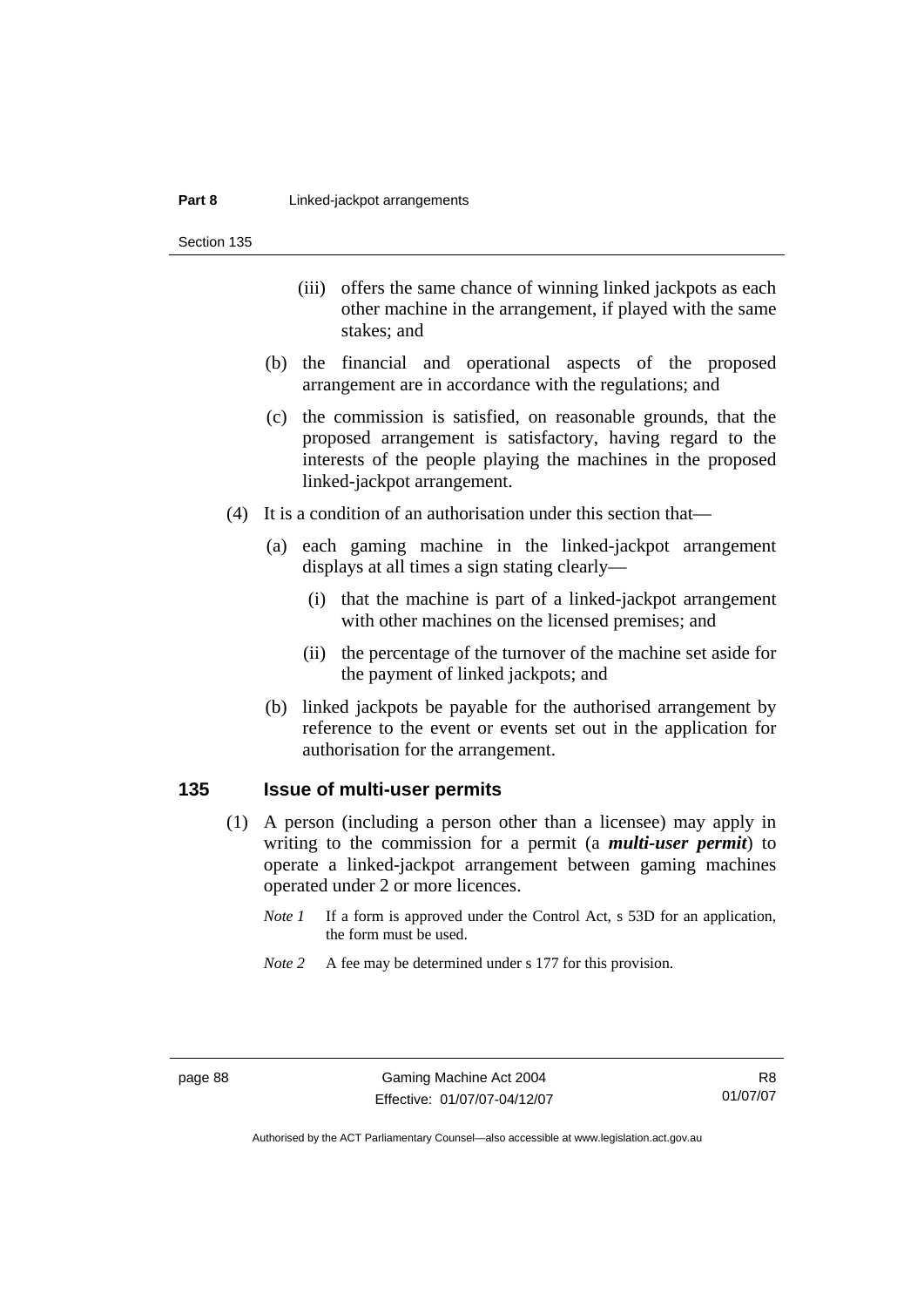- (2) The application must include details of the event or events by reference to which linked jackpots are to be payable under the proposed arrangement.
- (3) The commission must issue the multi-user permit if—
	- (a) the commission is satisfied, on reasonable grounds, that the applicant is an eligible person; and
	- (b) each licensee consents to the arrangement; and
	- (c) each gaming machine proposed to be linked under the proposed arrangement—
		- (i) is the same class; and
		- (ii) offers the same chance of winning linked jackpots as each other machine in the arrangement, if played with the same stakes; and
	- (d) the financial and operational aspects of the proposed arrangement is in accordance with the regulations; and
	- (e) the commission is satisfied, on reasonable grounds, that the proposed arrangement is satisfactory, having regard to the interests of the people playing the machines in the proposed arrangement.
- (4) A multi-user permit must state—
	- (a) the full name and address of the permit-holder; and
	- (b) the gaming machines in the linked-jackpot arrangement for which the permit is issued, and the licensed premises where they are situated; and
	- (c) the conditions to which the permit is subject.

page 89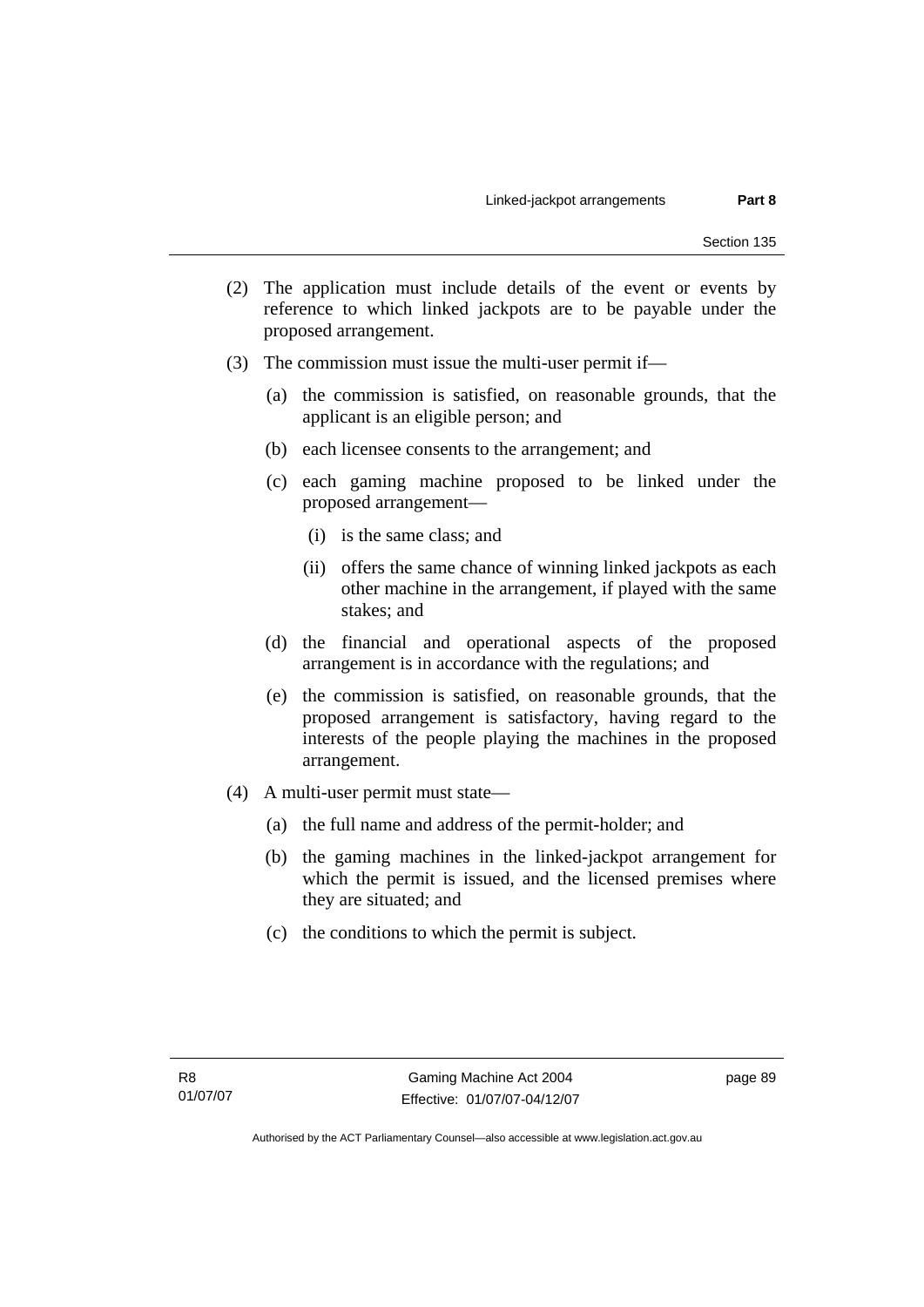#### **Part 8 Linked-jackpot arrangements**

Section 136

## **136 Conditions on multi-user permits**

- (1) A multi-user permit is subject to the following conditions:
	- (a) each gaming machine in a linked-jackpot arrangement under the permit displays at all times a sign stating clearly—
		- (i) that the machine is part of a linked-jackpot arrangement with machines on different licensed premises; and
		- (ii) the percentage of the turnover of the machine set aside for the payment of linked jackpots;
	- (b) linked jackpots are payable under the arrangement by reference to the event or events set out in the application for the permit for the arrangement;
	- (c) the financial and operational aspects of the arrangement must not be amended without the commission's approval under section 138;
	- (d) if the permit-holder is a corporation—the permit-holder must give written notice to the commission stating any of the following changes in relation to the corporation within 1 week after the day of the change:
		- (i) a person becoming an influential person for the corporation;
		- (ii) a substantial change in the relationship of an influential person to the corporation;
		- (iii) a person ceasing to be an influential person for the corporation.
- (2) The commission may put any other reasonable condition on a multiuser permit that the commission considers appropriate, having regard to the interests of the people playing the machines in each linked-jackpot arrangement under the permit.

R8 01/07/07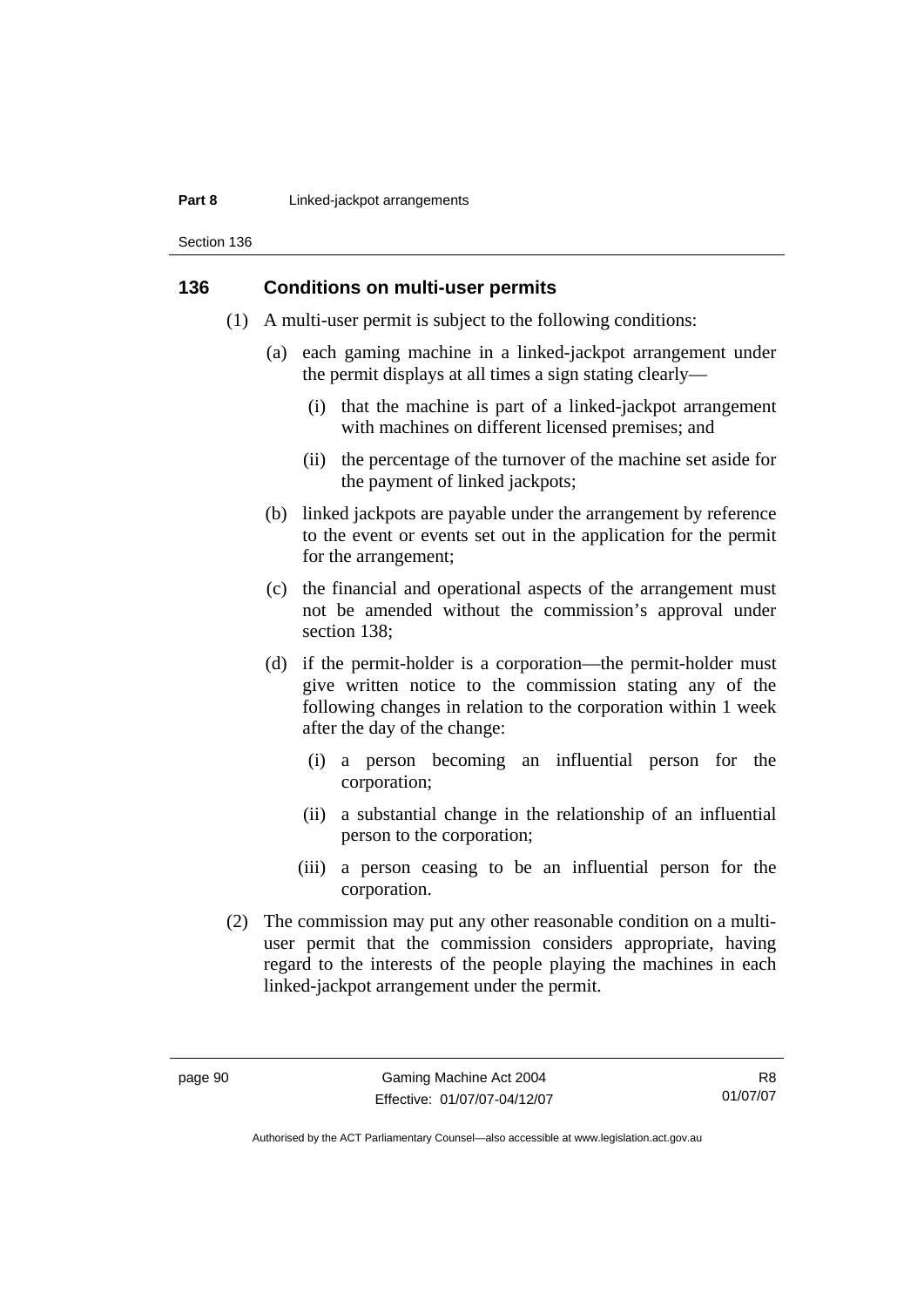#### **137 Term of multi-user permits**

A multi-user permit is for the period (of up to 3 years) stated in the permit.

#### **138 Amendment of multi-user permits in interest of users**

- (1) The commission may amend a condition of a multi-user permit on its own initiative if satisfied that it is appropriate to amend the condition, having regard to the interests of the people playing the machines in the linked-jackpot arrangement under the permit.
- (2) The amendment takes effect on the date stated in the notice of the decision on the amendment given to the permit-holder by the commission.

#### **139 Amendment of multi-user permit on request**

- (1) This section applies if a multi-user permit-holder applies in writing to the commission for an amendment of the permit to—
	- (a) reduce the number of gaming machines in a linked-jackpot arrangement, or terminate a linked-jackpot arrangement; or
	- (b) increase the number of gaming machines in a linked-jackpot arrangement under the permit; or
	- (c) include a new linked-jackpot arrangement under the permit; or
	- (d) include gaming machines on other licensed premises in a linked-jackpot arrangement; or
	- (e) amend a condition on the permit.
	- *Note* A fee may be determined under s 177 for this provision.
- (2) The commission must amend the multi-user permit, or refuse to amend the permit.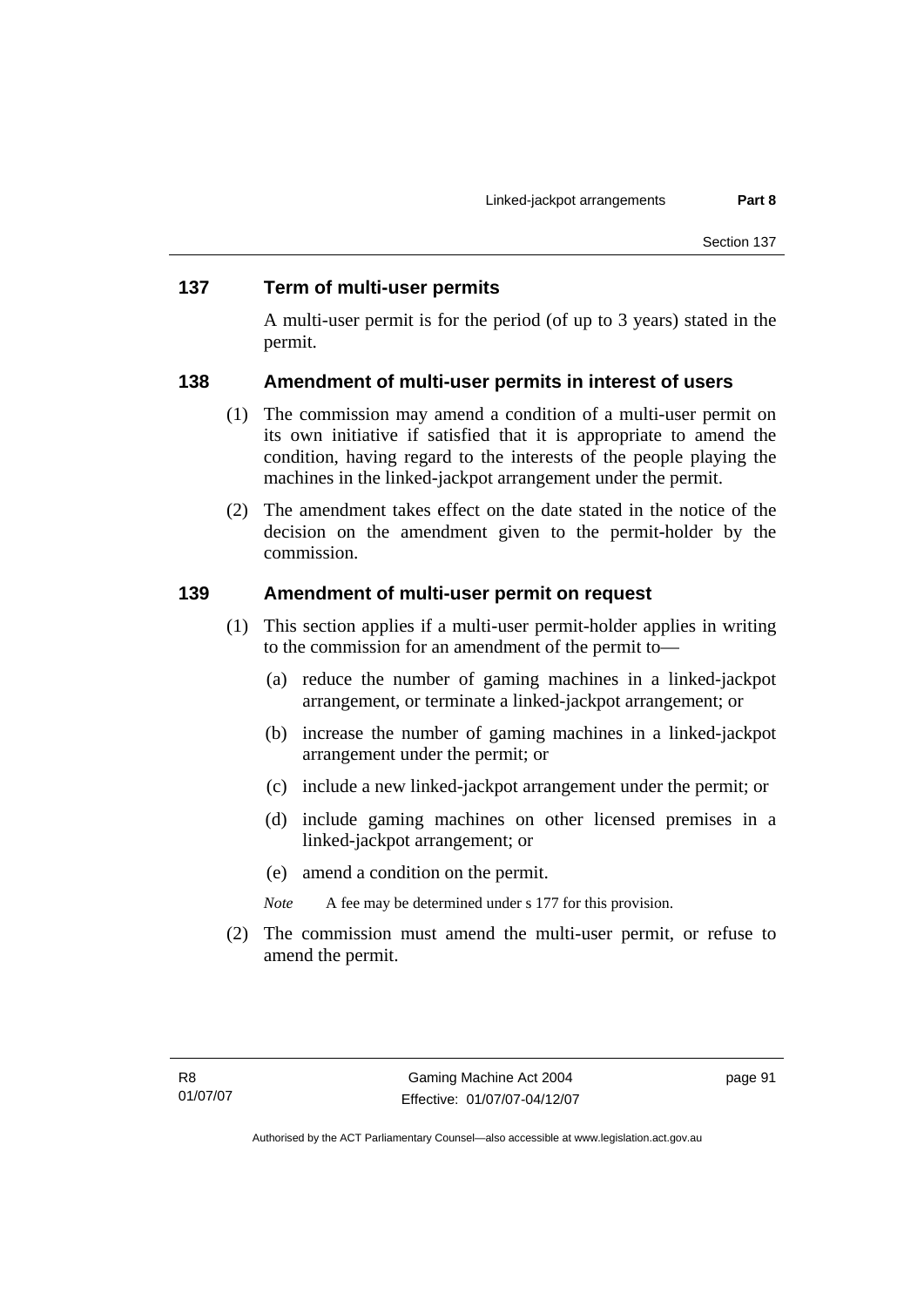#### **Part 8 Linked-jackpot arrangements**

Section 139

- (3) The commission must not amend the multi-user permit unless satisfied—
	- (a) if an additional gaming machine is proposed to be included in a linked-jackpot arrangement—that the additional machine—
		- (i) is the same class as the other machines in the arrangement; and
		- (ii) offers the same chance of winning linked jackpots as each other machine in the arrangement, if played with the same stakes; and
	- (b) if a new linked-jackpot arrangement is proposed to be included under a permit—that each gaming machine to be linked—
		- (i) is the same class; and
		- (ii) offers the same chance of winning linked jackpots as each other machine in the arrangement, if played with the same stakes; and
	- (c) if gaming machines on other licensed premises are proposed to be included in a linked-jackpot arrangement (whether or not the arrangement is an existing arrangement)—that the financial and operational aspects of the arrangement are in accordance with the regulations; and
	- (d) that the proposed amendment is satisfactory, having regard to the interests of the people playing the machines in each proposed linked-jackpot arrangement.
- (4) The amendment takes effect on the date stated in the notice of the decision on the amendment given to the permit-holder by the commission.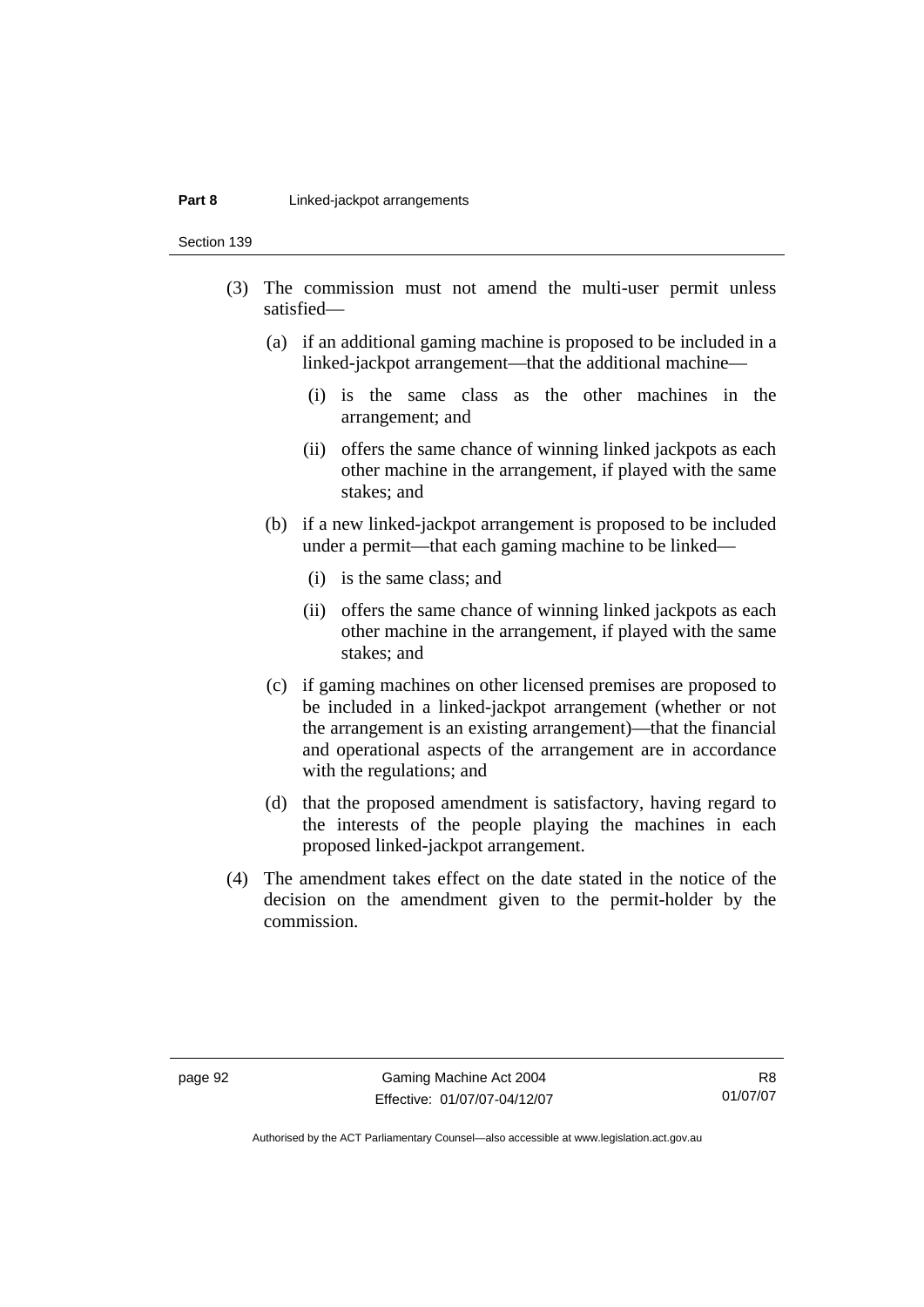## **140 Amendment of financial and operational aspects of multiuser permits**

- (1) This section applies if a multi-user permit-holder applies in writing to the commission for an amendment of a financial or operational aspect of a linked-jackpot arrangement under a multi-user permit.
- (2) The commission must amend the multi-user permit, or refuse to amend the permit.
- (3) The commission must amend the multi-user permit in accordance with the application if—
	- (a) the financial and operational aspects of the arrangement, as proposed to be amended, are in accordance with the regulations; and
	- (b) the commission is satisfied that the proposed amendment is satisfactory, having regard to the interests of the people playing the machines in the arrangement.

#### **141 Transfer of multi-user permits**

- (1) The holder of a multi-user permit and a person (the *proposed permit-holder*) to whom the permit is proposed to be transferred may apply jointly in writing to the commission for transfer of the permit.
- (2) The commission must transfer the permit to the proposed permitholder if satisfied on reasonable grounds that the proposed permitholder is an eligible person.

## **142 Surrender of multi-user permits**

 (1) This section applies to a multi-user permit-holder if the permitholder does not owe the Territory an amount under this Act.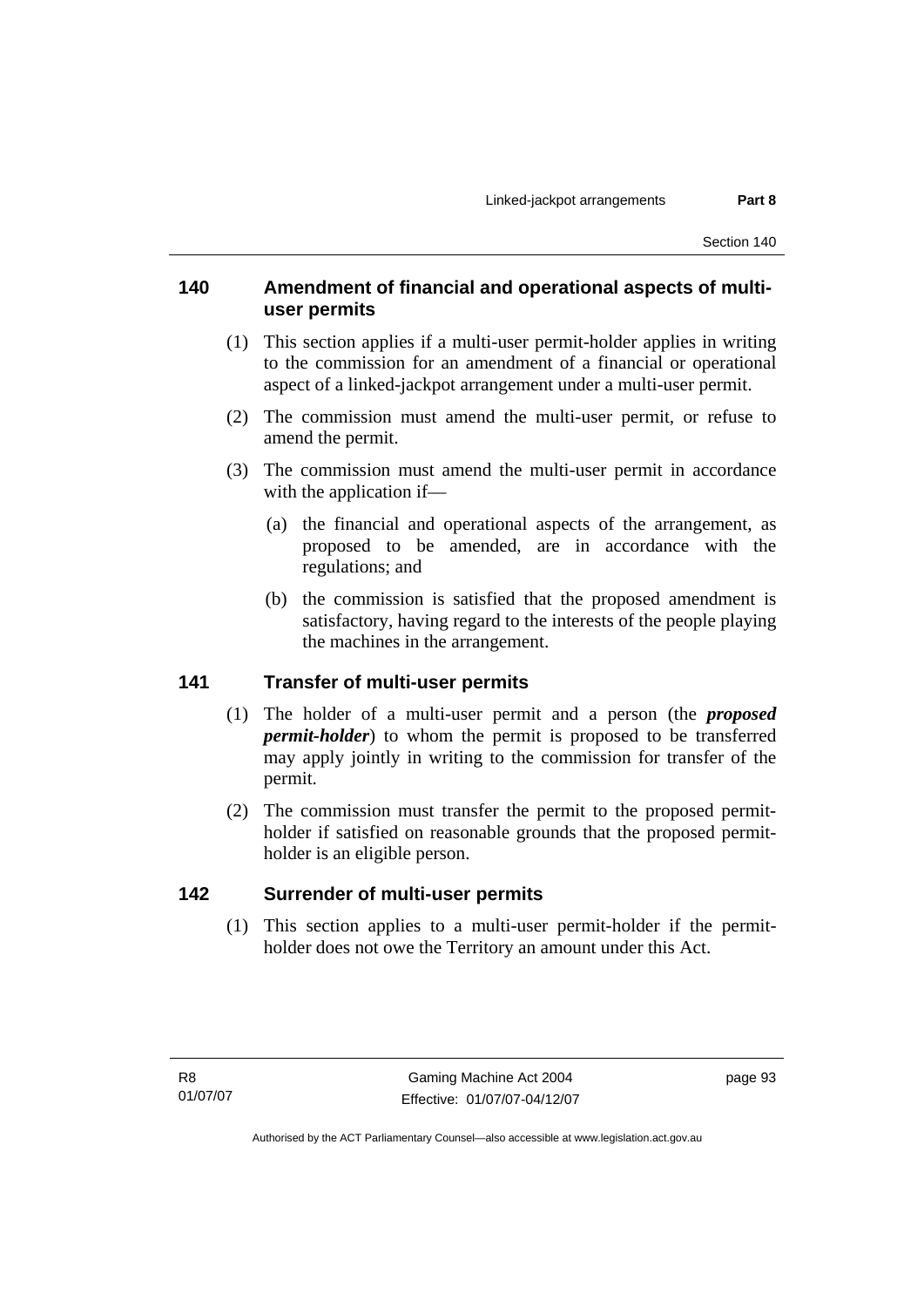#### **Part 8 Linked-jackpot arrangements**

Section 143

- (2) The multi-user permit-holder may surrender the permit by—
	- (a) giving the commission a written notice stating that the permitholder surrenders the permit; and
	- (b) returning the permit to the commission.
- (3) The surrender of the multi-user permit takes effect 4 weeks after the day the notice under subsection (2) (a) is given to the commission or, if the notice states a later date of effect, that date.

## **143 Unclaimed jackpots**

- (1) This section applies if an amount won under a linked-jackpot arrangement authorised under section 134 for a licensee or approved under section 135 is not claimed within 1 year after the day it is won.
- (2) The amount is forfeited to the Territory.
- (3) After the amount is forfeited, the winner of the amount—
	- (a) is not entitled to recover the amount from the licensee or permit-holder; and
	- (b) is entitled to recover the amount from the Territory within 6 years after the day the person wins the amount; and
	- (c) is not entitled to recover interest on the amount from the Territory.

#### **144 Undisbursed jackpots**

 (1) This section applies if an amount available for allocation as a prize in a linked-jackpot arrangement authorised under section 134 or a multi-user permit has not been won, and cannot be won because the authorisation or permit for the arrangement has been cancelled or surrendered.

*Note* A permit may be cancelled under pt 4 (see s 62).

R8 01/07/07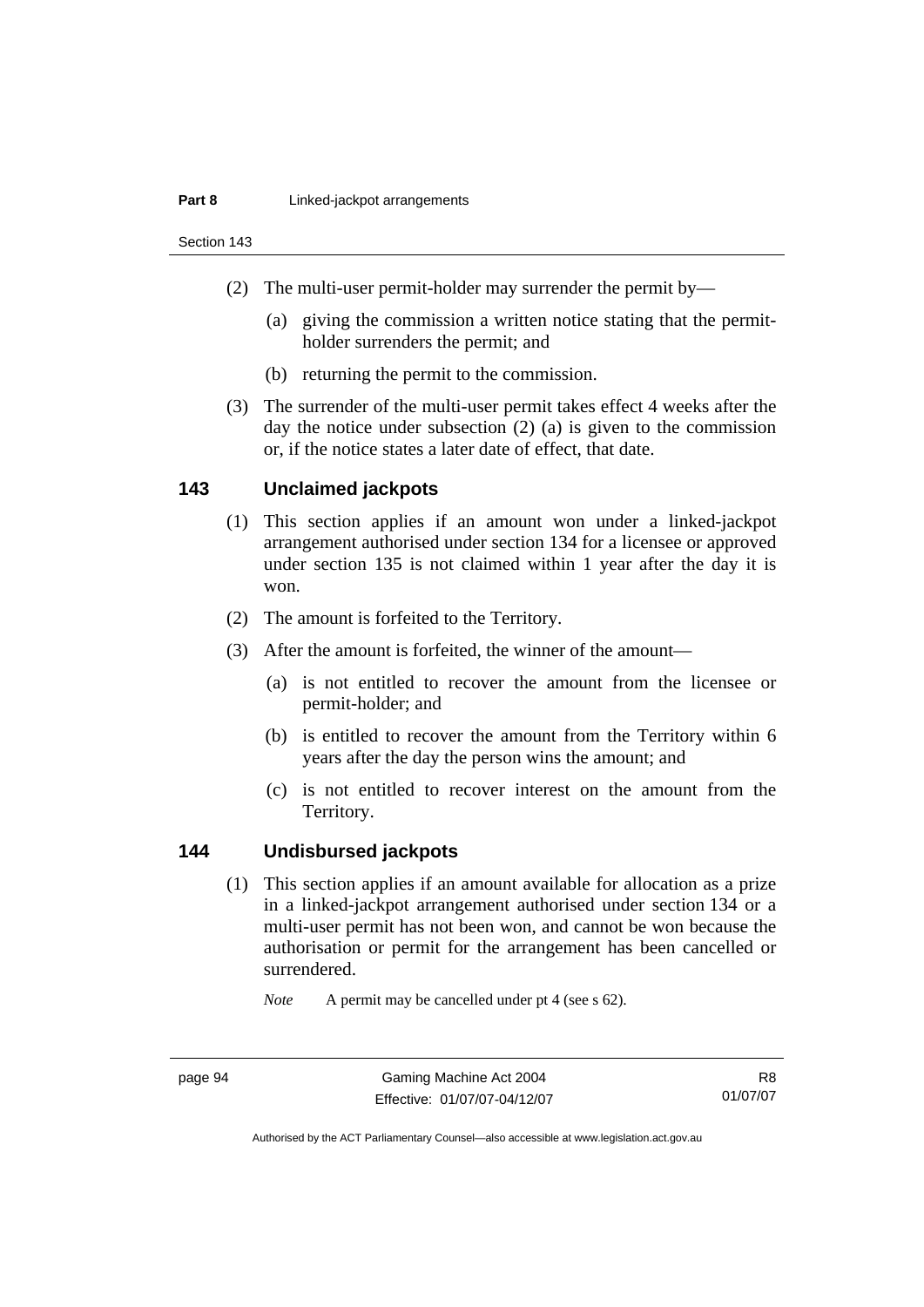- (2) The commission may approve an arrangement for the redistribution of the amount as a prize, or an addition to another jackpot, if satisfied that the arrangement is fair.
- (3) However, the amount is forfeited to the Territory if—
	- (a) the person who held the authorisation or permit has stopped operating gaming machines; or
	- (b) an approval under subsection (2) has not been given for the amount 4 weeks after the day the authorisation or permit is cancelled or surrendered.

R8 01/07/07

Gaming Machine Act 2004 Effective: 01/07/07-04/12/07 page 95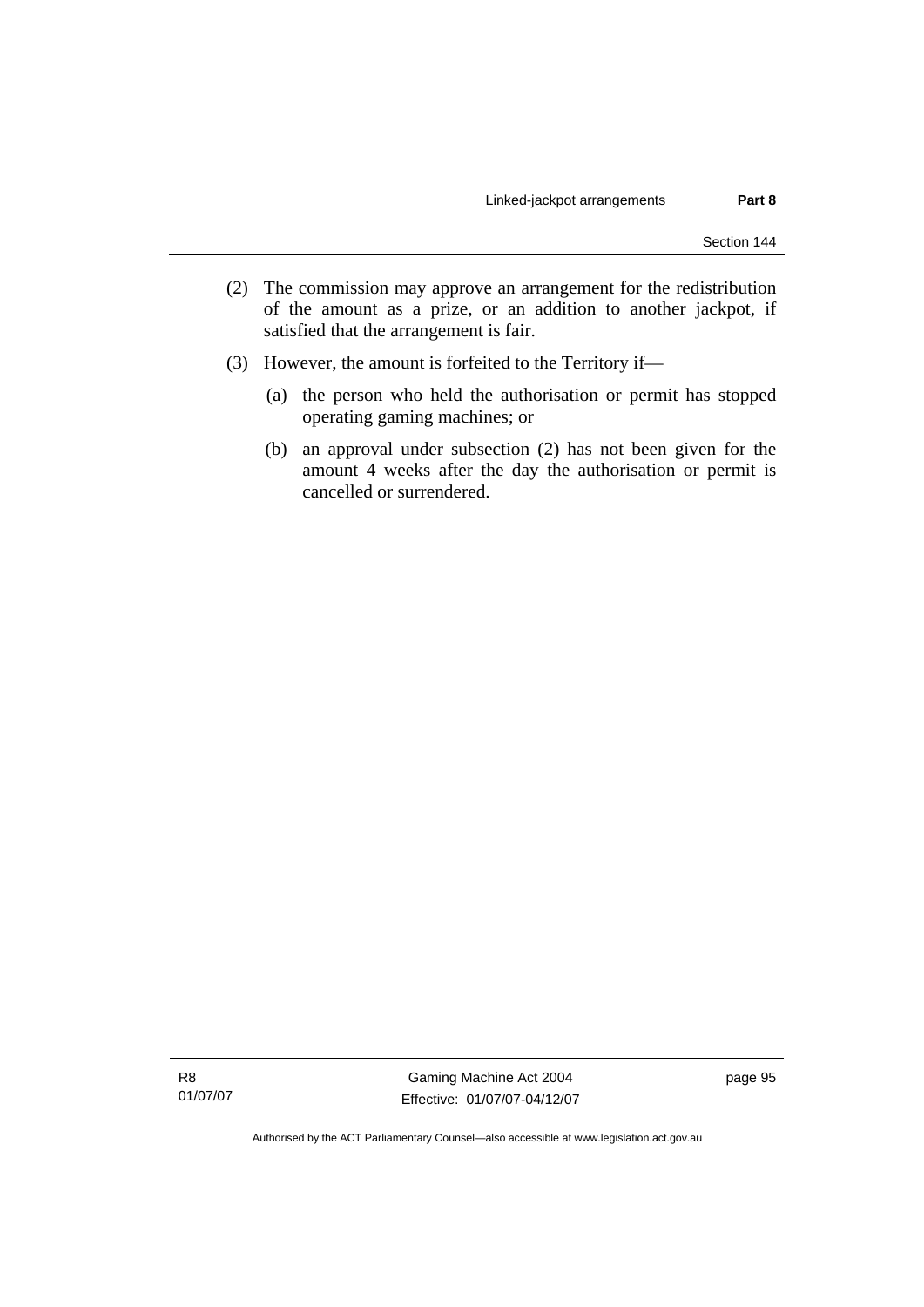#### **Part 9** Club administration

Section 145

# **Part 9 Club administration**

#### **145 Eligible objects**

- (1) An object of a club is an *eligible object* if—
	- (a) it furthers or promotes—
		- (i) recreation; or
		- (ii) social, religious, political, literary, scientific, artistic, sporting or athletic purposes; or
		- (iii) cultural or educational purposes; or
	- (b) it is approved, in writing, by the commission; or
	- (c) it is substantially the same as an object mentioned in paragraph (a) or (b).
- (2) An approval under subsection (1) (b) is a disallowable instrument.
	- *Note* A disallowable instrument must be notified, and presented to the Legislative Assembly, under the Legislation Act.

#### **146 Eligible clubs**

A club is an *eligible club* if—

- (a) the club is incorporated in the ACT; and
- (b) the club's statement of objects—
	- (i) includes eligible objects; and
	- (ii) indicates that the eligible objects together make up the main part of its objects; and
- (c) the club is conducted mainly to achieve eligible objects; and

R8 01/07/07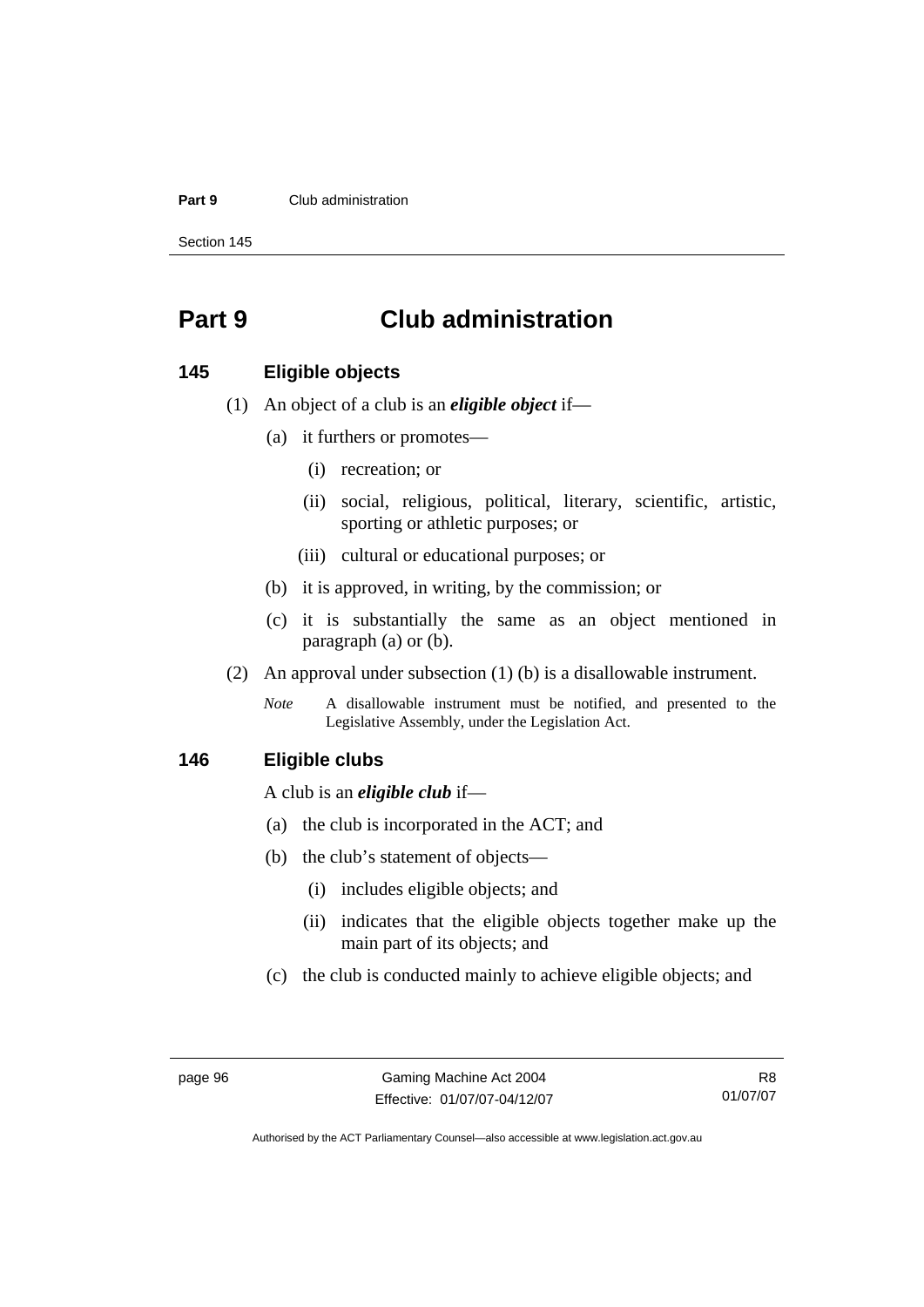- (d) the rules of the club—
	- (i) are in accordance with the regulations; and
	- (ii) are consistent with the licence conditions under part 3; and
	- (iii) do not prohibit the playing of games of chance for money on the club premises; and
- (e) the club has at least 300 voting members; and
- (f) the number of life members of the club is not more than 5% of the number of voting members of the club; and
- (g) the premises occupied by the club, and the facilities and property of the club, are kept and maintained for the benefit of members generally.

#### **147 Associated organisations**

- (1) The commission may, in writing, declare that an entity is an associated organisation for a club.
- (2) However, the commission may make a declaration for an entity only if satisfied that—
	- (a) it is associated with the club; and
	- (b) it is not carried on for profit or gain to its members or anyone else; and
	- (c) it is incorporated or a registered party; and
	- (d) its statement of objects—
		- (i) includes eligible objects; and
		- (ii) indicates that the eligible objects together make up the main part of its objects; and
	- (e) it is conducted mainly to achieve eligible objects; and

page 97

Authorised by the ACT Parliamentary Counsel—also accessible at www.legislation.act.gov.au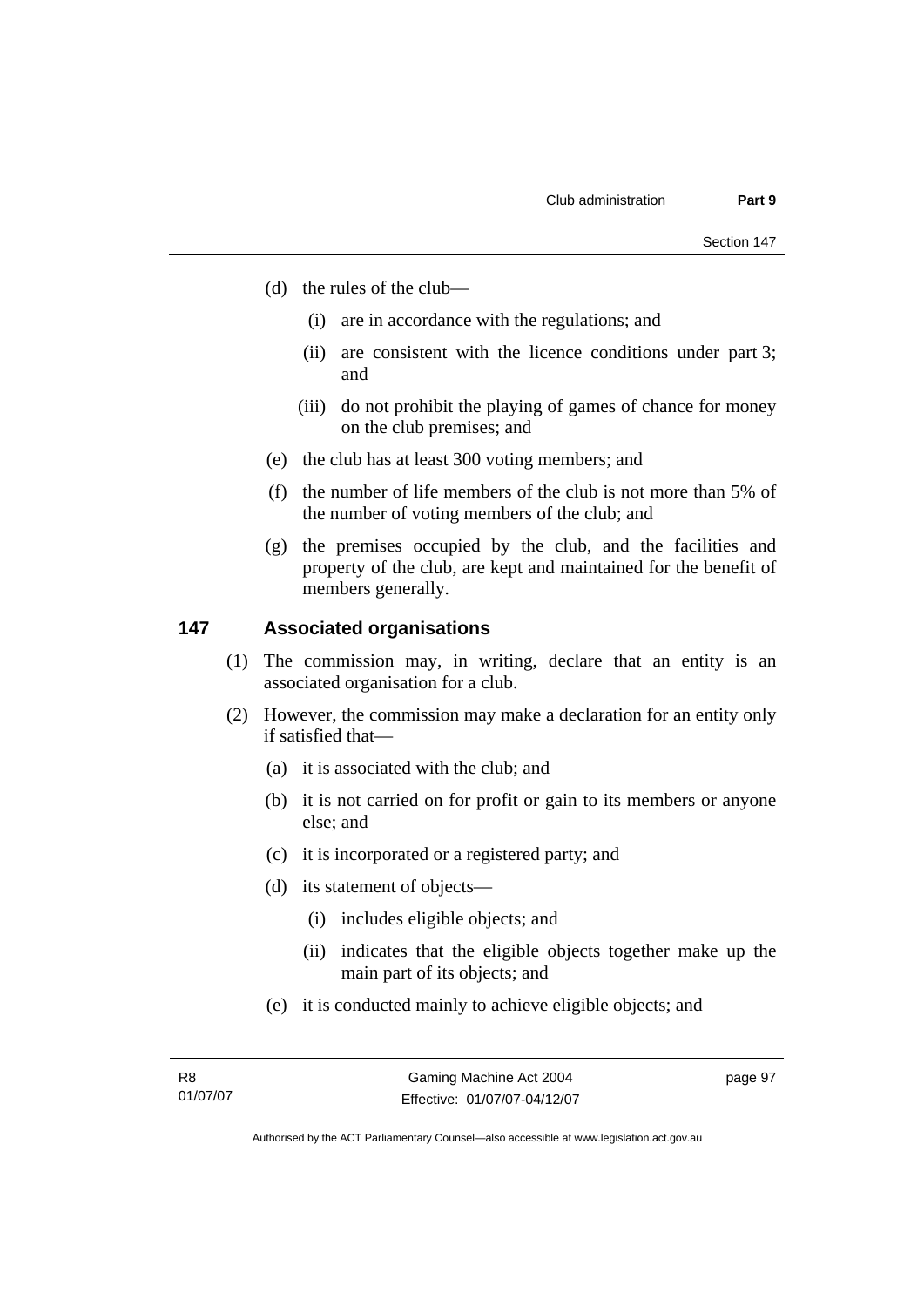#### **Part 9** Club administration

Section 148

- (f) approval of the entity as an associated organisation—
	- (i) would not cause the club to stop being conducted mainly to achieve eligible objects; and
	- (ii) would help the club to achieve its eligible objects.
- (3) In this section—
	- (a) a reference to the *statement of objects* of an entity incorporated under the Corporations Act is a reference to its memorandum; and
	- (b) a reference to an *eligible object* of an entity that is not a club is a reference to an object that would be an eligible object if the entity were a club.

#### **148 Keeping records relating to club elections**

- (1) This section applies if a club has an election of members to the club's management committee or board, or another position in the club.
- (2) The club commits an offence if the club does not, for the relevant period, keep records in relation to the election.

Maximum penalty: 20 penalty units.

(3) In this section:

*club* means a club in relation to whose premises a licence is in force.

*election* of someone to a position includes re-election of the person.

*relevant period* means 2 years after the day of the election.

#### **149 Power to require information about status of eligible clubs**

 (1) This section applies if the commission believes, on reasonable grounds, that a club—

R8 01/07/07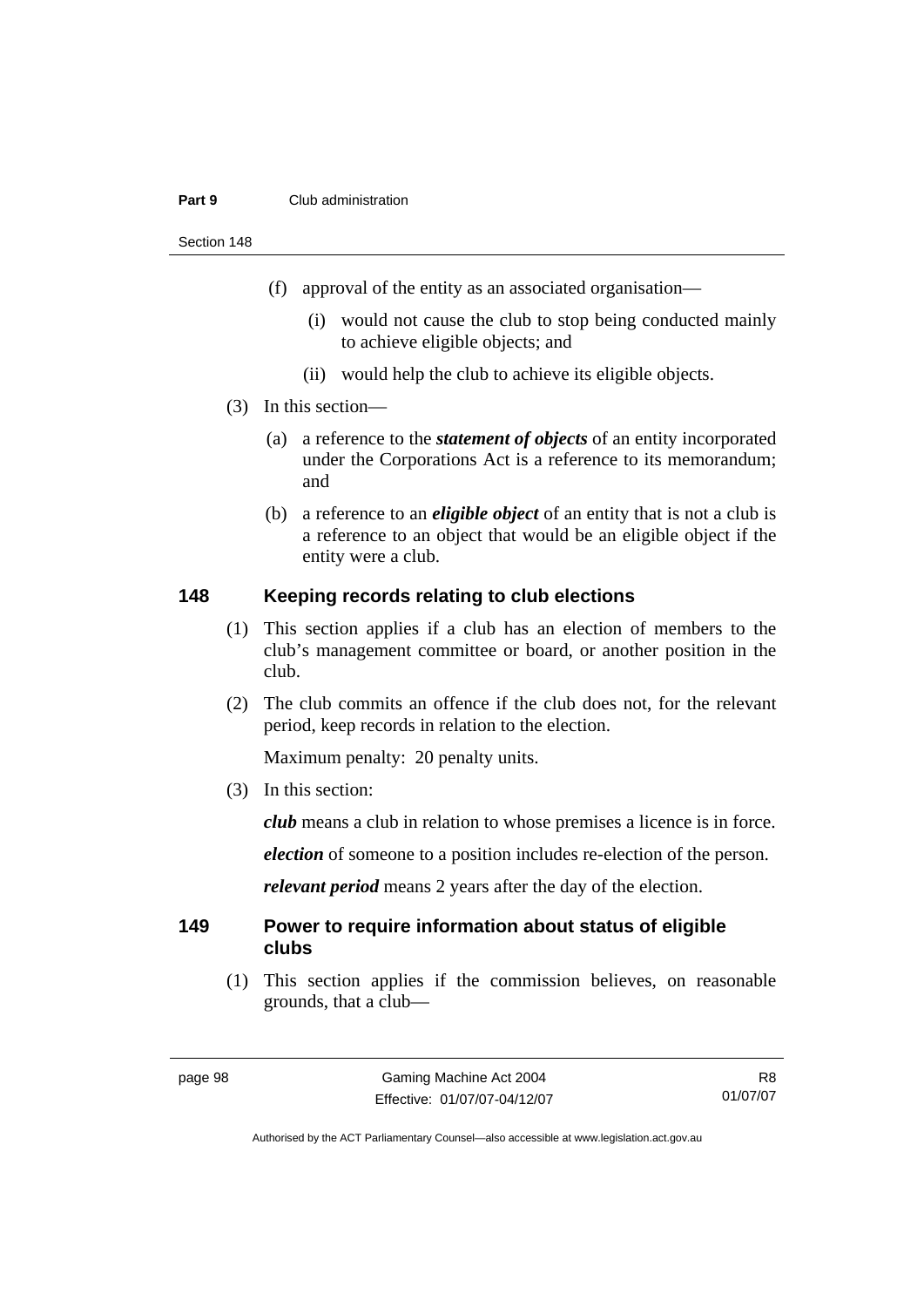- (a) is no longer an eligible club; or
- (b) may no longer be an eligible club.
- (2) The commission may, in writing, require the club to give the commission, within a stated period, information or documents relating to the club or an associated organisation for the club.
- (3) A club must comply with a requirement under subsection (2).
- (4) In this section:

*club* means a club in relation to whose premises a licence is in force.

### **150 Disclosure of gifts by executive officer**

A person commits an offence if—

- (a) the person is an executive officer of a club; and
- (b) the person receives a gift while exercising a function as executive officer; and
- (c) the person does not tell the management committee or the board about the gift.

Maximum penalty: 20 penalty units.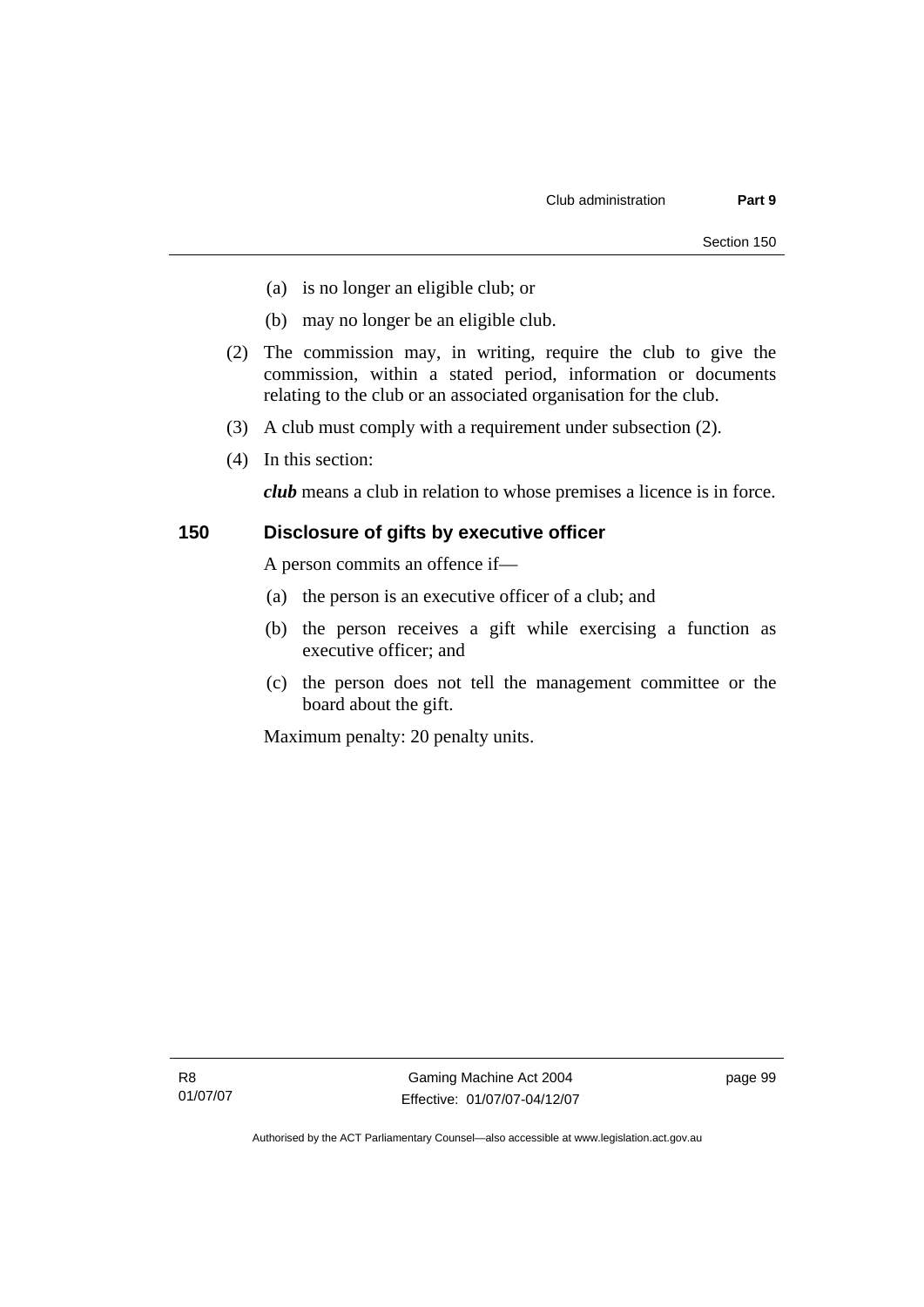#### **Part 10** Gaming areas

Section 151

# **Part 10 Gaming areas**

### **151 Warning notices**

- (1) The commission may, in writing, determine—
	- (a) the form and minimum dimensions of a notice (a *warning notice*); and
	- (b) the text of a warning notice.

#### **Examples of what may be included in warning notice**

- 1 risks associated with gambling
- 2 counselling or other support services available for addictive or excessive gambling
- 3 the provisions of this part about children
- *Note* An example is part of the Act, is not exhaustive and may extend, but does not limit, the meaning of the provision in which it appears (see Legislation Act, s 126 and s 132).
- (2) If the commission makes a determination under subsection (1), a licensee must ensure that a warning notice complying with the determination is displayed in a prominent position—
	- (a) on each gaming machine installed on the licensed premises; and
	- (b) at or near each entrance to each gaming area within the licensed premises.
- (3) A licensee commits an offence if the licensee contravenes a requirement of subsection (2).

Maximum penalty: 5 penalty units.

(4) An offence against subsection (3) is a strict liability offence.

R8 01/07/07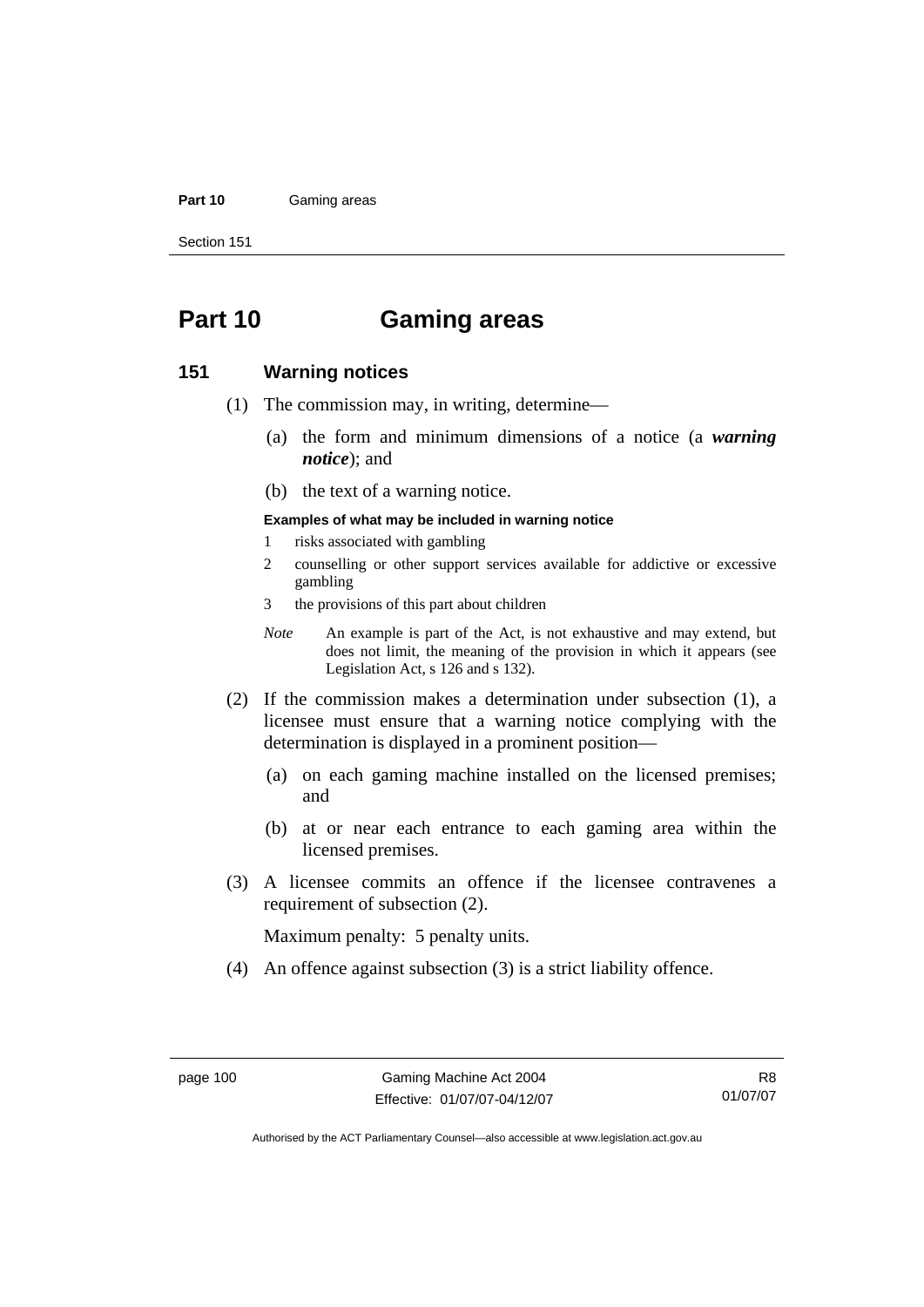- (5) A determination under subsection (1) is a disallowable instrument.
	- *Note* A disallowable instrument must be notified, and presented to the Legislative Assembly, under the Legislation Act.
- (6) Unless the determination is disallowed by the Legislative Assembly, the determination commences—
	- (a) 2 weeks after the last day when it could have been disallowed; or
	- (b) if the determination provides for a later commencement—on that later commencement.

### **152 External signs**

 (1) A licensee commits an offence if the licensee displays, or causes to be displayed, an external sign advertising gaming machines or promoting a gambling activity on the licensed premises.

Maximum penalty: 50 penalty units.

- (2) An offence against subsection (1) is a strict liability offence.
- (3) In this section:

*external sign*, for licensed premises, means a sign that can be seen from outside the licensed premises, but does not include an advertisement on television (other than closed-circuit television) or on the internet.

#### **Example**

a written, electronic or physical display, picture or symbol

*Note* An example is part of the Act, is not exhaustive and may extend, but does not limit, the meaning of the provision in which it appears (see Legislation Act, s 126 and s 132).

*gambling activity* means an activity that requires approval under a gaming law.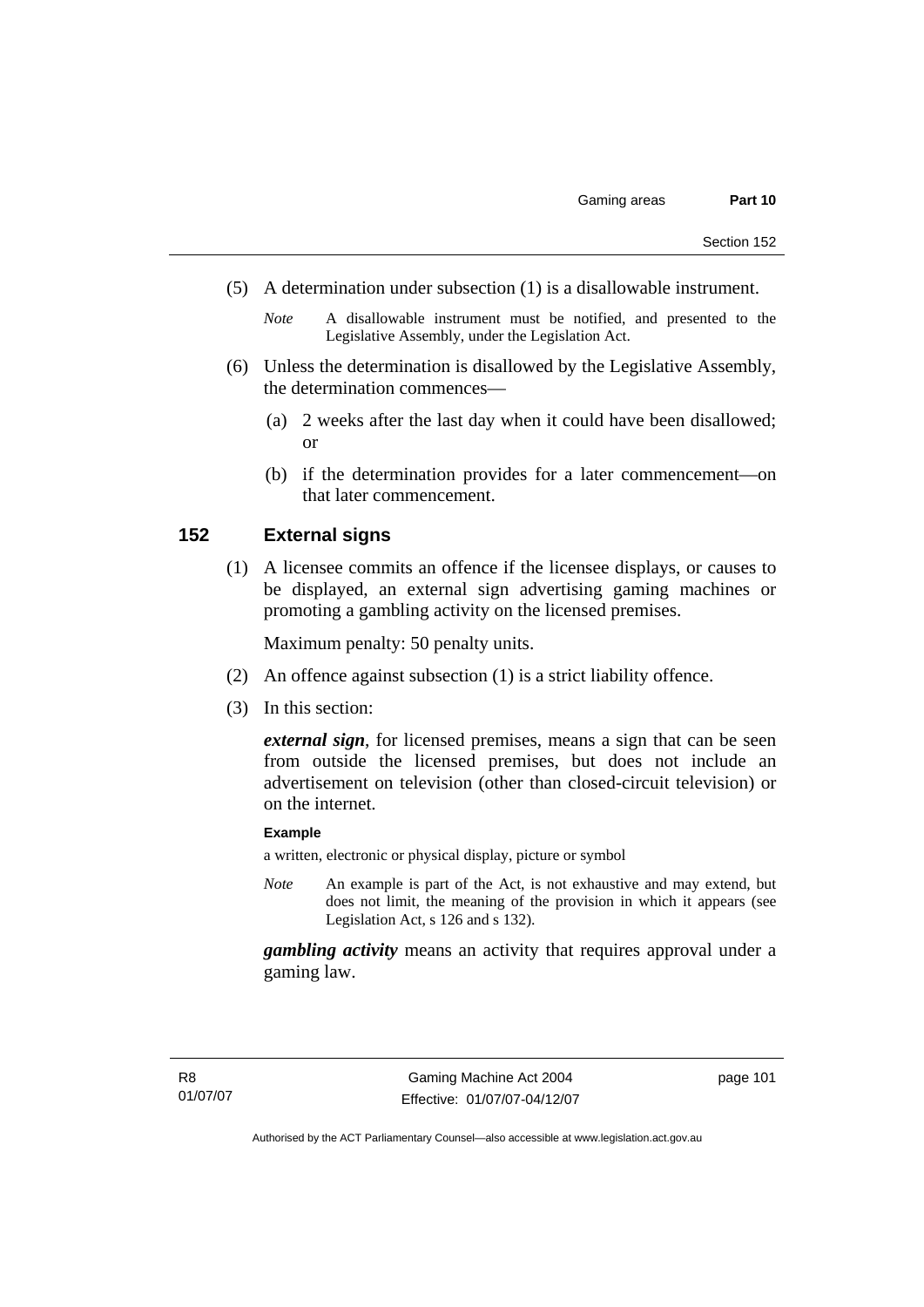#### **Part 10** Gaming areas

Section 153

### **153 Cash facilities**

 (1) A licensee commits an offence if the licensee provides, or allows the provision of, a cash facility in a gaming area within the licensed premises.

Maximum penalty: 50 penalty units, imprisonment for 6 months or both.

 (2) If the commission is satisfied that there is not adequate physical separation between a gaming area of licensed premises and a cash facility on the premises, the commission may give the licensee a written direction to separate the parts of the premises.

#### **Example**

by installing barriers

- *Note* An example is part of the Act, is not exhaustive and may extend, but does not limit, the meaning of the provision in which it appears (see Legislation Act, s 126 and s 132).
- (3) A licensee must comply with a direction under subsection (2).
- (4) In this section:

### *cash facility*—

- (a) means—
	- (i) an automatic teller machine; or
	- (ii) an EFTPOS facility; or
	- (iii) any other facility for gaining access to cash or credit; but
- (b) does not include a facility where cash is exchanged for other denominations of cash, tokens, tickets or cards for the purpose of playing machines.

### **154 Lending or extending credit**

- (1) A person commits an offence if—
	- (a) the person is a licensee or licensee's employee; and

R8 01/07/07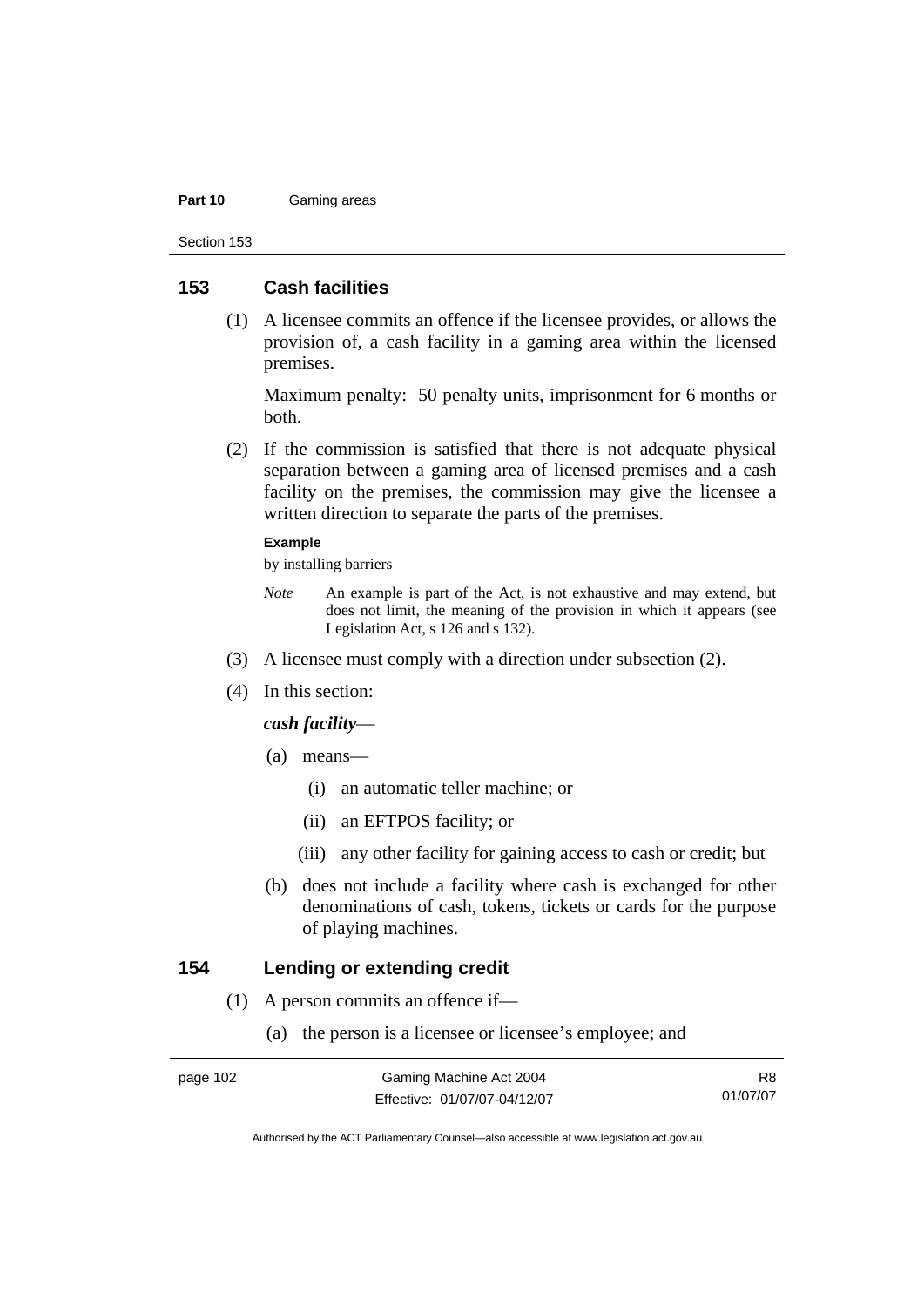- (b) the person—
	- (i) lends or offers to lend money to a person who is in, or appears to be about to enter, the licensed premises or part of them; or
	- (ii) extends or offers to extend credit to a person to allow the person to play a gaming machine on the licensed premises.

Maximum penalty: 50 penalty units, imprisonment for 6 months or both.

(2) In this section:

*credit* includes accepting postdated cheques, blank cheques and credit and debit cards.

### **155 Children must not enter gaming area**

 (1) A licensee commits an offence if the licensee allows a child to enter or remain in a gaming area.

Maximum penalty: 50 penalty units.

 (2) An employee of a licensee commits an offence if the employee allows a child to enter or remain in a gaming area.

Maximum penalty: 50 penalty units.

(3) An offence against this section is a strict liability offence.

### **156 Children must not play gaming machines**

 (1) A licensee commits an offence if the licensee allows a child to play a gaming machine.

Maximum penalty: 50 penalty units.

(2) An offence against this section is a strict liability offence.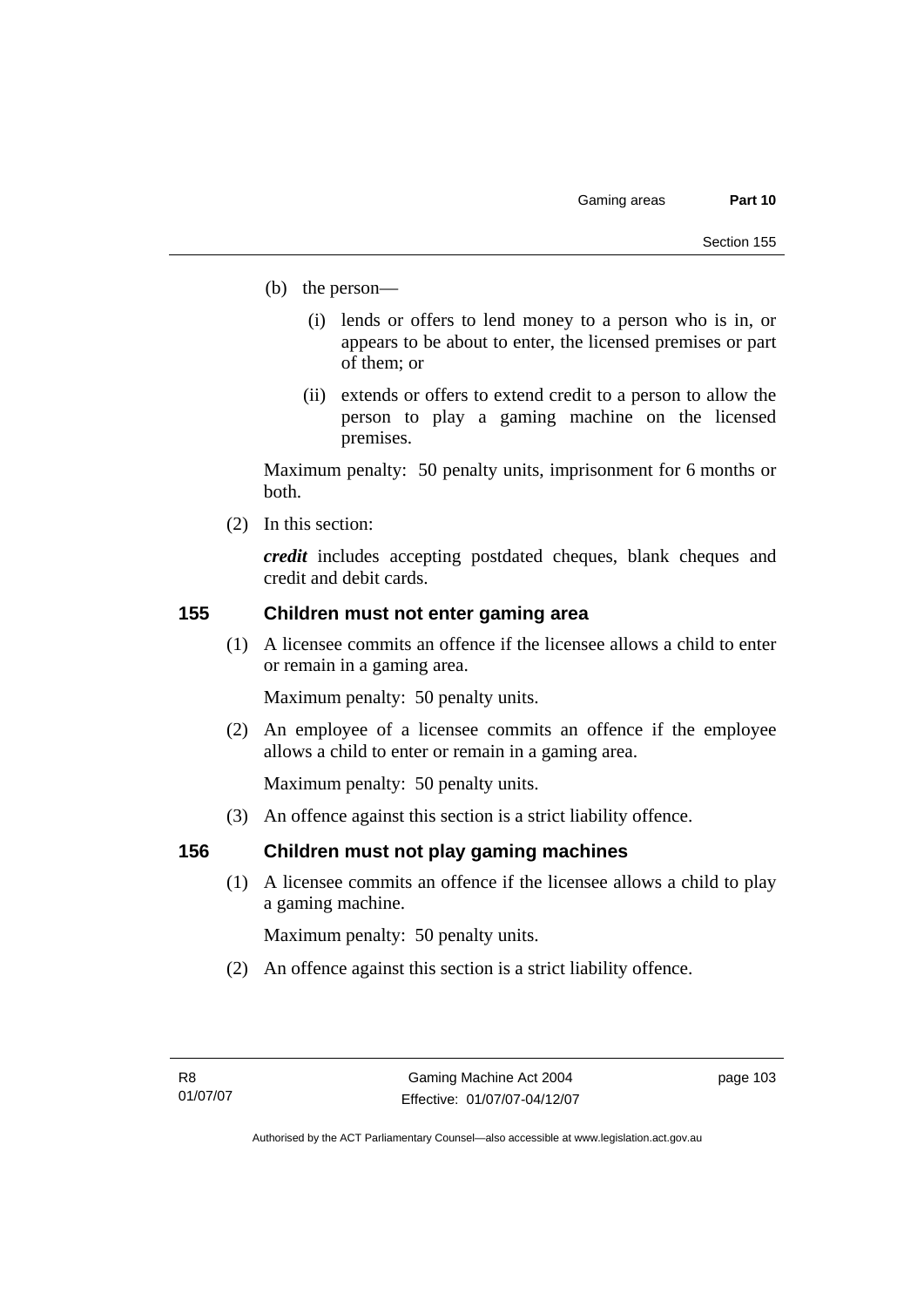#### Part 10 **Gaming areas**

Section 157

### **157 Using false identification**

- (1) A person commits an offence if the person uses someone else's identification or a form of identification that is forged—
	- (a) to obtain entry to or remain in a gaming area on licensed premises; or
	- (b) to play a gaming machine.

Maximum penalty: 10 penalty units.

(2) An offence against this section is a strict liability offence.

page 104 Gaming Machine Act 2004 Effective: 01/07/07-04/12/07

R8 01/07/07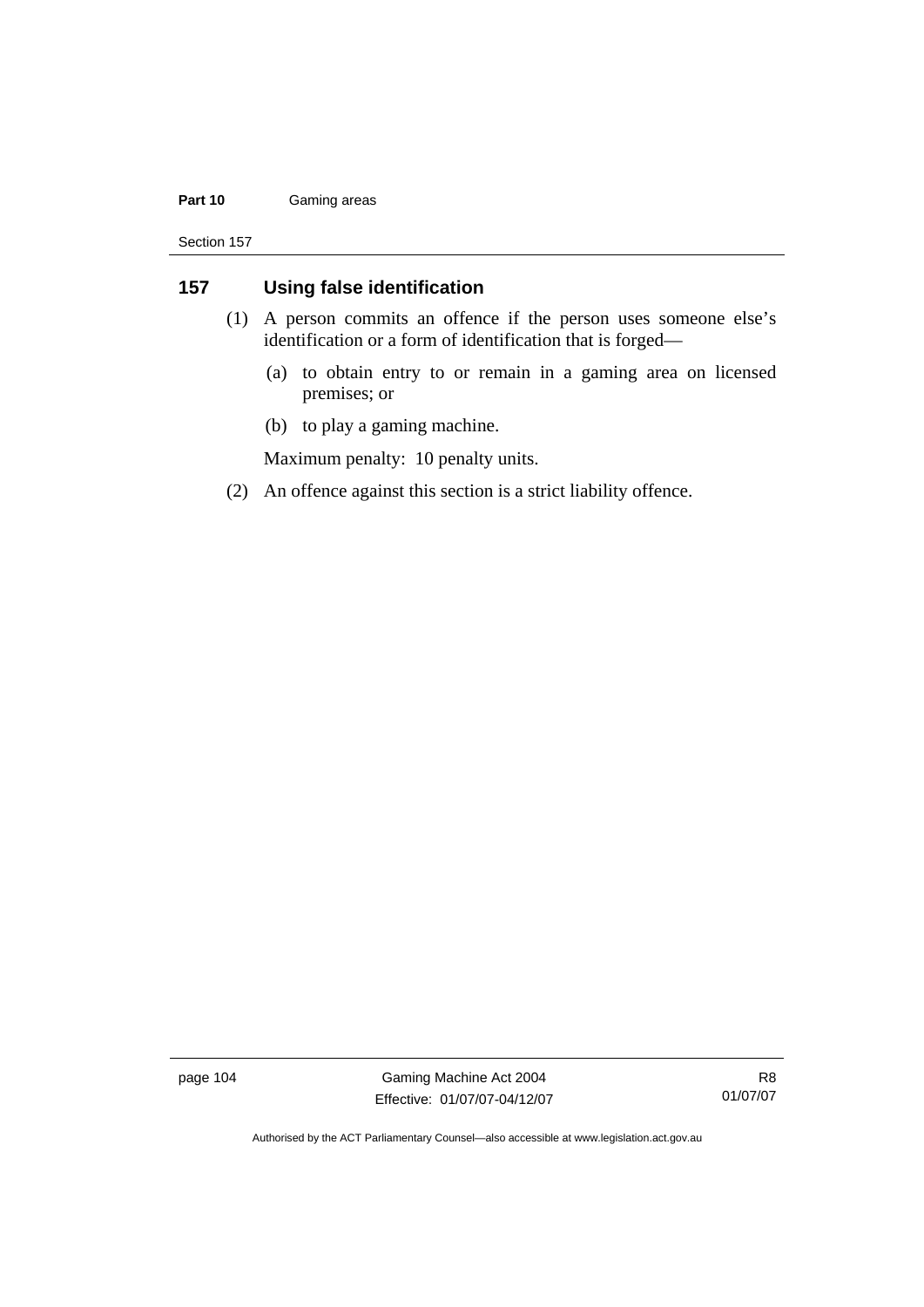# **Part 11 Finance**

## **Division 11.1 General**

## **158 Audit of records**

- (1) A licensee must, as soon as practicable (but no later than 6 months) after the end of each financial year ensure that—
	- (a) the accounts relating to the operation of gaming machines on the licensed premises during the year are audited by a qualified accountant; and
	- (b) an income and expenditure statement is prepared for the year relating to—
		- (i) the operation of gaming machines on the licensed premises; and
		- (ii) if the licensee is a club—the club's financial operations.
- (2) A licensee must, as soon as practicable (but no later than 1 month) after the preparation of an income and expenditure statement under subsection (1), give the commission a copy of the statement certified as correct by the person who prepared it, together with a report stating, as at the end of the period to which the statement relates—
	- (a) the class, number and kind of gaming machines installed on the licensed premises; and
	- (b) if the licensee is a club—the number of club members; and
	- (c) any other details the commission requires in writing.

## **159 Gaming machine tax**

 (1) Gaming machine tax is payable on the gross revenue in relation to the operation of gaming machines each month, whether or not the operation is lawful.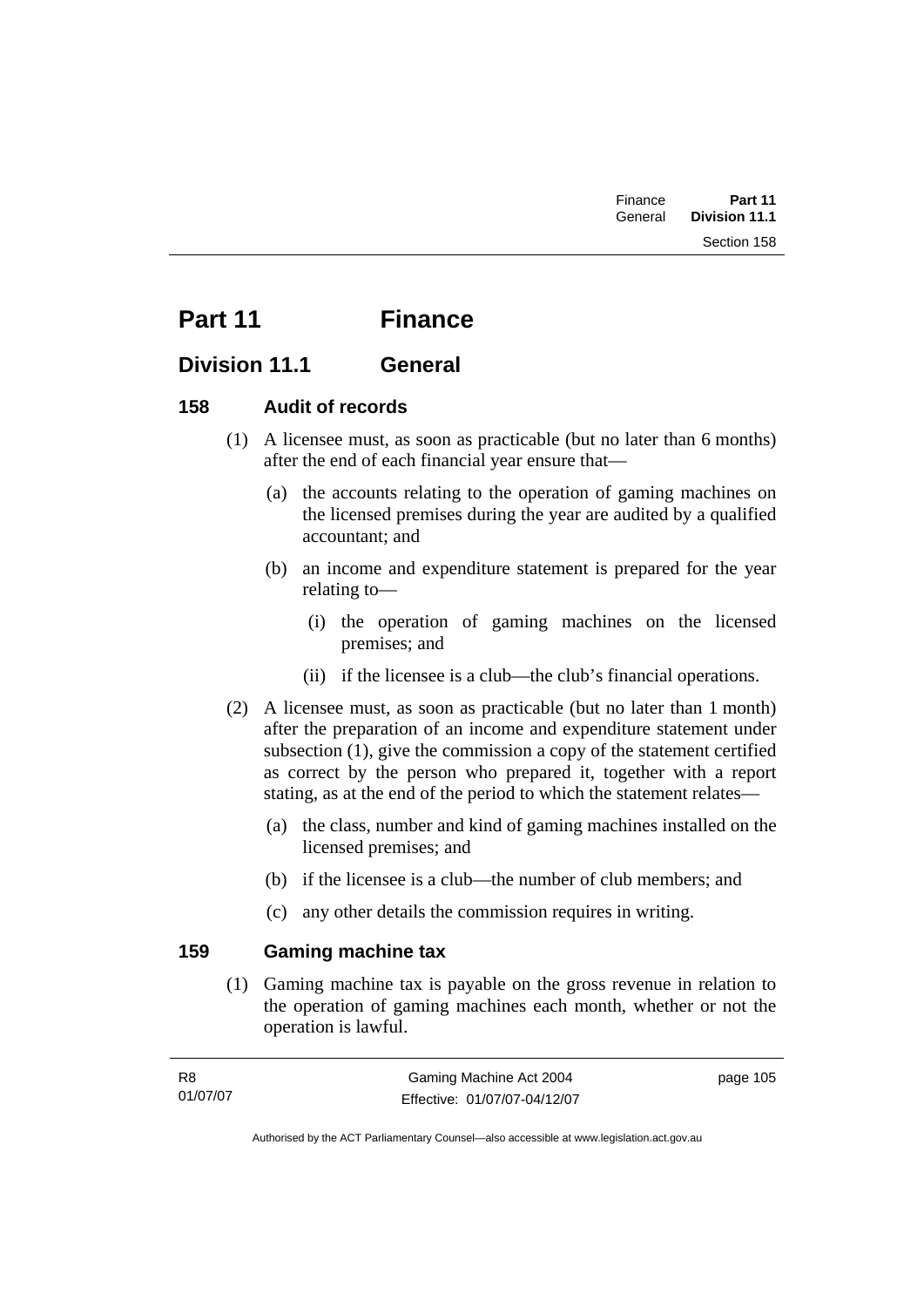- (2) The rate at which gaming machine tax is payable in relation to a month is the prescribed percentage for the month.
- (3) In this section:

*prescribed percentage*, for a month, means—

- (a) in relation to a licensee that is a club—
	- (i) for the part of the gross revenue of the club for the month that is less than \$15 000—nil; and
	- (ii) for the part of the gross revenue of the club for the month that is \$15 000 or more but less than \$25 000—15%; and
	- (iii) for the part of the gross revenue of the club for the month that is \$25 000 or more but less than \$50 000—17%; and
	- (iv) for the part of the gross revenue of the club for the month that is \$50 000 or more—21%; or
- (b) in relation to a licensee that is a not a club—25.9%; or
- (c) in any other case—100%.

### **161 Payment of gaming machine tax**

- (1) Gaming machine tax in relation to the operation of a gaming machine must be paid by—
	- (a) in relation to a machine operated lawfully—the licensee; or
	- (b) in relation to a machine operated unlawfully—
		- (i) the person receiving the gross revenue; or
		- (ii) the occupier of the premises where the machine is operated.
- (2) If subsection (1) (b) applies, the person receiving the gross revenue from the operation of the relevant gaming machine and the occupier of the premises where the machine is operated are jointly and severally liable to pay tax under subsection (1).

| page 106 |  |
|----------|--|
|----------|--|

R8 01/07/07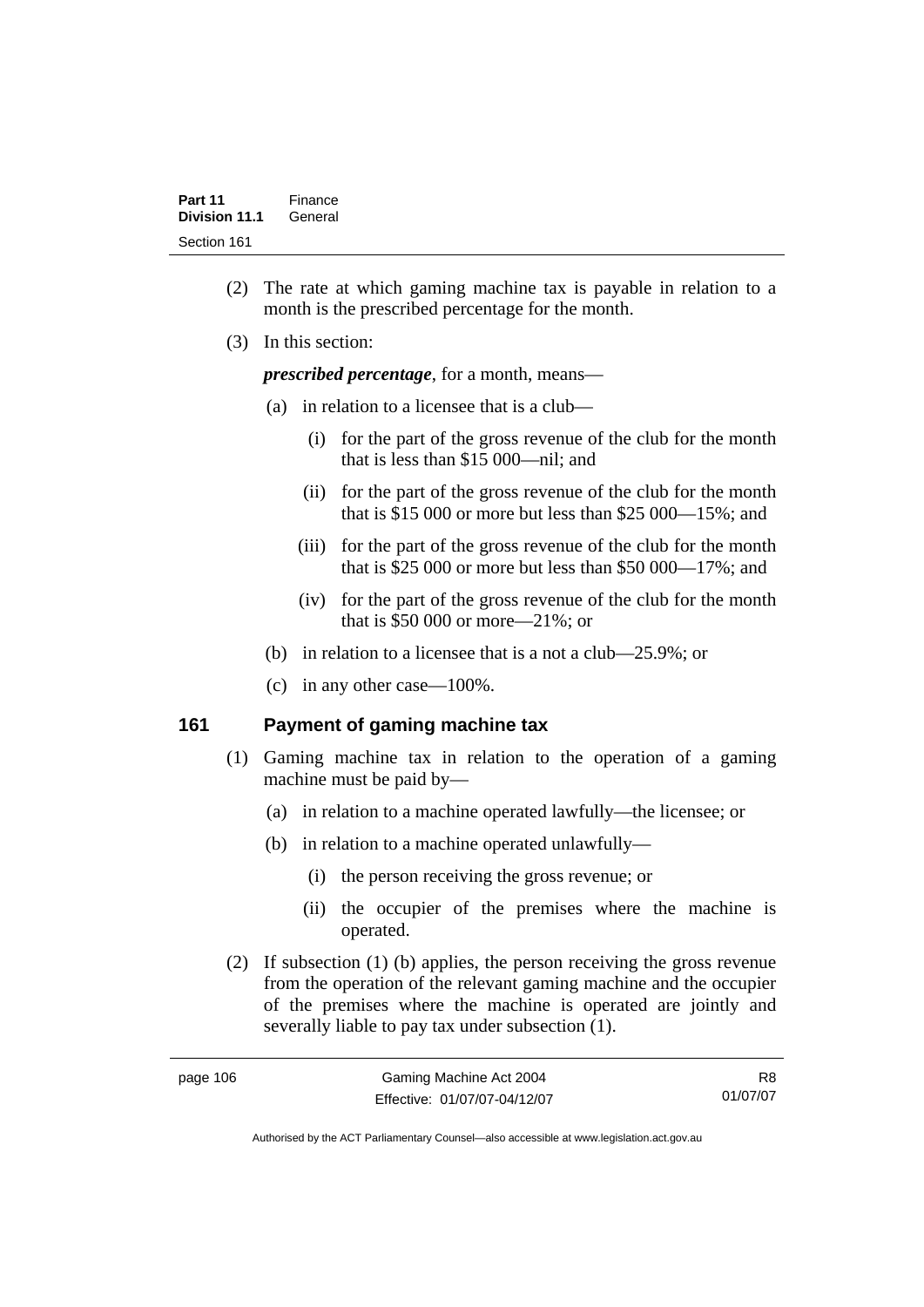| Finance | Part 11              |  |
|---------|----------------------|--|
| General | <b>Division 11.1</b> |  |
|         | Section 162          |  |

 (3) Gaming machine tax in relation to the operation of a gaming machine during a month is payable on the 7th day after the end of the month.

### **162 Gaming machine tax returns**

- (1) Within 1 week after the end of a month, a licensee must give the commission a return relating to the gross revenue in relation to the operation of gaming machines during that month under the licence.
- (2) A return must be in writing.
	- *Note* If a form is approved under the Control Act, s 53D for a return, the form must be used.
- (3) To remove any doubt, the return may be given by emailing it to the commission.

### **163 Payment of gaming machine tax following transfer**

- (1) If a licence is transferred, the person (the *transferor*) from whom the licence is transferred must pay the commission the prescribed amount within 1 week after the date of transfer.
- (2) In this section:

*licensed period* means the period beginning on the 1st day of the month when the transfer happens and ending on the date of transfer.

*prescribed amount* means the amount of gaming machine tax that would be payable in relation to the licensed period if the transferor did not transfer the licence.

R8 01/07/07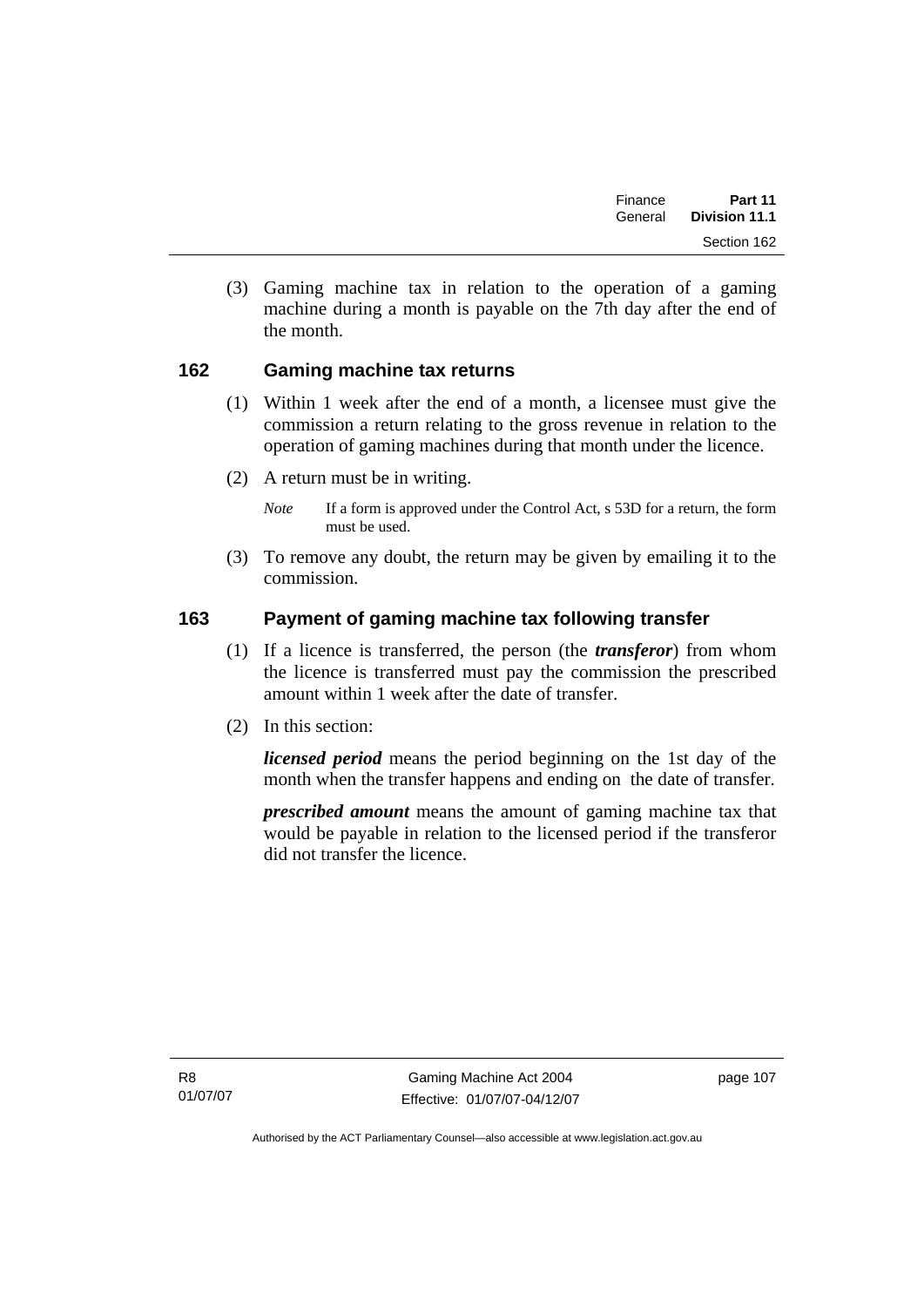#### **Part 12 Community contributions**

Section 164

# **Part 12 Community contributions**

### **164 Approval of community contributions**

- (1) The commission may approve contributions made by a licensee to a stated entity for a stated purpose as community contributions if satisfied the contributions will have the effect of—
	- (a) contributing to or supporting the development of the community; or
	- (b) raising the standard of living of the community or part of the community.

#### **Examples of areas of contributions**

- 1 charitable and social welfare
- 2 sport and recreation
- 3 non-profit activities
- 4 community infrastructure
- *Note* An example is part of the Act, is not exhaustive and may extend, but does not limit, the meaning of the provision in which it appears (see Legislation Act, s 126 and s 132).
- (2) The regulations may make provision in relation to contributions, including—
	- (a) guidelines for approving contributions as community contributions; and
	- (b) how contributions may be claimed.

#### **Example**

A capital payment may be claimed proportionately over a number of years.

(3) In this section:

*community* includes a community outside the ACT.

*contribution*, by a licensee—

page 108 Gaming Machine Act 2004 Effective: 01/07/07-04/12/07

R8 01/07/07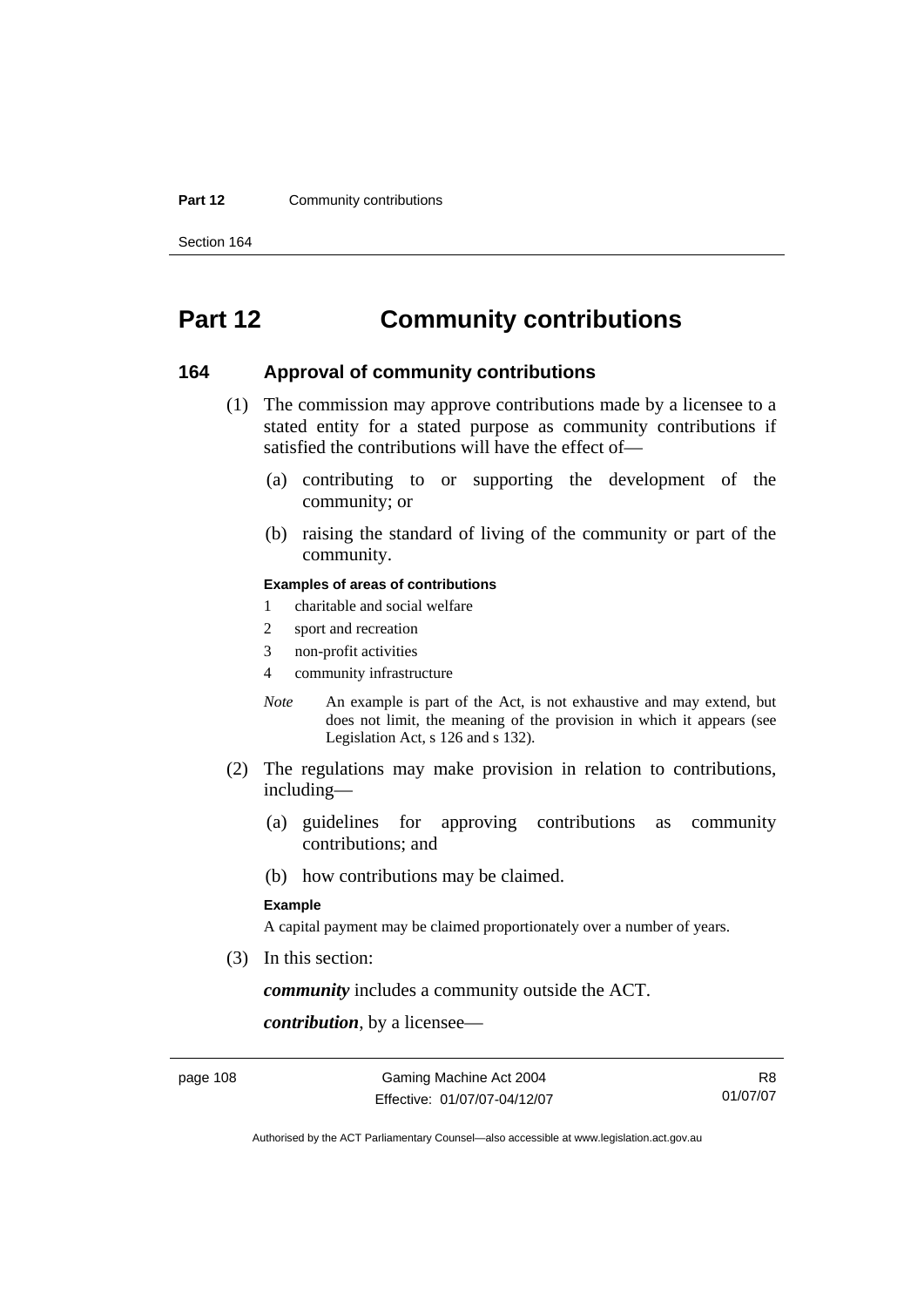- (a) includes the value of a contribution made in kind by the licensee; but
- (b) does not include the following:
	- (i) expenditure on commercial activities, or, if the licensee is a club, on the social or entertainment activities of the club for its members;
	- (ii) expenditure intended to promote the licensee's activities;
	- (iii) expenditure in relation to gambling (for example, the purchase of gaming machines);
	- (iv) capital payments for assets owned, controlled or being acquired by the licensee or an associated entity that are not available to be used by the public;
	- (v) capital payments or other expenditure on assets owned, controlled or being acquired by the licensee, if the assets are not in the ACT;
	- (vi) notional provisions (for example, long service and annual leave), other than depreciation;
	- (vii) depreciation in relation to a capital payment mentioned in paragraph (iv) or (v);
	- (viii) depreciation in relation to a capital payment that is an approved contribution;
	- (ix) a capital payment if depreciation in relation to the payment is an approved contribution;
	- (x) a contribution made out of donations collected by the licensee, or out of the proceeds of any special fundraising activity conducted by the licensee;
	- (xi) a contribution to a business association, registered party, associated entity or trade union;

Authorised by the ACT Parliamentary Counsel—also accessible at www.legislation.act.gov.au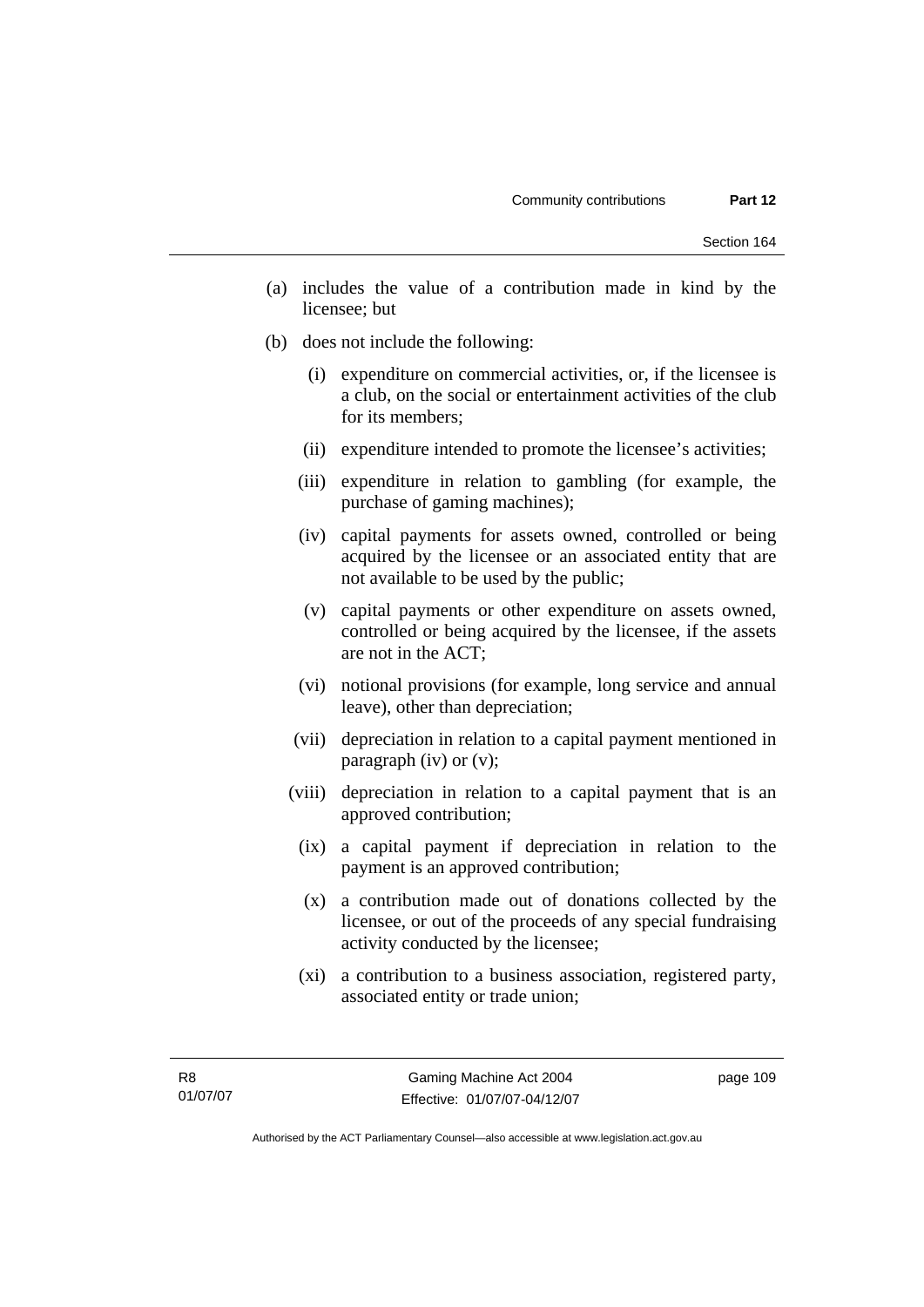#### **Part 12 Community contributions**

Section 165

- (xii) if a contribution is made on a condition—the value to the licensee of that condition being fulfilled;
- (xiii) if an asset is otherwise a contribution—the value of any income earned from the asset (for example, entry or hiring fees);
- (xiv) a contribution made to another licensee under a reciprocal arrangement or agreement;
- (xv) the cost of borrowing funds to acquire an asset.

### **165 Records of contributions**

- (1) A licensee must record each community contribution made by the licensee, stating—
	- (a) the entity to which, and the purpose for which, each contribution was made; and
	- (b) the amount or value of the contribution and the date when, or period over which, it was made.

Maximum penalty: 20 penalty units.

- (2) To remove any doubt, a record must relate to single licensed premises.
- (3) An offence against this section is a strict liability offence.

### **166 Report about records and finances**

 (1) Within 1 month after the end of a financial year, a licensee must give the commission a copy of the records kept under section 165 that relate to the financial year, together with a financial report for the financial year.

Maximum penalty: 20 penalty units.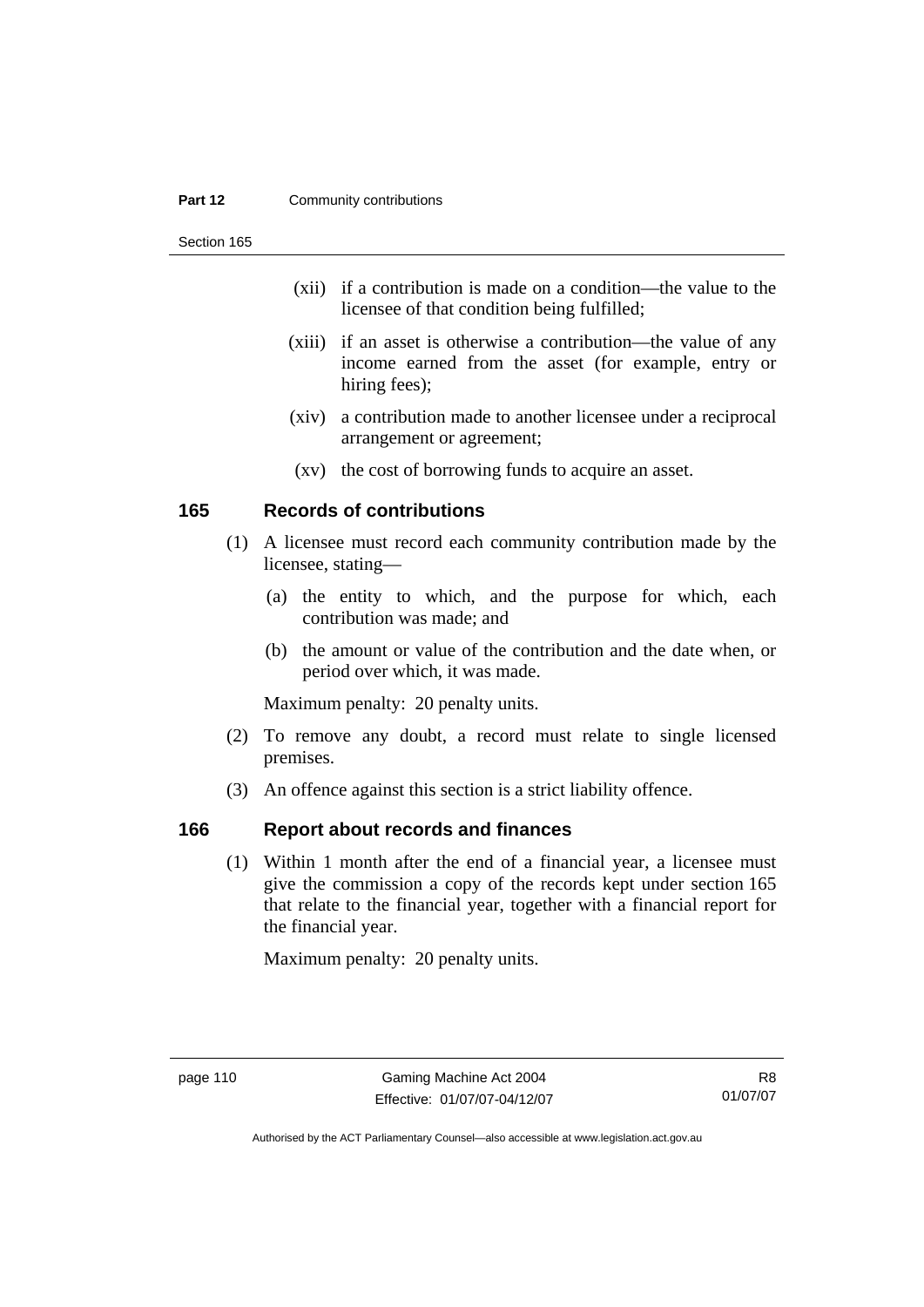(2) In this section:

*financial report* means a report about the following:

- (a) the gross revenue of the licensee;
- (b) if the licensee is a club—the net revenue of the licensee;
- (c) the total value of community contributions;
- (d) the total value of contributions to registered parties and associated entities.
- *Note* If a form is approved under the Control Act, s 53D for a financial report, the form must be used.

### **167 Commission must report to Minister**

Within 4 months after the end of the financial year, the commission must give the Minister a report—

- (a) summarising the extent of compliance by licensees with section 165 and section 166 for the financial year; and
- (b) analysing the extent to which revenue received by licensees was being used to make community contributions during the financial year.

### **168 Minister must present commission's report**

The Minister must present a report given to the Minister under section 167 to the Legislative Assembly within 6 sitting days after the day the Minister receives the report.

### **169 Required community contributions**

 (1) For a licensee that is a club, the *required community contribution* for a financial year is the required percentage of the club's net revenue for the financial year.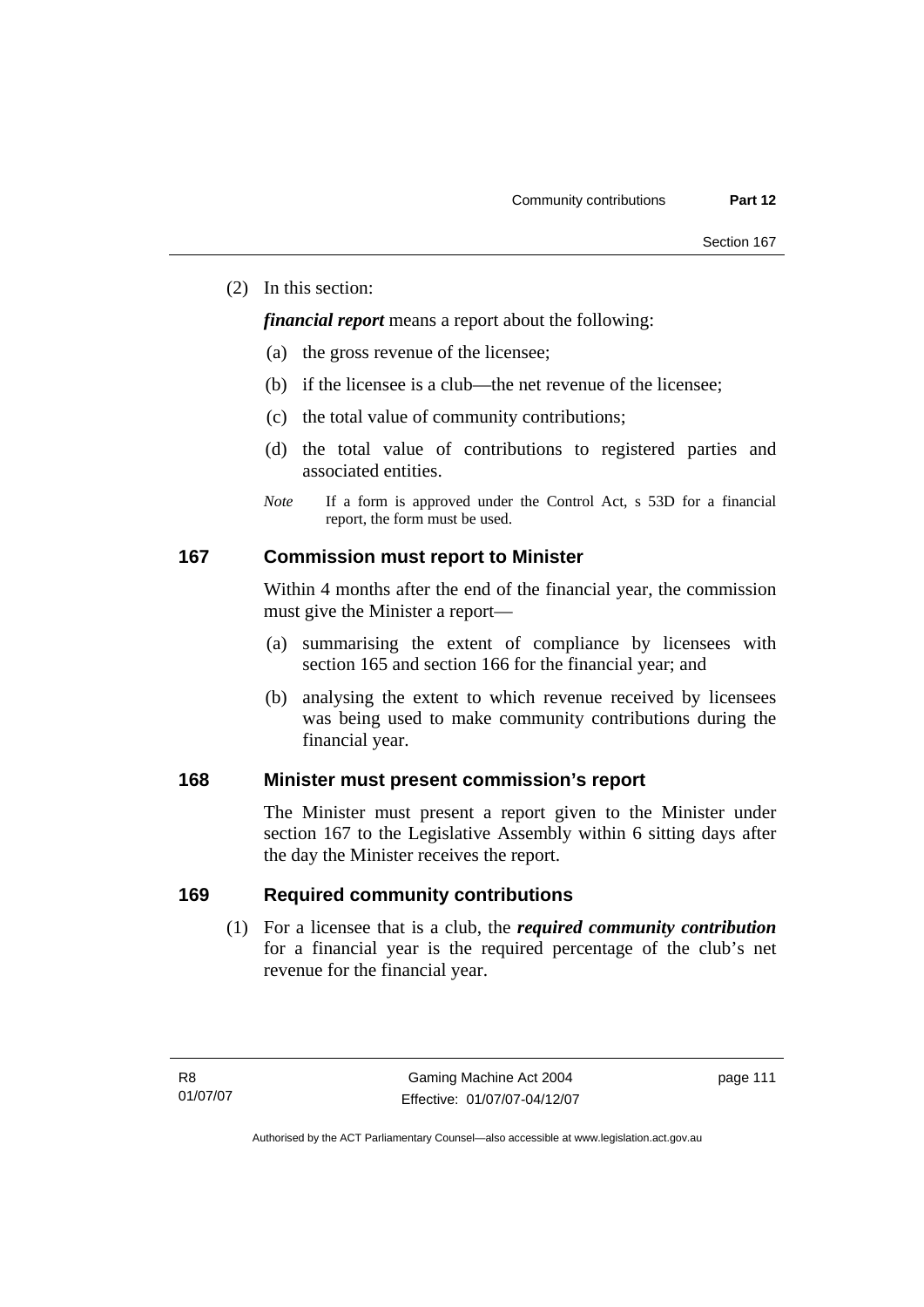Section 170

(2) In subsection (1):

*required percentage*, for a club, means—

- (a) 7%; or
- (b) if the Minister determines a different percentage under subsection (3) for the club—that percentage.
- (3) The Minister may, in writing, determine a lower required percentage for a club if satisfied, on application by the club, that—
	- (a) the gross revenue of the club for a financial year is, or is likely to be, less than \$200 000; and
	- (b) if the required percentage for the club were 7%, the application of subsection (1) to the club would so seriously affect the club's viability that it would not be just and equitable in the circumstances for that subsection to apply to the club.
- (4) A determination under subsection (3) is a disallowable instrument.
	- *Note* A disallowable instrument must be notified, and presented to the Legislative Assembly, under the Legislation Act.

### **170 Corporations with several licences**

- (1) This section applies to a club that is a licensee if a corporation owns the club and at least 1 other club that is a licensee.
- (2) In working out the community contributions for the club, common expenditure on behalf of the different clubs must be allocated between the clubs in proportion to the number of gaming machines operated by each club.

### **171 Women's sport community contributions**

 (1) For every \$3 of women's sport community contributions that a licensee contributes to an entity under section 164 (1), the licensee's required community contributions must be worked out as if the licensee had contributed \$4.

R8 01/07/07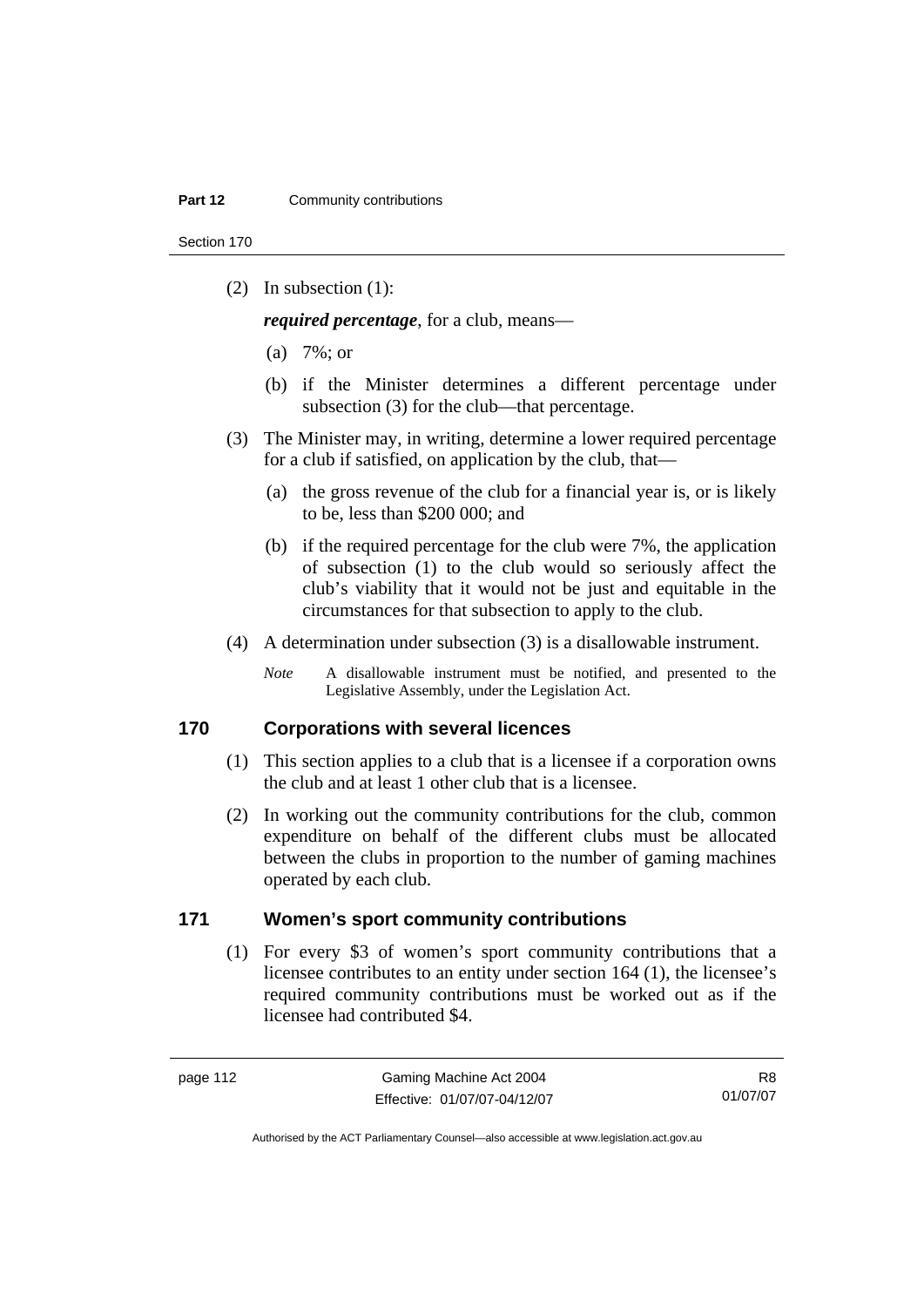(2) In this section:

*women's sport community contributions* means community contributions that the commission is satisfied will benefit or enhance women's sport conducted in the ACT, or with participants mainly based in the ACT.

### **172 Community contribution shortfall tax**

- (1) Tax (the *community contribution shortfall tax*) is imposed on a community contribution shortfall of a licensee that is a club at the rate of 100%.
- (2) The licensee must pay the community contribution shortfall tax.
- (3) Community contribution shortfall tax is payable 30 days after the day the licensee receives an assessment under the Control Act, part 6.
- (4) If an amount of community contribution shortfall tax is paid, the commission must transfer the amount to the grants program fund or, if another fund is prescribed under the regulations, that fund.
- (5) In this section:

*community contribution shortfall*, for a licensee that is a club in relation to a financial year, means the amount (if any) by which the club's community contributions fall short of its required community contribution.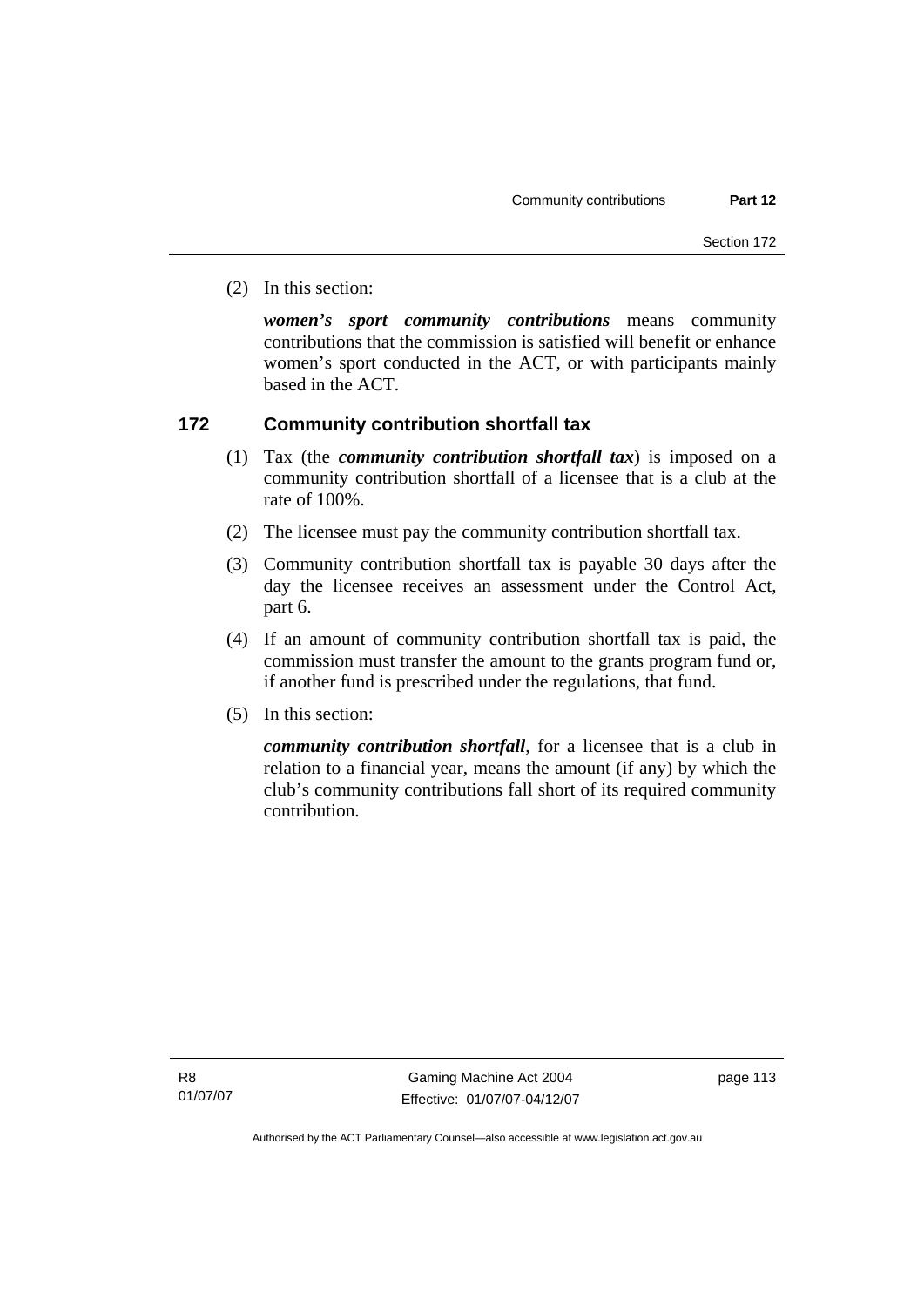#### **Part 13** Miscellaneous

Section 173

# **Part 13 Miscellaneous**

### **173 Review of decisions**

- (1) Application may be made to the AAT for review of a reviewable decision.
- (2) If the commission makes a reviewable decision, the commission must give a written notice of the decision to each person affected by the decision.
- (3) The notice must be in accordance with the requirements of the code of practice in force under the *Administrative Appeals Tribunal Act 1989*, section 25B (1).
- (4) In this section:

*reviewable decision* means a decision by the commission mentioned in schedule 1.

### **174 Acts and omissions of representatives**

(1) In this section:

*person* means an individual.

*Note* See the Criminal Code, pt 2.5 for provisions about corporate criminal responsibility.

*representative*, of a person, means an employee or agent of the person.

*state of mind*, of a person, includes—

- (a) the person's knowledge, intention, opinion, belief or purpose; and
- (b) the person's reasons for the intention, opinion, belief or purpose.

R8 01/07/07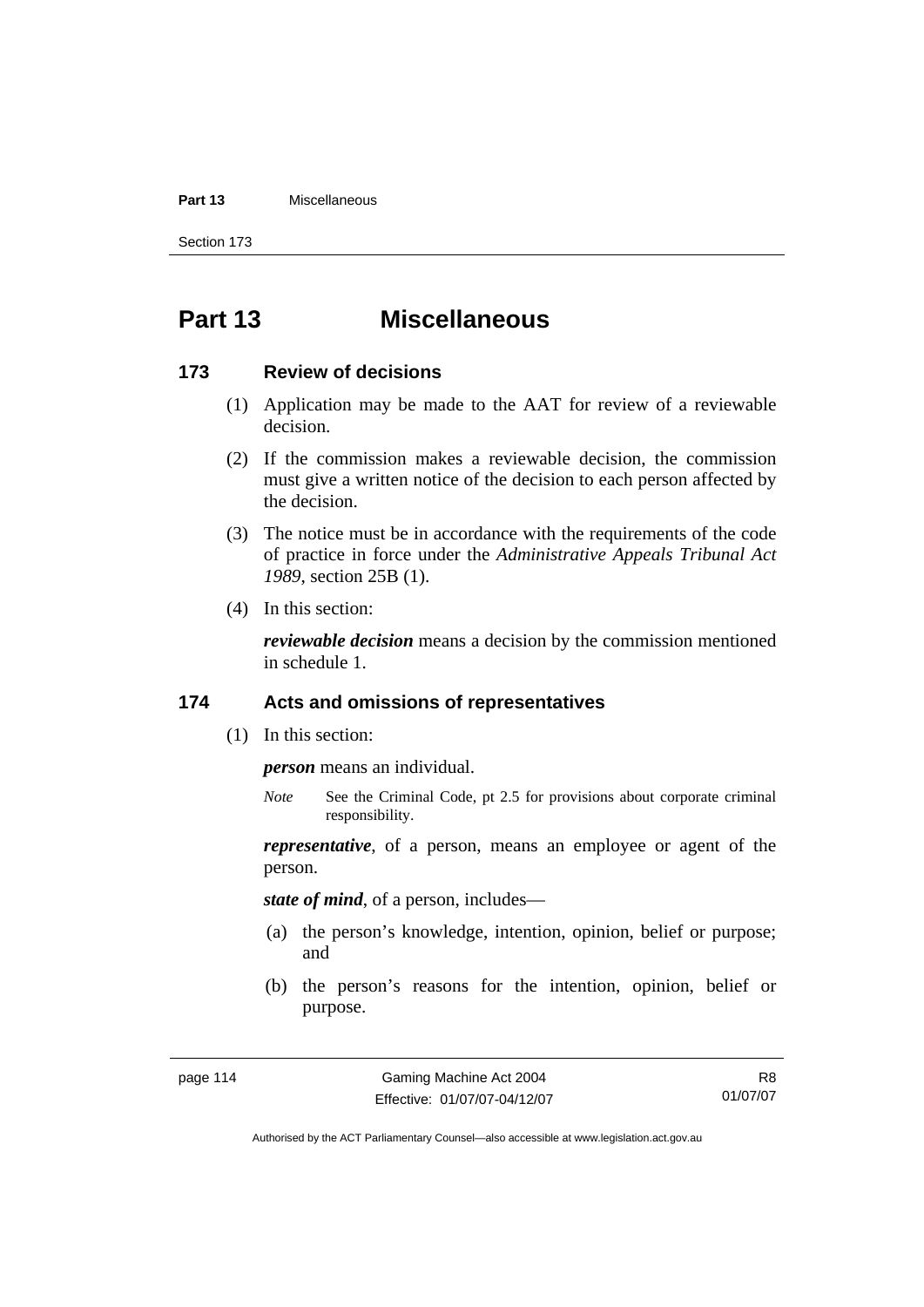- (2) This section applies to a prosecution for any offence against this Act.
- (3) If it is relevant to prove a person's state of mind about an act or omission, it is enough to show—
	- (a) the act was done or omission made by a representative of the person within the scope of the representative's actual or apparent authority; and
	- (b) the representative had the state of mind.
- (4) An act done or omitted to be done on behalf of a person by a representative of the person within the scope of the representative's actual or apparent authority is also taken to have been done or omitted to be done by the person.
- (5) However, subsection (4) does not apply if the person establishes that reasonable precautions were taken and appropriate diligence was exercised to avoid the act or omission.
- (6) A person who is convicted of an offence cannot be punished by imprisonment for the offence if the person would not have been convicted of the offence without subsection (3) or (4).

### **175 Canberra Airport**

- (1) A licence must not be issued in relation to premises at Canberra Airport.
- (2) An approval must not be given under section 100 for the acquisition of a gaming machine to be operated at Canberra Airport.
- (3) In this section:

*Canberra Airport* means block 3, sections 17 and 28, division of Pialligo in the district of Majura, and blocks 587, 594, 595, 614 and 660 in that district.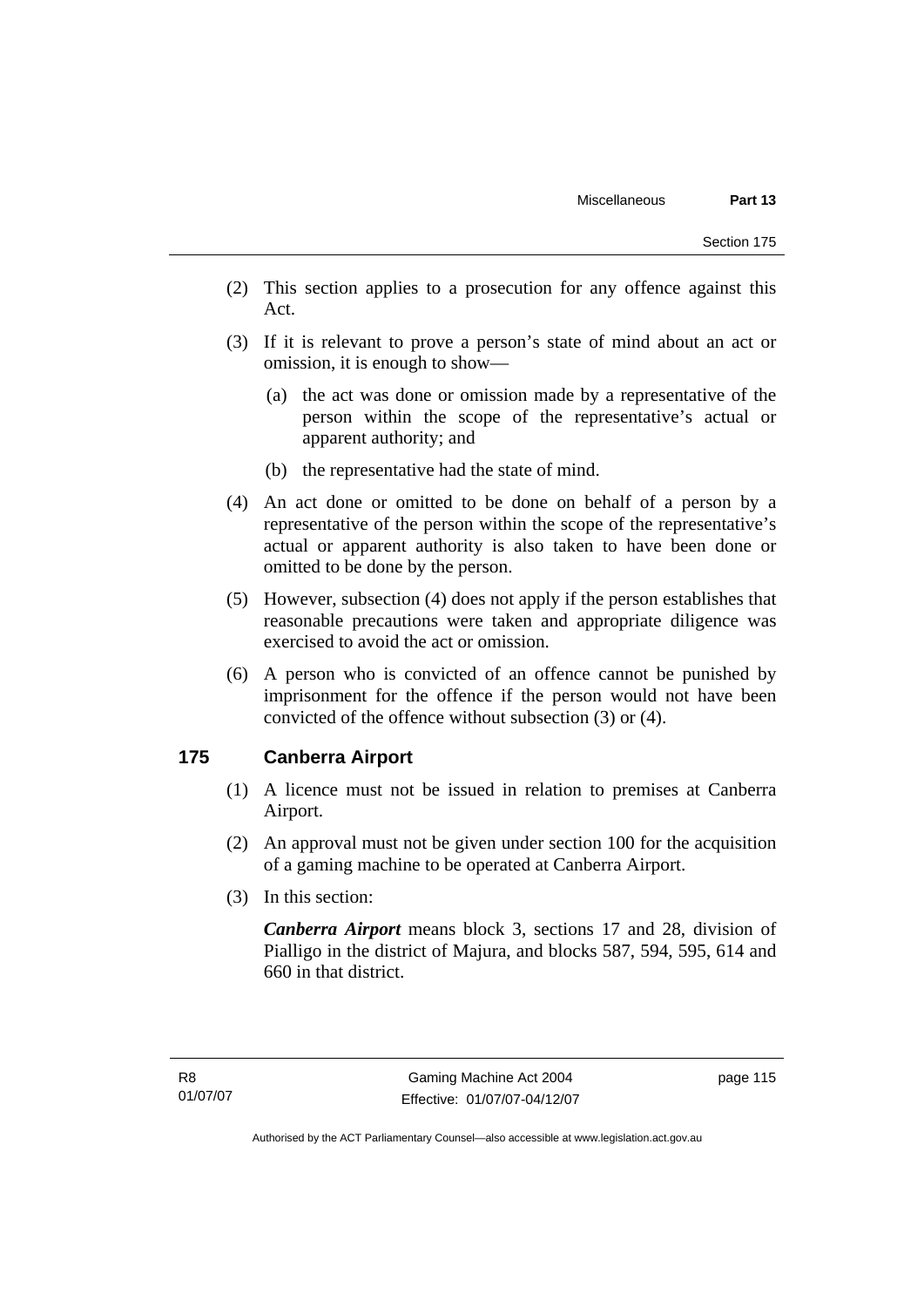#### **Part 13** Miscellaneous

Section 176

### **176 Evidentiary certificates**

In a prosecution for an offence against this Act, a certificate issued by the commission stating that the person named in the certificate was or was not the holder of a licence on the date, or during the period, stated in the certificate is evidence of the matters so stated.

### **177 Determination of fees**

- (1) The Minister may, in writing, determine fees for this Act.
	- *Note* The Legislation Act contains provisions about the making of determinations and regulations relating to fees (see pt 6.3).
- (2) A determination is a disallowable instrument.
	- *Note* A disallowable instrument must be notified, and presented to the Legislative Assembly, under the Legislation Act.

### **178 Regulation-making power**

- (1) The Executive may make regulations for this Act.
	- *Note* Regulations must be notified, and presented to the Legislative Assembly, under the Legislation Act.
- (2) The regulations may make provision in relation to the following:
	- (a) the operation (including the restriction of the operation) of peripheral equipment for gaming machines;
	- (b) the minimum payout for gaming machines.
- (3) The regulations may create offences for contraventions of the regulations and fix maximum penalties of not more than 10 penalty units for offences against the regulations.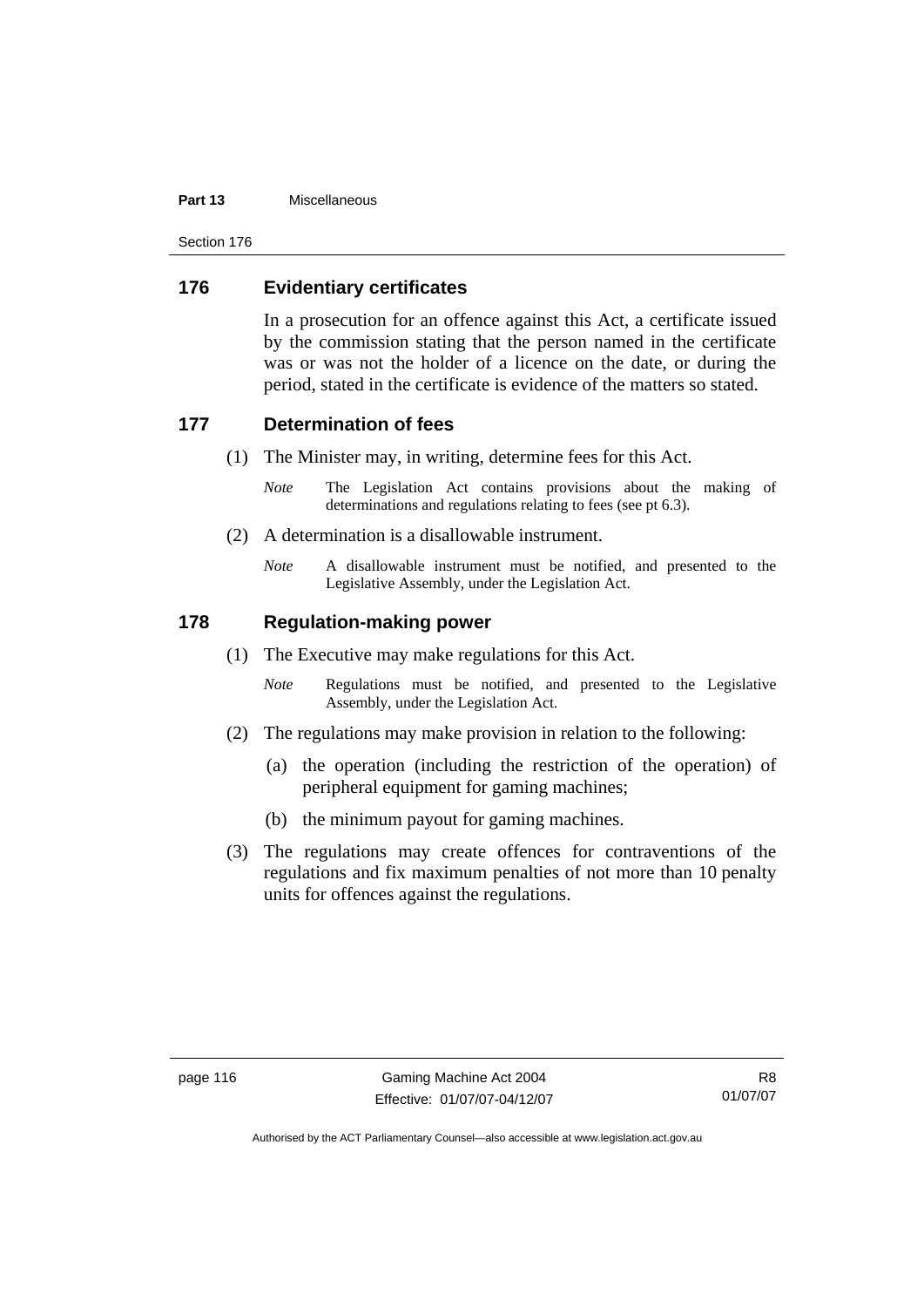# **Schedule 1 Reviewable decisions**

| (see s 173)                                                  |                                                                                                                                                                        |  |  |  |
|--------------------------------------------------------------|------------------------------------------------------------------------------------------------------------------------------------------------------------------------|--|--|--|
| column 1<br>item                                             | column <sub>2</sub><br>decision of commission                                                                                                                          |  |  |  |
| $\mathbf{1}$                                                 | refusing an application for a licence under section 12                                                                                                                 |  |  |  |
| $\overline{2}$                                               | issuing a licence under section 12 if the number or kind of gaming<br>machines stated in the licence differs from the number or kind of<br>gaming machines applied for |  |  |  |
| 3                                                            | refusing to amend a licence under section 24, section 25 or<br>section 26                                                                                              |  |  |  |
| 4                                                            | revoking an uncommenced licence amendment under section 29                                                                                                             |  |  |  |
| 5                                                            | refusing to approve the transfer of a licence under section 32                                                                                                         |  |  |  |
| refusing to give a replacement licence under section 38<br>6 |                                                                                                                                                                        |  |  |  |
| giving a licensee a direction for section 40<br>7            |                                                                                                                                                                        |  |  |  |
| 8                                                            | taking disciplinary action under section 62                                                                                                                            |  |  |  |
| 9                                                            | refusing to approve a supplier under section 72                                                                                                                        |  |  |  |
| 10                                                           | refusing to approve a technician under section 75                                                                                                                      |  |  |  |
| 11                                                           | refusing to approve the transfer of a technician's approval under<br>section 78                                                                                        |  |  |  |
| 12                                                           | cancelling or suspending a technician's approval under section 79                                                                                                      |  |  |  |
| 13                                                           | reprimanding a technician under section 79                                                                                                                             |  |  |  |
| 14                                                           | refusing to renew an approved technician's approval under<br>section 84                                                                                                |  |  |  |
| 15                                                           | refusing to approve an attendant under section 86                                                                                                                      |  |  |  |
| 16                                                           | refusing to approve the transfer of an attendant's approval under<br>section 89                                                                                        |  |  |  |
| R <sub>8</sub><br>01/07/07                                   | Gaming Machine Act 2004<br>page 117<br>$Fff$ ective: 01/07/07-04/12/07                                                                                                 |  |  |  |

Authorised by the ACT Parliamentary Counsel—also accessible at www.legislation.act.gov.au

Effective: 01/07/07-04/12/07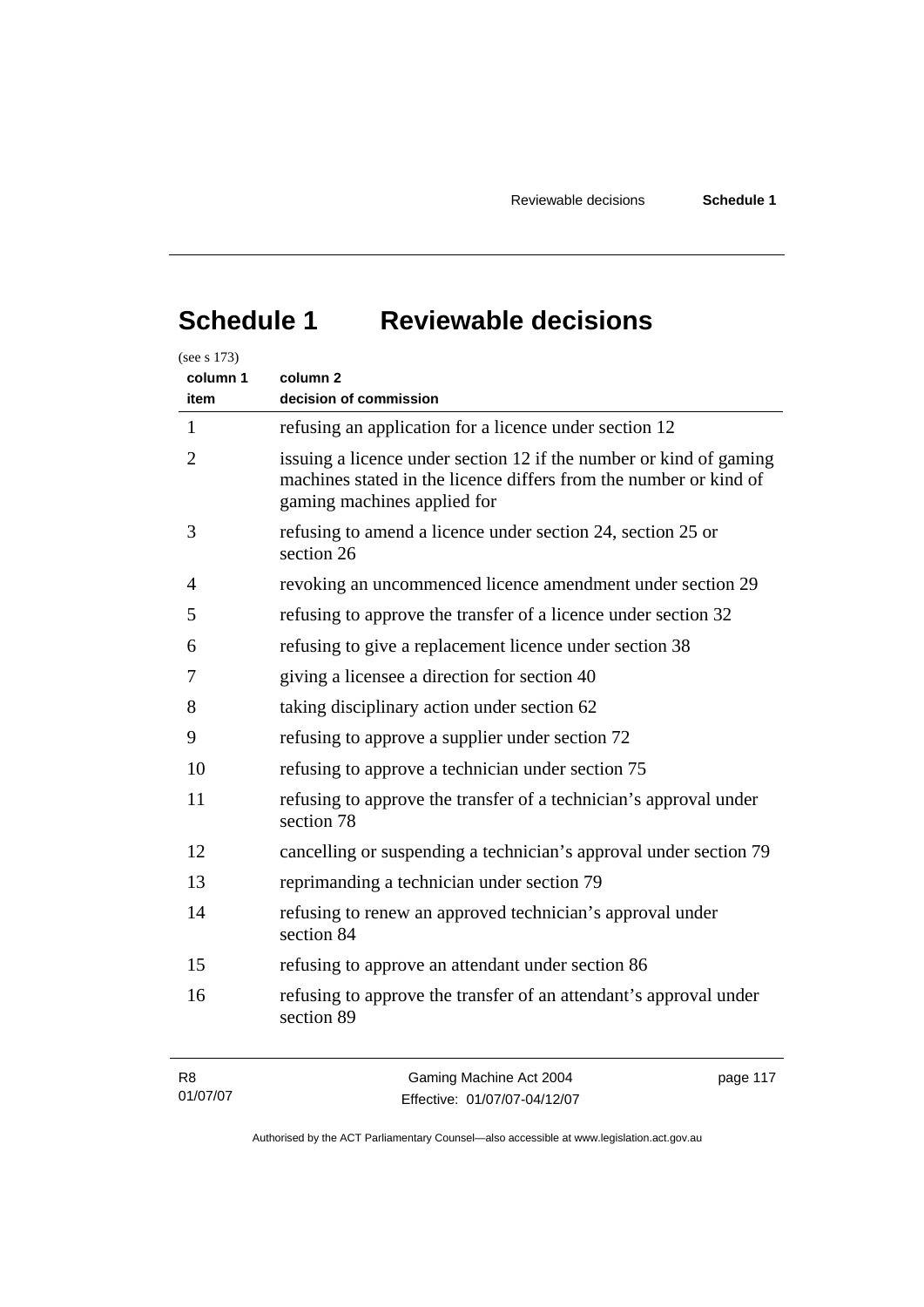### **Schedule 1** Reviewable decisions

| column 1<br>item | column <sub>2</sub><br>decision of commission                                                                                      |
|------------------|------------------------------------------------------------------------------------------------------------------------------------|
| 17               | cancelling or suspending an attendant's approval under section 91                                                                  |
| 18               | reprimanding an attendant under section 91                                                                                         |
| 19               | refusing to renew an approved attendant's approval under<br>section 96                                                             |
| 20               | refusing to approve the acquisition of a gaming machine under<br>section 100                                                       |
| 21               | refusing to approve a financial arrangement under section 102, or<br>an amendment of an arrangement                                |
| 22               | refusing to approve the repossession of a gaming machine under<br>section 108                                                      |
| 23               | approving the repossession of a gaming machine subject to a<br>condition under section 109 (2)                                     |
| 24               | refusing to approve the disposal of a gaming machine under<br>section 113                                                          |
| 25               | refusing to authorise a linked-jackpot arrangement under<br>section 134                                                            |
| 26               | refusing to issue a multi-user permit under section 135                                                                            |
| 27               | issuing a multi-user permit under section 135 subject to a<br>condition, other than a condition imposed by this Act                |
| 28               | amending a multi-user permit under section 138                                                                                     |
| 29               | refusing to amend a multi-user permit under section 139                                                                            |
| 30               | refusing to approve the amendment of the financial and<br>operational aspects of a linked-jackpot arrangement under<br>section 140 |
| 31               | refusing to transfer a multi-user permit under section 141                                                                         |
| 32               | refusing to approve an entity under section 147                                                                                    |

R8 01/07/07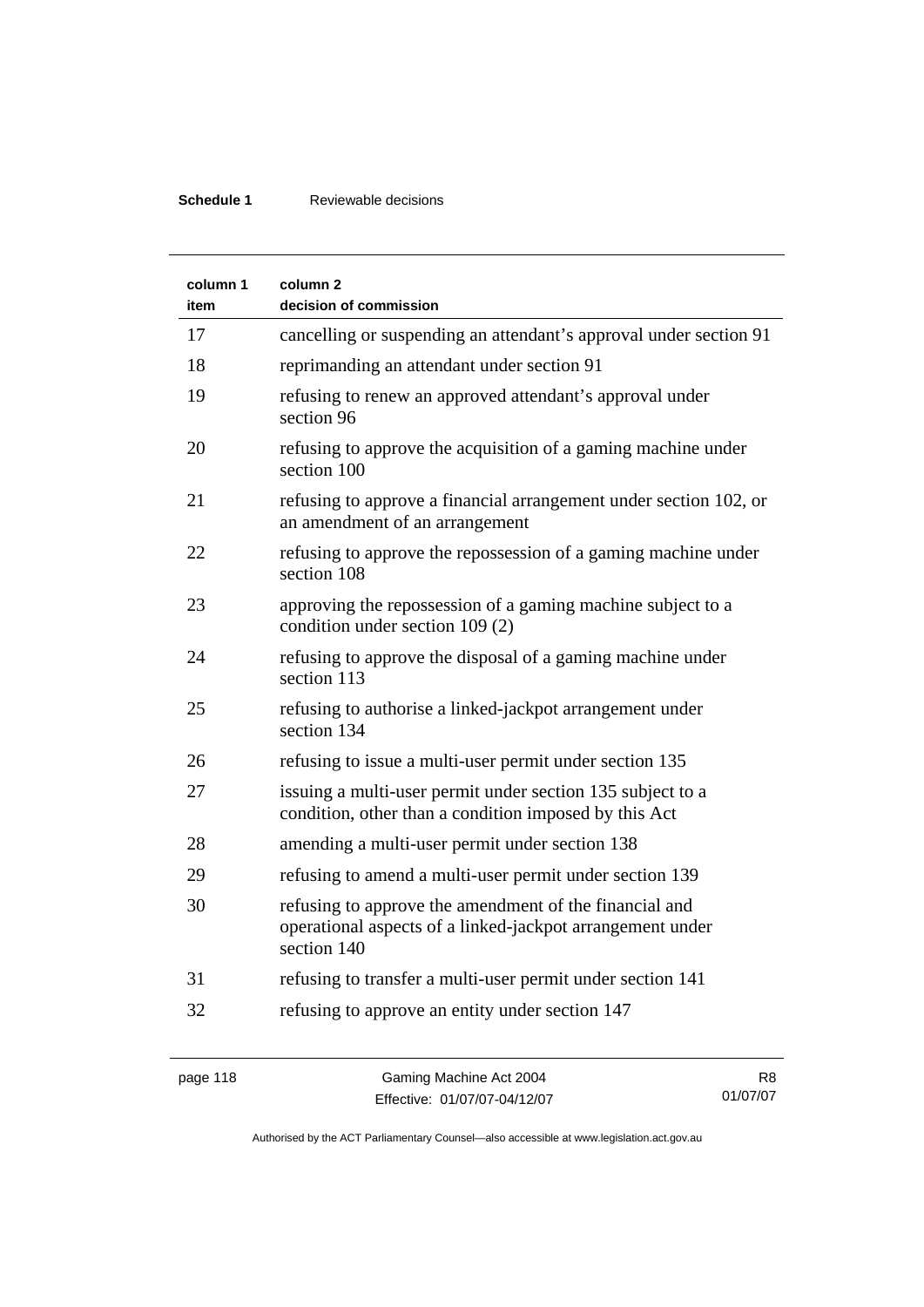### Reviewable decisions **Schedule 1**

| column 1<br>item | column 2<br>decision of commission                                                        |
|------------------|-------------------------------------------------------------------------------------------|
| 33               | giving a direction under section 153 (2) about the separate parts of<br>licensed premises |
| 34               | refusing to approve contributions as community contributions<br>under section 164         |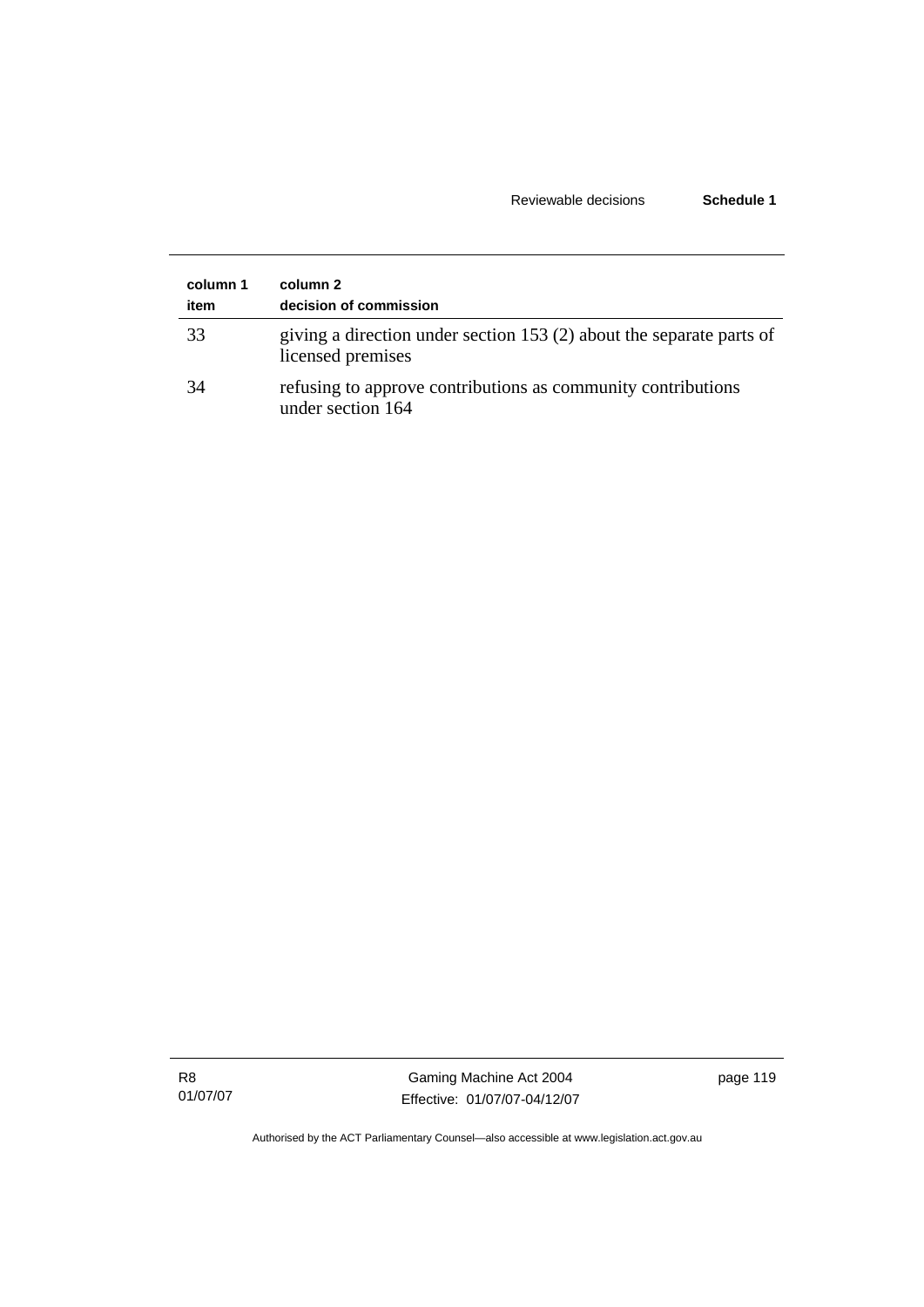# **Dictionary**

(see s 3)

*Note 1* The Legislation Act contains definitions and other provisions relevant to this Act.

*Note 2* In particular, the Legislation Act, dict, pt 1, defines the following terms:

- AAT
- ACT
- adult
- appoint
- child
- Commonwealth
- contravene
- Corporations Act
- Criminal Code
- disallowable instrument
- **Executive**
- fail
- found guilty
- gambling and racing commission
- *individual*
- law, of the Territory
- Legislation Act
- may (see s 146)
- must (see s  $146$ )
- penalty unit (see s 135)
- prescribed
- regulations
- the Territory
- under.

page 120 Gaming Machine Act 2004 Effective: 01/07/07-04/12/07

R8 01/07/07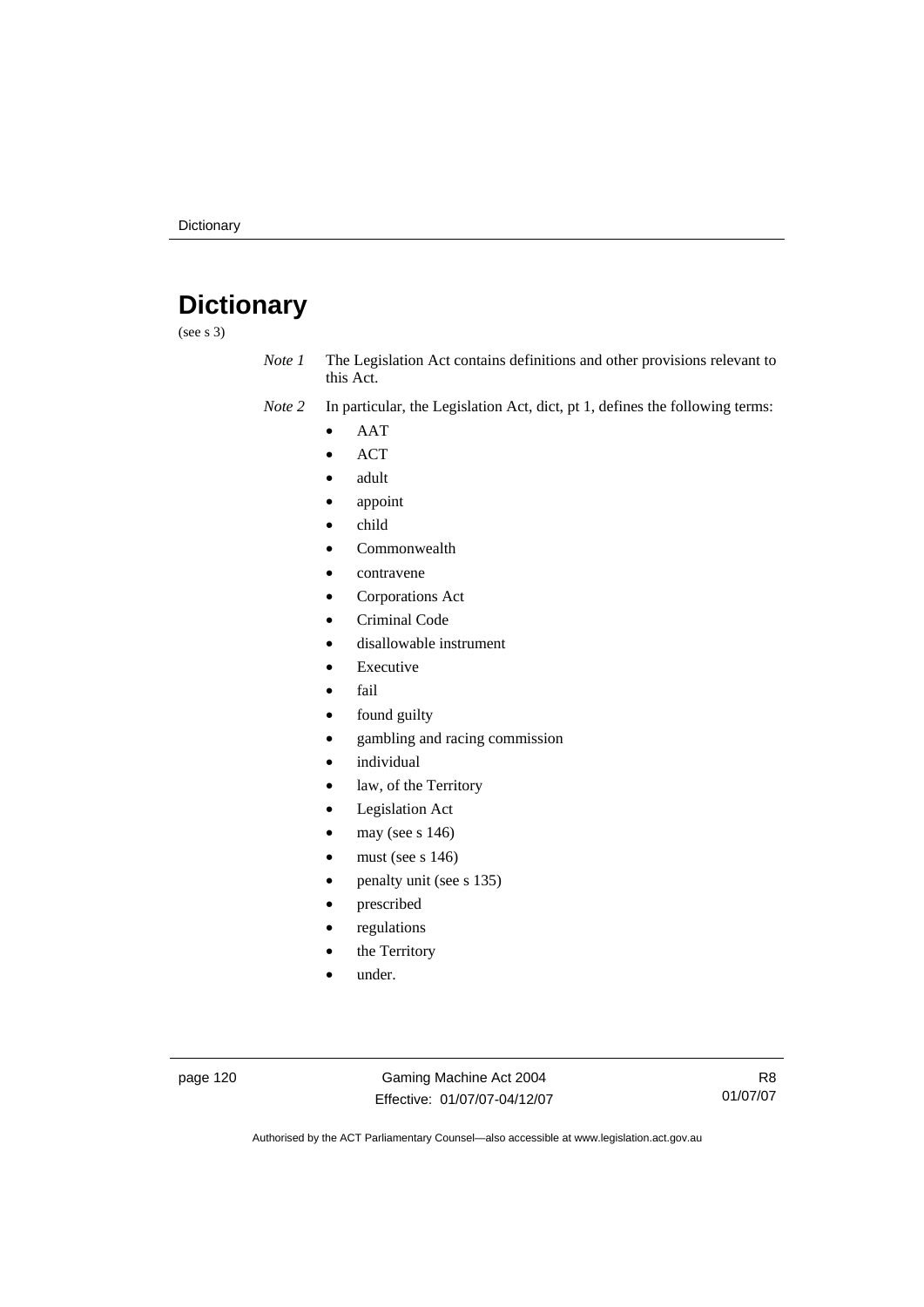*acquire* a gaming machine, means take possession of the machine for the purpose of using it for gaming.

*acquisition approval application*—see section 99.

*approval certificate*—

- (a) for an approved technician—see section 80 (2) (a) (Certificates and identity cards for approved technicians);
- (b) for an attendant—see section 92 (2) (a) (Certificates for approved attendants).

*approved attendant* means an attendant approved under section 86 (Approval of attendants) or section 87 (Short-term approval of attendants).

*approved gaming machine* means a gaming machine approved under section 69.

*approved supplier* means a supplier approved under section 72.

*approved technician* means a technician approved under section 75 (Approval of technicians) or section 76 (Short-term approval of technicians).

*associated entity*—see the *Electoral Act 1992*, section 198.

*associated organisation*, for a club, means an entity declared to be an associated organisation under section 147.

*authorised officer* means an authorised officer under the Control Act, section 20.

*centralised monitoring system (*or *CMS)*—see section 66.

*certificate of suitability*—see section 17 (2) (b).

*charitable organisation* means a body, whether or not incorporated, formed or carried on mainly for charitable, benevolent, philanthropic or religious purposes, but does not include a body formed or carried on for the purpose of trading or gaining a financial profit for its members.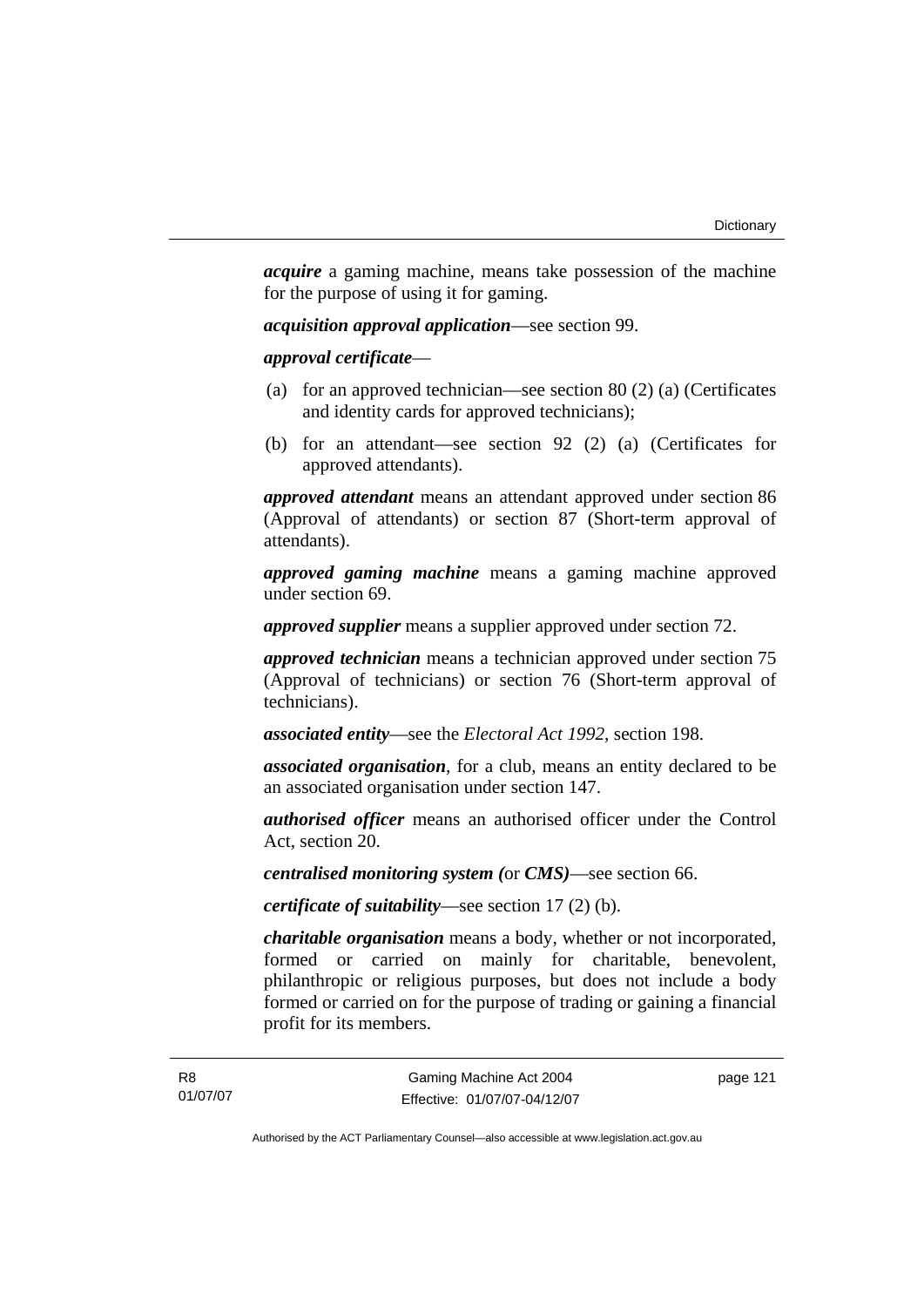*class B gaming machine* means a gaming machine consisting of the game of draw poker, or a game derived from draw poker, that requires player interaction or intervention as part of the fundamental game operation.

*class C gaming machine* means a gaming machine that consists of a game other than the following games or games derived from them:

- (a) roulette;
- (b) blackjack;
- (c) sic bo;
- (d) craps;
- (e) pai gow;
- (f) baccarat;
- (g) two-up;
- (h) money wheel;
- (i) draw poker.

*club* means a corporation established for the benefit of members to achieve eligible objects.

*CMS*—see definition of *centralised monitoring system*.

*commission* means the gambling and racing commission.

*community contribution* means a contribution made by a licensee that is approved as a community contribution under section 164.

*community contribution shortfall tax*—see section 172 (1).

*computer cabinet* means the sealable part of a gaming machine that contains the game storage medium and the random access memory.

R8 01/07/07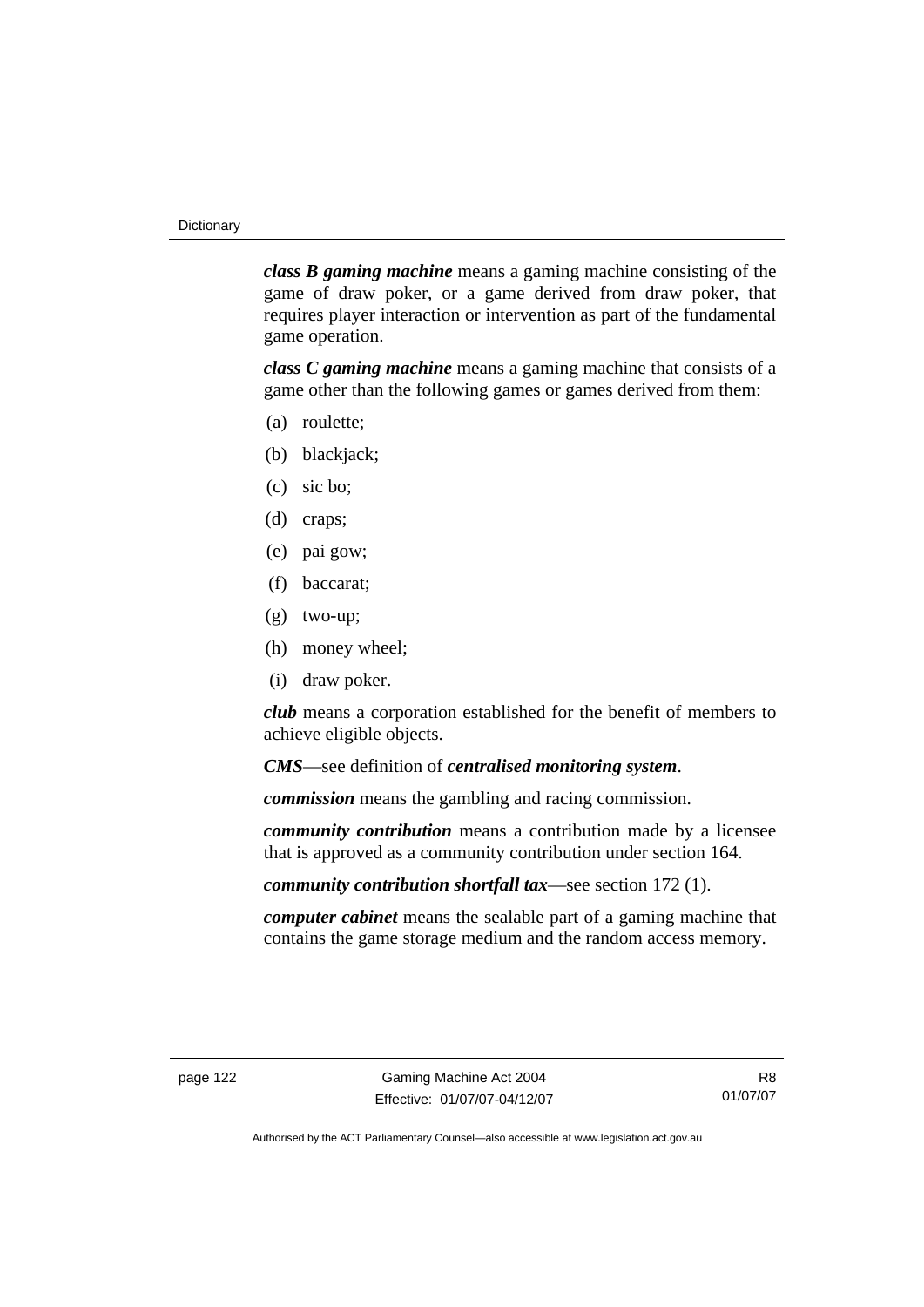*constitution* means—

- (a) for a club that is a company—the memorandum, and any articles of association, of the company; or
- (b) for a club that is an incorporated association—the statement of objects and the rules of the association.

*contribution* means any money, benefit, valuable consideration or security.

*Control Act* means the *Gambling and Racing Control Act 1999*.

*control procedures*, for an entity, means the procedures under section 97.

*corporation* includes a club.

*current licensee*, for division 2.6 (Transfer and surrender of licences)—see section 31 (1).

*disciplinary action*—see section 58.

*disciplinary notice*—see section 61.

*dispose of* a gaming machine includes the following:

- (a) lease or hire the machine to a person;
- (b) destroy the machine;
- (c) make the machine inoperable.

*eligible club*—see section 146.

*eligible object*—see section 145.

#### *eligible person*—

- (a) for an individual—see section 20;
- (b) for a corporation—see section 21.

*employ* includes engage.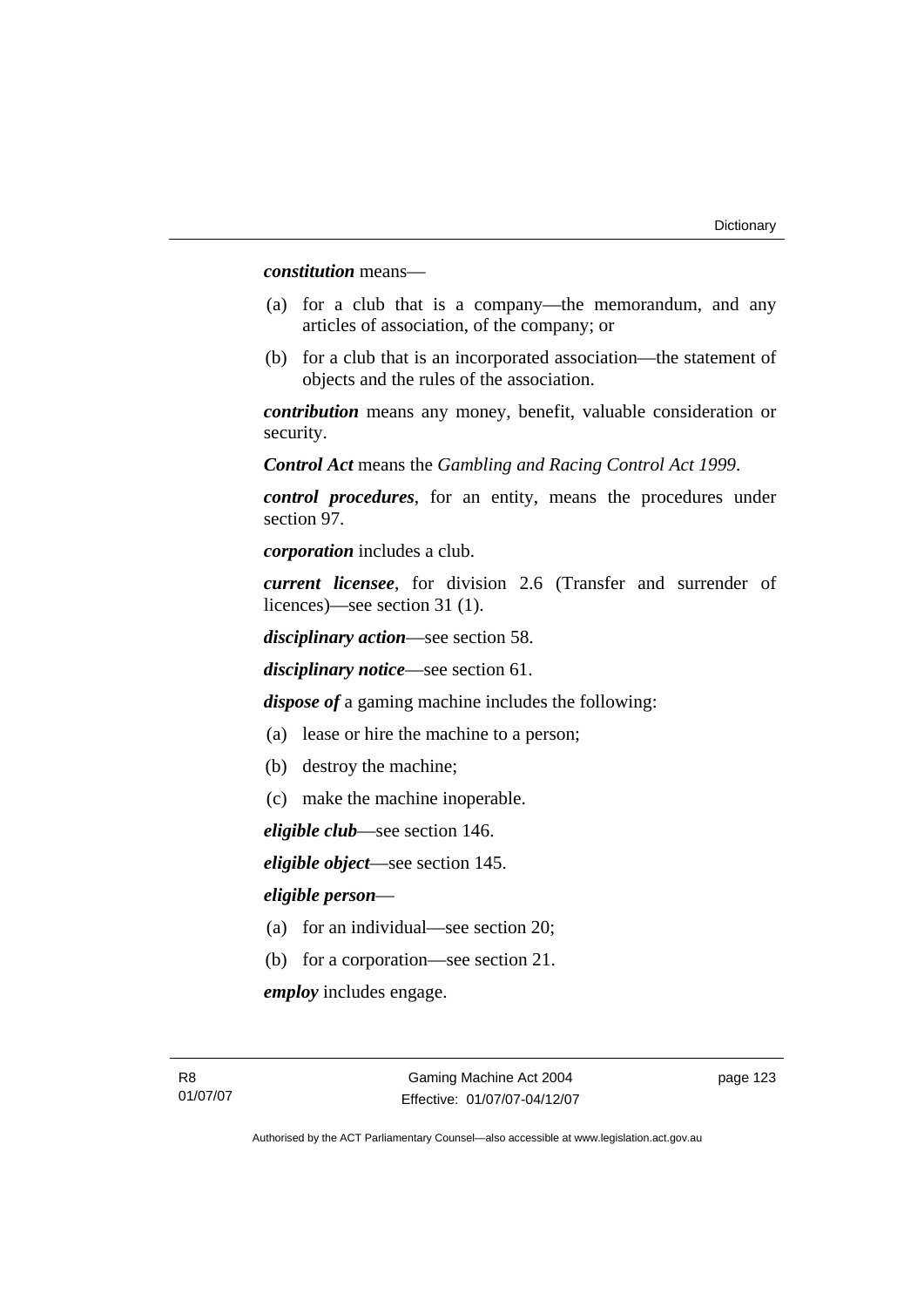*executive officer*, of a corporation, means a person, by whatever name called and whether or not the person is a director of the corporation, who is concerned with, or takes part in, the corporation's management.

*financial arrangement*—see section 101.

*game*, in relation to a gaming machine, means a play, or a series of plays, initiated by the application of a single stake registered on the machine.

*gaming area* means a room or other area within licensed premises approved under section 120 for the installation of gaming machines.

### *gaming machine*—

- (a) means a machine—
	- (i) designed for playing a game of chance, or of mixed chance and skill; and
	- (ii) designed to be played completely or partly by—
	- (iii) the insertion of 1 or more coins, notes or tokens; or
	- (iv) by the application of a monetary credit registered on the machine or elsewhere; and
	- (v) that offers, or that appears to offer, people a chance to win monetary or other valuable consideration by playing the machine; but
- (b) does not include a device prescribed under the regulations.

*gaming machine tax* means the tax imposed by section 159.

*general licence* means a general licence under the *Liquor Act 1975*.

*Note* For the classes of liquor licences see the *Liquor Act 1975*, s 44.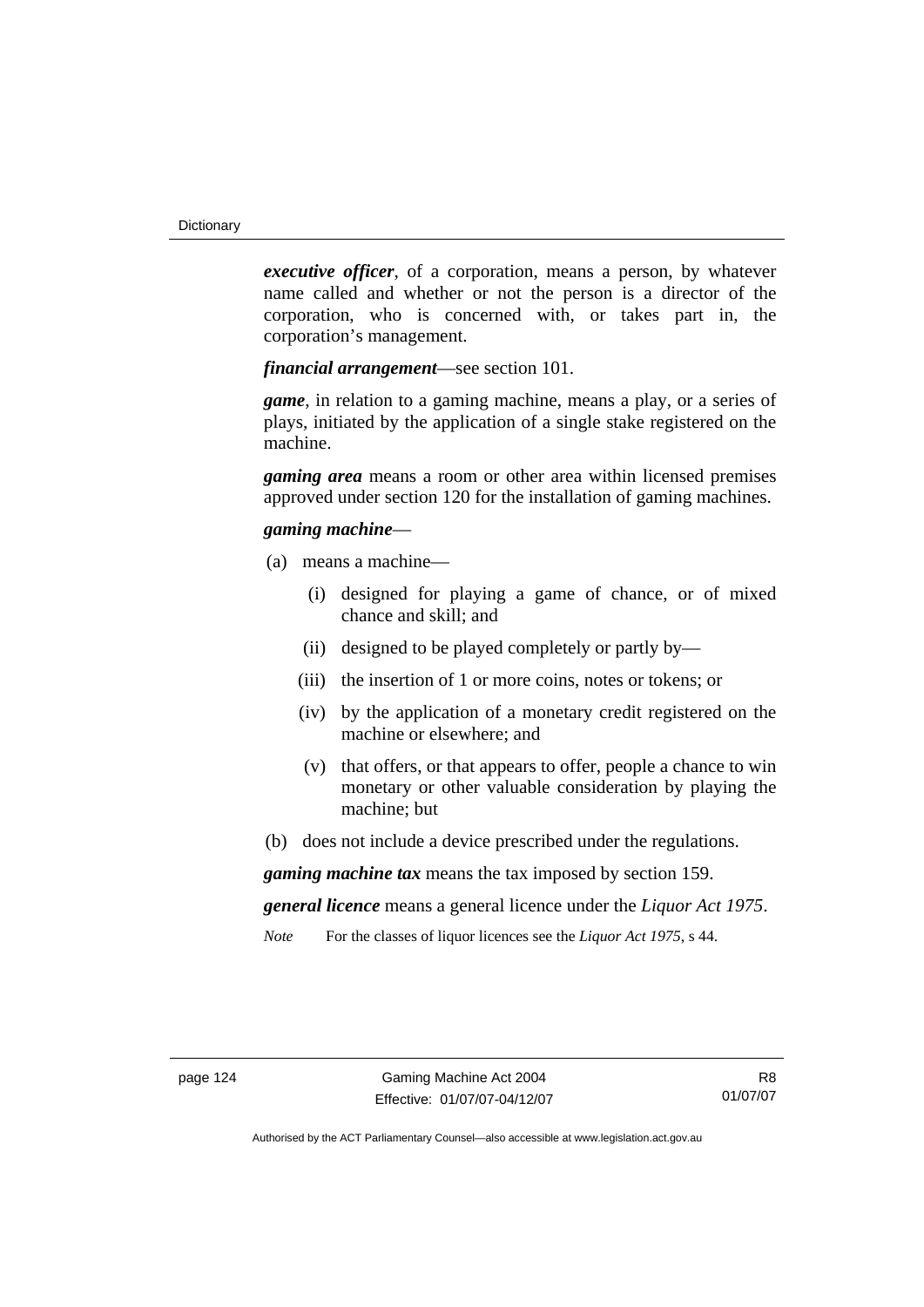*gross revenue*, of a licensee or person, means all revenue derived by the licensee or person from the operation of gaming machines, other than—

- (a) the amount of winnings for playing the machines paid or payable in accordance with the machines' indicated prize scales (excluding linked jackpots); and
- (b) any amount set aside under a linked-jackpot arrangement for the payment of linked jackpots.

*ground for disciplinary action* against a licensee—see section 57.

*incorporated association* means an association incorporated under the *Associations Incorporation Act 1991*.

*influential person*, for a corporation—see section 7.

*initial licence application*—see section 9.

*inquiry* means an inquiry held by the commission under the Control Act.

*jackpot*, in relation to a gaming machine, means the combination of letters, numbers, symbols or representations as part of a game on the machine that pays the maximum winnings payable on the machine for any 1 combination.

*licence* means—

- (a) a gaming machine licence issued under this Act; and
- (b) in relation to a person authorised under section 134—the authorisation; and
- (c) in relation to a permit-holder under part 8 (Linked-jackpot arrangements)—a multi-user permit.

*licence amendment application*—see section 9.

*licensed premises* means premises for which a licence is in force.

R8 01/07/07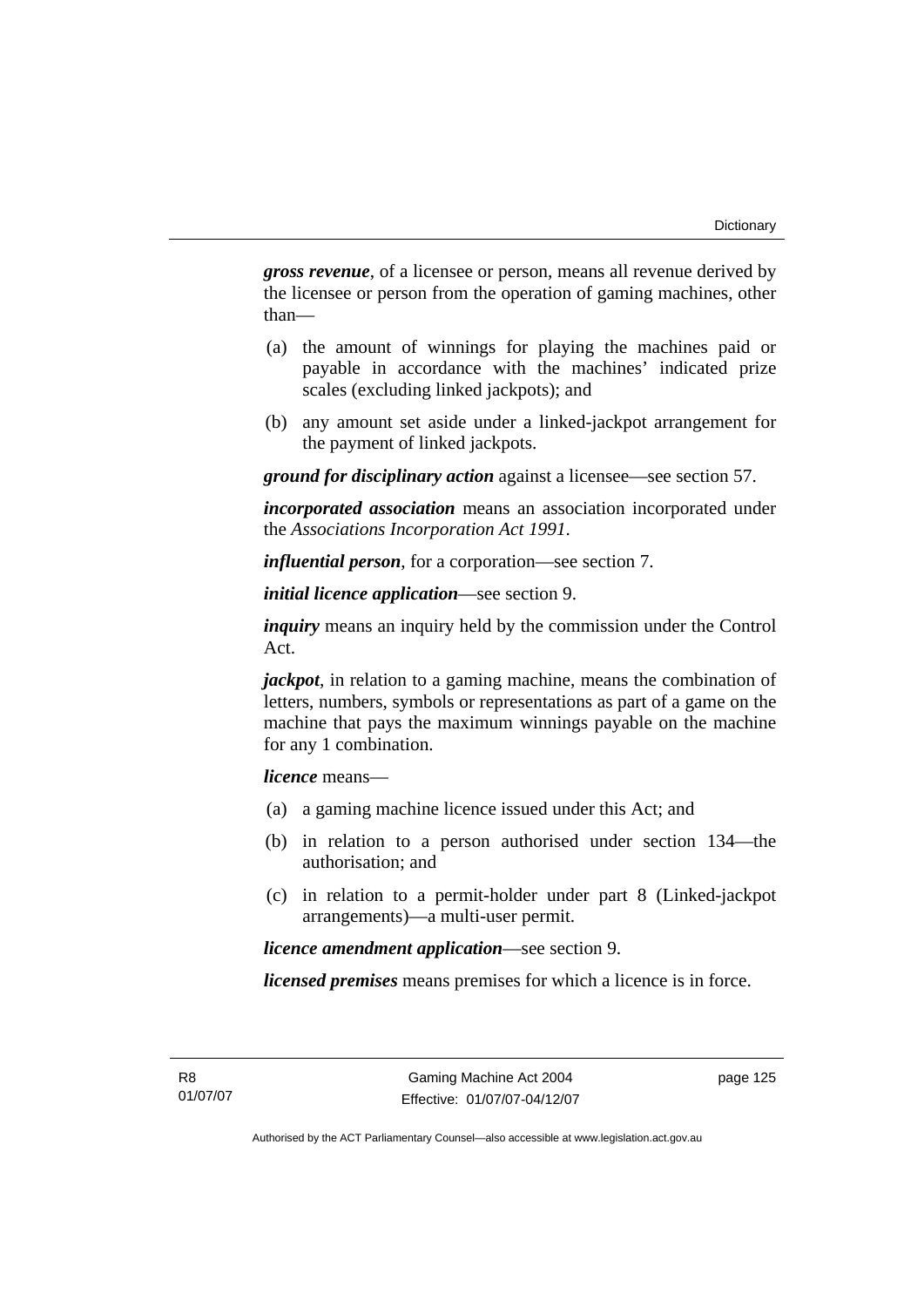*licensee* means—

- (a) in relation to a licence—the holder of the licence; and
- (b) in relation to licensed premises—the holder of the licence in force for the premises; and
- (c) for part 4 (Disciplinary action)—see section 56.

*life member*, of a club, means a person who is elected to membership of the club for life under the rules of the club.

*linked jackpot* means winnings under a linked-jackpot arrangement operated in accordance with an authorisation or permit under part 8.

*linked-jackpot arrangement* means an arrangement under which 2 or more gaming machines are linked to a device—

- (a) that, from time to time, records the amount payable as winnings under the arrangement; and
- (b) that, for the purpose of recording the amount mentioned in paragraph (a), receives messages from each machine to which it is linked; and
- (c) that cannot affect the percentage payout of, or transmit a message to, a machine to which it is linked.

*local jurisdiction* means a State or New Zealand.

*machine access register*—see section 71.

*maintain* a gaming machine includes repair, adjust or alter the machine.

*member*, of a club, means—

- (a) a member who, under the rules of the club, is required to pay fees; or
- (b) a life member.

*multi-user permit*—see section 135.

page 126 Gaming Machine Act 2004 Effective: 01/07/07-04/12/07

R8 01/07/07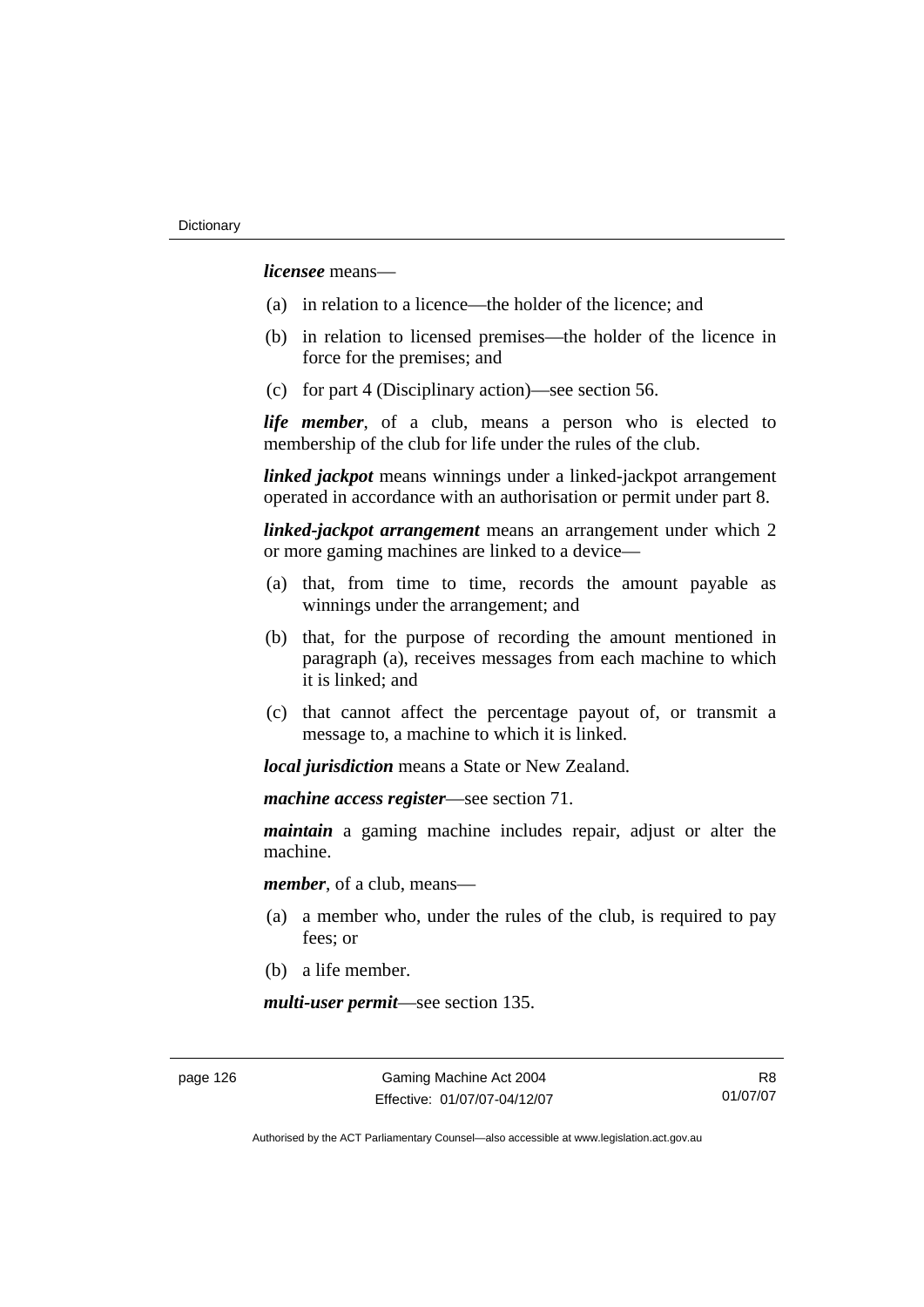*net revenue*, of a licensee that is a club, means gross revenue derived by the licensee, less—

- (a) any amount of gaming machine tax payable on that revenue; and
- (b) 24% of the gross revenue.

*officer* of a club—

- (a) means—
	- (i) any office-holder of the club (however described), including the secretary, treasurer, executive officer or public officer; or
	- (ii) anyone else concerned in or who takes part in the management of the club's affairs; but
- (b) does not include a patron or the holder of another honorary office of the club if the office does not give its holder a right to take part in the management of the club's affairs.

*on licence* means a general licence under the *Liquor Act 1975*.

*Note* For the classes of liquor licences see the *Liquor Act 1975*, s 44.

*operator*, of relevant premises, means the person who manages the premises.

*percentage payout*, for a gaming machine, means the percentage payout authorised for the machine under the licence.

*peripheral equipment*, for a gaming machine—see section 68.

*permit-holder* means the holder of a multi-user permit.

*proposed gaming area*, in relation to an application—see section 11 (2) (b).

*prospective licensee*, for division 2.6 (Transfer and surrender of licences)—see section 31 (1).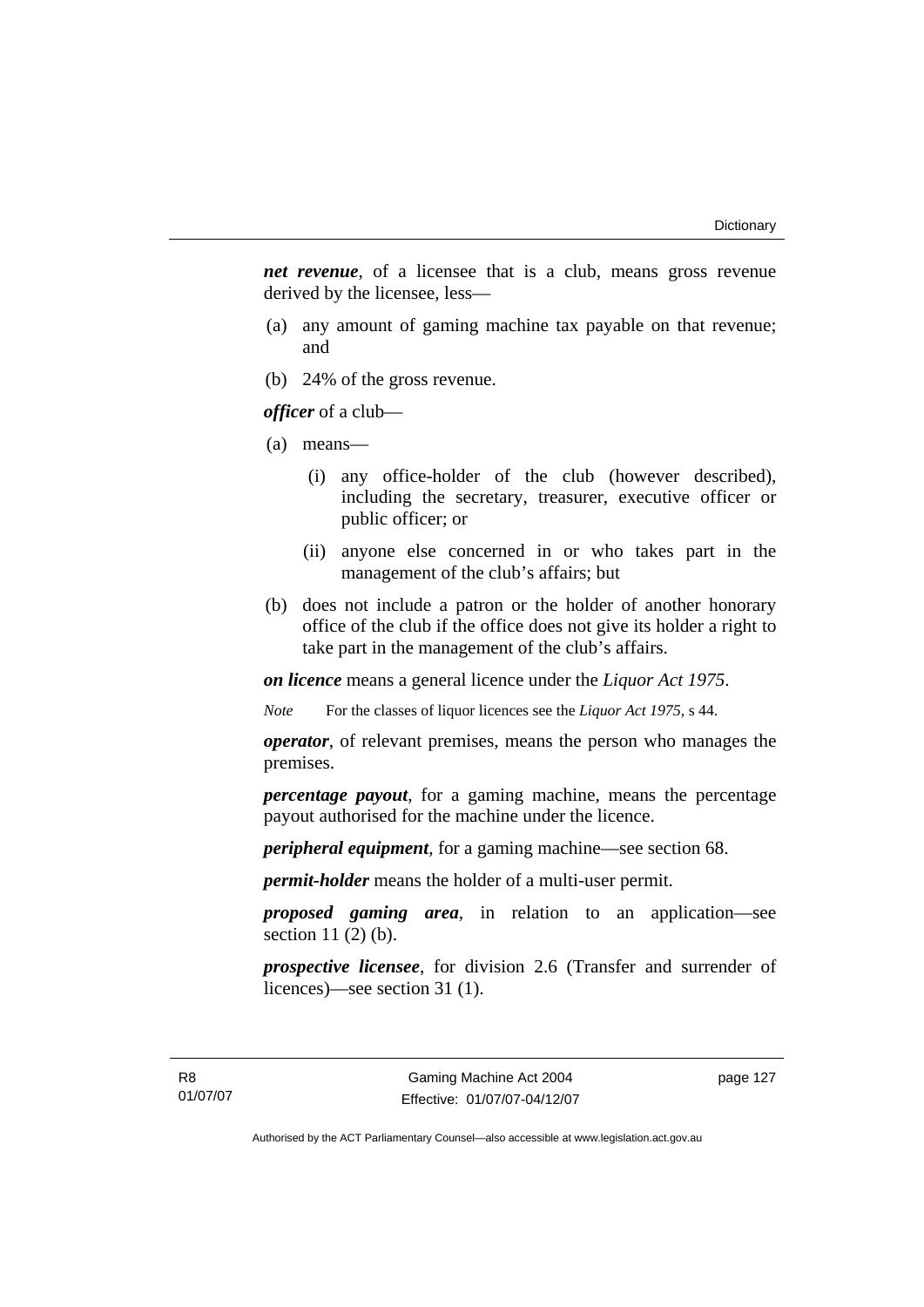### *qualified accountant* means—

- (a) a member of the Institute of Chartered Accountants in Australia, the National Institute of Accountants or the Australian Society of Certified Practising Accountants; or
- (b) a person registered as a registered company auditor under the Corporations Act.

*registered party*—see the *Electoral Act 1992*, dictionary.

*relevant premises* means the premises for which a person has applied for a licence.

*repossession* of a gaming machine includes taking possession of the machine under a default provision in a financial agreement.

*required community contribution*, for a licensee that is a club—see section 169 (1).

*rules*, for an entity, means the rules mentioned in section 11 (2) (c).

*secretary*, in relation to a club, includes a person concerned in the management of the club.

*short-term approval*—

- (a) for an attendant—see section 87 (3); and
- (b) for a technician—see section 76 (3).

*statement of objects* of a club, means—

- (a) for a company—the memorandum of the company; or
- (b) for an incorporated association—the statement of objects of the association.

*social impact assessment*, for an initial licence application or an amendment licence application, means a social impact assessment for the application under division 2.3.

*technical evaluation* means a technical evaluation under section 69.

R8 01/07/07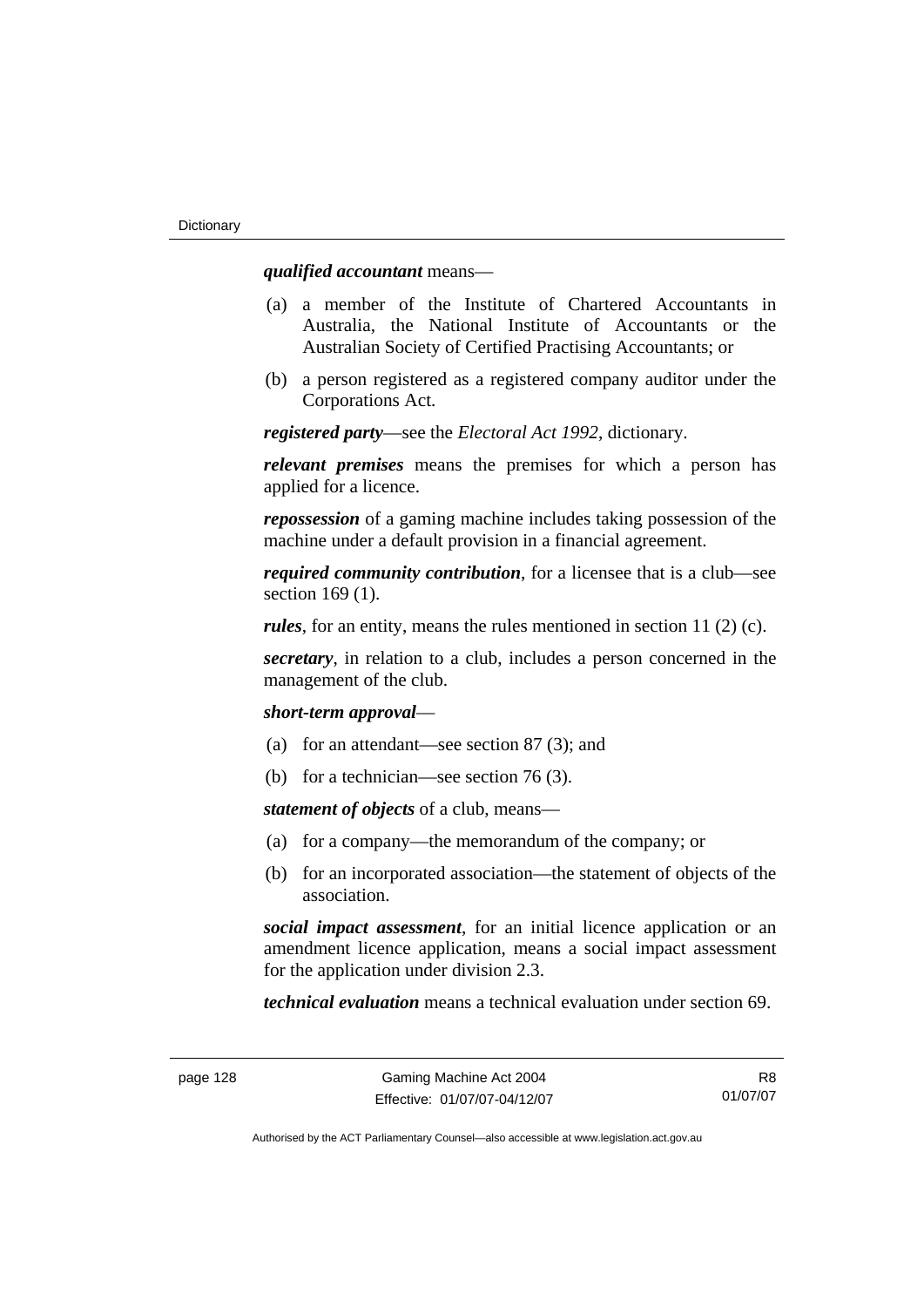### **Endnotes**

### **1 About the endnotes**

Amending and modifying laws are annotated in the legislation history and the amendment history. Current modifications are not included in the republished law but are set out in the endnotes.

Not all editorial amendments made under the *Legislation Act 2001*, part 11.3 are annotated in the amendment history. Full details of any amendments can be obtained from the Parliamentary Counsel's Office.

Uncommenced amending laws and expiries are listed in the legislation history and the amendment history. These details are underlined. Uncommenced provisions and amendments are not included in the republished law but are set out in the last endnote.

If all the provisions of the law have been renumbered, a table of renumbered provisions gives details of previous and current numbering.

The endnotes also include a table of earlier republications.

| $am = amended$                               | $ord = ordinance$                         |
|----------------------------------------------|-------------------------------------------|
| $amdt = amendment$                           | $orig = original$                         |
| $ch = chapter$                               | $par = paragraph/subparagraph$            |
| $def = definition$                           | $pres = present$                          |
| $dict = dictionary$                          | $prev = previous$                         |
| $disallowed = disallowed by the Legislative$ | $(\text{prev}) = \text{previously}$       |
| Assembly                                     | $pt = part$                               |
| $div = division$                             | $r = rule/subrule$                        |
| $exp = expires/expired$                      | $remum = renumbered$                      |
| $Gaz = gazette$                              | $reloc = relocated$                       |
| $hdg =$ heading                              | $R[X]$ = Republication No                 |
| $IA = Interpretation Act 1967$               | $RI = reissue$                            |
| $ins = inserted/added$                       | $s = section/subsection$                  |
| $LA =$ Legislation Act 2001                  | $sch = schedule$                          |
| $LR =$ legislation register                  | $sdiv = subdivision$                      |
| $LRA =$ Legislation (Republication) Act 1996 | $sub =$ substituted                       |
| $mod = modified/modification$                | SL = Subordinate Law                      |
| $o = order$                                  | underlining = whole or part not commenced |
| $om = omitted/report$                        | or to be expired                          |
|                                              |                                           |

### **2 Abbreviation key**

R8 01/07/07

Gaming Machine Act 2004 Effective: 01/07/07-04/12/07 page 129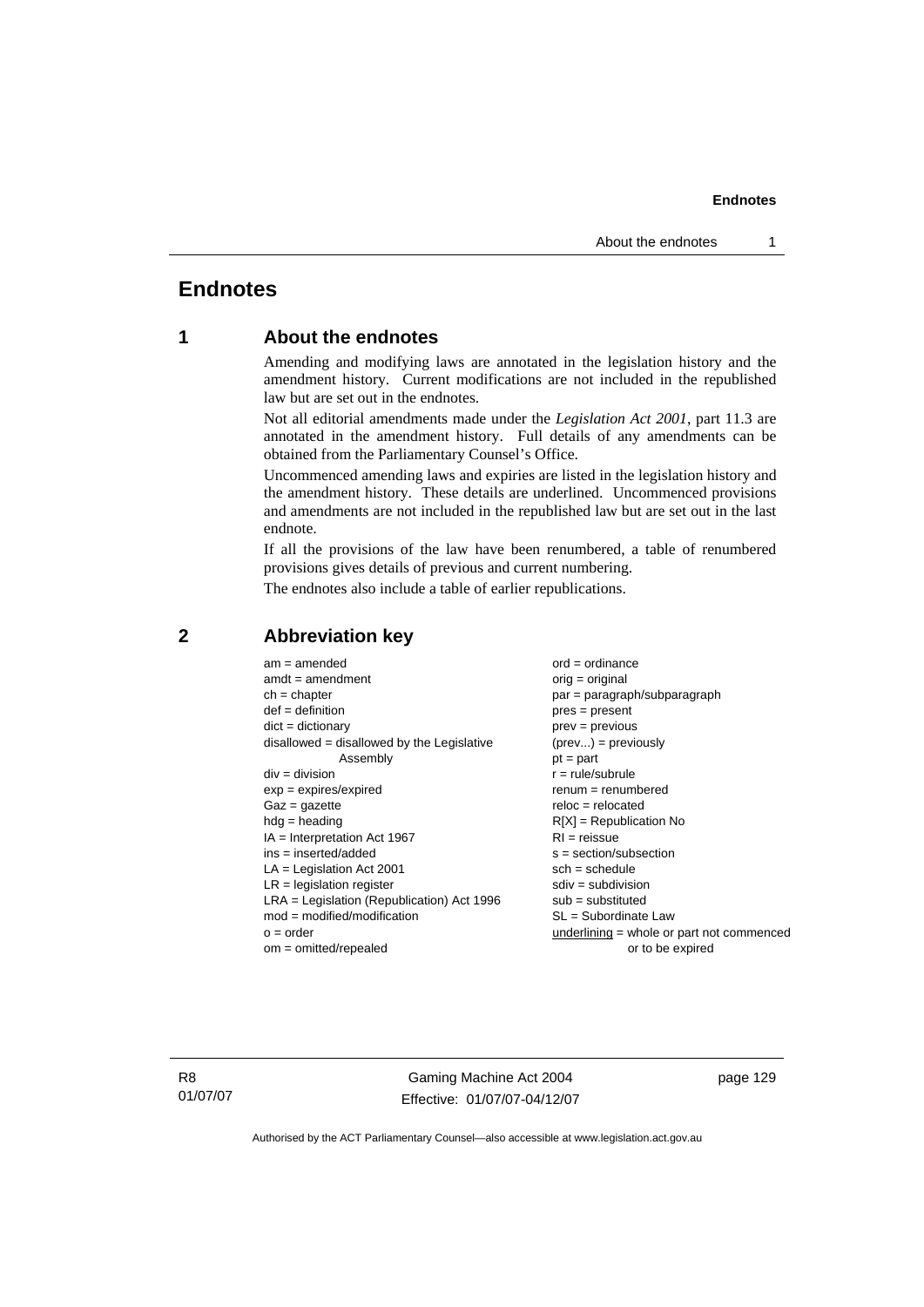3 Legislation history

### **3 Legislation history**

#### **Gaming Machine Act 2004 A2004-34**

notified LR 9 July 2004 s 1, s 2 commenced 9 July 2004 (LA s 75 (1)) remainder commenced 1 November 2004 (s 2 and CN2004-14)

as amended by

#### **Gaming Machine Amendment Act 2005 A2005-17**

notified LR 13 April 2005 s 1, s 2 commenced 13 April 2005 (LA s 75 (1)) remainder commenced 14 April 2005 (s 2)

#### **Gaming Machine Amendment Act 2005 (No 2) A2005-26**

notified LR 28 June 2005 s 1, s 2 commenced 28 June 2005 (LA s 75 (1)) s 8 commenced 1 July 2007 (s 2 (2)) remainder commenced 1 July 2005 (s 2 (1))

### **Casino Control Act 2006 A2006-2 sch 1 pt 1.3**

notified LR 22 February 2006 s 1, s 2 commenced 22 February 2006 (LA s 75 (1)) sch 1 pt 1.3 commenced 1 May 2006 (s 2 and CN2006-6)

#### **Gaming Machine Amendment Act 2007 A2007-14**

notified LR 31 May 2007 s 1, s 2 commenced 31 May 2007 (LA s 75 (1)) remainder commenced 1 June 2007 (s 2)

**4 Amendment history** 

**Commencement** 

s 2 om LA s 89 (4)

**Grounds for refusing initial licence application by club**  s 14 am A2005-17 s 4, s 5

**Form of licence** 

s 15 am A2005-17 s 6

page 130 Gaming Machine Act 2004 Effective: 01/07/07-04/12/07

R8 01/07/07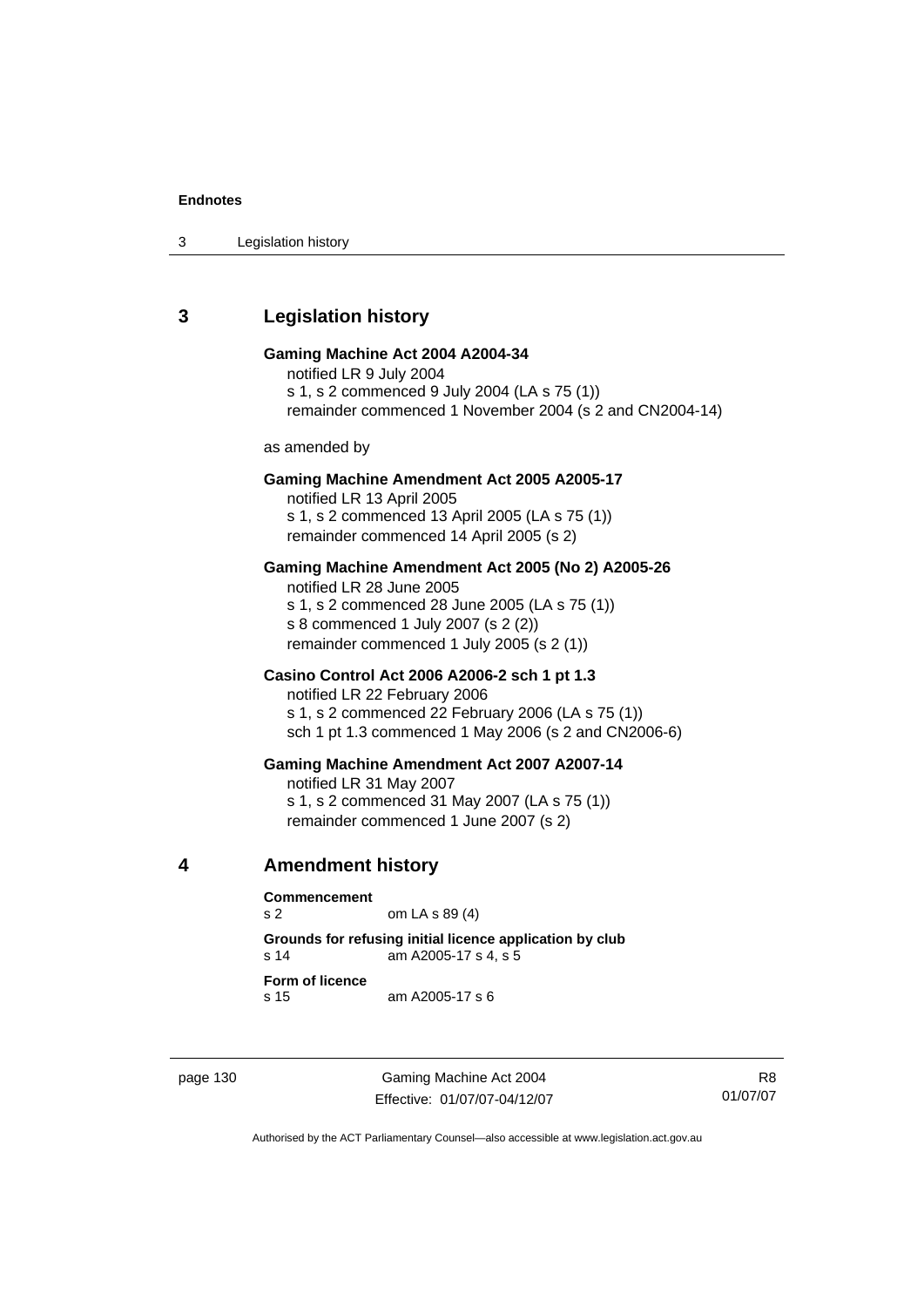**Eligibility of individuals**  s 20 am A2007-14 s 4 **Eligibility of clubs and other corporations**  s 21 am A2007-14 s 5 **Licence amendment applications**  s 22 am A2005-17 s 7 **Transfer of licence**  s 32 am A2005-17 ss 8-10; ss renum A2005-17 s 11 **Compliance with requirements for issue of licence**  s 39A ins A2005-26 s 4 **Other conditions of club licences**  s 55 am A2005-26 s 5 **Grounds for disciplinary action**  s 57 am A2005-17 s 12; ss renum A2005-17 s 13; A2006-2 amdts 1.13-1.15; pars renum A2006-2 amdt 1.16 **Cancellation etc of technician's approval**  s 79 am A2005-17 s 14; ss renum A2005-17 s 15 **Cancellation etc of attendant's approval**  s 91 am A2005-17 s 16; ss renum A2005-17 s 17 **Eligible clubs**  am A2005-26 s 6 **Associated organisations**  s 147 am A2005-17 s 18, s 19 **Gaming machine tax**  s 159 am A2005-26 s 7, s 8 **Tax adjustment in relation to GST for clubs**  s 160 am A2005-26 s 9 exp 1 February 2006 (s 160 (6)) **Legislation amended or repealed**  s 179 om LA s 89 (3) **Transitional**  pt 14 hdg exp 1 November 2005 (s 189) **Definitions for pt 14**  s 180 exp 1 November 2005 (s 189) **Licences**  s 181 exp 1 November 2005 (s 189)

R8 01/07/07

Gaming Machine Act 2004 Effective: 01/07/07-04/12/07 page 131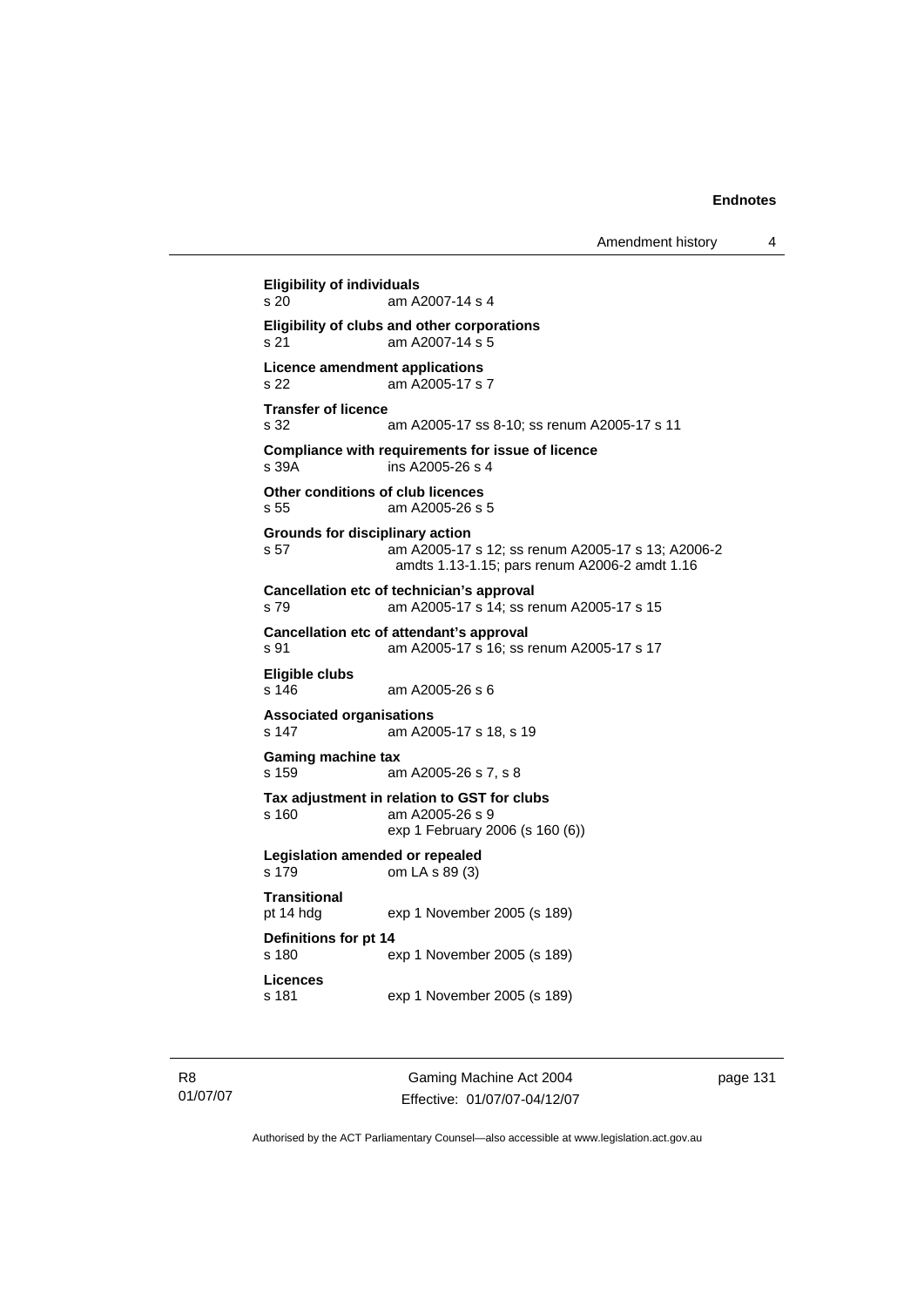5 Earlier republications

```
Clubs 
                exp 1 November 2005 (s 189)
Rules and control procedures 
s 183 exp 1 November 2005 (s 189) 
Disciplinary proceedings under former gaming Act 
s 184 exp 1 November 2005 (s 189) 
Approvals under former gaming Act 
s 185 exp 1 November 2005 (s 189) 
Linked-jackpot arrangements 
s 186 exp 1 November 2005 (s 189)
Clubs not required to be corporations for s 146 
s 187 exp 1 November 2005 (s 189) 
Clubs with too many life members for s 146 
s 188 exp 1 November 2005 (s 189) 
Expiry of pt 14 
s 189 exp 1 November 2005 (s 189) 
Gambling and Racing Control Act 1999 
sch 2 om LA s 89 (3) 
Dictionary 
dict def commission sub A2005-26 s 10 
                 def net revenue am A2005-26 s 11
```
#### **5 Earlier republications**

Some earlier republications were not numbered. The number in column 1 refers to the publication order.

Since 12 September 2001 every authorised republication has been published in electronic pdf format on the ACT legislation register. A selection of authorised republications have also been published in printed format. These republications are marked with an asterisk (\*) in column 1. Electronic and printed versions of an authorised republication are identical.

|          | <b>Republication</b><br>No and date | <b>Effective</b>           | Last<br>amendment<br>made by | <b>Republication</b><br>for |  |
|----------|-------------------------------------|----------------------------|------------------------------|-----------------------------|--|
|          | R1<br>1 Nov 2004                    | 1 Nov 2004-<br>13 Apr 2005 | not amended                  | new Act                     |  |
| page 132 |                                     | Gaming Machine Act 2004    |                              | R8                          |  |

Effective: 01/07/07-04/12/07

01/07/07